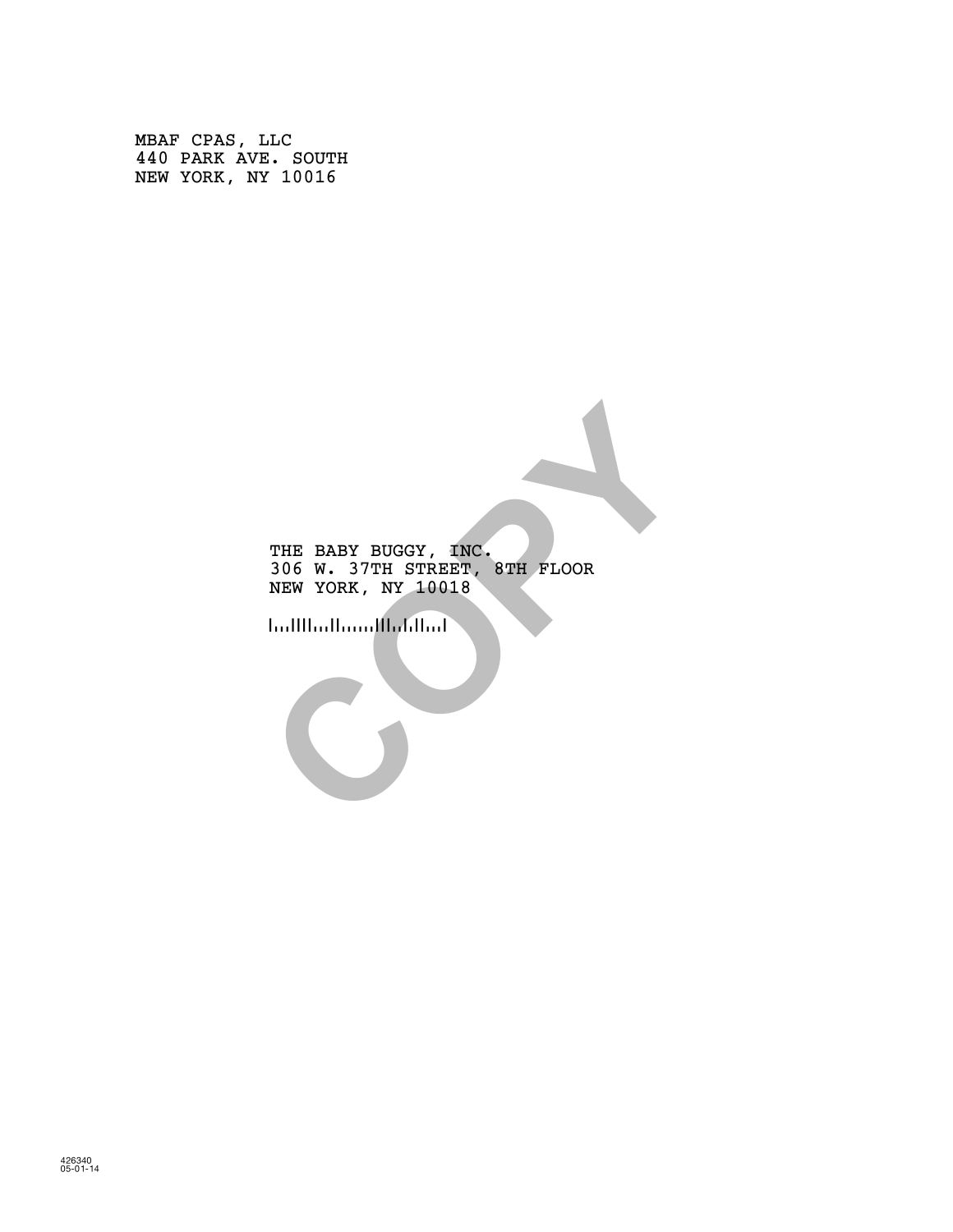|                                                         | ***** THIS IS NOT A FILEABLE COPY *****                                                                                                                                                                                                                                                                                                                                                                                                                                                                                                                                                                                                                                                                                                                                                                                               |                                       |                                                                                                                       |
|---------------------------------------------------------|---------------------------------------------------------------------------------------------------------------------------------------------------------------------------------------------------------------------------------------------------------------------------------------------------------------------------------------------------------------------------------------------------------------------------------------------------------------------------------------------------------------------------------------------------------------------------------------------------------------------------------------------------------------------------------------------------------------------------------------------------------------------------------------------------------------------------------------|---------------------------------------|-----------------------------------------------------------------------------------------------------------------------|
| Form 8879-EO                                            | <b>IRS e-file Signature Authorization<br/>for an Exempt Organization</b>                                                                                                                                                                                                                                                                                                                                                                                                                                                                                                                                                                                                                                                                                                                                                              |                                       | OMB No. 1545-1878                                                                                                     |
|                                                         | , 2014, and ending<br>For calendar year 2014, or fiscal year beginning                                                                                                                                                                                                                                                                                                                                                                                                                                                                                                                                                                                                                                                                                                                                                                | $\frac{1}{20}$                        | 2014                                                                                                                  |
| Department of the Treasury                              | Do not send to the IRS. Keep for your records.                                                                                                                                                                                                                                                                                                                                                                                                                                                                                                                                                                                                                                                                                                                                                                                        |                                       |                                                                                                                       |
| Internal Revenue Service<br>Name of exempt organization | Information about Form 8879-EO and its instructions is at www.irs.gov/form8879eo.                                                                                                                                                                                                                                                                                                                                                                                                                                                                                                                                                                                                                                                                                                                                                     |                                       | <b>Employer identification number</b>                                                                                 |
|                                                         |                                                                                                                                                                                                                                                                                                                                                                                                                                                                                                                                                                                                                                                                                                                                                                                                                                       |                                       |                                                                                                                       |
| THE BABY BUGGY, INC.                                    |                                                                                                                                                                                                                                                                                                                                                                                                                                                                                                                                                                                                                                                                                                                                                                                                                                       |                                       | 31-1777082                                                                                                            |
| Name and title of officer<br>KATHERINE SNIDER           |                                                                                                                                                                                                                                                                                                                                                                                                                                                                                                                                                                                                                                                                                                                                                                                                                                       |                                       |                                                                                                                       |
| EXECUTIVE DIRECTOR                                      |                                                                                                                                                                                                                                                                                                                                                                                                                                                                                                                                                                                                                                                                                                                                                                                                                                       |                                       |                                                                                                                       |
| Part I                                                  | Type of Return and Return Information (Whole Dollars Only)                                                                                                                                                                                                                                                                                                                                                                                                                                                                                                                                                                                                                                                                                                                                                                            |                                       |                                                                                                                       |
| than 1 line in Part I.                                  | Check the box for the return for which you are using this Form 8879-EO and enter the applicable amount, if any, from the return. If you check the box<br>on line 1a, 2a, 3a, 4a, or 5a, below, and the amount on that line for the return being filed with this form was blank, then leave line 1b, 2b, 3b, 4b, or 5b,<br>whichever is applicable, blank (do not enter -0-). But, if you entered -0- on the return, then enter -0- on the applicable line below. Do not complete more                                                                                                                                                                                                                                                                                                                                                 |                                       |                                                                                                                       |
| <b>1a</b> Form 990 check here                           | $\blacktriangleright$ $\mid$ X                                                                                                                                                                                                                                                                                                                                                                                                                                                                                                                                                                                                                                                                                                                                                                                                        |                                       |                                                                                                                       |
| 2a Form 990-EZ check here                               |                                                                                                                                                                                                                                                                                                                                                                                                                                                                                                                                                                                                                                                                                                                                                                                                                                       |                                       |                                                                                                                       |
| 3a Form 1120-POL check here                             |                                                                                                                                                                                                                                                                                                                                                                                                                                                                                                                                                                                                                                                                                                                                                                                                                                       |                                       |                                                                                                                       |
| 4a Form 990-PF check here                               | b Tax based on investment income (Form 990-PF, Part VI, line 5) 4b                                                                                                                                                                                                                                                                                                                                                                                                                                                                                                                                                                                                                                                                                                                                                                    |                                       | the control of the control of the control of                                                                          |
| 5a Form 8868 check here $\blacktriangleright$           |                                                                                                                                                                                                                                                                                                                                                                                                                                                                                                                                                                                                                                                                                                                                                                                                                                       |                                       |                                                                                                                       |
| Part II                                                 | Declaration and Signature Authorization of Officer                                                                                                                                                                                                                                                                                                                                                                                                                                                                                                                                                                                                                                                                                                                                                                                    |                                       |                                                                                                                       |
|                                                         | debit) entry to the financial institution account indicated in the tax preparation software for payment of the organization's federal taxes owed on this<br>return, and the financial institution to debit the entry to this account. To revoke a payment, I must contact the U.S. Treasury Financial Agent at<br>1-888-353-4537 no later than 2 business days prior to the payment (settlement) date. I also authorize the financial institutions involved in the<br>processing of the electronic payment of taxes to receive confidential information necessary to answer inquiries and resolve issues related to the<br>payment. I have selected a personal identification number (PIN) as my signature for the organization's electronic return and, if applicable, the<br>organization's consent to electronic funds withdrawal. |                                       |                                                                                                                       |
| Officer's PIN: check one box only                       |                                                                                                                                                                                                                                                                                                                                                                                                                                                                                                                                                                                                                                                                                                                                                                                                                                       |                                       |                                                                                                                       |
|                                                         | X   authorize MBAF CPAS, LLC<br><b>ERO</b> firm name                                                                                                                                                                                                                                                                                                                                                                                                                                                                                                                                                                                                                                                                                                                                                                                  | to enter my PIN                       | 10018<br>Enter five numbers, but<br>do not enter all zeros                                                            |
|                                                         | as my signature on the organization's tax year 2014 electronically filed return. If I have indicated within this return that a copy of the return<br>is being filed with a state agency(ies) regulating charities as part of the IRS Fed/State program, I also authorize the aforementioned ERO to<br>enter my PIN on the return's disclosure consent screen.                                                                                                                                                                                                                                                                                                                                                                                                                                                                         |                                       |                                                                                                                       |
|                                                         | As an officer of the organization, I will enter my PIN as my signature on the organization's tax year 2014 electronically filed return. If I have<br>indicated within this return that a copy of the return is being filed with a state agency(ies) regulating charities as part of the IRS Fed/State<br>program, I will enter my PIN on the return's disclosure consent screen.                                                                                                                                                                                                                                                                                                                                                                                                                                                      |                                       |                                                                                                                       |
| Officer's signature $\blacktriangleright$               | ***** THIS IS NOT A FILEABLE COPY ***<br>Date $\blacktriangleright$                                                                                                                                                                                                                                                                                                                                                                                                                                                                                                                                                                                                                                                                                                                                                                   |                                       | <u> 1989 - John Harry Harry Harry Harry Harry Harry Harry Harry Harry Harry Harry Harry Harry Harry Harry Harry H</u> |
| Part III                                                | <b>Certification and Authentication</b>                                                                                                                                                                                                                                                                                                                                                                                                                                                                                                                                                                                                                                                                                                                                                                                               |                                       |                                                                                                                       |
|                                                         | ERO's EFIN/PIN. Enter your six-digit electronic filing identification                                                                                                                                                                                                                                                                                                                                                                                                                                                                                                                                                                                                                                                                                                                                                                 |                                       |                                                                                                                       |
|                                                         | number (EFIN) followed by your five-digit self-selected PIN.                                                                                                                                                                                                                                                                                                                                                                                                                                                                                                                                                                                                                                                                                                                                                                          | 13428976664<br>do not enter all zeros |                                                                                                                       |
| <i>e-file</i> Providers for Business Returns.           | I certify that the above numeric entry is my PIN, which is my signature on the 2014 electronically filed return for the organization indicated above. I<br>confirm that I am submitting this return in accordance with the requirements of Pub. 4163, Modernized e-File (MeF) Information for Authorized IRS                                                                                                                                                                                                                                                                                                                                                                                                                                                                                                                          |                                       |                                                                                                                       |
| ERO's signature $\blacktriangleright$                   | Date $\triangleright$                                                                                                                                                                                                                                                                                                                                                                                                                                                                                                                                                                                                                                                                                                                                                                                                                 |                                       |                                                                                                                       |
|                                                         | <b>ERO Must Retain This Form - See Instructions</b>                                                                                                                                                                                                                                                                                                                                                                                                                                                                                                                                                                                                                                                                                                                                                                                   |                                       |                                                                                                                       |

**For Paperwork Reduction Act Notice, see instructions.** LHA **Do Not Submit This Form To the IRS Unless Requested To Do So**

423051 09-29-14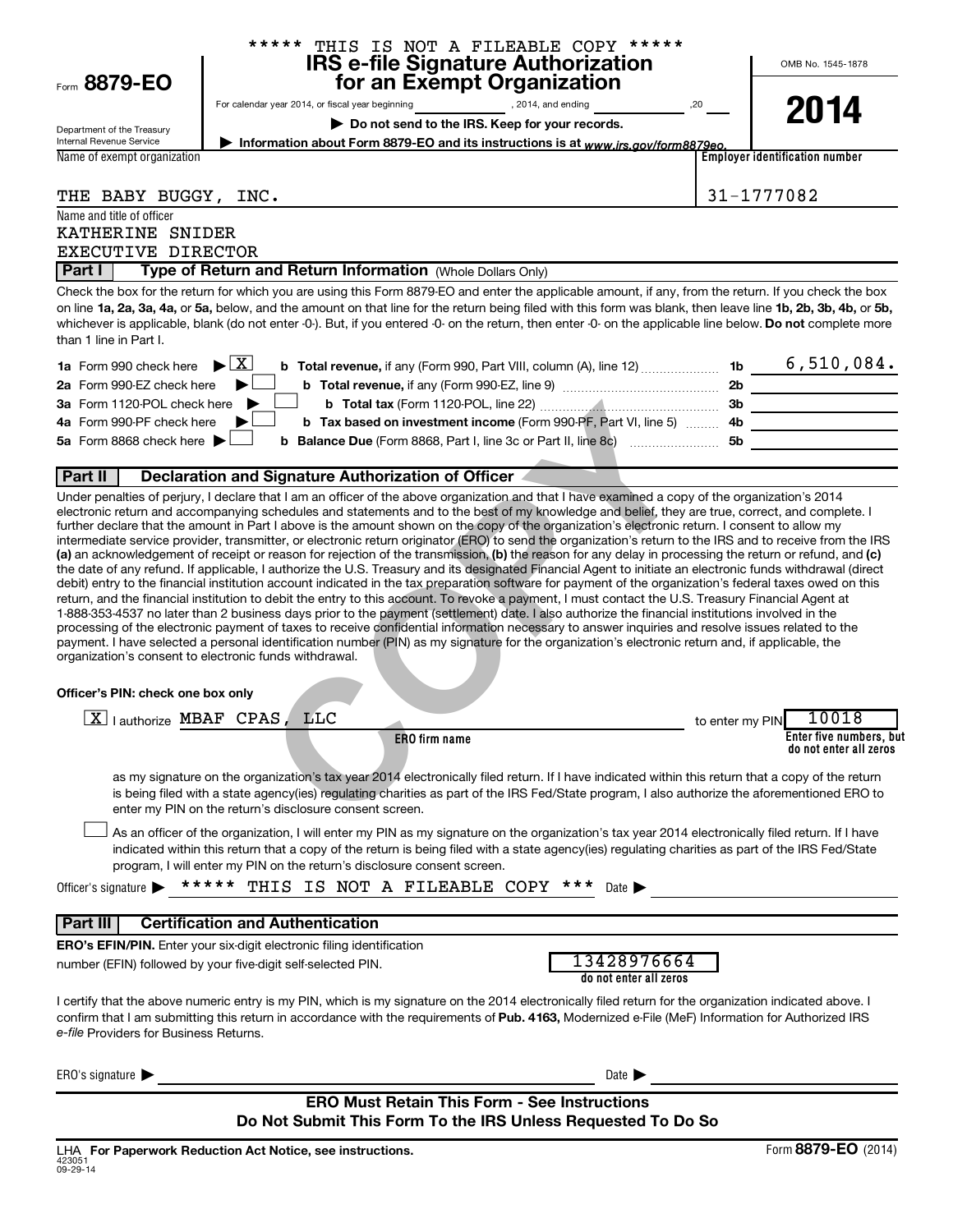Department of the Treasury Internal Revenue Service

# Return of Organization Exempt From Income Tax <br>
Faction 501(c), 527, or 4947(a)(1) of the Internal Revenue Code (except private foundations)<br>
2014

**Under section 501(c), 527, or 4947(a)(1) of the Internal Revenue Code (except private foundations)**

**| Do not enter social security numbers on this form as it may be made public.**



**| Information about Form 990 and its instructions is at www.irs.gov/form990.** | Inspection

|                                |                            | A For the 2014 calendar year, or tax year beginning                                                                                         | and ending |                                                    |                                                             |  |
|--------------------------------|----------------------------|---------------------------------------------------------------------------------------------------------------------------------------------|------------|----------------------------------------------------|-------------------------------------------------------------|--|
| в                              | Check if<br>applicable:    | <b>C</b> Name of organization                                                                                                               |            | D Employer identification number                   |                                                             |  |
|                                | Address<br> change         | THE BABY BUGGY, INC.                                                                                                                        |            |                                                    |                                                             |  |
|                                | Name<br>change             | Doing business as                                                                                                                           |            |                                                    | 31-1777082                                                  |  |
|                                | Initial<br>return<br>Final | Number and street (or P.O. box if mail is not delivered to street address)                                                                  | Room/suite | <b>E</b> Telephone number                          | $736 - 1777$                                                |  |
|                                | return/<br>termin-         | 306 W. 37TH STREET, 8TH FLOOR                                                                                                               |            | (212)                                              |                                                             |  |
|                                | ated<br>Amended<br>Ireturn | City or town, state or province, country, and ZIP or foreign postal code<br>NEW YORK, NY<br>10018                                           |            | G Gross receipts \$<br>H(a) Is this a group return | 6,965,658.                                                  |  |
|                                | Applica-<br>Ition          | F Name and address of principal officer: KATHERINE SNIDER                                                                                   |            | for subordinates?                                  | $\Box$ Yes $~\boxed{\mathrm{X}}$ No                         |  |
|                                | pending                    | SAME AS C ABOVE                                                                                                                             |            | $H(b)$ Are all subordinates included? $\Box$ Yes   | <b>No</b>                                                   |  |
|                                |                            | <b>I</b> Tax-exempt status: $X \over 301(c)(3)$<br>(insert no.)<br>$501(c)$ (<br>$\blacktriangleleft$<br>$4947(a)(1)$ or                    | 527        |                                                    | If "No," attach a list. (see instructions)                  |  |
|                                |                            | J Website: WWW.BABYBUGGY.ORG                                                                                                                |            | H(c) Group exemption number                        |                                                             |  |
|                                |                            | Other $\blacktriangleright$<br><b>K</b> Form of organization: $\boxed{\textbf{X}}$ Corporation<br>Trust<br>Association                      |            |                                                    | L Year of formation: $2001$ M State of legal domicile: $DE$ |  |
|                                | Part I                     | <b>Summary</b>                                                                                                                              |            |                                                    |                                                             |  |
|                                | $\blacksquare$             | Briefly describe the organization's mission or most significant activities: FOUNDED IN 2001 BY JESSICA                                      |            |                                                    |                                                             |  |
|                                |                            | SEINFELD, BABY BUGGY'S MISSION IS TO PROVIDE FAMILIES IN NEED WITH                                                                          |            |                                                    |                                                             |  |
| Governance                     | 2                          | Check this box $\blacktriangleright$ $\Box$ if the organization discontinued its operations or disposed of more than 25% of its net assets. |            |                                                    |                                                             |  |
|                                | з                          |                                                                                                                                             |            | 3                                                  | 19                                                          |  |
|                                | 4                          |                                                                                                                                             |            | $\overline{\mathbf{4}}$                            | 19                                                          |  |
|                                | 5                          | Total number of individuals employed in calendar year 2014 (Part V, line 2a) mummum mummum                                                  |            | 5                                                  | 17                                                          |  |
|                                | 6                          |                                                                                                                                             |            | 6                                                  | 5313                                                        |  |
| <b>Activities &amp;</b>        |                            |                                                                                                                                             |            | 7a                                                 | 0.                                                          |  |
|                                |                            |                                                                                                                                             |            | 7b                                                 | 0.                                                          |  |
|                                |                            |                                                                                                                                             |            | <b>Prior Year</b>                                  | <b>Current Year</b>                                         |  |
|                                | 8                          | Contributions and grants (Part VIII, line 1h)                                                                                               |            | 6,889,796.                                         | 6,476,257.                                                  |  |
|                                | 9                          | Program service revenue (Part VIII, line 2g)<br><u> 1977 - Alemania Alemania, matematika a</u>                                              |            | 0.                                                 | $\overline{0}$ .                                            |  |
| Revenue                        | 10                         |                                                                                                                                             |            | 40,485.                                            | 33,827.                                                     |  |
|                                | 11                         |                                                                                                                                             |            | $\overline{0}$ .                                   | 0.                                                          |  |
|                                | 12                         | Total revenue - add lines 8 through 11 (must equal Part VIII, column (A), line 12)                                                          |            | 6,930,281.                                         | 6,510,084.                                                  |  |
|                                | 13                         |                                                                                                                                             |            | 5,592,108.                                         | 4,668,523.                                                  |  |
|                                | 14                         |                                                                                                                                             |            | Ō.                                                 |                                                             |  |
|                                | 15                         | Salaries, other compensation, employee benefits (Part IX, column (A), lines 5-10)                                                           |            | 958,577.                                           | 1, 104, 857.                                                |  |
| Expenses                       |                            | 16a Professional fundraising fees (Part IX, column (A), line 11e)                                                                           |            | 0.                                                 |                                                             |  |
|                                |                            | 192,973.<br><b>b</b> Total fundraising expenses (Part IX, column (D), line 25)<br>▶                                                         |            |                                                    |                                                             |  |
|                                | 17                         |                                                                                                                                             |            | 823, 123.                                          | 810,705.                                                    |  |
|                                | 18                         | Total expenses. Add lines 13-17 (must equal Part IX, column (A), line 25)                                                                   |            | 7,373,808.                                         | 6,584,085.                                                  |  |
|                                | 19                         |                                                                                                                                             |            | $-443,527.$                                        | $-74,001.$                                                  |  |
| Net Assets or<br>Fund Balances |                            |                                                                                                                                             |            | <b>Beginning of Current Year</b>                   | <b>End of Year</b>                                          |  |
|                                | 20                         | Total assets (Part X, line 16)                                                                                                              |            | $2,874,261$ .                                      | 2,939,264.                                                  |  |
|                                | 21                         | Total liabilities (Part X, line 26)                                                                                                         |            | 57,589.                                            | 57,588.                                                     |  |
|                                | 22                         |                                                                                                                                             |            | 2,816,672.                                         | 2,881,676.                                                  |  |
|                                |                            | <b>Part II   Signature Block</b>                                                                                                            |            |                                                    |                                                             |  |

Under penalties of perjury, I declare that I have examined this return, including accompanying schedules and statements, and to the best of my knowledge and belief, it is true, correct, and complete. Declaration of preparer (other than officer) is based on all information of which preparer has any knowledge.

| Sign<br>Here    | Signature of officer<br>KATHERINE SNIDER, EXECUTIVE DIRECTOR<br>Type or print name and title |                      |      | Date                                              |  |  |
|-----------------|----------------------------------------------------------------------------------------------|----------------------|------|---------------------------------------------------|--|--|
| Paid            | Print/Type preparer's name<br>MARC TAUB, CPA                                                 | Preparer's signature | Date | PTIN<br>Check<br>if<br>P00236664<br>self-employed |  |  |
| Preparer        | Firm's name MBAF CPAS, LLC                                                                   |                      |      | 13-3842744<br>Firm's $EIN$                        |  |  |
| Use Only        | Firm's address 440 PARK AVE. SOUTH                                                           |                      |      |                                                   |  |  |
|                 | NEW YORK, NY 10016<br>Phone no. $212 - 576 - 1400$                                           |                      |      |                                                   |  |  |
|                 | May the IRS discuss this return with the preparer shown above? (see instructions)            |                      |      | ΧI<br>Yes<br><b>No</b>                            |  |  |
| 432001 11-07-14 | LHA For Paperwork Reduction Act Notice, see the separate instructions.                       |                      |      | Form 990 (2014)                                   |  |  |

SEE SCHEDULE O FOR ORGANIZATION MISSION STATEMENT CONTINUATION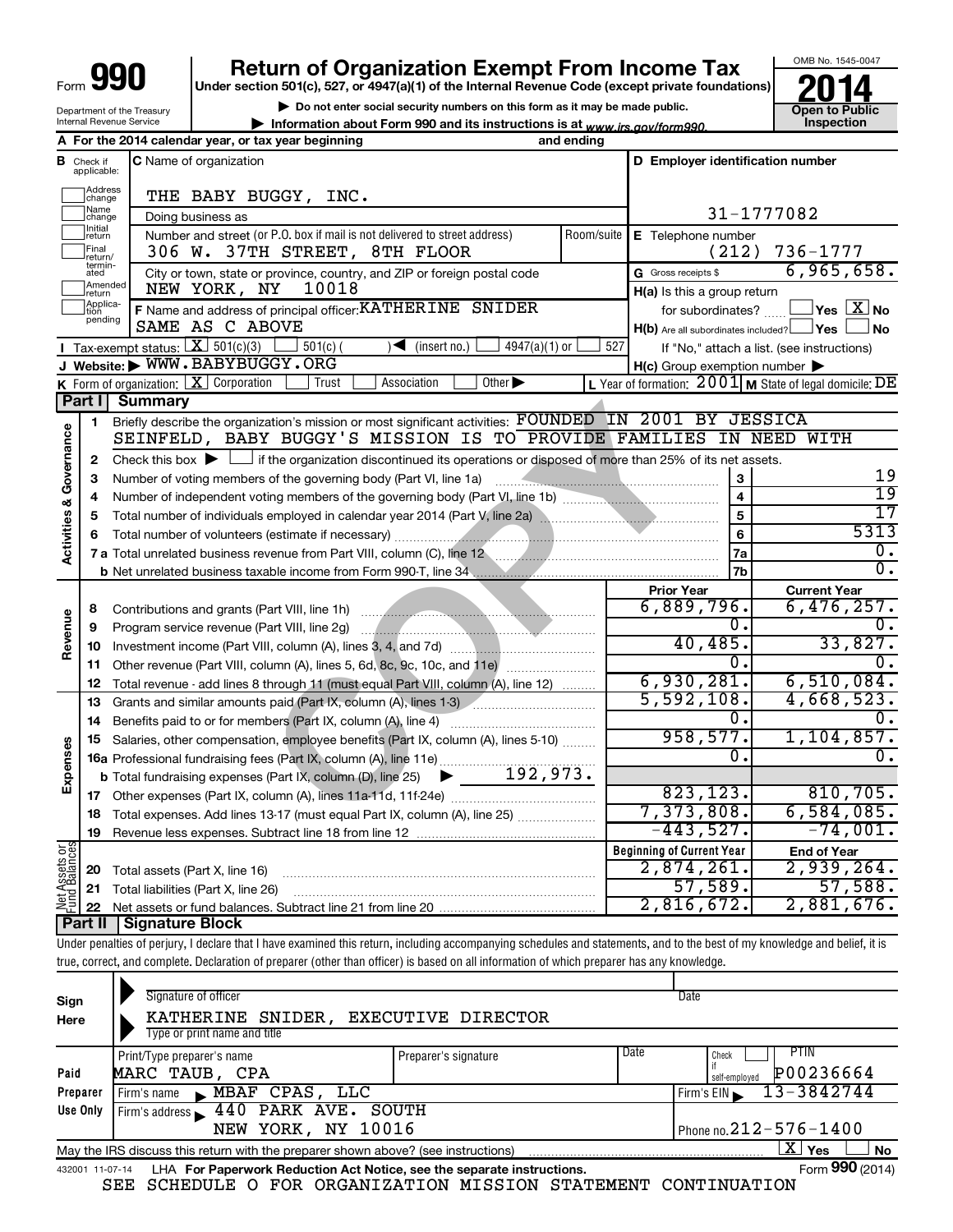|                    | 31-1777082<br>THE BABY BUGGY, INC.<br>Form 990 (2014)                                                                                                           |                     | Page 2                               |
|--------------------|-----------------------------------------------------------------------------------------------------------------------------------------------------------------|---------------------|--------------------------------------|
|                    | Part III   Statement of Program Service Accomplishments                                                                                                         |                     |                                      |
|                    |                                                                                                                                                                 |                     | $\boxed{\text{X}}$                   |
| 1                  | Briefly describe the organization's mission:                                                                                                                    |                     |                                      |
|                    | FOUNDED IN 2001 BY JESSICA SEINFELD, BABY BUGGY'S MISSION IS TO                                                                                                 |                     |                                      |
|                    | PROVIDE FAMILIES IN NEED WITH ESSENTIAL GEAR, CLOTHING, PRODUCTS AND                                                                                            |                     |                                      |
|                    | SERVICES FOR CHILDREN 0 THROUGH 14 WITH THE GOAL OF IMPROVING THEIR                                                                                             |                     |                                      |
|                    | SAFETY, HEALTH, AND WELL-BEING.                                                                                                                                 |                     |                                      |
| $\mathbf{2}$       | Did the organization undertake any significant program services during the year which were not listed on                                                        |                     |                                      |
|                    | the prior Form 990 or 990-EZ?                                                                                                                                   |                     | $\sqrt{\mathsf{Yes}\ \mathbf{X}}$ No |
|                    | If "Yes," describe these new services on Schedule O.                                                                                                            |                     |                                      |
| 3                  | Did the organization cease conducting, or make significant changes in how it conducts, any program services?                                                    |                     | $\gamma$ es $\boxed{X}$ No           |
|                    | If "Yes," describe these changes on Schedule O.                                                                                                                 |                     |                                      |
| 4                  | Describe the organization's program service accomplishments for each of its three largest program services, as measured by expenses.                            |                     |                                      |
|                    | Section 501(c)(3) and 501(c)(4) organizations are required to report the amount of grants and allocations to others, the total expenses, and                    |                     |                                      |
|                    | revenue, if any, for each program service reported.                                                                                                             |                     |                                      |
| 4a                 | $6,011,833$ . including grants of $$4,668,523$ . $($ Revenue \$<br>) (Expenses \$<br>(Code:<br>HEALTH: BABY BUGGY DONATED TO THE NURSE-FAMILY PARTNERSHIP (NFP) |                     | $\overline{0}$ .)                    |
|                    | PROGRAM IN LOS ANGELES, NEW YORK CITY, JERSEY CITY, SAN FRANCISCO, SAN                                                                                          |                     |                                      |
|                    |                                                                                                                                                                 |                     |                                      |
|                    | DIEGO, HOUSTON, DALLAS AND SEVERAL OTHER CITIES WITH HIGH-CHILD POVERTY<br>NFP PAIRS POOR FIRST-TIME MOMS WITH A VISITING NURSE FROM THE<br>RATES.              |                     |                                      |
|                    | 20TH WEEK OF PREGNANCY UNTIL HER CHILD'S SECOND BIRTHDAY.                                                                                                       | <b>DEMONSTRATED</b> |                                      |
|                    | IMPACTS INCLUDE BETTER MATERNAL HEALTH, LOWER RATES OF CHILD ABUSE AND                                                                                          |                     |                                      |
|                    | CHILDHOOD ACCIDENTS, LONGER INTERVALS BETWEEN BIRTH AND BETTER MATERNAL                                                                                         |                     |                                      |
|                    | EMPLOYMENT AND GRADUATION RATES. IN ADDITION, BABY BUGGY DONATED TO                                                                                             |                     |                                      |
|                    | SELECTED HEALTH PROGRAMS FOR LOW-INCOME FAMILIES INCLUDING EISNER                                                                                               |                     |                                      |
|                    | PEDIATRIC AND HEALTH CLINIC IN LOS ANGELES.                                                                                                                     |                     |                                      |
|                    |                                                                                                                                                                 |                     |                                      |
|                    | SEE THE CONTINUATION ON SCHEDULE O.                                                                                                                             |                     |                                      |
| 4b                 | including grants of \$<br>$\left($ Revenue \$<br>(Code: ) (Expenses \$                                                                                          |                     |                                      |
|                    |                                                                                                                                                                 |                     |                                      |
|                    |                                                                                                                                                                 |                     |                                      |
|                    |                                                                                                                                                                 |                     |                                      |
|                    |                                                                                                                                                                 |                     |                                      |
|                    |                                                                                                                                                                 |                     |                                      |
|                    |                                                                                                                                                                 |                     |                                      |
|                    |                                                                                                                                                                 |                     |                                      |
|                    |                                                                                                                                                                 |                     |                                      |
|                    |                                                                                                                                                                 |                     |                                      |
|                    |                                                                                                                                                                 |                     |                                      |
|                    |                                                                                                                                                                 |                     |                                      |
|                    |                                                                                                                                                                 |                     |                                      |
| 4с                 | ) (Revenue \$<br>(Code:<br>) (Expenses \$<br>including grants of \$                                                                                             |                     |                                      |
|                    |                                                                                                                                                                 |                     |                                      |
|                    |                                                                                                                                                                 |                     |                                      |
|                    |                                                                                                                                                                 |                     |                                      |
|                    |                                                                                                                                                                 |                     |                                      |
|                    |                                                                                                                                                                 |                     |                                      |
|                    |                                                                                                                                                                 |                     |                                      |
|                    |                                                                                                                                                                 |                     |                                      |
|                    |                                                                                                                                                                 |                     |                                      |
|                    |                                                                                                                                                                 |                     |                                      |
|                    |                                                                                                                                                                 |                     |                                      |
|                    |                                                                                                                                                                 |                     |                                      |
|                    |                                                                                                                                                                 |                     |                                      |
| 4d                 | Other program services (Describe in Schedule O.)                                                                                                                |                     |                                      |
|                    | (Expenses \$<br>including grants of \$<br>(Revenue \$<br>6,011,833.                                                                                             |                     |                                      |
| 4е                 | Total program service expenses                                                                                                                                  |                     | Form 990 (2014)                      |
| 432002<br>11-07-14 | SEE SCHEDULE O FOR CONTINUATION(S)                                                                                                                              |                     |                                      |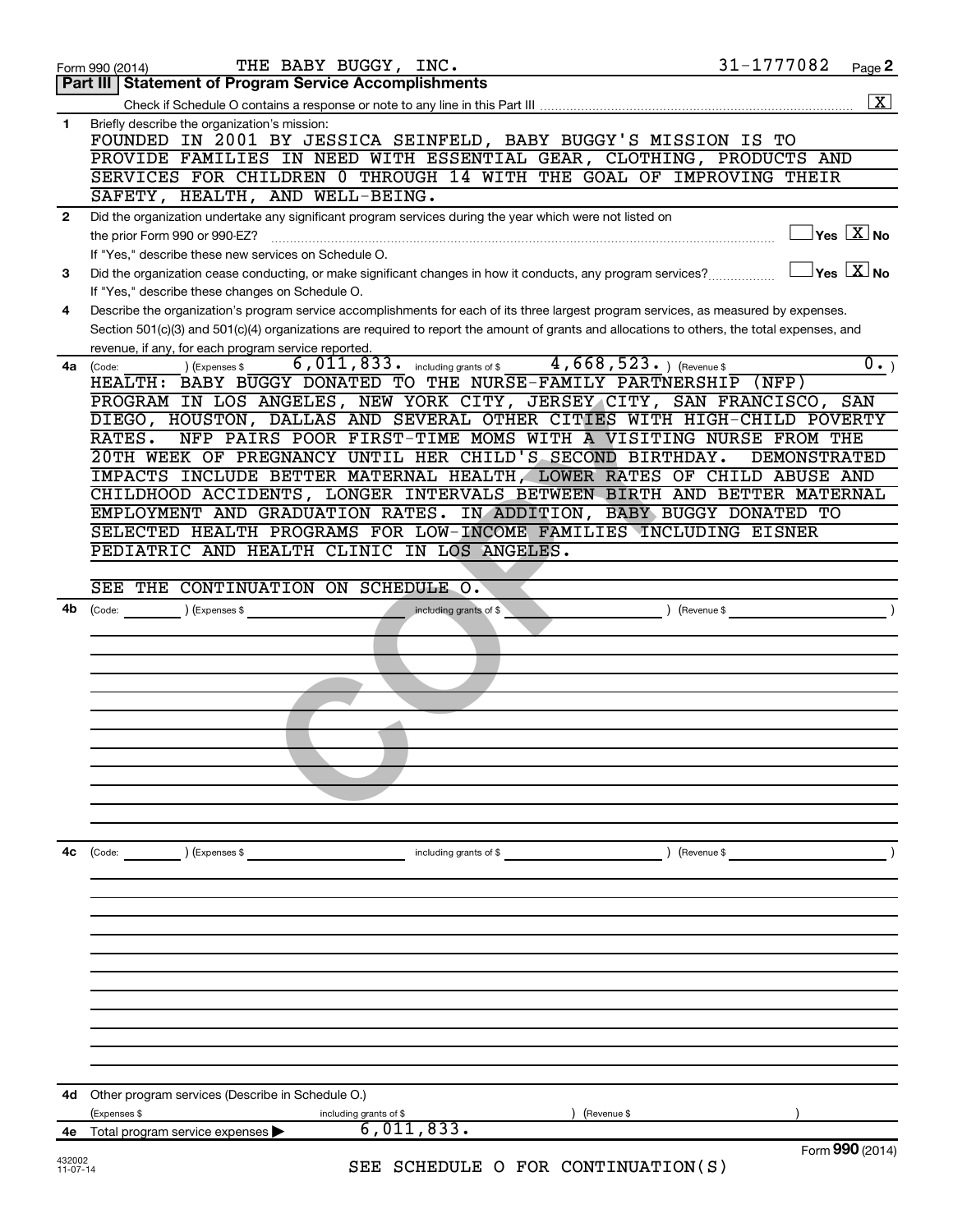| Form 990 (2014) |  |  |
|-----------------|--|--|

Form 990 (2014) **PHE BABY BUGGY, INC.**  $31-1777082$  Page **Part IV Checklist of Required Schedules**

| Is the organization described in section 501(c)(3) or 4947(a)(1) (other than a private foundation)?<br>1.<br>х<br>If "Yes," complete Schedule A<br>1<br>$\overline{\text{x}}$<br>$\mathbf{2}$<br>2<br>Did the organization engage in direct or indirect political campaign activities on behalf of or in opposition to candidates for<br>3<br>public office? If "Yes," complete Schedule C, Part I<br>3<br>Section 501(c)(3) organizations. Did the organization engage in lobbying activities, or have a section 501(h) election in effect<br>4<br>4<br>Is the organization a section 501(c)(4), 501(c)(5), or 501(c)(6) organization that receives membership dues, assessments, or<br>5<br>5<br>Did the organization maintain any donor advised funds or any similar funds or accounts for which donors have the right to<br>6<br>provide advice on the distribution or investment of amounts in such funds or accounts? If "Yes," complete Schedule D, Part I<br>6<br>Did the organization receive or hold a conservation easement, including easements to preserve open space,<br>7<br>$\overline{7}$<br>Did the organization maintain collections of works of art, historical treasures, or other similar assets? If "Yes," complete<br>8<br>8<br>Did the organization report an amount in Part X, line 21, for escrow or custodial account liability; serve as a custodian for<br>9<br>amounts not listed in Part X; or provide credit counseling, debt management, credit repair, or debt negotiation services?<br>If "Yes," complete Schedule D, Part IV<br>9<br>Did the organization, directly or through a related organization, hold assets in temporarily restricted endowments, permanent<br>10 | No                      |
|---------------------------------------------------------------------------------------------------------------------------------------------------------------------------------------------------------------------------------------------------------------------------------------------------------------------------------------------------------------------------------------------------------------------------------------------------------------------------------------------------------------------------------------------------------------------------------------------------------------------------------------------------------------------------------------------------------------------------------------------------------------------------------------------------------------------------------------------------------------------------------------------------------------------------------------------------------------------------------------------------------------------------------------------------------------------------------------------------------------------------------------------------------------------------------------------------------------------------------------------------------------------------------------------------------------------------------------------------------------------------------------------------------------------------------------------------------------------------------------------------------------------------------------------------------------------------------------------------------------------------------------------------------------------------------------------------------------|-------------------------|
|                                                                                                                                                                                                                                                                                                                                                                                                                                                                                                                                                                                                                                                                                                                                                                                                                                                                                                                                                                                                                                                                                                                                                                                                                                                                                                                                                                                                                                                                                                                                                                                                                                                                                                               |                         |
|                                                                                                                                                                                                                                                                                                                                                                                                                                                                                                                                                                                                                                                                                                                                                                                                                                                                                                                                                                                                                                                                                                                                                                                                                                                                                                                                                                                                                                                                                                                                                                                                                                                                                                               |                         |
|                                                                                                                                                                                                                                                                                                                                                                                                                                                                                                                                                                                                                                                                                                                                                                                                                                                                                                                                                                                                                                                                                                                                                                                                                                                                                                                                                                                                                                                                                                                                                                                                                                                                                                               |                         |
|                                                                                                                                                                                                                                                                                                                                                                                                                                                                                                                                                                                                                                                                                                                                                                                                                                                                                                                                                                                                                                                                                                                                                                                                                                                                                                                                                                                                                                                                                                                                                                                                                                                                                                               |                         |
| 10                                                                                                                                                                                                                                                                                                                                                                                                                                                                                                                                                                                                                                                                                                                                                                                                                                                                                                                                                                                                                                                                                                                                                                                                                                                                                                                                                                                                                                                                                                                                                                                                                                                                                                            | х                       |
|                                                                                                                                                                                                                                                                                                                                                                                                                                                                                                                                                                                                                                                                                                                                                                                                                                                                                                                                                                                                                                                                                                                                                                                                                                                                                                                                                                                                                                                                                                                                                                                                                                                                                                               |                         |
|                                                                                                                                                                                                                                                                                                                                                                                                                                                                                                                                                                                                                                                                                                                                                                                                                                                                                                                                                                                                                                                                                                                                                                                                                                                                                                                                                                                                                                                                                                                                                                                                                                                                                                               | х                       |
|                                                                                                                                                                                                                                                                                                                                                                                                                                                                                                                                                                                                                                                                                                                                                                                                                                                                                                                                                                                                                                                                                                                                                                                                                                                                                                                                                                                                                                                                                                                                                                                                                                                                                                               |                         |
|                                                                                                                                                                                                                                                                                                                                                                                                                                                                                                                                                                                                                                                                                                                                                                                                                                                                                                                                                                                                                                                                                                                                                                                                                                                                                                                                                                                                                                                                                                                                                                                                                                                                                                               | х                       |
|                                                                                                                                                                                                                                                                                                                                                                                                                                                                                                                                                                                                                                                                                                                                                                                                                                                                                                                                                                                                                                                                                                                                                                                                                                                                                                                                                                                                                                                                                                                                                                                                                                                                                                               | х                       |
|                                                                                                                                                                                                                                                                                                                                                                                                                                                                                                                                                                                                                                                                                                                                                                                                                                                                                                                                                                                                                                                                                                                                                                                                                                                                                                                                                                                                                                                                                                                                                                                                                                                                                                               |                         |
|                                                                                                                                                                                                                                                                                                                                                                                                                                                                                                                                                                                                                                                                                                                                                                                                                                                                                                                                                                                                                                                                                                                                                                                                                                                                                                                                                                                                                                                                                                                                                                                                                                                                                                               | х                       |
|                                                                                                                                                                                                                                                                                                                                                                                                                                                                                                                                                                                                                                                                                                                                                                                                                                                                                                                                                                                                                                                                                                                                                                                                                                                                                                                                                                                                                                                                                                                                                                                                                                                                                                               |                         |
|                                                                                                                                                                                                                                                                                                                                                                                                                                                                                                                                                                                                                                                                                                                                                                                                                                                                                                                                                                                                                                                                                                                                                                                                                                                                                                                                                                                                                                                                                                                                                                                                                                                                                                               | х                       |
|                                                                                                                                                                                                                                                                                                                                                                                                                                                                                                                                                                                                                                                                                                                                                                                                                                                                                                                                                                                                                                                                                                                                                                                                                                                                                                                                                                                                                                                                                                                                                                                                                                                                                                               |                         |
|                                                                                                                                                                                                                                                                                                                                                                                                                                                                                                                                                                                                                                                                                                                                                                                                                                                                                                                                                                                                                                                                                                                                                                                                                                                                                                                                                                                                                                                                                                                                                                                                                                                                                                               |                         |
|                                                                                                                                                                                                                                                                                                                                                                                                                                                                                                                                                                                                                                                                                                                                                                                                                                                                                                                                                                                                                                                                                                                                                                                                                                                                                                                                                                                                                                                                                                                                                                                                                                                                                                               | х                       |
|                                                                                                                                                                                                                                                                                                                                                                                                                                                                                                                                                                                                                                                                                                                                                                                                                                                                                                                                                                                                                                                                                                                                                                                                                                                                                                                                                                                                                                                                                                                                                                                                                                                                                                               |                         |
|                                                                                                                                                                                                                                                                                                                                                                                                                                                                                                                                                                                                                                                                                                                                                                                                                                                                                                                                                                                                                                                                                                                                                                                                                                                                                                                                                                                                                                                                                                                                                                                                                                                                                                               | x                       |
| If the organization's answer to any of the following questions is "Yes," then complete Schedule D, Parts VI, VII, VIII, IX, or X<br>11                                                                                                                                                                                                                                                                                                                                                                                                                                                                                                                                                                                                                                                                                                                                                                                                                                                                                                                                                                                                                                                                                                                                                                                                                                                                                                                                                                                                                                                                                                                                                                        |                         |
| as applicable.                                                                                                                                                                                                                                                                                                                                                                                                                                                                                                                                                                                                                                                                                                                                                                                                                                                                                                                                                                                                                                                                                                                                                                                                                                                                                                                                                                                                                                                                                                                                                                                                                                                                                                |                         |
| a Did the organization report an amount for land, buildings, and equipment in Part X, line 10? If "Yes," complete Schedule D,                                                                                                                                                                                                                                                                                                                                                                                                                                                                                                                                                                                                                                                                                                                                                                                                                                                                                                                                                                                                                                                                                                                                                                                                                                                                                                                                                                                                                                                                                                                                                                                 |                         |
| х<br>Part VI<br>11a                                                                                                                                                                                                                                                                                                                                                                                                                                                                                                                                                                                                                                                                                                                                                                                                                                                                                                                                                                                                                                                                                                                                                                                                                                                                                                                                                                                                                                                                                                                                                                                                                                                                                           |                         |
| <b>b</b> Did the organization report an amount for investments - other securities in Part X, line 12 that is 5% or more of its total                                                                                                                                                                                                                                                                                                                                                                                                                                                                                                                                                                                                                                                                                                                                                                                                                                                                                                                                                                                                                                                                                                                                                                                                                                                                                                                                                                                                                                                                                                                                                                          |                         |
| 11b                                                                                                                                                                                                                                                                                                                                                                                                                                                                                                                                                                                                                                                                                                                                                                                                                                                                                                                                                                                                                                                                                                                                                                                                                                                                                                                                                                                                                                                                                                                                                                                                                                                                                                           | х                       |
| c Did the organization report an amount for investments - program related in Part X, line 13 that is 5% or more of its total                                                                                                                                                                                                                                                                                                                                                                                                                                                                                                                                                                                                                                                                                                                                                                                                                                                                                                                                                                                                                                                                                                                                                                                                                                                                                                                                                                                                                                                                                                                                                                                  |                         |
| 11c                                                                                                                                                                                                                                                                                                                                                                                                                                                                                                                                                                                                                                                                                                                                                                                                                                                                                                                                                                                                                                                                                                                                                                                                                                                                                                                                                                                                                                                                                                                                                                                                                                                                                                           | х                       |
| d Did the organization report an amount for other assets in Part X, line 15 that is 5% or more of its total assets reported in                                                                                                                                                                                                                                                                                                                                                                                                                                                                                                                                                                                                                                                                                                                                                                                                                                                                                                                                                                                                                                                                                                                                                                                                                                                                                                                                                                                                                                                                                                                                                                                |                         |
| 11d                                                                                                                                                                                                                                                                                                                                                                                                                                                                                                                                                                                                                                                                                                                                                                                                                                                                                                                                                                                                                                                                                                                                                                                                                                                                                                                                                                                                                                                                                                                                                                                                                                                                                                           | X                       |
| 11e                                                                                                                                                                                                                                                                                                                                                                                                                                                                                                                                                                                                                                                                                                                                                                                                                                                                                                                                                                                                                                                                                                                                                                                                                                                                                                                                                                                                                                                                                                                                                                                                                                                                                                           | $\overline{\mathtt{x}}$ |
| Did the organization's separate or consolidated financial statements for the tax year include a footnote that addresses<br>f.                                                                                                                                                                                                                                                                                                                                                                                                                                                                                                                                                                                                                                                                                                                                                                                                                                                                                                                                                                                                                                                                                                                                                                                                                                                                                                                                                                                                                                                                                                                                                                                 |                         |
| х<br>the organization's liability for uncertain tax positions under FIN 48 (ASC 740)? If "Yes," complete Schedule D, Part X<br>11f                                                                                                                                                                                                                                                                                                                                                                                                                                                                                                                                                                                                                                                                                                                                                                                                                                                                                                                                                                                                                                                                                                                                                                                                                                                                                                                                                                                                                                                                                                                                                                            |                         |
| 12a Did the organization obtain separate, independent audited financial statements for the tax year? If "Yes," complete                                                                                                                                                                                                                                                                                                                                                                                                                                                                                                                                                                                                                                                                                                                                                                                                                                                                                                                                                                                                                                                                                                                                                                                                                                                                                                                                                                                                                                                                                                                                                                                       |                         |
| х<br>Schedule D, Parts XI and XII<br>12a                                                                                                                                                                                                                                                                                                                                                                                                                                                                                                                                                                                                                                                                                                                                                                                                                                                                                                                                                                                                                                                                                                                                                                                                                                                                                                                                                                                                                                                                                                                                                                                                                                                                      |                         |
| <b>b</b> Was the organization included in consolidated, independent audited financial statements for the tax year?                                                                                                                                                                                                                                                                                                                                                                                                                                                                                                                                                                                                                                                                                                                                                                                                                                                                                                                                                                                                                                                                                                                                                                                                                                                                                                                                                                                                                                                                                                                                                                                            |                         |
| If "Yes," and if the organization answered "No" to line 12a, then completing Schedule D, Parts XI and XII is optional<br>12 <sub>b</sub>                                                                                                                                                                                                                                                                                                                                                                                                                                                                                                                                                                                                                                                                                                                                                                                                                                                                                                                                                                                                                                                                                                                                                                                                                                                                                                                                                                                                                                                                                                                                                                      |                         |
| 13<br>13                                                                                                                                                                                                                                                                                                                                                                                                                                                                                                                                                                                                                                                                                                                                                                                                                                                                                                                                                                                                                                                                                                                                                                                                                                                                                                                                                                                                                                                                                                                                                                                                                                                                                                      | $\overline{\textbf{x}}$ |
| 14a                                                                                                                                                                                                                                                                                                                                                                                                                                                                                                                                                                                                                                                                                                                                                                                                                                                                                                                                                                                                                                                                                                                                                                                                                                                                                                                                                                                                                                                                                                                                                                                                                                                                                                           | $\overline{\mathbf{X}}$ |
| <b>b</b> Did the organization have aggregate revenues or expenses of more than \$10,000 from grantmaking, fundraising, business,                                                                                                                                                                                                                                                                                                                                                                                                                                                                                                                                                                                                                                                                                                                                                                                                                                                                                                                                                                                                                                                                                                                                                                                                                                                                                                                                                                                                                                                                                                                                                                              |                         |
| investment, and program service activities outside the United States, or aggregate foreign investments valued at \$100,000                                                                                                                                                                                                                                                                                                                                                                                                                                                                                                                                                                                                                                                                                                                                                                                                                                                                                                                                                                                                                                                                                                                                                                                                                                                                                                                                                                                                                                                                                                                                                                                    |                         |
| 14b                                                                                                                                                                                                                                                                                                                                                                                                                                                                                                                                                                                                                                                                                                                                                                                                                                                                                                                                                                                                                                                                                                                                                                                                                                                                                                                                                                                                                                                                                                                                                                                                                                                                                                           | х                       |
| Did the organization report on Part IX, column (A), line 3, more than \$5,000 of grants or other assistance to or for any<br>15                                                                                                                                                                                                                                                                                                                                                                                                                                                                                                                                                                                                                                                                                                                                                                                                                                                                                                                                                                                                                                                                                                                                                                                                                                                                                                                                                                                                                                                                                                                                                                               | х                       |
| 15                                                                                                                                                                                                                                                                                                                                                                                                                                                                                                                                                                                                                                                                                                                                                                                                                                                                                                                                                                                                                                                                                                                                                                                                                                                                                                                                                                                                                                                                                                                                                                                                                                                                                                            |                         |
| Did the organization report on Part IX, column (A), line 3, more than \$5,000 of aggregate grants or other assistance to<br>16                                                                                                                                                                                                                                                                                                                                                                                                                                                                                                                                                                                                                                                                                                                                                                                                                                                                                                                                                                                                                                                                                                                                                                                                                                                                                                                                                                                                                                                                                                                                                                                | x                       |
| 16                                                                                                                                                                                                                                                                                                                                                                                                                                                                                                                                                                                                                                                                                                                                                                                                                                                                                                                                                                                                                                                                                                                                                                                                                                                                                                                                                                                                                                                                                                                                                                                                                                                                                                            |                         |
| Did the organization report a total of more than \$15,000 of expenses for professional fundraising services on Part IX,<br>17                                                                                                                                                                                                                                                                                                                                                                                                                                                                                                                                                                                                                                                                                                                                                                                                                                                                                                                                                                                                                                                                                                                                                                                                                                                                                                                                                                                                                                                                                                                                                                                 | х                       |
| 17<br>Did the organization report more than \$15,000 total of fundraising event gross income and contributions on Part VIII, lines                                                                                                                                                                                                                                                                                                                                                                                                                                                                                                                                                                                                                                                                                                                                                                                                                                                                                                                                                                                                                                                                                                                                                                                                                                                                                                                                                                                                                                                                                                                                                                            |                         |
| 18<br>х                                                                                                                                                                                                                                                                                                                                                                                                                                                                                                                                                                                                                                                                                                                                                                                                                                                                                                                                                                                                                                                                                                                                                                                                                                                                                                                                                                                                                                                                                                                                                                                                                                                                                                       |                         |
| 18<br>Did the organization report more than \$15,000 of gross income from gaming activities on Part VIII, line 9a? If "Yes,"<br>19                                                                                                                                                                                                                                                                                                                                                                                                                                                                                                                                                                                                                                                                                                                                                                                                                                                                                                                                                                                                                                                                                                                                                                                                                                                                                                                                                                                                                                                                                                                                                                            |                         |
| 19                                                                                                                                                                                                                                                                                                                                                                                                                                                                                                                                                                                                                                                                                                                                                                                                                                                                                                                                                                                                                                                                                                                                                                                                                                                                                                                                                                                                                                                                                                                                                                                                                                                                                                            | x                       |
| 20a                                                                                                                                                                                                                                                                                                                                                                                                                                                                                                                                                                                                                                                                                                                                                                                                                                                                                                                                                                                                                                                                                                                                                                                                                                                                                                                                                                                                                                                                                                                                                                                                                                                                                                           | $\overline{\text{X}}$   |
| 20 <sub>b</sub>                                                                                                                                                                                                                                                                                                                                                                                                                                                                                                                                                                                                                                                                                                                                                                                                                                                                                                                                                                                                                                                                                                                                                                                                                                                                                                                                                                                                                                                                                                                                                                                                                                                                                               |                         |

Form (2014) **990**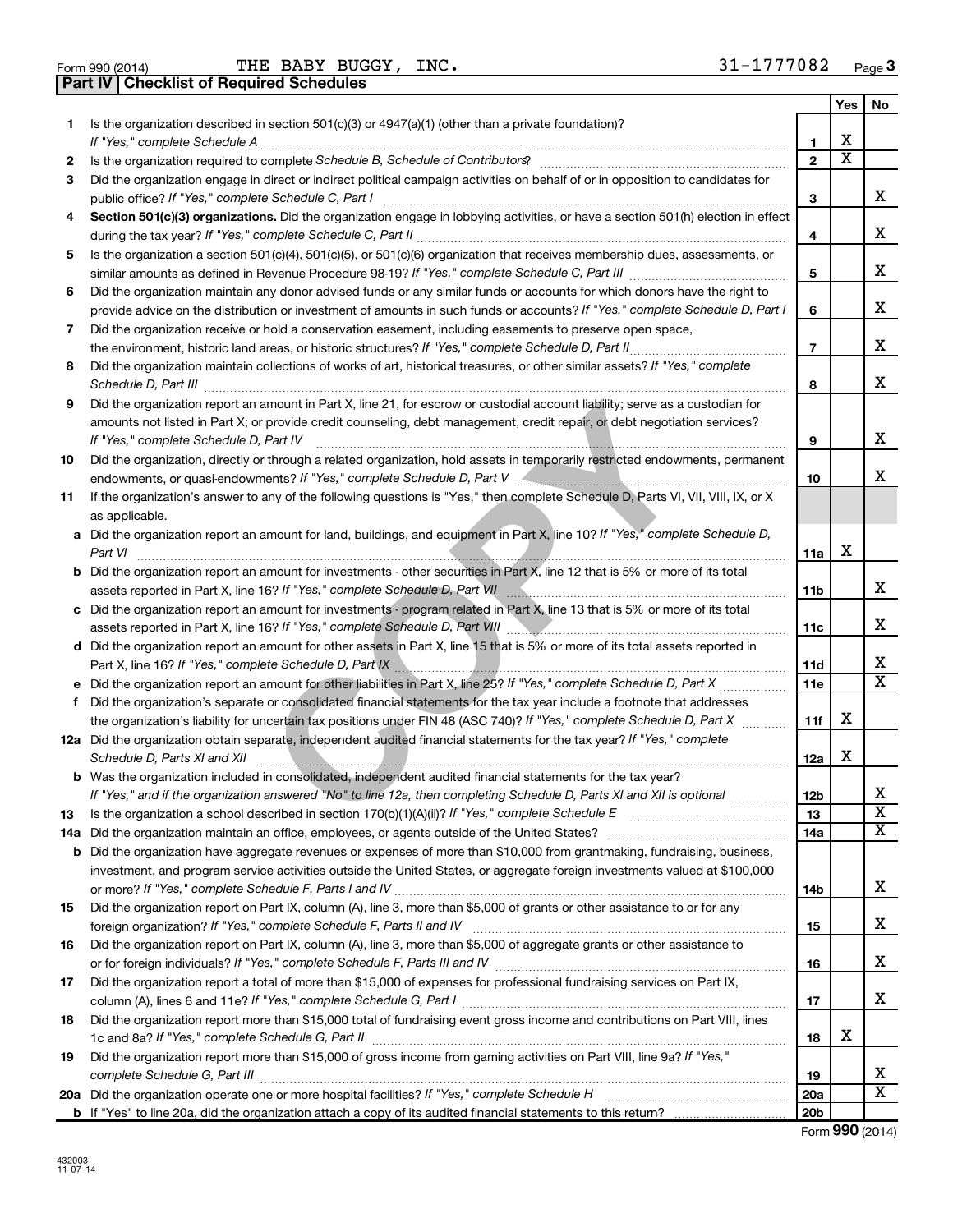|  | Form 990 (2014) |
|--|-----------------|
|  |                 |

|    | <b>Part IV   Checklist of Required Schedules (continued)</b>                                                                                                                                                                   |                 |                         |                         |
|----|--------------------------------------------------------------------------------------------------------------------------------------------------------------------------------------------------------------------------------|-----------------|-------------------------|-------------------------|
|    |                                                                                                                                                                                                                                |                 | Yes                     | No                      |
| 21 | Did the organization report more than \$5,000 of grants or other assistance to any domestic organization or                                                                                                                    |                 |                         |                         |
|    |                                                                                                                                                                                                                                | 21              | X                       |                         |
| 22 | Did the organization report more than \$5,000 of grants or other assistance to or for domestic individuals on                                                                                                                  |                 |                         |                         |
|    |                                                                                                                                                                                                                                | 22              |                         | x                       |
| 23 | Did the organization answer "Yes" to Part VII, Section A, line 3, 4, or 5 about compensation of the organization's current                                                                                                     |                 |                         |                         |
|    | and former officers, directors, trustees, key employees, and highest compensated employees? If "Yes," complete                                                                                                                 |                 |                         |                         |
|    | Schedule J                                                                                                                                                                                                                     | 23              | X                       |                         |
|    | 24a Did the organization have a tax-exempt bond issue with an outstanding principal amount of more than \$100,000 as of the                                                                                                    |                 |                         |                         |
|    | last day of the year, that was issued after December 31, 2002? If "Yes," answer lines 24b through 24d and complete                                                                                                             |                 |                         |                         |
|    | Schedule K. If "No", go to line 25a                                                                                                                                                                                            | 24a             |                         | x                       |
|    |                                                                                                                                                                                                                                | 24 <sub>b</sub> |                         |                         |
|    | Did the organization maintain an escrow account other than a refunding escrow at any time during the year to defease                                                                                                           |                 |                         |                         |
|    |                                                                                                                                                                                                                                | 24c             |                         |                         |
|    |                                                                                                                                                                                                                                | 24d             |                         |                         |
|    | 25a Section 501(c)(3), 501(c)(4), and 501(c)(29) organizations. Did the organization engage in an excess benefit                                                                                                               |                 |                         |                         |
|    | transaction with a disqualified person during the year? If "Yes," complete Schedule L, Part I manual manual manual manual manual manual manual manual manual manual manual manual manual manual manual manual manual manual ma | 25a             |                         | x                       |
| b  | Is the organization aware that it engaged in an excess benefit transaction with a disqualified person in a prior year, and                                                                                                     |                 |                         |                         |
|    | that the transaction has not been reported on any of the organization's prior Forms 990 or 990-EZ? If "Yes," complete                                                                                                          |                 |                         |                         |
|    | Schedule L, Part I                                                                                                                                                                                                             | 25b             |                         | x                       |
| 26 | Did the organization report any amount on Part X, line 5, 6, or 22 for receivables from or payables to any current or                                                                                                          |                 |                         |                         |
|    | former officers, directors, trustees, key employees, highest compensated employees, or disqualified persons? If "Yes,"                                                                                                         |                 |                         |                         |
|    | complete Schedule L, Part II                                                                                                                                                                                                   | 26              |                         | x                       |
| 27 | Did the organization provide a grant or other assistance to an officer, director, trustee, key employee, substantial                                                                                                           |                 |                         |                         |
|    | contributor or employee thereof, a grant selection committee member, or to a 35% controlled entity or family member                                                                                                            |                 |                         |                         |
|    | of any of these persons? If "Yes," complete Schedule L, Part III                                                                                                                                                               | 27              |                         | x                       |
| 28 | Was the organization a party to a business transaction with one of the following parties (see Schedule L, Part IV                                                                                                              |                 |                         |                         |
|    | instructions for applicable filing thresholds, conditions, and exceptions):                                                                                                                                                    |                 |                         |                         |
| а  | A current or former officer, director, trustee, or key employee? If "Yes," complete Schedule L, Part IV                                                                                                                        | 28a             |                         | x                       |
| b  | A family member of a current or former officer, director, trustee, or key employee? If "Yes," complete Schedule L, Part IV                                                                                                     | 28 <sub>b</sub> |                         | $\overline{\text{X}}$   |
|    | c An entity of which a current or former officer, director, trustee, or key employee (or a family member thereof) was an officer,                                                                                              |                 |                         |                         |
|    | director, trustee, or direct or indirect owner? If "Yes," complete Schedule L, Part IV                                                                                                                                         | 28c             |                         | х                       |
| 29 |                                                                                                                                                                                                                                | 29              | $\overline{\textbf{x}}$ |                         |
| 30 | Did the organization receive contributions of art, historical treasures, or other similar assets, or qualified conservation                                                                                                    |                 |                         |                         |
|    | contributions? If "Yes," complete Schedule M                                                                                                                                                                                   | 30              |                         | x                       |
| 31 | Did the organization liquidate, terminate, or dissolve and cease operations?                                                                                                                                                   |                 |                         |                         |
|    | If "Yes," complete Schedule N, Part I                                                                                                                                                                                          | 31              |                         | 4                       |
| 32 | Did the organization sell, exchange, dispose of, or transfer more than 25% of its net assets?/f "Yes," complete                                                                                                                |                 |                         |                         |
|    | Schedule N, Part II                                                                                                                                                                                                            | 32              |                         | x                       |
| 33 | Did the organization own 100% of an entity disregarded as separate from the organization under Regulations                                                                                                                     |                 |                         |                         |
|    |                                                                                                                                                                                                                                | 33              |                         | x                       |
| 34 | Was the organization related to any tax-exempt or taxable entity? If "Yes," complete Schedule R, Part II, III, or IV, and                                                                                                      |                 |                         |                         |
|    | Part V, line 1                                                                                                                                                                                                                 | 34              |                         | x                       |
|    |                                                                                                                                                                                                                                | 35a             |                         | $\overline{\mathtt{x}}$ |
|    | b If "Yes" to line 35a, did the organization receive any payment from or engage in any transaction with a controlled entity                                                                                                    |                 |                         |                         |
|    |                                                                                                                                                                                                                                | 35b             |                         |                         |
| 36 | Section 501(c)(3) organizations. Did the organization make any transfers to an exempt non-charitable related organization?                                                                                                     |                 |                         |                         |
|    |                                                                                                                                                                                                                                | 36              |                         | x                       |
| 37 | Did the organization conduct more than 5% of its activities through an entity that is not a related organization                                                                                                               |                 |                         |                         |
|    |                                                                                                                                                                                                                                | 37              |                         | x                       |
| 38 | Did the organization complete Schedule O and provide explanations in Schedule O for Part VI, lines 11b and 19?                                                                                                                 |                 |                         |                         |
|    |                                                                                                                                                                                                                                | 38              | х                       |                         |

Form (2014) **990**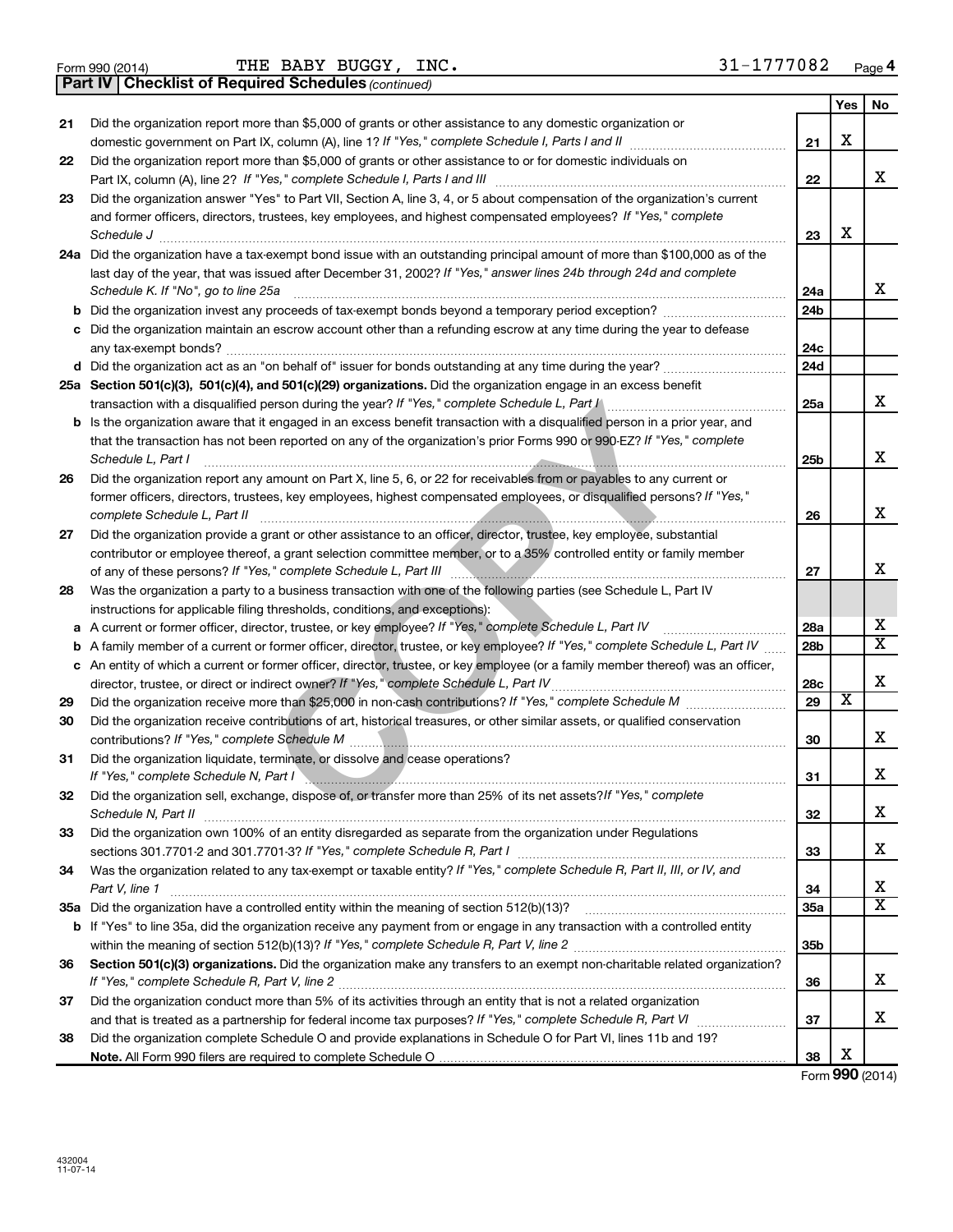|    | THE BABY BUGGY, INC.<br>31-1777082<br>Form 990 (2014)                                                                                                                       |                 |                         | Page 5                  |
|----|-----------------------------------------------------------------------------------------------------------------------------------------------------------------------------|-----------------|-------------------------|-------------------------|
|    | <b>Statements Regarding Other IRS Filings and Tax Compliance</b><br><b>Part V</b>                                                                                           |                 |                         |                         |
|    | Check if Schedule O contains a response or note to any line in this Part V                                                                                                  |                 |                         |                         |
|    |                                                                                                                                                                             |                 | Yes                     | No                      |
|    | 8<br>1a                                                                                                                                                                     |                 |                         |                         |
| b  | 1 <sub>b</sub><br>Enter the number of Forms W-2G included in line 1a. Enter -0- if not applicable                                                                           |                 |                         |                         |
|    | c Did the organization comply with backup withholding rules for reportable payments to vendors and reportable gaming                                                        |                 |                         |                         |
|    |                                                                                                                                                                             | 1c              | х                       |                         |
|    | 2a Enter the number of employees reported on Form W-3, Transmittal of Wage and Tax Statements,                                                                              |                 |                         |                         |
|    | 17<br>filed for the calendar year ending with or within the year covered by this return<br>2a                                                                               |                 |                         |                         |
|    |                                                                                                                                                                             | 2 <sub>b</sub>  | х                       |                         |
|    |                                                                                                                                                                             |                 |                         |                         |
|    | 3a Did the organization have unrelated business gross income of \$1,000 or more during the year?                                                                            | 3a              |                         | х                       |
|    |                                                                                                                                                                             | 3b              |                         |                         |
|    | 4a At any time during the calendar year, did the organization have an interest in, or a signature or other authority over, a                                                |                 |                         |                         |
|    | financial account in a foreign country (such as a bank account, securities account, or other financial account)?                                                            | 4a              |                         | X                       |
|    | <b>b</b> If "Yes," enter the name of the foreign country:                                                                                                                   |                 |                         |                         |
|    | See instructions for filing requirements for FinCEN Form 114, Report of Foreign Bank and Financial Accounts (FBAR).                                                         |                 |                         |                         |
|    |                                                                                                                                                                             | 5a              |                         | х                       |
|    |                                                                                                                                                                             | 5 <sub>b</sub>  |                         | $\overline{\texttt{X}}$ |
|    |                                                                                                                                                                             | 5 <sub>c</sub>  |                         |                         |
|    | 6a Does the organization have annual gross receipts that are normally greater than \$100,000, and did the organization solicit                                              |                 |                         |                         |
|    |                                                                                                                                                                             | 6a              |                         | X                       |
|    | <b>b</b> If "Yes," did the organization include with every solicitation an express statement that such contributions or gifts                                               |                 |                         |                         |
|    |                                                                                                                                                                             | 6b              |                         |                         |
| 7  | Organizations that may receive deductible contributions under section 170(c).                                                                                               |                 |                         |                         |
| a  | Did the organization receive a payment in excess of \$75 made partly as a contribution and partly for goods and services provided to the payor?                             | 7a              | х                       |                         |
|    |                                                                                                                                                                             | 7b              | $\overline{\textbf{x}}$ |                         |
|    | c Did the organization sell, exchange, or otherwise dispose of tangible personal property for which it was required                                                         |                 |                         |                         |
|    |                                                                                                                                                                             | 7c              |                         | x                       |
|    | d If "Yes," indicate the number of Forms 8282 filed during the year manuscription and the Ves," indicate the number of Forms 8282 filed during the year manuscription of Td |                 |                         |                         |
| е  | Did the organization receive any funds, directly or indirectly, to pay premiums on a personal benefit contract?                                                             | 7e              |                         | х                       |
| f. | Did the organization, during the year, pay premiums, directly or indirectly, on a personal benefit contract?                                                                | 7f              |                         | $\overline{\text{X}}$   |
|    | If the organization received a contribution of qualified intellectual property, did the organization file Form 8899 as required?                                            | 7g              |                         |                         |
|    | h If the organization received a contribution of cars, boats, airplanes, or other vehicles, did the organization file a Form 1098-C?                                        | 7h              |                         |                         |
| 8  | Sponsoring organizations maintaining donor advised funds. Did a donor advised fund maintained by the                                                                        |                 |                         |                         |
|    |                                                                                                                                                                             | 8               |                         |                         |
|    | Sponsoring organizations maintaining donor advised funds.                                                                                                                   |                 |                         |                         |
| а  | Did the sponsoring organization make any taxable distributions under section 4966?                                                                                          | 9а              |                         |                         |
| b  |                                                                                                                                                                             | 9b              |                         |                         |
| 10 | Section 501(c)(7) organizations. Enter:                                                                                                                                     |                 |                         |                         |
| a  | 10a                                                                                                                                                                         |                 |                         |                         |
| b  | 10 <sub>b</sub><br>Gross receipts, included on Form 990, Part VIII, line 12, for public use of club facilities                                                              |                 |                         |                         |
| 11 | Section 501(c)(12) organizations. Enter:                                                                                                                                    |                 |                         |                         |
| а  | 11a                                                                                                                                                                         |                 |                         |                         |
|    | b Gross income from other sources (Do not net amounts due or paid to other sources against                                                                                  |                 |                         |                         |
|    | amounts due or received from them.)<br>11b                                                                                                                                  |                 |                         |                         |
|    | 12a Section 4947(a)(1) non-exempt charitable trusts. Is the organization filing Form 990 in lieu of Form 1041?                                                              | 12a             |                         |                         |
|    | 12b<br><b>b</b> If "Yes," enter the amount of tax-exempt interest received or accrued during the year                                                                       |                 |                         |                         |
| 13 | Section 501(c)(29) qualified nonprofit health insurance issuers.                                                                                                            |                 |                         |                         |
|    | a Is the organization licensed to issue qualified health plans in more than one state?                                                                                      | 13a             |                         |                         |
|    | Note. See the instructions for additional information the organization must report on Schedule O.                                                                           |                 |                         |                         |
|    | <b>b</b> Enter the amount of reserves the organization is required to maintain by the states in which the                                                                   |                 |                         |                         |
|    | 13b                                                                                                                                                                         |                 |                         |                         |
|    | 13 <sub>c</sub>                                                                                                                                                             |                 |                         |                         |
|    | 14a Did the organization receive any payments for indoor tanning services during the tax year?                                                                              | 14a             |                         | x                       |
|    |                                                                                                                                                                             | 14 <sub>b</sub> |                         |                         |

| Form 990 (2014) |  |
|-----------------|--|
|-----------------|--|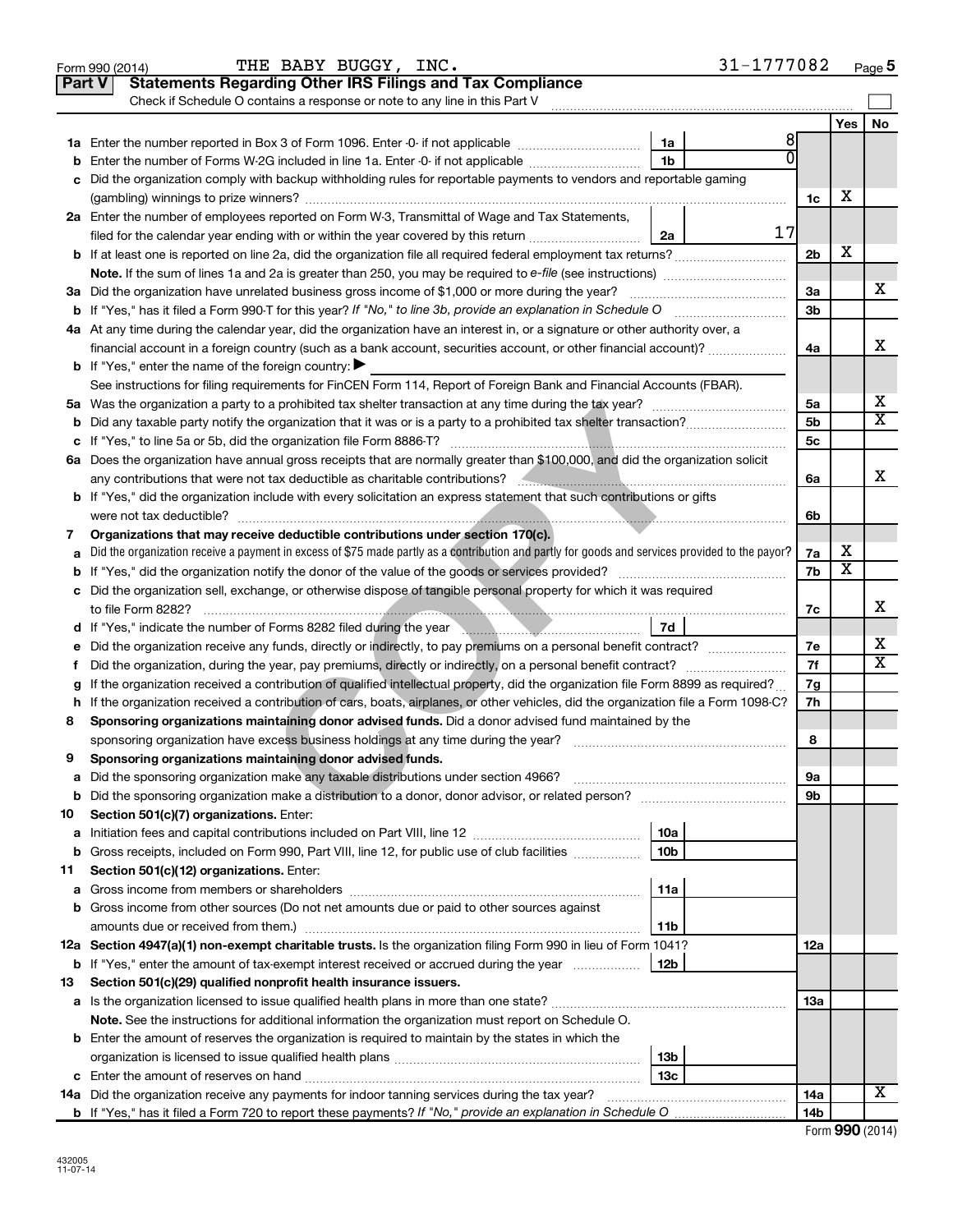| Form 990 (2014) |  |  |
|-----------------|--|--|
|-----------------|--|--|

Form 990 (2014) Page THE BABY BUGGY, INC. 31-1777082

**Part VI** Governance, Management, and Disclosure For each "Yes" response to lines 2 through 7b below, and for a "No" response *to line 8a, 8b, or 10b below, describe the circumstances, processes, or changes in Schedule O. See instructions.*

|     |                                                                                                                                                                                                                               |                 |                         | $\overline{\text{X}}$   |
|-----|-------------------------------------------------------------------------------------------------------------------------------------------------------------------------------------------------------------------------------|-----------------|-------------------------|-------------------------|
|     | <b>Section A. Governing Body and Management</b>                                                                                                                                                                               |                 |                         |                         |
|     |                                                                                                                                                                                                                               |                 | Yes                     | No                      |
|     | 19<br><b>1a</b> Enter the number of voting members of the governing body at the end of the tax year<br>1a                                                                                                                     |                 |                         |                         |
|     | If there are material differences in voting rights among members of the governing body, or if the governing                                                                                                                   |                 |                         |                         |
|     | body delegated broad authority to an executive committee or similar committee, explain in Schedule O.                                                                                                                         |                 |                         |                         |
| b   | 19<br>Enter the number of voting members included in line 1a, above, who are independent<br>1b                                                                                                                                |                 |                         |                         |
| 2   | Did any officer, director, trustee, or key employee have a family relationship or a business relationship with any other                                                                                                      |                 |                         |                         |
|     | officer, director, trustee, or key employee?                                                                                                                                                                                  | $\mathbf{2}$    | х                       |                         |
| 3   | Did the organization delegate control over management duties customarily performed by or under the direct supervision                                                                                                         |                 |                         |                         |
|     |                                                                                                                                                                                                                               | 3               |                         | х                       |
| 4   | Did the organization make any significant changes to its governing documents since the prior Form 990 was filed?                                                                                                              | 4               |                         | $\overline{\textbf{x}}$ |
| 5   |                                                                                                                                                                                                                               | 5               |                         | X                       |
| 6   | Did the organization have members or stockholders?                                                                                                                                                                            | 6               | $\overline{\textbf{x}}$ |                         |
| 7a  | Did the organization have members, stockholders, or other persons who had the power to elect or appoint one or                                                                                                                |                 |                         |                         |
|     |                                                                                                                                                                                                                               | 7a              | X                       |                         |
|     | <b>b</b> Are any governance decisions of the organization reserved to (or subject to approval by) members, stockholders, or                                                                                                   |                 |                         |                         |
|     | persons other than the governing body?                                                                                                                                                                                        | 7b              |                         | x                       |
| 8   | Did the organization contemporaneously document the meetings held or written actions undertaken during the year by the following:                                                                                             |                 |                         |                         |
| a   |                                                                                                                                                                                                                               | 8а              | х                       |                         |
| b   | Each committee with authority to act on behalf of the governing body?                                                                                                                                                         | 8b              | $\overline{\textbf{x}}$ |                         |
| 9   | Is there any officer, director, trustee, or key employee listed in Part VII, Section A, who cannot be reached at the                                                                                                          |                 |                         |                         |
|     |                                                                                                                                                                                                                               | 9               |                         | x                       |
|     | <b>Section B. Policies</b> (This Section B requests information about policies not required by the Internal Revenue Code.)                                                                                                    |                 |                         |                         |
|     |                                                                                                                                                                                                                               |                 | Yes                     | No                      |
|     | 10a Did the organization have local chapters, branches, or affiliates?                                                                                                                                                        | 10a             |                         | x                       |
|     | b If "Yes," did the organization have written policies and procedures governing the activities of such chapters, affiliates,                                                                                                  |                 |                         |                         |
|     |                                                                                                                                                                                                                               | 10 <sub>b</sub> |                         |                         |
|     | 11a Has the organization provided a complete copy of this Form 990 to all members of its governing body before filing the form?                                                                                               | 11a             | X                       |                         |
| b   | Describe in Schedule O the process, if any, used by the organization to review this Form 990.                                                                                                                                 |                 |                         |                         |
| 12a | Did the organization have a written conflict of interest policy? If "No," go to line 13                                                                                                                                       | 12a             | х                       |                         |
| b   | Were officers, directors, or trustees, and key employees required to disclose annually interests that could give rise to conflicts?                                                                                           | 12 <sub>b</sub> | $\overline{\textbf{x}}$ |                         |
| с   | Did the organization regularly and consistently monitor and enforce compliance with the policy? If "Yes," describe                                                                                                            |                 |                         |                         |
|     | in Schedule O how this was done                                                                                                                                                                                               | 12c             | X                       |                         |
| 13  | Did the organization have a written whistleblower policy?                                                                                                                                                                     | 13              | $\overline{\textbf{x}}$ |                         |
| 14  |                                                                                                                                                                                                                               | 14              | $\overline{\mathbf{X}}$ |                         |
| 15  | Did the process for determining compensation of the following persons include a review and approval by independent                                                                                                            |                 |                         |                         |
|     | persons, comparability data, and contemporaneous substantiation of the deliberation and decision?                                                                                                                             |                 |                         |                         |
|     | The organization's CEO, Executive Director, or top management official manufactured content content of the organization's CEO, Executive Director, or top management official manufactured content of the original content of | <b>15a</b>      | х                       |                         |
|     |                                                                                                                                                                                                                               | 15b             |                         | х                       |
|     | If "Yes" to line 15a or 15b, describe the process in Schedule O (see instructions).                                                                                                                                           |                 |                         |                         |
|     | <b>16a</b> Did the organization invest in, contribute assets to, or participate in a joint venture or similar arrangement with a                                                                                              |                 |                         |                         |
|     | taxable entity during the year?                                                                                                                                                                                               | 16a             |                         | x                       |
|     | <b>b</b> If "Yes," did the organization follow a written policy or procedure requiring the organization to evaluate its participation                                                                                         |                 |                         |                         |
|     | in joint venture arrangements under applicable federal tax law, and take steps to safequard the organization's                                                                                                                |                 |                         |                         |
|     | exempt status with respect to such arrangements?                                                                                                                                                                              | 16b             |                         |                         |
|     | <b>Section C. Disclosure</b>                                                                                                                                                                                                  |                 |                         |                         |
| 17  | List the states with which a copy of this Form 990 is required to be filed <b>&gt;AK, AL, AR, AZ, CA, CT, FL, GA, IL, KS, KY, MA</b>                                                                                          |                 |                         |                         |
| 18  | Section 6104 requires an organization to make its Forms 1023 (or 1024 if applicable), 990, and 990-T (Section 501(c)(3)s only) available                                                                                      |                 |                         |                         |
|     | for public inspection. Indicate how you made these available. Check all that apply.                                                                                                                                           |                 |                         |                         |
|     | $ \mathbf{X} $ Own website<br>$\lfloor \underline{X} \rfloor$ Upon request<br>Another's website<br>Other (explain in Schedule O)                                                                                              |                 |                         |                         |
| 19  | Describe in Schedule O whether (and if so, how) the organization made its governing documents, conflict of interest policy, and financial                                                                                     |                 |                         |                         |
|     | statements available to the public during the tax year.                                                                                                                                                                       |                 |                         |                         |
| 20  | State the name, address, and telephone number of the person who possesses the organization's books and records:                                                                                                               |                 |                         |                         |
|     | KATHERINE SNIDER - 212-736-1777                                                                                                                                                                                               |                 |                         |                         |
|     | 306 W. 37TH STREET, 8TH FLOOR, NEW YORK, NY<br>10018                                                                                                                                                                          |                 |                         |                         |

SEE SCHEDULE O FOR FULL LIST OF STATES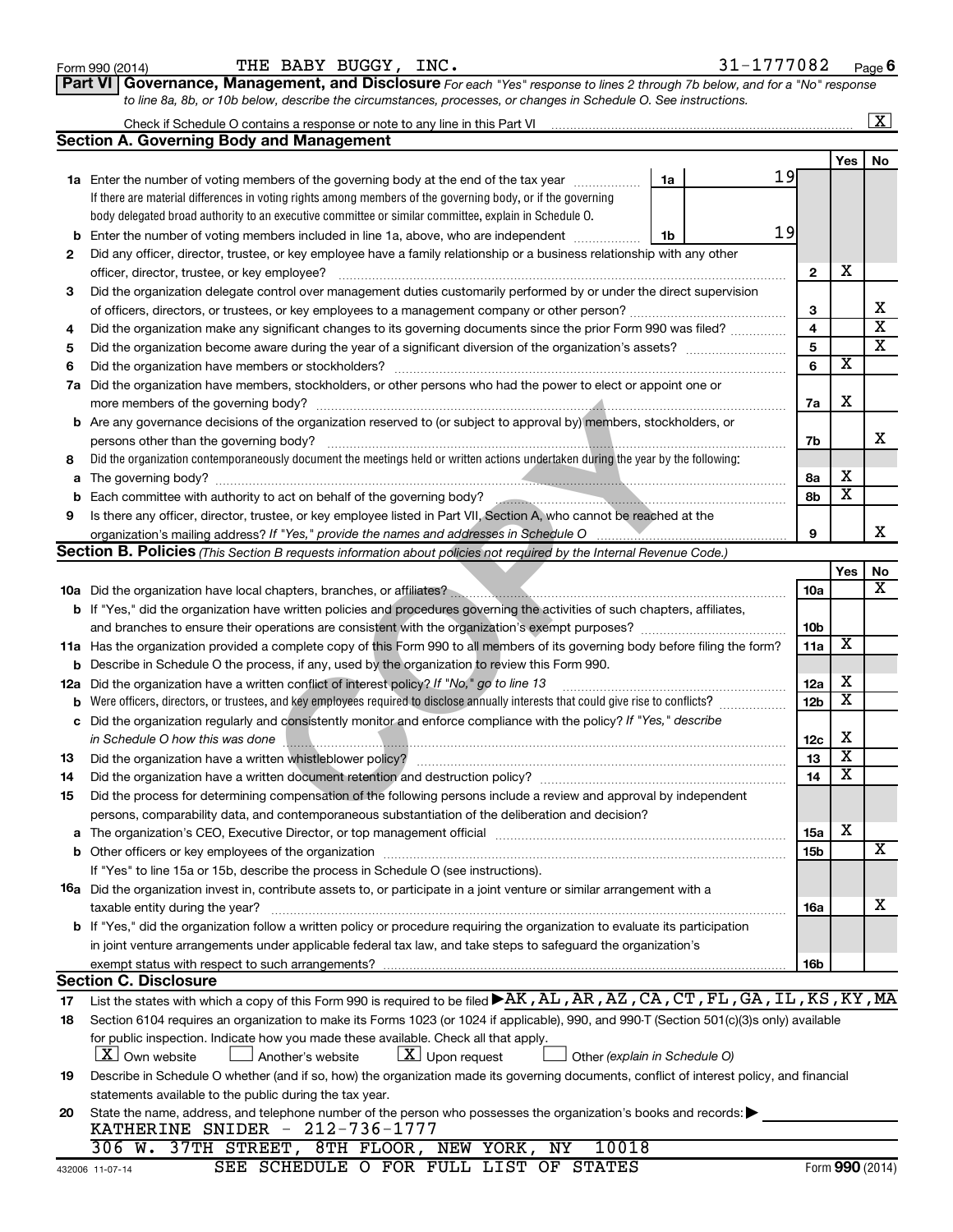$\Box$ 

| Part VII Compensation of Officers, Directors, Trustees, Key Employees, Highest Compensated |
|--------------------------------------------------------------------------------------------|
| <b>Employees, and Independent Contractors</b>                                              |

Check if Schedule O contains a response or note to any line in this Part VII

**Section A. Officers, Directors, Trustees, Key Employees, and Highest Compensated Employees**

**1a**  Complete this table for all persons required to be listed. Report compensation for the calendar year ending with or within the organization's tax year.

**•** List all of the organization's current officers, directors, trustees (whether individuals or organizations), regardless of amount of compensation. Enter  $-0$ - in columns  $(D)$ ,  $(E)$ , and  $(F)$  if no compensation was paid.

**•** List all of the organization's **current** key employees, if any. See instructions for definition of "key employee."

**•** List the organization's five current highest compensated employees (other than an officer, director, trustee, or key employee) who received reportable compensation (Box 5 of Form W-2 and/or Box 7 of Form 1099-MISC) of more than \$100,000 from the organization and any related organizations.

**•** List all of the organization's former officers, key employees, and highest compensated employees who received more than \$100,000 of reportable compensation from the organization and any related organizations.

**•** List all of the organization's former directors or trustees that received, in the capacity as a former director or trustee of the organization, more than \$10,000 of reportable compensation from the organization and any related organizations.

List persons in the following order: individual trustees or directors; institutional trustees; officers; key employees; highest compensated employees; and former such persons.

Check this box if neither the organization nor any related organization compensated any current officer, director, or trustee.  $\Box$ 

| (A)                             | (B)                    |                                |                       |                                                                  | (C)          |                                 |        | (D)                 | (E)                              | (F)                      |
|---------------------------------|------------------------|--------------------------------|-----------------------|------------------------------------------------------------------|--------------|---------------------------------|--------|---------------------|----------------------------------|--------------------------|
| Name and Title                  | Average                |                                |                       | Position<br>(do not check more than one                          |              |                                 |        | Reportable          | Reportable                       | Estimated                |
|                                 | hours per              |                                |                       | box, unless person is both an<br>officer and a director/trustee) |              |                                 |        | compensation        | compensation                     | amount of                |
|                                 | week                   |                                |                       |                                                                  |              |                                 |        | from                | from related                     | other                    |
|                                 | (list any<br>hours for |                                |                       |                                                                  |              |                                 |        | the<br>organization | organizations<br>(W-2/1099-MISC) | compensation<br>from the |
|                                 | related                |                                |                       |                                                                  |              |                                 |        | (W-2/1099-MISC)     |                                  | organization             |
|                                 | organizations          |                                |                       |                                                                  |              |                                 |        |                     |                                  | and related              |
|                                 | below                  | Individual trustee or director | Institutional trustee |                                                                  | Key employee |                                 |        |                     |                                  | organizations            |
|                                 | line)                  |                                |                       | Officer                                                          |              | Highest compensated<br>employee | Former |                     |                                  |                          |
| CLAUDIA FLEMING BITAR<br>(1)    | 2.00                   |                                |                       |                                                                  |              |                                 |        |                     |                                  |                          |
| <b>DIRECTOR</b>                 |                        | $\mathbf X$                    |                       |                                                                  |              |                                 |        | $\mathbf 0$ .       | $\mathbf 0$ .                    | $\mathbf 0$ .            |
| (2)<br><b>JENNIFER CARLSTON</b> | 2.00                   |                                |                       |                                                                  |              |                                 |        |                     |                                  |                          |
| <b>DIRECTOR</b>                 |                        | $\mathbf x$                    |                       |                                                                  |              |                                 |        | $\mathbf 0$         | 0.                               | $\mathbf 0$ .            |
| MINDY DEHNERT<br>(3)            | 2.00                   |                                |                       |                                                                  |              |                                 |        |                     |                                  |                          |
| <b>DIRECTOR</b>                 |                        | X                              |                       |                                                                  |              |                                 |        | $\mathbf 0$         | $\mathbf 0$ .                    | $\mathbf 0$ .            |
| DANIELLE DEVINE<br>(4)          | 2.00                   |                                |                       |                                                                  |              |                                 |        |                     |                                  |                          |
| <b>DIRECTOR</b>                 |                        | $\mathbf X$                    |                       |                                                                  |              |                                 |        | $\mathbf 0$         | 0.                               | $\mathbf 0$ .            |
| STACEY BENDET EISNER<br>(5)     | 2.00                   |                                |                       |                                                                  |              |                                 |        |                     |                                  |                          |
| <b>DIRECTOR</b>                 |                        | $\mathbf X$                    |                       |                                                                  |              |                                 |        | $\mathbf 0$         | 0.                               | $\mathbf 0$ .            |
| (6)<br>JENNIFER FRANKLIN        | 2.00                   |                                |                       |                                                                  |              |                                 |        |                     |                                  |                          |
| DIRECTOR AND SECRETARY          |                        | $\mathbf X$                    |                       | $\mathbf X$                                                      |              |                                 |        | $\mathbf 0$         | $\mathbf 0$                      | $\mathbf 0$ .            |
| (7)<br>STEFANI GREENFIELD       | 2.00                   |                                |                       |                                                                  |              |                                 |        |                     |                                  |                          |
| <b>DIRECTOR</b>                 |                        | $\mathbf X$                    |                       |                                                                  |              |                                 |        | 0                   | $\mathbf 0$                      | $\mathbf 0$ .            |
| <b>JENNIFER JAMES</b><br>(8)    | 2.00                   |                                |                       |                                                                  |              |                                 |        |                     |                                  |                          |
| <b>DIRECTOR</b>                 |                        | $\mathbf X$                    |                       |                                                                  |              |                                 |        | $\mathbf 0$         | $\mathbf 0$                      | $0$ .                    |
| (9)<br><b>JENNIFER KOEN</b>     | 2.00                   |                                |                       |                                                                  |              |                                 |        |                     |                                  |                          |
| <b>DIRECTOR</b>                 |                        | $\mathbf X$                    |                       |                                                                  |              |                                 |        | $\mathbf 0$         | $\mathbf 0$ .                    | $\mathbf 0$ .            |
| (10) MICHELLE MYERS             | 2.00                   |                                |                       |                                                                  |              |                                 |        |                     |                                  |                          |
| <b>DIRECTOR</b>                 |                        | $\mathbf X$                    |                       |                                                                  |              |                                 |        | $\mathbf 0$         | $\mathbf 0$ .                    | $\mathbf 0$ .            |
| (11) MICHAEL NISSAN             | 2.00                   |                                |                       |                                                                  |              |                                 |        |                     |                                  |                          |
| <b>DIRECTOR</b>                 |                        | $\mathbf X$                    |                       |                                                                  |              |                                 |        | $\mathbf 0$         | $\mathbf 0$ .                    | $\mathbf 0$ .            |
| (12) RANDI ZUCKERBERG           | 2.00                   |                                |                       |                                                                  |              |                                 |        |                     |                                  |                          |
| <b>DIRECTOR</b>                 |                        | $\mathbf X$                    |                       |                                                                  |              |                                 |        | $\mathbf 0$         | 0.                               | $\mathbf 0$ .            |
| (13) LISA SECCIA                | 2.00                   |                                |                       |                                                                  |              |                                 |        |                     |                                  |                          |
| <b>DIRECTOR</b>                 |                        | $\mathbf X$                    |                       |                                                                  |              |                                 |        | 0                   | 0.                               | $\mathbf 0$ .            |
| (14) JESSICA SEINFELD           | 15.00                  |                                |                       |                                                                  |              |                                 |        |                     |                                  |                          |
| DIRECTOR AND PRESIDENT          |                        | $\mathbf X$                    |                       | $\mathbf X$                                                      |              |                                 |        | $\mathbf 0$         | $\mathbf 0$ .                    | $\mathbf 0$ .            |
| (15) ARI SHALAM                 | 2.00                   |                                |                       |                                                                  |              |                                 |        |                     |                                  |                          |
| <b>DIRECTOR</b>                 |                        | $\mathbf X$                    |                       |                                                                  |              |                                 |        | $\mathbf 0$         | $\mathbf 0$ .                    | $\mathbf 0$ .            |
| (16) MICHAEL TIEDEMANN          | 2.00                   |                                |                       |                                                                  |              |                                 |        |                     |                                  |                          |
| DIRECTOR, VP AND TREASURER      |                        | $\mathbf X$                    |                       | $\mathbf X$                                                      |              |                                 |        | $\mathbf 0$ .       | $\mathbf 0$ .                    | 0.                       |
| (17) CARLO BRONZINI VENDER      | 2.00                   |                                |                       |                                                                  |              |                                 |        |                     |                                  |                          |
| <b>DIRECTOR</b>                 |                        | X                              |                       |                                                                  |              |                                 |        | $\mathbf 0$ .       | $\mathbf 0$ .                    | 0.                       |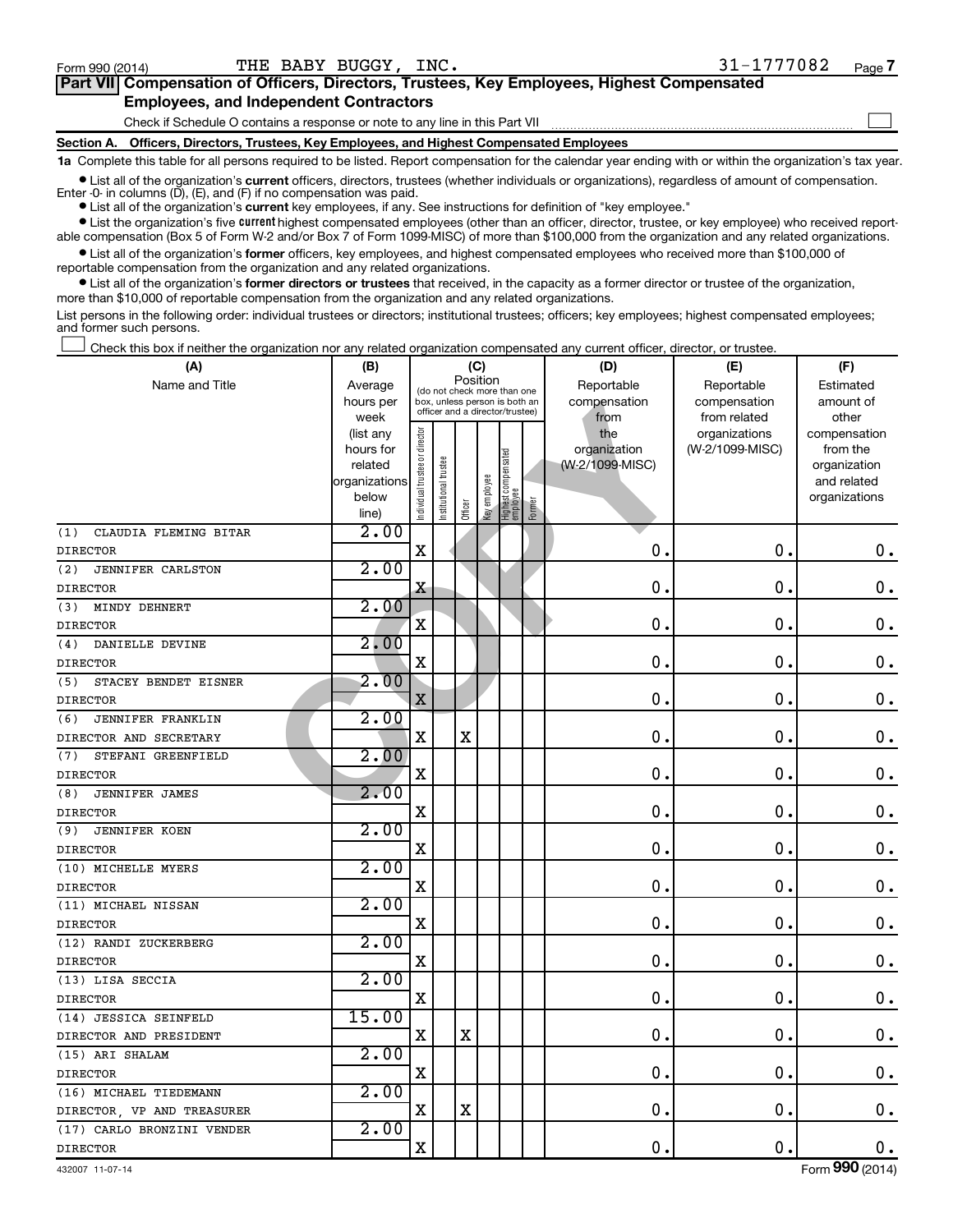|                   | Part VII Section A. Officers, Directors, Trustees, Key Employees, and Highest Compensated Employees (continued)                      |                   |                                |                                                                  |          |              |                                   |        |                         |                                  |               |     |                          |                    |
|-------------------|--------------------------------------------------------------------------------------------------------------------------------------|-------------------|--------------------------------|------------------------------------------------------------------|----------|--------------|-----------------------------------|--------|-------------------------|----------------------------------|---------------|-----|--------------------------|--------------------|
|                   | (A)                                                                                                                                  | (B)               |                                |                                                                  |          | (C)          |                                   |        | (D)                     | (E)                              |               | (F) |                          |                    |
|                   | Name and title                                                                                                                       | Average           |                                | (do not check more than one                                      | Position |              |                                   |        | Reportable              | Reportable                       |               |     | Estimated                |                    |
|                   |                                                                                                                                      | hours per         |                                | box, unless person is both an<br>officer and a director/trustee) |          |              |                                   |        | compensation            | compensation                     |               |     | amount of                |                    |
|                   |                                                                                                                                      | week<br>(list any |                                |                                                                  |          |              |                                   |        | from                    | from related                     |               |     | other                    |                    |
|                   |                                                                                                                                      | hours for         | Individual trustee or director |                                                                  |          |              |                                   |        | the<br>organization     | organizations<br>(W-2/1099-MISC) |               |     | compensation<br>from the |                    |
|                   |                                                                                                                                      | related           |                                |                                                                  |          |              |                                   |        | (W-2/1099-MISC)         |                                  |               |     | organization             |                    |
|                   |                                                                                                                                      | organizations     |                                | nstitutional trustee                                             |          |              |                                   |        |                         |                                  |               |     | and related              |                    |
|                   |                                                                                                                                      | below             |                                |                                                                  |          | Key employee |                                   |        |                         |                                  |               |     | organizations            |                    |
|                   |                                                                                                                                      | line)             |                                |                                                                  | Officer  |              | Highest compensated<br>  employee | Former |                         |                                  |               |     |                          |                    |
|                   | (18) ALI WENTWORTH                                                                                                                   | 2.00              |                                |                                                                  |          |              |                                   |        |                         |                                  |               |     |                          |                    |
| <b>DIRECTOR</b>   |                                                                                                                                      |                   | X                              |                                                                  |          |              |                                   |        | 0.                      |                                  | 0.            |     |                          | $0$ .              |
| (19) ALI WING     |                                                                                                                                      | 2.00              |                                |                                                                  |          |              |                                   |        |                         |                                  |               |     |                          |                    |
| <b>DIRECTOR</b>   |                                                                                                                                      |                   | X                              |                                                                  |          |              |                                   |        | $\mathbf 0$ .           |                                  | $\mathbf 0$ . |     |                          | $\mathbf 0$ .      |
|                   | (20) STEPHANIE WINSTON WOLKOFF                                                                                                       | 2.00              | X                              |                                                                  |          |              |                                   |        | $\mathbf 0$ .           |                                  | $\mathbf 0$ . |     |                          | $\boldsymbol{0}$ . |
| <b>DIRECTOR</b>   | (21) CAROLINE KUNITZ                                                                                                                 | 2.00              |                                |                                                                  |          |              |                                   |        |                         |                                  |               |     |                          |                    |
| <b>DIRECTOR</b>   |                                                                                                                                      |                   | X                              |                                                                  |          |              |                                   |        | $\mathbf 0$ .           |                                  | $\mathbf 0$ . |     |                          | $\mathbf 0$ .      |
|                   | (22) CONNIE VERDUCCI                                                                                                                 | 2.00              |                                |                                                                  |          |              |                                   |        |                         |                                  |               |     |                          |                    |
| <b>DIRECTOR</b>   |                                                                                                                                      |                   | X                              |                                                                  |          |              |                                   |        | $\mathbf 0$ .           |                                  | $\mathbf 0$ . |     |                          | 0.                 |
|                   | (23) KATHERINE E. SNIDER                                                                                                             | 40.00             |                                |                                                                  |          |              |                                   |        |                         |                                  |               |     |                          |                    |
|                   | EXECUTIVE DIRECTOR                                                                                                                   |                   |                                |                                                                  | X        |              |                                   |        | 179,656.                |                                  | 0.            |     | 25,179.                  |                    |
| (24) LISA KUSSELL |                                                                                                                                      | 40.00             |                                |                                                                  |          |              |                                   |        |                         |                                  |               |     |                          |                    |
|                   | DIRECTOR OF CORPORATE SPON                                                                                                           |                   |                                |                                                                  |          |              | $\mathbf X$                       |        | 110, 419.               |                                  | 0.            |     | 25, 179.                 |                    |
|                   |                                                                                                                                      |                   |                                |                                                                  |          |              |                                   |        |                         |                                  |               |     |                          |                    |
|                   |                                                                                                                                      |                   |                                |                                                                  |          |              |                                   |        |                         |                                  |               |     |                          |                    |
|                   |                                                                                                                                      |                   |                                |                                                                  |          |              |                                   |        |                         |                                  |               |     |                          |                    |
| 1b Sub-total      |                                                                                                                                      |                   |                                |                                                                  |          |              |                                   |        | 290,075.                |                                  | σ.            |     | 50,358.                  |                    |
|                   | c Total from continuation sheets to Part VII, Section A                                                                              |                   |                                |                                                                  |          |              |                                   |        | 0.                      |                                  | σ.            |     |                          | 0.                 |
|                   |                                                                                                                                      |                   |                                |                                                                  |          |              |                                   |        | 290,075.                |                                  | σ.            |     | 50, 358.                 |                    |
| 2                 | Total number of individuals (including but not limited to those listed above) who received more than \$100,000 of reportable         |                   |                                |                                                                  |          |              |                                   |        |                         |                                  |               |     |                          |                    |
|                   | compensation from the organization $\blacktriangleright$                                                                             |                   |                                |                                                                  |          |              |                                   |        |                         |                                  |               |     |                          | 2                  |
|                   |                                                                                                                                      |                   |                                |                                                                  |          |              |                                   |        |                         |                                  |               |     | Yes                      | <b>No</b>          |
| 3                 | Did the organization list any former officer, director, or trustee, key employee, or highest compensated employee on                 |                   |                                |                                                                  |          |              |                                   |        |                         |                                  |               |     |                          |                    |
|                   | line 1a? If "Yes," complete Schedule J for such individual                                                                           |                   |                                |                                                                  |          |              |                                   |        |                         |                                  |               | 3   |                          | x                  |
| 4                 | For any individual listed on line 1a, is the sum of reportable compensation and other compensation from the organization             |                   |                                |                                                                  |          |              |                                   |        |                         |                                  |               |     |                          |                    |
|                   | and related organizations greater than \$150,000? If "Yes," complete Schedule J for such individual                                  |                   |                                |                                                                  |          |              |                                   |        |                         |                                  |               | 4   | $\mathbf X$              |                    |
| 5                 | Did any person listed on line 1a receive or accrue compensation from any unrelated organization or individual for services           |                   |                                |                                                                  |          |              |                                   |        |                         |                                  |               |     |                          | x                  |
|                   | <b>Section B. Independent Contractors</b>                                                                                            |                   |                                |                                                                  |          |              |                                   |        |                         |                                  |               | 5   |                          |                    |
| 1.                | Complete this table for your five highest compensated independent contractors that received more than \$100,000 of compensation from |                   |                                |                                                                  |          |              |                                   |        |                         |                                  |               |     |                          |                    |
|                   | the organization. Report compensation for the calendar year ending with or within the organization's tax year.                       |                   |                                |                                                                  |          |              |                                   |        |                         |                                  |               |     |                          |                    |
|                   | (A)                                                                                                                                  |                   |                                |                                                                  |          |              |                                   |        | (B)                     |                                  |               |     | (C)                      |                    |
|                   | Name and business address                                                                                                            |                   |                                | <b>NONE</b>                                                      |          |              |                                   |        | Description of services |                                  |               |     | Compensation             |                    |
|                   |                                                                                                                                      |                   |                                |                                                                  |          |              |                                   |        |                         |                                  |               |     |                          |                    |
|                   |                                                                                                                                      |                   |                                |                                                                  |          |              |                                   |        |                         |                                  |               |     |                          |                    |
|                   |                                                                                                                                      |                   |                                |                                                                  |          |              |                                   |        |                         |                                  |               |     |                          |                    |
|                   |                                                                                                                                      |                   |                                |                                                                  |          |              |                                   |        |                         |                                  |               |     |                          |                    |
|                   |                                                                                                                                      |                   |                                |                                                                  |          |              |                                   |        |                         |                                  |               |     |                          |                    |
|                   |                                                                                                                                      |                   |                                |                                                                  |          |              |                                   |        |                         |                                  |               |     |                          |                    |
|                   |                                                                                                                                      |                   |                                |                                                                  |          |              |                                   |        |                         |                                  |               |     |                          |                    |
|                   |                                                                                                                                      |                   |                                |                                                                  |          |              |                                   |        |                         |                                  |               |     |                          |                    |
| 2                 | Total number of independent contractors (including but not limited to those listed above) who received more than                     |                   |                                |                                                                  |          |              |                                   |        |                         |                                  |               |     |                          |                    |
|                   | \$100,000 of compensation from the organization                                                                                      |                   |                                |                                                                  |          |              | 0                                 |        |                         |                                  |               |     |                          |                    |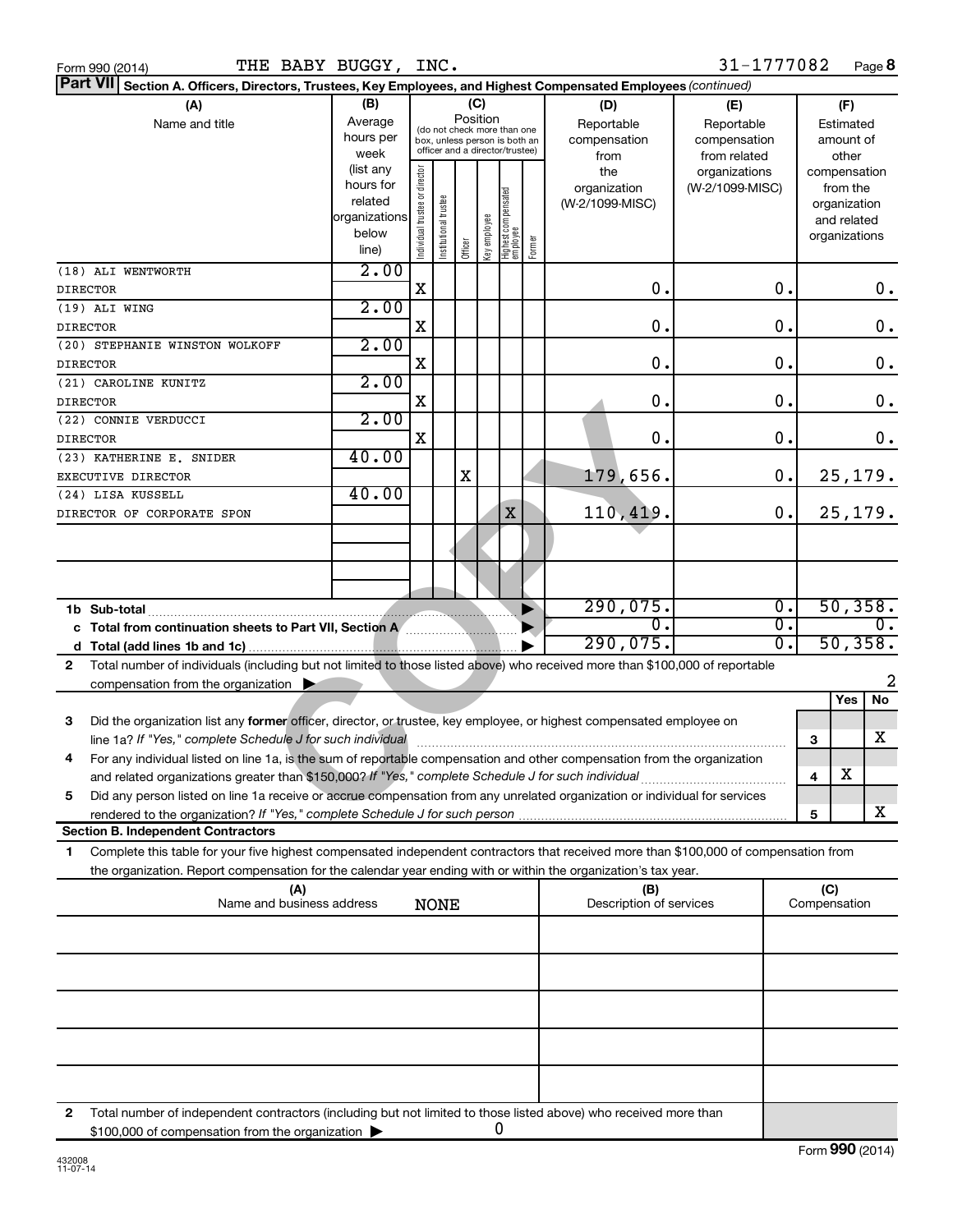|                                                           | Form 990 (2014)  | THE BABY BUGGY, INC.                                                       |                                  |                                                 | 31-1777082                                         | Page 9                                                      |
|-----------------------------------------------------------|------------------|----------------------------------------------------------------------------|----------------------------------|-------------------------------------------------|----------------------------------------------------|-------------------------------------------------------------|
|                                                           | <b>Part VIII</b> | <b>Statement of Revenue</b>                                                |                                  |                                                 |                                                    |                                                             |
|                                                           |                  |                                                                            |                                  |                                                 |                                                    |                                                             |
|                                                           |                  |                                                                            | (A)<br>Total revenue             | (B)<br>Related or<br>exempt function<br>revenue | $\overline{C}$<br>Unrelated<br>business<br>revenue | Revenuè excluded<br>from tax under<br>sections<br>512 - 514 |
|                                                           |                  | 1 a Federated campaigns<br>1a                                              |                                  |                                                 |                                                    |                                                             |
| Contributions, Gifts, Grants<br>and Other Similar Amounts |                  | 1 <sub>b</sub><br><b>b</b> Membership dues                                 |                                  |                                                 |                                                    |                                                             |
|                                                           |                  | 934,456.<br>$\overline{1}$<br>c Fundraising events                         |                                  |                                                 |                                                    |                                                             |
|                                                           |                  | 1d<br>d Related organizations                                              |                                  |                                                 |                                                    |                                                             |
|                                                           |                  | e Government grants (contributions)<br>1e                                  |                                  |                                                 |                                                    |                                                             |
|                                                           |                  | f All other contributions, gifts, grants, and                              |                                  |                                                 |                                                    |                                                             |
|                                                           |                  | $\vert$ 1f $\vert$ 5,541,801.<br>similar amounts not included above        |                                  |                                                 |                                                    |                                                             |
|                                                           |                  | $4,870,207$ .<br>g Noncash contributions included in lines 1a-1f: \$       |                                  |                                                 |                                                    |                                                             |
|                                                           |                  |                                                                            | $\blacktriangleright$ 6,476,257. |                                                 |                                                    |                                                             |
|                                                           |                  | <b>Business Code</b>                                                       |                                  |                                                 |                                                    |                                                             |
| Program Service<br>Revenue                                | 2a               | the control of the control of the control of the control of the control of |                                  |                                                 |                                                    |                                                             |
|                                                           | b                |                                                                            |                                  |                                                 |                                                    |                                                             |
|                                                           | c                | the control of the control of the control of the control of the control of |                                  |                                                 |                                                    |                                                             |
|                                                           | d                | the control of the control of the control of the control of the control of |                                  |                                                 |                                                    |                                                             |
|                                                           | е                |                                                                            |                                  |                                                 |                                                    |                                                             |
|                                                           | f.               | All other program service revenue <i></i>                                  |                                  |                                                 |                                                    |                                                             |
|                                                           | 3                | Investment income (including dividends, interest, and                      |                                  |                                                 |                                                    |                                                             |
|                                                           |                  | ▶                                                                          | 33,827.                          |                                                 |                                                    | 33,827.                                                     |
|                                                           | 4                | Income from investment of tax-exempt bond proceeds<br>▶                    |                                  |                                                 |                                                    |                                                             |
|                                                           | 5                |                                                                            |                                  |                                                 |                                                    |                                                             |
|                                                           |                  | (i) Real<br>(ii) Personal                                                  |                                  |                                                 |                                                    |                                                             |
|                                                           |                  | 6 a Gross rents                                                            |                                  |                                                 |                                                    |                                                             |
|                                                           |                  | <b>b</b> Less: rental expenses                                             |                                  |                                                 |                                                    |                                                             |
|                                                           |                  | c Rental income or (loss)                                                  |                                  |                                                 |                                                    |                                                             |
|                                                           |                  | d Net rental income or (loss)                                              |                                  |                                                 |                                                    |                                                             |
|                                                           |                  | (i) Securities<br>7 a Gross amount from sales of<br>(ii) Other             |                                  |                                                 |                                                    |                                                             |
|                                                           |                  | 309,631.<br>assets other than inventory                                    |                                  |                                                 |                                                    |                                                             |
|                                                           |                  | <b>b</b> Less: cost or other basis                                         |                                  |                                                 |                                                    |                                                             |
|                                                           |                  | and sales expenses  309,631.                                               |                                  |                                                 |                                                    |                                                             |
|                                                           |                  | $\overline{0}$ .                                                           |                                  |                                                 |                                                    |                                                             |
|                                                           |                  |                                                                            | $\overline{0}$ .                 |                                                 |                                                    |                                                             |
|                                                           |                  | 8 a Gross income from fundraising events (not                              |                                  |                                                 |                                                    |                                                             |
|                                                           |                  | 934,456. <sub>of</sub><br>including \$                                     |                                  |                                                 |                                                    |                                                             |
|                                                           |                  | contributions reported on line 1c). See                                    |                                  |                                                 |                                                    |                                                             |
| <b>Other Revenue</b>                                      |                  |                                                                            |                                  |                                                 |                                                    |                                                             |
|                                                           |                  | c Net income or (loss) from fundraising events                             | 0.                               |                                                 |                                                    |                                                             |
|                                                           |                  | 9 a Gross income from gaming activities. See                               |                                  |                                                 |                                                    |                                                             |
|                                                           |                  |                                                                            |                                  |                                                 |                                                    |                                                             |
|                                                           |                  | b                                                                          |                                  |                                                 |                                                    |                                                             |
|                                                           |                  |                                                                            |                                  |                                                 |                                                    |                                                             |
|                                                           |                  | <b>10 a</b> Gross sales of inventory, less returns                         |                                  |                                                 |                                                    |                                                             |
|                                                           |                  |                                                                            |                                  |                                                 |                                                    |                                                             |
|                                                           |                  | <b>b</b> Less: cost of goods sold $\ldots$ <b>b</b>                        |                                  |                                                 |                                                    |                                                             |
|                                                           |                  | c Net income or (loss) from sales of inventory                             |                                  |                                                 |                                                    |                                                             |
|                                                           |                  | Miscellaneous Revenue<br><b>Business Code</b>                              |                                  |                                                 |                                                    |                                                             |
|                                                           | 11 a             | the control of the control of the control of the control of the control of |                                  |                                                 |                                                    |                                                             |
|                                                           | b                |                                                                            |                                  |                                                 |                                                    |                                                             |
|                                                           | с                |                                                                            |                                  |                                                 |                                                    |                                                             |
|                                                           |                  |                                                                            |                                  |                                                 |                                                    |                                                             |
|                                                           |                  | $\blacktriangleright$                                                      |                                  |                                                 |                                                    |                                                             |
|                                                           | 12               |                                                                            |                                  | 0.                                              | 0.                                                 | 33,827.                                                     |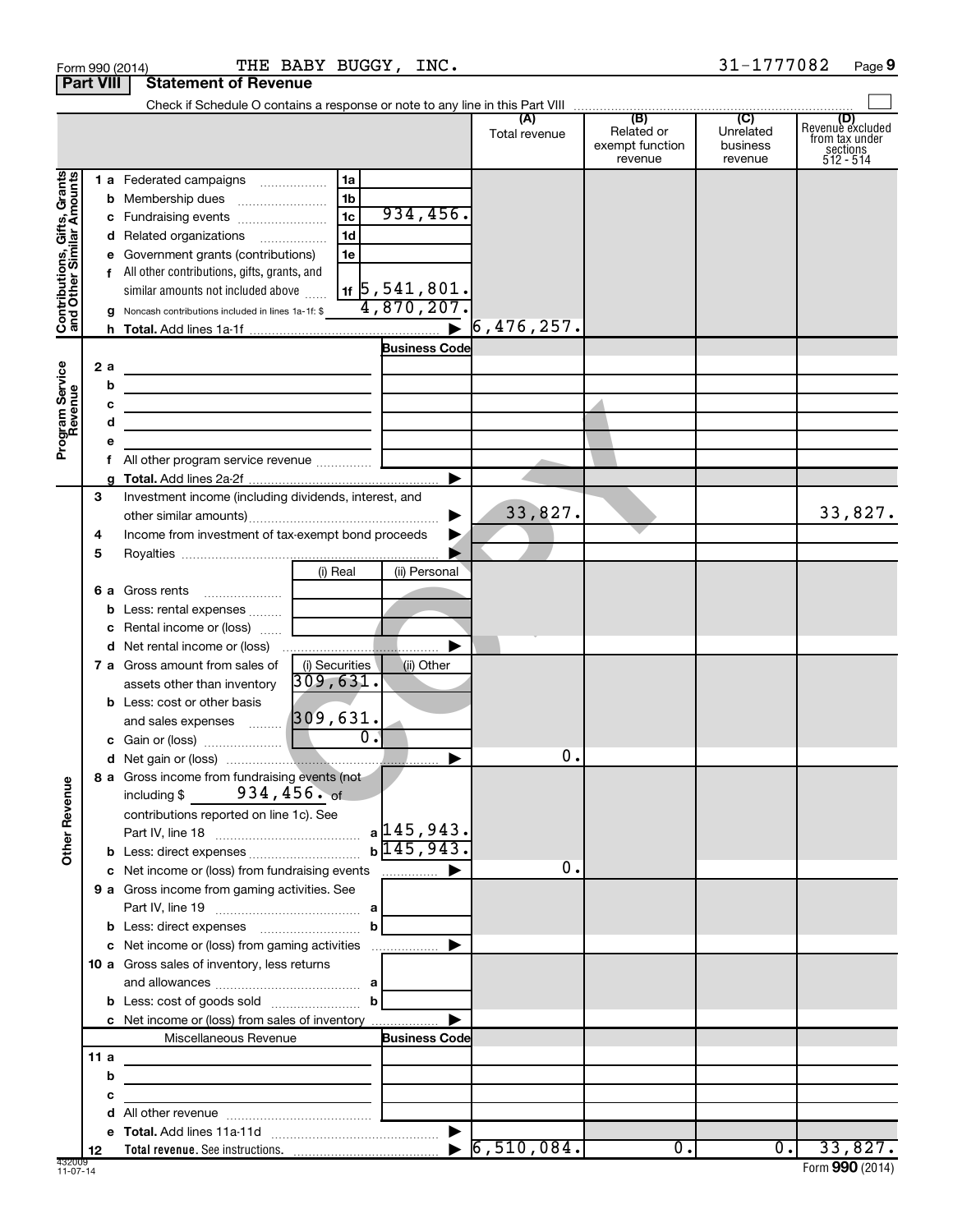Form 990 (2014) **PHE BABY BUGGY, INC.**  $31-1777082$  Page

**Part IX Statement of Functional Expenses** 

|        | Section 501(c)(3) and 501(c)(4) organizations must complete all columns. All other organizations must complete column (A).                                                                                  |                       |                                    |                                           |                                |
|--------|-------------------------------------------------------------------------------------------------------------------------------------------------------------------------------------------------------------|-----------------------|------------------------------------|-------------------------------------------|--------------------------------|
|        | Check if Schedule O contains a response or note to any line in this Part IX.                                                                                                                                |                       |                                    |                                           |                                |
|        | Do not include amounts reported on lines 6b,<br>7b, 8b, 9b, and 10b of Part VIII.                                                                                                                           | (A)<br>Total expenses | (B)<br>Program service<br>expenses | (C)<br>Management and<br>general expenses | (D)<br>Fundraising<br>expenses |
| 1.     | Grants and other assistance to domestic organizations                                                                                                                                                       |                       |                                    |                                           |                                |
|        | and domestic governments. See Part IV, line 21                                                                                                                                                              | 4,668,523.            | 4,668,523.                         |                                           |                                |
| 2      | Grants and other assistance to domestic                                                                                                                                                                     |                       |                                    |                                           |                                |
|        | individuals. See Part IV, line 22                                                                                                                                                                           |                       |                                    |                                           |                                |
| 3      | Grants and other assistance to foreign                                                                                                                                                                      |                       |                                    |                                           |                                |
|        | organizations, foreign governments, and foreign                                                                                                                                                             |                       |                                    |                                           |                                |
|        | individuals. See Part IV, lines 15 and 16                                                                                                                                                                   |                       |                                    |                                           |                                |
| 4      | Benefits paid to or for members                                                                                                                                                                             |                       |                                    |                                           |                                |
| 5      | Compensation of current officers, directors,                                                                                                                                                                |                       |                                    |                                           |                                |
|        | trustees, and key employees                                                                                                                                                                                 | 210,179.              | 105,089.                           | 63,054.                                   | 42,036.                        |
| 6      | Compensation not included above, to disqualified                                                                                                                                                            |                       |                                    |                                           |                                |
|        | persons (as defined under section 4958(f)(1)) and                                                                                                                                                           |                       |                                    |                                           |                                |
|        | persons described in section 4958(c)(3)(B)                                                                                                                                                                  |                       |                                    |                                           |                                |
| 7      | Other salaries and wages                                                                                                                                                                                    | 689,982.              | 541, 163.                          | 63,610.                                   | 85,209.                        |
| 8      | Pension plan accruals and contributions (include                                                                                                                                                            |                       |                                    |                                           |                                |
|        | section 401(k) and 403(b) employer contributions)                                                                                                                                                           |                       |                                    |                                           |                                |
| 9      |                                                                                                                                                                                                             | 138,512.<br>66, 184.  | 111,980.<br>50, 366.               | 2,548.<br>4,084.                          | $\frac{23,984.}{11,734.}$      |
| 10     |                                                                                                                                                                                                             |                       |                                    |                                           |                                |
| 11     | Fees for services (non-employees):                                                                                                                                                                          |                       |                                    |                                           |                                |
| a      |                                                                                                                                                                                                             | 6,481.                | 245.                               | 6,114.                                    | 122.                           |
| b      |                                                                                                                                                                                                             | 58,051.               | 2,194.                             | 54,764.                                   | 1,093.                         |
|        |                                                                                                                                                                                                             |                       |                                    |                                           |                                |
|        | Professional fundraising services. See Part IV, line 17                                                                                                                                                     |                       |                                    |                                           |                                |
| е<br>f | Investment management fees                                                                                                                                                                                  |                       |                                    |                                           |                                |
| g      | Other. (If line 11g amount exceeds 10% of line 25,                                                                                                                                                          |                       |                                    |                                           |                                |
|        | column (A) amount, list line 11g expenses on Sch O.)                                                                                                                                                        | 22,321.               | 843.                               | 21,058.                                   | 420.                           |
| 12     |                                                                                                                                                                                                             | 81, 135.              | 6,537.                             | 74,517.                                   | 81.                            |
| 13     |                                                                                                                                                                                                             | 148,696.              | 67,997.                            | 65,667.                                   | 15,032.                        |
| 14     |                                                                                                                                                                                                             |                       |                                    |                                           |                                |
| 15     |                                                                                                                                                                                                             |                       |                                    |                                           |                                |
| 16     |                                                                                                                                                                                                             | 153, 172.             | 138,940.                           | 7,113.                                    | 7,119.                         |
| 17     |                                                                                                                                                                                                             |                       |                                    |                                           |                                |
| 18     | Payments of travel or entertainment expenses                                                                                                                                                                |                       |                                    |                                           |                                |
|        | for any federal, state, or local public officials                                                                                                                                                           |                       |                                    |                                           |                                |
| 19     | Conferences, conventions, and meetings                                                                                                                                                                      |                       |                                    |                                           |                                |
| 20     | Interest                                                                                                                                                                                                    |                       |                                    |                                           |                                |
| 21     |                                                                                                                                                                                                             |                       |                                    |                                           |                                |
| 22     | Depreciation, depletion, and amortization                                                                                                                                                                   | 4,216.                |                                    | 4,216.                                    |                                |
| 23     | Insurance                                                                                                                                                                                                   | 14,792.               | 11, 167.                           | 1,701                                     | 1,924.                         |
| 24     | Other expenses. Itemize expenses not covered<br>above. (List miscellaneous expenses in line 24e. If line<br>24e amount exceeds 10% of line 25, column (A)<br>amount, list line 24e expenses on Schedule O.) |                       |                                    |                                           |                                |
| a      | PROGRAM SUPPLIES                                                                                                                                                                                            | 230,027.              | 230,027.                           |                                           |                                |
| b      | <b>DELIVERY</b>                                                                                                                                                                                             | 53,914.               | 50,940.                            | 2,700.                                    | 274.                           |
|        | REPAIRS AND MAINTENANCE                                                                                                                                                                                     | 21,712.               | 17,265.                            | 2,426.                                    | 2,021.                         |
| d      | PRINTING                                                                                                                                                                                                    | 13,936.               | 7,821.                             | 4,191.                                    | 1,924.                         |
|        | e All other expenses                                                                                                                                                                                        | 2,252.                | 736.                               | 1,516.                                    |                                |
| 25     | Total functional expenses. Add lines 1 through 24e                                                                                                                                                          | 6,584,085.            | 6,011,833.                         | 379,279.                                  | 192,973.                       |
| 26     | <b>Joint costs.</b> Complete this line only if the organization                                                                                                                                             |                       |                                    |                                           |                                |
|        | reported in column (B) joint costs from a combined                                                                                                                                                          |                       |                                    |                                           |                                |
|        | educational campaign and fundraising solicitation.                                                                                                                                                          |                       |                                    |                                           |                                |
|        | Check here $\blacktriangleright$<br>if following SOP 98-2 (ASC 958-720)                                                                                                                                     |                       |                                    |                                           |                                |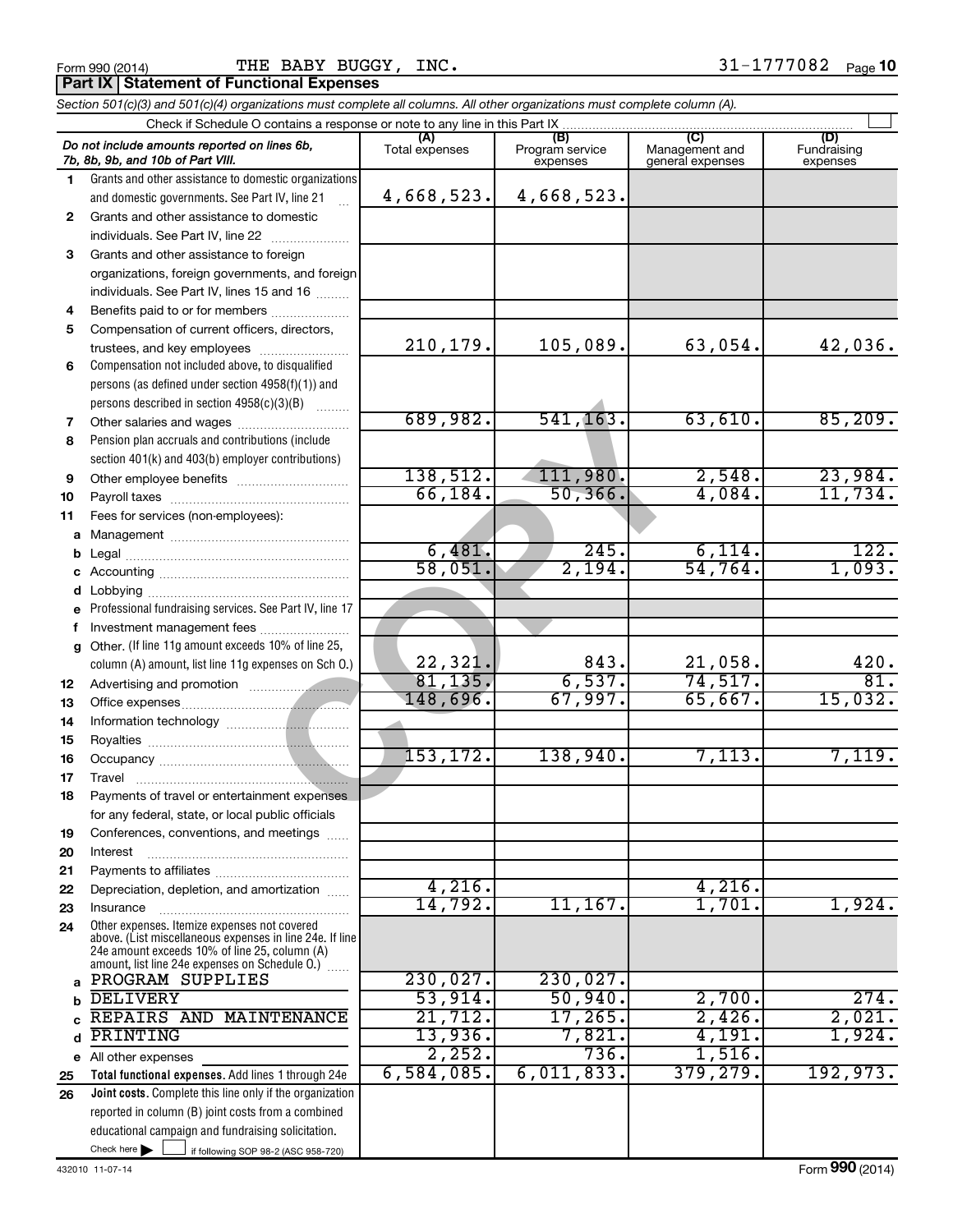**1 2 3**

**Part X Balance Sheet** 

|                          | з  |                                                                                                                                                                                    |     |         | 54,850.                    | 3               | 13,800.     |
|--------------------------|----|------------------------------------------------------------------------------------------------------------------------------------------------------------------------------------|-----|---------|----------------------------|-----------------|-------------|
|                          | 4  |                                                                                                                                                                                    |     |         |                            | 4               |             |
|                          | 5  | Loans and other receivables from current and former officers, directors,                                                                                                           |     |         |                            |                 |             |
|                          |    | trustees, key employees, and highest compensated employees. Complete                                                                                                               |     |         |                            |                 |             |
|                          |    |                                                                                                                                                                                    |     |         |                            | 5               |             |
|                          | 6  | Loans and other receivables from other disqualified persons (as defined under                                                                                                      |     |         |                            |                 |             |
|                          |    | section 4958(f)(1)), persons described in section 4958(c)(3)(B), and contributing                                                                                                  |     |         |                            |                 |             |
|                          |    | employers and sponsoring organizations of section 501(c)(9) voluntary                                                                                                              |     |         |                            |                 |             |
|                          |    | employees' beneficiary organizations (see instr). Complete Part II of Sch L                                                                                                        |     |         |                            | 6               |             |
| Assets                   | 7  |                                                                                                                                                                                    |     |         |                            | $\overline{7}$  |             |
|                          | 8  |                                                                                                                                                                                    |     |         | 428, 333.                  | 8               | 706, 140.   |
|                          | 9  | Prepaid expenses and deferred charges                                                                                                                                              |     |         | 24, 205.                   | 9               | 35,692.     |
|                          |    | <b>10a</b> Land, buildings, and equipment: cost or other                                                                                                                           |     |         |                            |                 |             |
|                          |    | basis. Complete Part VI of Schedule D                                                                                                                                              | 10a | 31,776. |                            |                 |             |
|                          |    | <b>b</b> Less: accumulated depreciation<br>$\ldots \ldots \ldots \ldots$                                                                                                           | 10b | 25,530. | 10,462.                    | 10 <sub>c</sub> | 6, 246.     |
|                          | 11 |                                                                                                                                                                                    |     |         | 1,914,150.                 | 11              | 1,724,130.  |
|                          | 12 |                                                                                                                                                                                    |     |         |                            | 12              |             |
|                          | 13 |                                                                                                                                                                                    |     |         |                            | 13              |             |
|                          | 14 |                                                                                                                                                                                    |     |         |                            | 14              |             |
|                          | 15 |                                                                                                                                                                                    |     |         |                            | 15              |             |
|                          | 16 |                                                                                                                                                                                    |     |         | 2,874,261.                 | 16              | 2,939,264.  |
|                          | 17 |                                                                                                                                                                                    |     |         | 57,589.                    | 17              | 57,588.     |
|                          | 18 |                                                                                                                                                                                    |     |         |                            | 18              |             |
|                          | 19 |                                                                                                                                                                                    |     |         |                            | 19              |             |
|                          | 20 |                                                                                                                                                                                    |     |         |                            | 20              |             |
|                          | 21 | Escrow or custodial account liability. Complete Part IV of Schedule D                                                                                                              |     |         |                            | 21              |             |
|                          | 22 | Loans and other payables to current and former officers, directors, trustees,                                                                                                      |     |         |                            |                 |             |
| Liabilities              |    | key employees, highest compensated employees, and disqualified persons.                                                                                                            |     |         |                            |                 |             |
|                          |    | Complete Part II of Schedule Later Manuscritt, Manuscritt, Manuscritt, Manuscritt, Manuscritt, Manuscritt, Ma                                                                      |     |         |                            | 22              |             |
|                          | 23 | Secured mortgages and notes payable to unrelated third parties                                                                                                                     |     |         |                            | 23              |             |
|                          | 24 | Unsecured notes and loans payable to unrelated third parties                                                                                                                       |     |         |                            | 24              |             |
|                          | 25 | Other liabilities (including federal income tax, payables to related third                                                                                                         |     |         |                            |                 |             |
|                          |    | parties, and other liabilities not included on lines 17-24). Complete Part X of                                                                                                    |     |         |                            |                 |             |
|                          |    | Schedule D                                                                                                                                                                         |     |         | 57,589.                    | 25              | 57,588.     |
|                          | 26 |                                                                                                                                                                                    |     |         |                            | 26              |             |
|                          |    | Organizations that follow SFAS 117 (ASC 958), check here $\blacktriangleright \begin{array}{c} \boxed{X} \\ \end{array}$ and<br>complete lines 27 through 29, and lines 33 and 34. |     |         |                            |                 |             |
| <b>ces</b>               |    |                                                                                                                                                                                    |     |         | 2,447,902.                 | ${\bf 27}$      | 2,511,419.  |
|                          | 28 |                                                                                                                                                                                    |     |         | 368,770.                   | 28              | 370, 257.   |
|                          | 29 | Permanently restricted net assets                                                                                                                                                  |     |         |                            | 29              |             |
|                          |    | Organizations that do not follow SFAS 117 (ASC 958), check here >                                                                                                                  |     |         |                            |                 |             |
|                          |    | and complete lines 30 through 34.                                                                                                                                                  |     |         |                            |                 |             |
|                          | 30 |                                                                                                                                                                                    |     |         |                            | 30              |             |
|                          | 31 | Paid-in or capital surplus, or land, building, or equipment fund                                                                                                                   |     |         |                            | 31              |             |
| Net Assets or Fund Balan | 32 | Retained earnings, endowment, accumulated income, or other funds                                                                                                                   |     |         |                            | 32              |             |
|                          |    |                                                                                                                                                                                    |     |         | $2.816$ 672 $\frac{1}{20}$ |                 | $2.891$ 676 |

# Form 990 (2014) **Page 19th Contract Page 19th Contract Page 19th Contract Page 19th Contract Page 19th Contract Page**

Cash - non-interest-bearing ~~~~~~~~~~~~~~~~~~~~~~~~~ Savings and temporary cash investments ~~~~~~~~~~~~~~~~~~

Capital stock or trust principal, or current funds ~~~~~~~~~~~~~~~ Paid-in or capital surplus, or land, building, or equipment fund ...................... Retained earnings, endowment, accumulated income, or other funds ............ Total net assets or fund balances ~~~~~~~~~~~~~~~~~~~~~~

Total liabilities and net assets/fund balances

Check if Schedule O contains a response or note to any line in this Part X

31-1777082 Page 11

**(A) (B)**

Beginning of year | | End of year

**1 2**

 $297,304.$   $1$   $447,110.$  $144,957$ .  $2$  6,146.

 $2,816,672.$  33 2,881,676.  $2,874,261$ .  $34$  | 2,939,264.

Form (2014) **990**

 $\perp$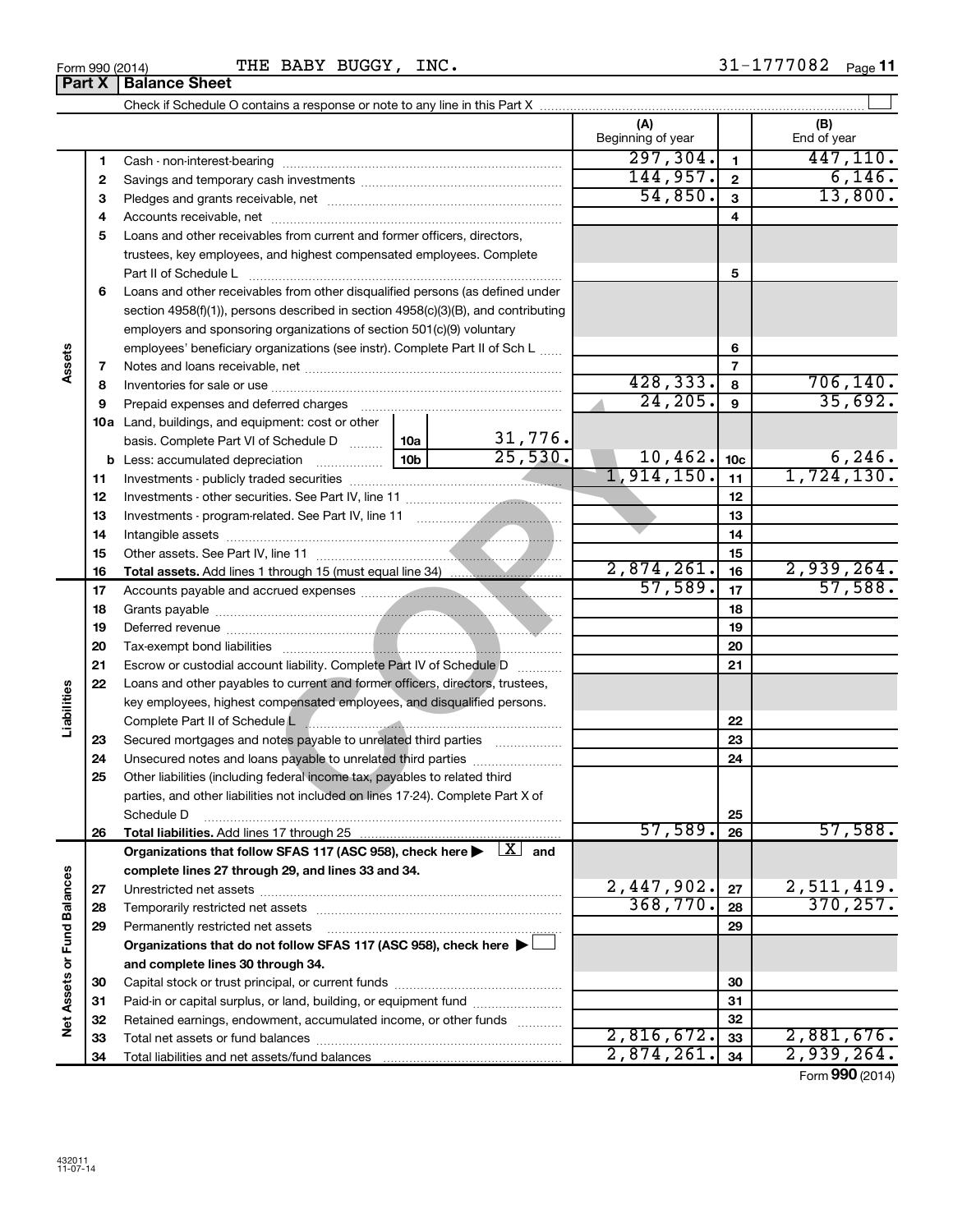|    | THE BABY BUGGY, INC.<br>Form 990 (2014)                                                                                         |                         | 31-1777082 |                |     | Page 12                 |
|----|---------------------------------------------------------------------------------------------------------------------------------|-------------------------|------------|----------------|-----|-------------------------|
|    | <b>Part XI Reconciliation of Net Assets</b>                                                                                     |                         |            |                |     |                         |
|    |                                                                                                                                 |                         |            |                |     | $\overline{\mathbf{X}}$ |
|    |                                                                                                                                 |                         |            | 6,510,084.     |     |                         |
| 1  |                                                                                                                                 | 1<br>$\overline{2}$     |            | 6,584,085.     |     |                         |
| 2  |                                                                                                                                 | 3                       |            |                |     | $-74,001.$              |
| з  | Revenue less expenses. Subtract line 2 from line 1                                                                              | $\overline{\mathbf{4}}$ |            | 2,816,672.     |     |                         |
| 4  |                                                                                                                                 | 5                       |            |                |     | 36,096.                 |
| 5  |                                                                                                                                 | 6                       |            |                |     |                         |
| 6  |                                                                                                                                 | $\overline{7}$          |            |                |     |                         |
| 7  | Investment expenses                                                                                                             |                         |            |                |     |                         |
| 8  | Prior period adjustments www.communication.communication.communication.com/news-managements                                     | 8                       |            |                |     |                         |
| 9  |                                                                                                                                 | 9                       |            |                |     | 102,909.                |
| 10 | Net assets or fund balances at end of year. Combine lines 3 through 9 (must equal Part X, line 33,                              |                         |            |                |     |                         |
|    | column (B))                                                                                                                     | 10                      |            | 2,881,676.     |     |                         |
|    | Part XII Financial Statements and Reporting                                                                                     |                         |            |                |     | $\lfloor x \rfloor$     |
|    |                                                                                                                                 |                         |            |                | Yes | No                      |
|    |                                                                                                                                 |                         |            |                |     |                         |
| 1  | $\boxed{\text{X}}$ Accrual<br>Accounting method used to prepare the Form 990: [130] Cash<br>Other                               |                         |            |                |     |                         |
|    | If the organization changed its method of accounting from a prior year or checked "Other," explain in Schedule O.               |                         |            |                |     |                         |
|    | 2a Were the organization's financial statements compiled or reviewed by an independent accountant?                              |                         |            | 2a             |     | x.                      |
|    | If "Yes," check a box below to indicate whether the financial statements for the year were compiled or reviewed on a            |                         |            |                |     |                         |
|    | separate basis, consolidated basis, or both:                                                                                    |                         |            |                |     |                         |
|    | Separate basis<br>Consolidated basis<br>Both consolidated and separate basis                                                    |                         |            |                |     |                         |
|    |                                                                                                                                 |                         |            | 2 <sub>b</sub> | X   |                         |
|    | If "Yes," check a box below to indicate whether the financial statements for the year were audited on a separate basis,         |                         |            |                |     |                         |
|    | consolidated basis, or both:                                                                                                    |                         |            |                |     |                         |
|    | $ \mathbf{X} $ Separate basis<br><b>Consolidated basis</b><br>Both consolidated and separate basis                              |                         |            |                |     |                         |
|    | c If "Yes" to line 2a or 2b, does the organization have a committee that assumes responsibility for oversight of the audit,     |                         |            |                |     |                         |
|    |                                                                                                                                 |                         |            | 2c             | х   |                         |
|    | If the organization changed either its oversight process or selection process during the tax year, explain in Schedule O.       |                         |            |                |     |                         |
|    | 3a As a result of a federal award, was the organization required to undergo an audit or audits as set forth in the Single Audit |                         |            |                |     |                         |
|    |                                                                                                                                 |                         |            | 3a             |     | x                       |
|    | b If "Yes," did the organization undergo the required audit or audits? If the organization did not undergo the required audit   |                         |            |                |     |                         |
|    |                                                                                                                                 |                         |            | 3b             |     |                         |
|    |                                                                                                                                 |                         |            |                |     | Form 990 (2014)         |
|    |                                                                                                                                 |                         |            |                |     |                         |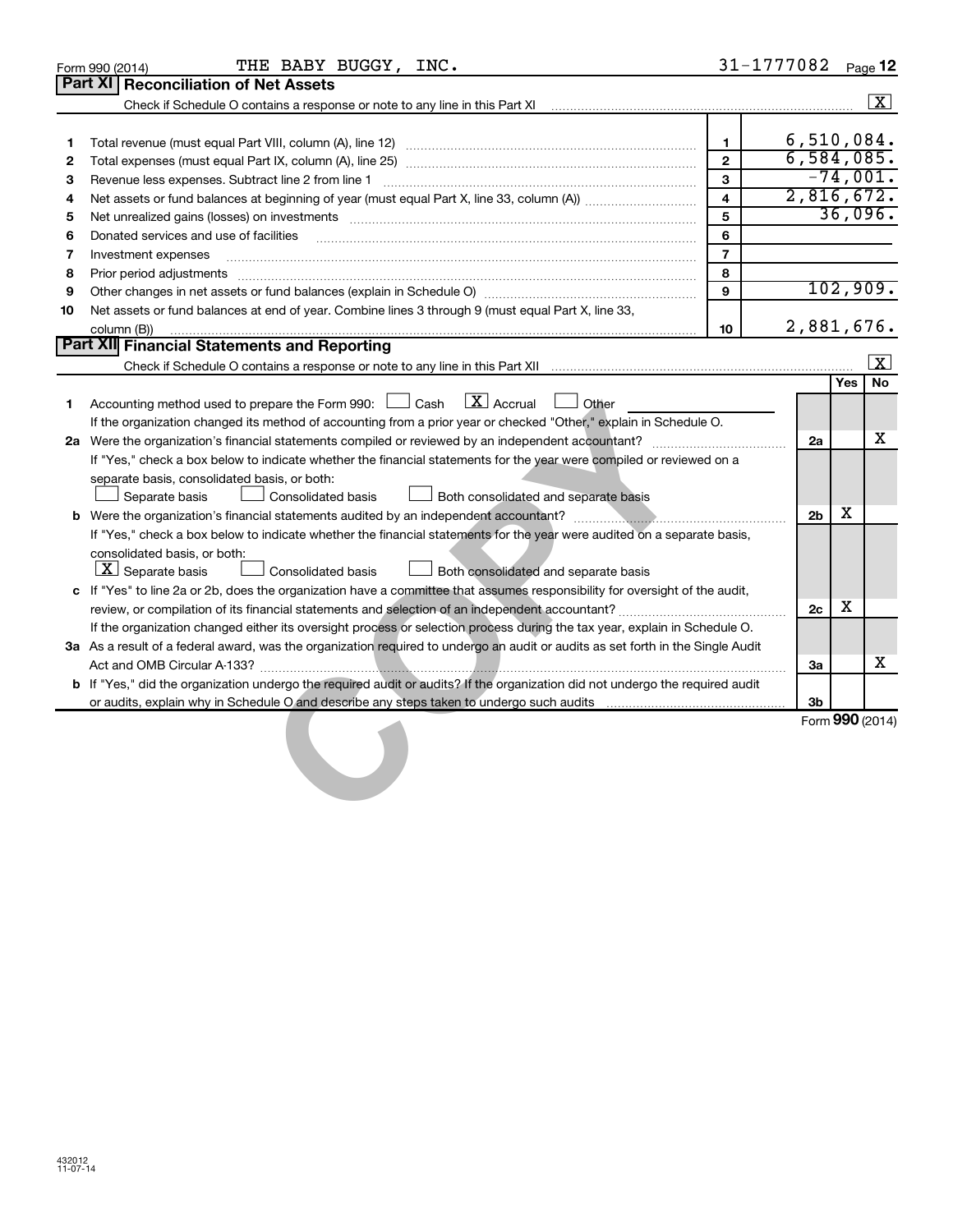| <b>SCHEDULE A</b> |  |
|-------------------|--|
|-------------------|--|

Department of the Treasury Internal Revenue Service

| (Form 990 or 990-EZ) |  |  |  |  |
|----------------------|--|--|--|--|
|----------------------|--|--|--|--|

# Form 990 or 990-EZ) **Public Charity Status and Public Support**<br>
Complete if the organization is a section 501(c)(3) organization or a section<br> **2014**

**4947(a)(1) nonexempt charitable trust. | Attach to Form 990 or Form 990-EZ.** 

| .<br>LU               |
|-----------------------|
| <b>Open to Public</b> |
| <b>Inspection</b>     |

OMB No. 1545-0047

|  | Name of the organization |  |  |
|--|--------------------------|--|--|

Information about Schedule A (Form 990 or 990-EZ) and its instructions is at www.irs.gov/form990.

|        | Name of the organization                                                                                                                                         |                 |                                                 |                                            |    |                        | <b>Employer identification number</b> |
|--------|------------------------------------------------------------------------------------------------------------------------------------------------------------------|-----------------|-------------------------------------------------|--------------------------------------------|----|------------------------|---------------------------------------|
|        |                                                                                                                                                                  | THE BABY BUGGY, | INC.                                            |                                            |    |                        | 31-1777082                            |
| Part I | Reason for Public Charity Status (All organizations must complete this part.) See instructions.                                                                  |                 |                                                 |                                            |    |                        |                                       |
|        | The organization is not a private foundation because it is: (For lines 1 through 11, check only one box.)                                                        |                 |                                                 |                                            |    |                        |                                       |
| 1      | A church, convention of churches, or association of churches described in section 170(b)(1)(A)(i).                                                               |                 |                                                 |                                            |    |                        |                                       |
| 2      | A school described in section 170(b)(1)(A)(ii). (Attach Schedule E.)                                                                                             |                 |                                                 |                                            |    |                        |                                       |
| 3      | A hospital or a cooperative hospital service organization described in section 170(b)(1)(A)(iii).                                                                |                 |                                                 |                                            |    |                        |                                       |
| 4      | A medical research organization operated in conjunction with a hospital described in section 170(b)(1)(A)(iii). Enter the hospital's name,                       |                 |                                                 |                                            |    |                        |                                       |
|        | city, and state:                                                                                                                                                 |                 |                                                 |                                            |    |                        |                                       |
| 5      | An organization operated for the benefit of a college or university owned or operated by a governmental unit described in                                        |                 |                                                 |                                            |    |                        |                                       |
|        | section 170(b)(1)(A)(iv). (Complete Part II.)                                                                                                                    |                 |                                                 |                                            |    |                        |                                       |
| 6      | A federal, state, or local government or governmental unit described in section 170(b)(1)(A)(v).                                                                 |                 |                                                 |                                            |    |                        |                                       |
| 7      | $\lfloor x \rfloor$<br>An organization that normally receives a substantial part of its support from a governmental unit or from the general public described in |                 |                                                 |                                            |    |                        |                                       |
|        | section 170(b)(1)(A)(vi). (Complete Part II.)                                                                                                                    |                 |                                                 |                                            |    |                        |                                       |
| 8      | A community trust described in section 170(b)(1)(A)(vi). (Complete Part II.)                                                                                     |                 |                                                 |                                            |    |                        |                                       |
| 9      | An organization that normally receives: (1) more than 33 1/3% of its support from contributions, membership fees, and gross receipts from                        |                 |                                                 |                                            |    |                        |                                       |
|        | activities related to its exempt functions - subject to certain exceptions, and (2) no more than 33 1/3% of its support from gross investment                    |                 |                                                 |                                            |    |                        |                                       |
|        | income and unrelated business taxable income (less section 511 tax) from businesses acquired by the organization after June 30, 1975.                            |                 |                                                 |                                            |    |                        |                                       |
|        | See section 509(a)(2). (Complete Part III.)                                                                                                                      |                 |                                                 |                                            |    |                        |                                       |
| 10     | An organization organized and operated exclusively to test for public safety. See section 509(a)(4).                                                             |                 |                                                 |                                            |    |                        |                                       |
| 11     | An organization organized and operated exclusively for the benefit of, to perform the functions of, or to carry out the purposes of one or                       |                 |                                                 |                                            |    |                        |                                       |
|        | more publicly supported organizations described in section 509(a)(1) or section 509(a)(2). See section 509(a)(3). Check the box in                               |                 |                                                 |                                            |    |                        |                                       |
|        | lines 11a through 11d that describes the type of supporting organization and complete lines 11e, 11f, and 11g.                                                   |                 |                                                 |                                            |    |                        |                                       |
| а      | Type I. A supporting organization operated, supervised, or controlled by its supported organization(s), typically by giving                                      |                 |                                                 |                                            |    |                        |                                       |
|        | the supported organization(s) the power to regularly appoint or elect a majority of the directors or trustees of the supporting                                  |                 |                                                 |                                            |    |                        |                                       |
|        | organization. You must complete Part IV, Sections A and B.                                                                                                       |                 |                                                 |                                            |    |                        |                                       |
| b      | Type II. A supporting organization supervised or controlled in connection with its supported organization(s), by having                                          |                 |                                                 |                                            |    |                        |                                       |
|        | control or management of the supporting organization vested in the same persons that control or manage the supported                                             |                 |                                                 |                                            |    |                        |                                       |
|        | organization(s). You must complete Part IV, Sections A and C.                                                                                                    |                 |                                                 |                                            |    |                        |                                       |
| с      | Type III functionally integrated. A supporting organization operated in connection with, and functionally integrated with,                                       |                 |                                                 |                                            |    |                        |                                       |
|        | its supported organization(s) (see instructions). You must complete Part IV, Sections A, D, and E.                                                               |                 |                                                 |                                            |    |                        |                                       |
| d      | Type III non-functionally integrated. A supporting organization operated in connection with its supported organization(s)                                        |                 |                                                 |                                            |    |                        |                                       |
|        | that is not functionally integrated. The organization generally must satisfy a distribution requirement and an attentiveness                                     |                 |                                                 |                                            |    |                        |                                       |
|        | requirement (see instructions). You must complete Part IV, Sections A and D, and Part V.                                                                         |                 |                                                 |                                            |    |                        |                                       |
| е      | Check this box if the organization received a written determination from the IRS that it is a Type I, Type II, Type III                                          |                 |                                                 |                                            |    |                        |                                       |
|        | functionally integrated, or Type III non-functionally integrated supporting organization.                                                                        |                 |                                                 |                                            |    |                        |                                       |
|        |                                                                                                                                                                  |                 |                                                 |                                            |    |                        |                                       |
|        | g Provide the following information about the supported organization(s).                                                                                         |                 |                                                 |                                            |    |                        |                                       |
|        | (i) Name of supported                                                                                                                                            | (ii) EIN        | (iii) Type of organization                      | (iv) Is the organization<br>listed in your |    | (v) Amount of monetary | (vi) Amount of                        |
|        | organization                                                                                                                                                     |                 | (described on lines 1-9<br>above or IRC section | governing document?                        |    | support (see           | other support (see                    |
|        |                                                                                                                                                                  |                 | (see instructions))                             | Yes                                        | No | Instructions)          | Instructions)                         |
|        |                                                                                                                                                                  |                 |                                                 |                                            |    |                        |                                       |
|        |                                                                                                                                                                  |                 |                                                 |                                            |    |                        |                                       |
|        |                                                                                                                                                                  |                 |                                                 |                                            |    |                        |                                       |
|        |                                                                                                                                                                  |                 |                                                 |                                            |    |                        |                                       |
|        |                                                                                                                                                                  |                 |                                                 |                                            |    |                        |                                       |
|        |                                                                                                                                                                  |                 |                                                 |                                            |    |                        |                                       |
|        |                                                                                                                                                                  |                 |                                                 |                                            |    |                        |                                       |
|        |                                                                                                                                                                  |                 |                                                 |                                            |    |                        |                                       |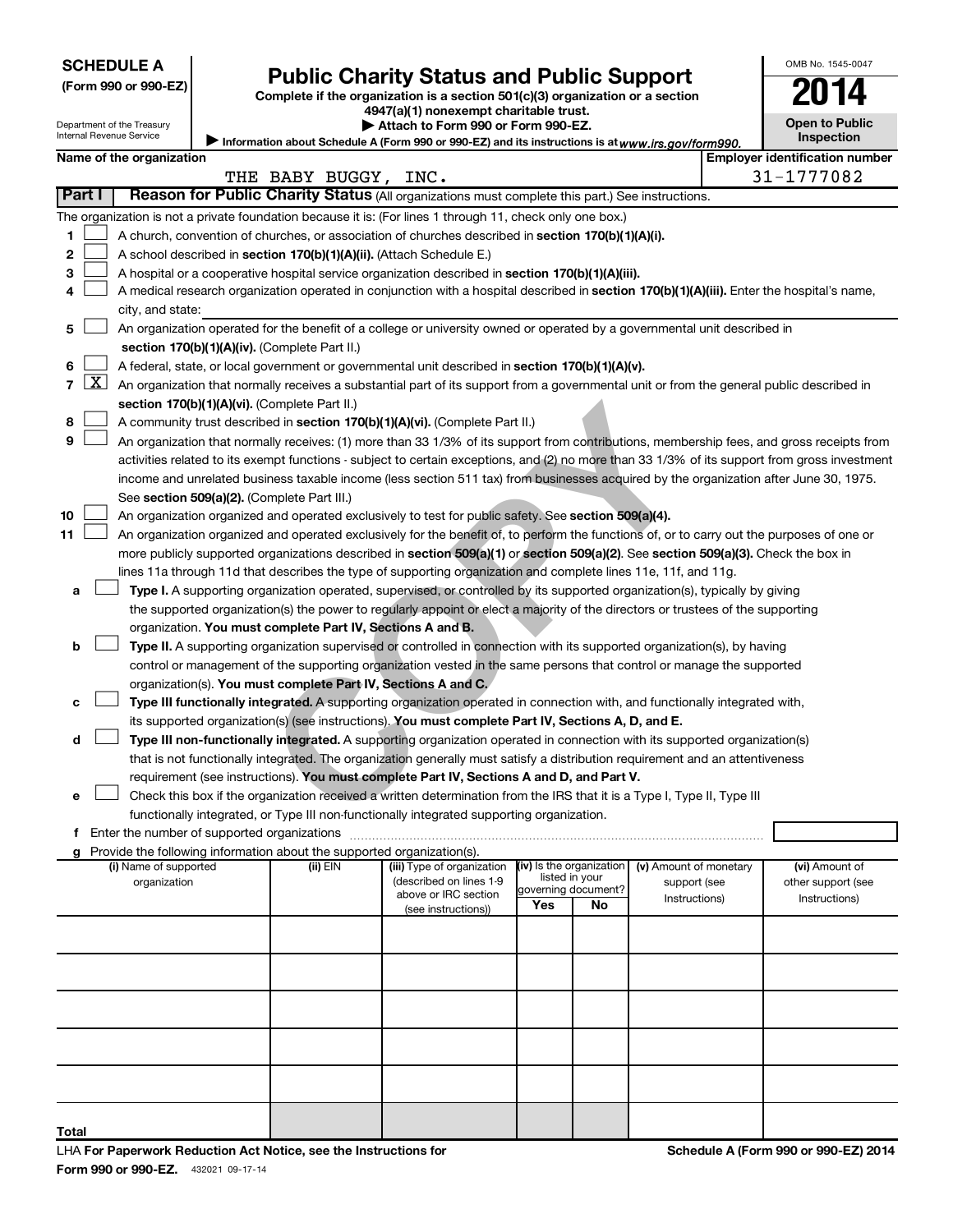#### Schedule A (Form 990 or 990-EZ) 2014 THE BABY BUGGY, INC.  $31-1777082$  Page THE BABY BUGGY, INC. 31-1777082

31-1777082 Page 2

(Complete only if you checked the box on line 5, 7, or 8 of Part I or if the organization failed to qualify under Part III. If the organization **Part II** | Support Schedule for Organizations Described in Sections 170(b)(1)(A)(iv) and 170(b)(1)(A)(vi)

fails to qualify under the tests listed below, please complete Part III.)

| <b>Section A. Public Support</b>                                                                                                                                                                                              |          |          |            |            |            |                                    |
|-------------------------------------------------------------------------------------------------------------------------------------------------------------------------------------------------------------------------------|----------|----------|------------|------------|------------|------------------------------------|
| Calendar year (or fiscal year beginning in)                                                                                                                                                                                   | (a) 2010 | (b) 2011 | $(c)$ 2012 | $(d)$ 2013 | $(e)$ 2014 | (f) Total                          |
| 1 Gifts, grants, contributions, and                                                                                                                                                                                           |          |          |            |            |            |                                    |
| membership fees received. (Do not                                                                                                                                                                                             |          |          |            |            |            |                                    |
| include any "unusual grants.")                                                                                                                                                                                                | 3199440. | 4394948. | 4174996.   | 6889796.   |            | 6476257.25135437.                  |
| 2 Tax revenues levied for the organ-                                                                                                                                                                                          |          |          |            |            |            |                                    |
| ization's benefit and either paid to                                                                                                                                                                                          |          |          |            |            |            |                                    |
| or expended on its behalf                                                                                                                                                                                                     |          |          |            |            |            |                                    |
| 3 The value of services or facilities                                                                                                                                                                                         |          |          |            |            |            |                                    |
| furnished by a governmental unit to                                                                                                                                                                                           |          |          |            |            |            |                                    |
|                                                                                                                                                                                                                               |          |          |            |            |            |                                    |
| the organization without charge                                                                                                                                                                                               | 3199440. | 4394948. | 4174996.   | 6889796.   |            | 6476257.25135437.                  |
| 4 Total. Add lines 1 through 3                                                                                                                                                                                                |          |          |            |            |            |                                    |
| 5 The portion of total contributions                                                                                                                                                                                          |          |          |            |            |            |                                    |
| by each person (other than a                                                                                                                                                                                                  |          |          |            |            |            |                                    |
| governmental unit or publicly                                                                                                                                                                                                 |          |          |            |            |            |                                    |
| supported organization) included                                                                                                                                                                                              |          |          |            |            |            |                                    |
| on line 1 that exceeds 2% of the                                                                                                                                                                                              |          |          |            |            |            |                                    |
| amount shown on line 11,                                                                                                                                                                                                      |          |          |            |            |            |                                    |
| column (f)                                                                                                                                                                                                                    |          |          |            |            |            | 5073291.                           |
| 6 Public support. Subtract line 5 from line 4.                                                                                                                                                                                |          |          |            |            |            | 20062146.                          |
| <b>Section B. Total Support</b>                                                                                                                                                                                               |          |          |            |            |            |                                    |
| Calendar year (or fiscal year beginning in) $\blacktriangleright$                                                                                                                                                             | (a) 2010 | (b) 2011 | (c) 2012   | $(d)$ 2013 | (e) 2014   | (f) Total                          |
| 7 Amounts from line 4                                                                                                                                                                                                         | 3199440  | 4394948. | 4174996.   | 6889796    |            | 6476257.25135437.                  |
| 8 Gross income from interest,                                                                                                                                                                                                 |          |          |            |            |            |                                    |
| dividends, payments received on                                                                                                                                                                                               |          |          |            |            |            |                                    |
| securities loans, rents, royalties                                                                                                                                                                                            |          |          |            |            |            |                                    |
| and income from similar sources                                                                                                                                                                                               | 90,625.  | 75,786.  | 54,716.    | 39,630.    | 33,827.    | 294,584.                           |
| 9 Net income from unrelated business                                                                                                                                                                                          |          |          |            |            |            |                                    |
| activities, whether or not the                                                                                                                                                                                                |          |          |            |            |            |                                    |
|                                                                                                                                                                                                                               |          |          |            |            |            |                                    |
| business is regularly carried on                                                                                                                                                                                              |          |          |            |            |            |                                    |
| 10 Other income. Do not include gain                                                                                                                                                                                          |          |          |            |            |            |                                    |
| or loss from the sale of capital                                                                                                                                                                                              |          |          |            |            |            |                                    |
| assets (Explain in Part VI.)                                                                                                                                                                                                  |          |          |            |            |            | 25430021.                          |
| 11 Total support. Add lines 7 through 10                                                                                                                                                                                      |          |          |            |            |            |                                    |
| 12 Gross receipts from related activities, etc. (see instructions)                                                                                                                                                            |          |          |            |            | 12         |                                    |
| 13 First five years. If the Form 990 is for the organization's first, second, third, fourth, or fifth tax year as a section 501(c)(3)                                                                                         |          |          |            |            |            |                                    |
| organization, check this box and stop here                                                                                                                                                                                    |          |          |            |            |            |                                    |
| <b>Section C. Computation of Public Support Percentage</b>                                                                                                                                                                    |          |          |            |            |            |                                    |
|                                                                                                                                                                                                                               |          |          |            |            | 14         | 78.89<br>%                         |
|                                                                                                                                                                                                                               |          |          |            |            | 15         | 84.69<br>$\%$                      |
| 16a 33 1/3% support test - 2014. If the organization did not check the box on line 13, and line 14 is 33 1/3% or more, check this box and                                                                                     |          |          |            |            |            |                                    |
| stop here. The organization qualifies as a publicly supported organization manufaction manufacture or manufacture manufacture manufacture manufacture manufacture manufacture manufacture manufacture manufacture manufacture |          |          |            |            |            | $\blacktriangleright$ $\mathbf{X}$ |
| b 33 1/3% support test - 2013. If the organization did not check a box on line 13 or 16a, and line 15 is 33 1/3% or more, check this box                                                                                      |          |          |            |            |            |                                    |
|                                                                                                                                                                                                                               |          |          |            |            |            |                                    |
| 17a 10% -facts-and-circumstances test - 2014. If the organization did not check a box on line 13, 16a, or 16b, and line 14 is 10% or more,                                                                                    |          |          |            |            |            |                                    |
| and if the organization meets the "facts-and-circumstances" test, check this box and stop here. Explain in Part VI how the organization                                                                                       |          |          |            |            |            |                                    |
|                                                                                                                                                                                                                               |          |          |            |            |            |                                    |
| b 10% -facts-and-circumstances test - 2013. If the organization did not check a box on line 13, 16a, 16b, or 17a, and line 15 is 10% or                                                                                       |          |          |            |            |            |                                    |
|                                                                                                                                                                                                                               |          |          |            |            |            |                                    |
| more, and if the organization meets the "facts-and-circumstances" test, check this box and stop here. Explain in Part VI how the                                                                                              |          |          |            |            |            |                                    |
| organization meets the "facts-and-circumstances" test. The organization qualifies as a publicly supported organization                                                                                                        |          |          |            |            |            |                                    |
| 18 Private foundation. If the organization did not check a box on line 13, 16a, 16b, 17a, or 17b, check this box and see instructions                                                                                         |          |          |            |            |            |                                    |

**Schedule A (Form 990 or 990-EZ) 2014**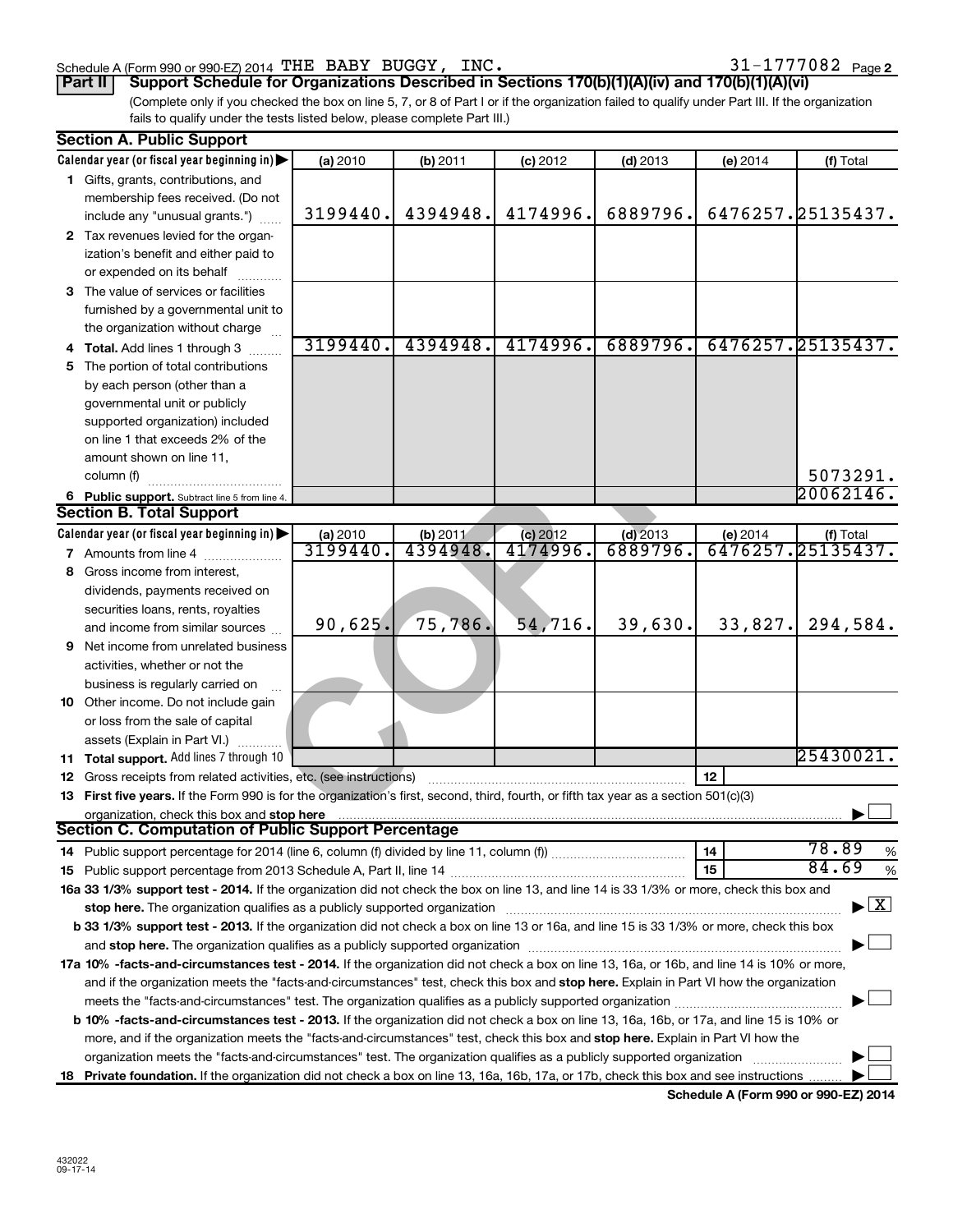## **Part III | Support Schedule for Organizations Described in Section 509(a)(2)**

(Complete only if you checked the box on line 9 of Part I or if the organization failed to qualify under Part II. If the organization fails to qualify under the tests listed below, please complete Part II.)

|     | <b>Section A. Public Support</b>                                                                                                                    |          |          |            |            |          |           |
|-----|-----------------------------------------------------------------------------------------------------------------------------------------------------|----------|----------|------------|------------|----------|-----------|
|     | Calendar year (or fiscal year beginning in)                                                                                                         | (a) 2010 | (b) 2011 | $(c)$ 2012 | $(d)$ 2013 | (e) 2014 | (f) Total |
|     | 1 Gifts, grants, contributions, and                                                                                                                 |          |          |            |            |          |           |
|     | membership fees received. (Do not                                                                                                                   |          |          |            |            |          |           |
|     | include any "unusual grants.")                                                                                                                      |          |          |            |            |          |           |
|     | 2 Gross receipts from admissions,                                                                                                                   |          |          |            |            |          |           |
|     | merchandise sold or services per-                                                                                                                   |          |          |            |            |          |           |
|     | formed, or facilities furnished in                                                                                                                  |          |          |            |            |          |           |
|     | any activity that is related to the<br>organization's tax-exempt purpose                                                                            |          |          |            |            |          |           |
|     | 3 Gross receipts from activities that                                                                                                               |          |          |            |            |          |           |
|     | are not an unrelated trade or bus-                                                                                                                  |          |          |            |            |          |           |
|     | iness under section 513                                                                                                                             |          |          |            |            |          |           |
|     | 4 Tax revenues levied for the organ-                                                                                                                |          |          |            |            |          |           |
|     | ization's benefit and either paid to                                                                                                                |          |          |            |            |          |           |
|     | or expended on its behalf<br>.                                                                                                                      |          |          |            |            |          |           |
|     | 5 The value of services or facilities                                                                                                               |          |          |            |            |          |           |
|     | furnished by a governmental unit to                                                                                                                 |          |          |            |            |          |           |
|     | the organization without charge                                                                                                                     |          |          |            |            |          |           |
|     | 6 Total. Add lines 1 through 5                                                                                                                      |          |          |            |            |          |           |
|     | 7a Amounts included on lines 1, 2, and                                                                                                              |          |          |            |            |          |           |
|     | 3 received from disqualified persons                                                                                                                |          |          |            |            |          |           |
|     | <b>b</b> Amounts included on lines 2 and 3 received                                                                                                 |          |          |            |            |          |           |
|     | from other than disqualified persons that                                                                                                           |          |          |            |            |          |           |
|     | exceed the greater of \$5,000 or 1% of the<br>amount on line 13 for the year                                                                        |          |          |            |            |          |           |
|     | c Add lines 7a and 7b                                                                                                                               |          |          |            |            |          |           |
|     | 8 Public support (Subtract line 7c from line 6.)                                                                                                    |          |          |            |            |          |           |
|     | <b>Section B. Total Support</b>                                                                                                                     |          |          |            |            |          |           |
|     | Calendar year (or fiscal year beginning in) $\blacktriangleright$                                                                                   | (a) 2010 | (b) 2011 | $(c)$ 2012 | $(d)$ 2013 | (e) 2014 | (f) Total |
|     | 9 Amounts from line 6                                                                                                                               |          |          |            |            |          |           |
|     | <b>10a</b> Gross income from interest,                                                                                                              |          |          |            |            |          |           |
|     | dividends, payments received on                                                                                                                     |          |          |            |            |          |           |
|     | securities loans, rents, royalties<br>and income from similar sources                                                                               |          |          |            |            |          |           |
|     | <b>b</b> Unrelated business taxable income                                                                                                          |          |          |            |            |          |           |
|     | (less section 511 taxes) from businesses                                                                                                            |          |          |            |            |          |           |
|     | acquired after June 30, 1975                                                                                                                        |          |          |            |            |          |           |
|     |                                                                                                                                                     |          |          |            |            |          |           |
| 11. | c Add lines 10a and 10b<br>Net income from unrelated business                                                                                       |          |          |            |            |          |           |
|     | activities not included in line 10b.                                                                                                                |          |          |            |            |          |           |
|     | whether or not the business is                                                                                                                      |          |          |            |            |          |           |
|     | regularly carried on<br>12 Other income. Do not include gain                                                                                        |          |          |            |            |          |           |
|     | or loss from the sale of capital                                                                                                                    |          |          |            |            |          |           |
|     | assets (Explain in Part VI.) $\cdots$                                                                                                               |          |          |            |            |          |           |
|     | <b>13</b> Total support. (Add lines 9, 10c, 11, and 12.)                                                                                            |          |          |            |            |          |           |
|     | 14 First five years. If the Form 990 is for the organization's first, second, third, fourth, or fifth tax year as a section 501(c)(3) organization, |          |          |            |            |          |           |
|     | Section C. Computation of Public Support Percentage                                                                                                 |          |          |            |            |          |           |
|     |                                                                                                                                                     |          |          |            |            | 15       | %         |
|     |                                                                                                                                                     |          |          |            |            | 16       | %         |
|     | <b>Section D. Computation of Investment Income Percentage</b>                                                                                       |          |          |            |            |          |           |
|     |                                                                                                                                                     |          |          |            |            | 17       |           |
|     | 17 Investment income percentage for 2014 (line 10c, column (f) divided by line 13, column (f))                                                      |          |          |            |            |          | %         |
|     | 18 Investment income percentage from 2013 Schedule A, Part III, line 17                                                                             |          |          |            |            | 18       | %         |
|     | 19a 33 1/3% support tests - 2014. If the organization did not check the box on line 14, and line 15 is more than 33 1/3%, and line 17 is not        |          |          |            |            |          |           |
|     | more than 33 1/3%, check this box and stop here. The organization qualifies as a publicly supported organization                                    |          |          |            |            |          |           |
|     | b 33 1/3% support tests - 2013. If the organization did not check a box on line 14 or line 19a, and line 16 is more than 33 1/3%, and               |          |          |            |            |          |           |
|     | line 18 is not more than 33 1/3%, check this box and stop here. The organization qualifies as a publicly supported organization                     |          |          |            |            |          |           |
|     |                                                                                                                                                     |          |          |            |            |          |           |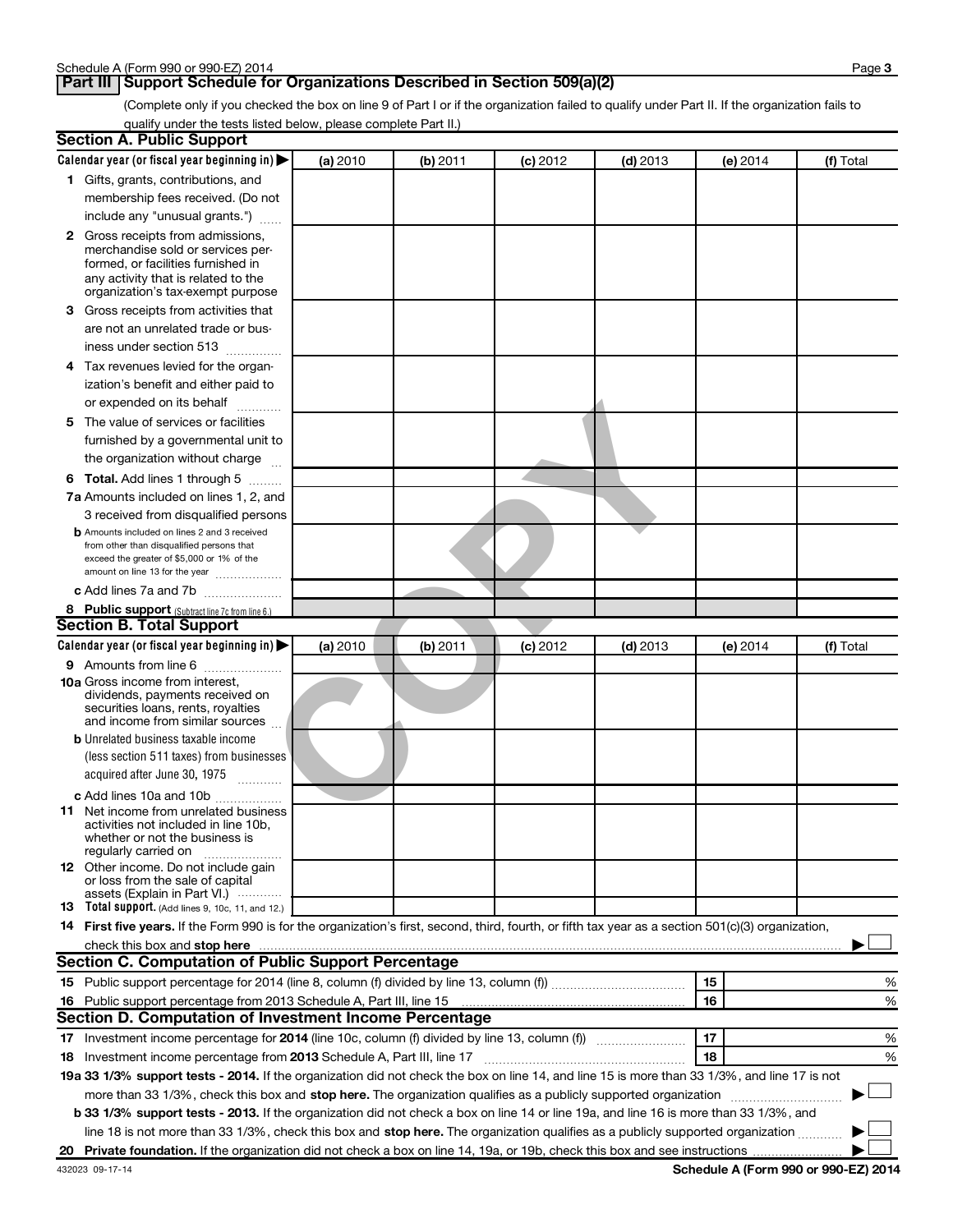**Yes No**

## **Part IV Supporting Organizations**

(Complete only if you checked a box on line 11 of Part I. If you checked 11a of Part I, complete Sections A and B. If you checked 11b of Part I, complete Sections A and C. If you checked 11c of Part I, complete Sections A, D, and E. If you checked 11d of Part I, complete Sections A and D, and complete Part V.)

### **Section A. All Supporting Organizations**

- **1** Are all of the organization's supported organizations listed by name in the organization's governing documents? If "No" describe in  $_{\mathsf{Part}}$   $_{\mathsf{V}}$  how the supported organizations are designated. If designated by *class or purpose, describe the designation. If historic and continuing relationship, explain.*
- **2** Did the organization have any supported organization that does not have an IRS determination of status under section 509(a)(1) or (2)? If "Yes," explain in  $_{\sf Part}$   $_{\sf VI}$  how the organization determined that the supported *organization was described in section 509(a)(1) or (2).*
- **3a** Did the organization have a supported organization described in section 501(c)(4), (5), or (6)? If "Yes," answer *(b) and (c) below.*
- **b** Did the organization confirm that each supported organization qualified under section 501(c)(4), (5), or (6) and satisfied the public support tests under section 509(a)(2)? If "Yes," describe in  $_{\rm Part}$   $_{\rm VI}$  when and how the *organization made the determination.*
- **c** Did the organization ensure that all support to such organizations was used exclusively for section 170(c)(2) (B) purposes? If "Yes," explain in  $_{\mathsf{Part}}$   $_{\mathsf{V}}$  what controls the organization put in place to ensure such use.
- **4 a** *If* Was any supported organization not organized in the United States ("foreign supported organization")? *"Yes" and if you checked 11a or 11b in Part I, answer (b) and (c) below.*
- **b** Did the organization have ultimate control and discretion in deciding whether to make grants to the foreign supported organization? If "Yes," describe in Part VI how the organization had such control and discretion *despite being controlled or supervised by or in connection with its supported organizations.*
- **c** Did the organization support any foreign supported organization that does not have an IRS determination under sections 501(c)(3) and 509(a)(1) or (2)? If "Yes," explain in  $\rho_{\pmb{a}\pmb{r}\pmb{t}}$  **y**) what controls the organization used *to ensure that all support to the foreign supported organization was used exclusively for section 170(c)(2)(B) purposes.*
- t all support to such organizations was used exclusively for section 170(c)(2)<br>
In **Part VI** what controls the organization put in place to ensure such use.<br>
In not organization put United States ("foreign supported organi **5a** Did the organization add, substitute, or remove any supported organizations during the tax year? If "Yes," answer (b) and (c) below (if applicable). Also, provide detail in  $_{\mathsf{Part}}$   $_{\mathsf{V{\mathsf{I}}},}$  including (i) the names and EIN *numbers of the supported organizations added, substituted, or removed, (ii) the reasons for each such action, (iii) the authority under the organization's organizing document authorizing such action, and (iv) how the action was accomplished (such as by amendment to the organizing document).*
- **b** Type I or Type II only. Was any added or substituted supported organization part of a class already designated in the organization's organizing document?
- **c Substitutions only.**  Was the substitution the result of an event beyond the organization's control?
- **6** Did the organization provide support (whether in the form of grants or the provision of services or facilities) to support or benefit one or more of the filing organization's supported organizations? If "Yes," provide detail in anyone other than (a) its supported organizations; (b) individuals that are part of the charitable class benefited by one or more of its supported organizations; or (c) other supporting organizations that also *Part VI.*
- **7** Did the organization provide a grant, loan, compensation, or other similar payment to a substantial controlled entity with regard to a substantial contributor? If "Yes," complete Part I of Schedule L (Form 990). contributor (defined in IRC 4958(c)(3)(C)), a family member of a substantial contributor, or a 35-percent
- **8** Did the organization make a loan to a disqualified person (as defined in section 4958) not described in line 7? *If "Yes," complete Part I of Schedule L (Form 990).*
- **9 a** Was the organization controlled directly or indirectly at any time during the tax year by one or more *If "Yes," provide detail in*  in section 509(a)(1) or (2))? *Part VI.* disqualified persons as defined in section 4946 (other than foundation managers and organizations described
- **b** Did one or more disqualified persons (as defined in line 9(a)) hold a controlling interest in any entity in which  *If "Yes," provide detail in*  the supporting organization had an interest? *Part VI.*
- **c** Did a disqualified person (as defined in line 9(a)) have an ownership interest in, or derive any personal benefit from, assets in which the supporting organization also had an interest? If "Yes," *provide detail in Part VI.*
- **10 a** Was the organization subject to the excess business holdings rules of IRC 4943 because of IRC 4943(f)  *If "Yes," answer (b) below.* organizations)? (regarding certain Type II supporting organizations, and all Type III non-functionally integrated supporting
- **b** Did the organization have any excess business holdings in the tax year? (Use Schedule C, Form 4720, to *determine whether the organization had excess business holdings.)*

**1 2 3a 3b 3c 4a 4b 4c 5a 5b 5c 6 7 8 9a 9b 9c 10a**

**10b**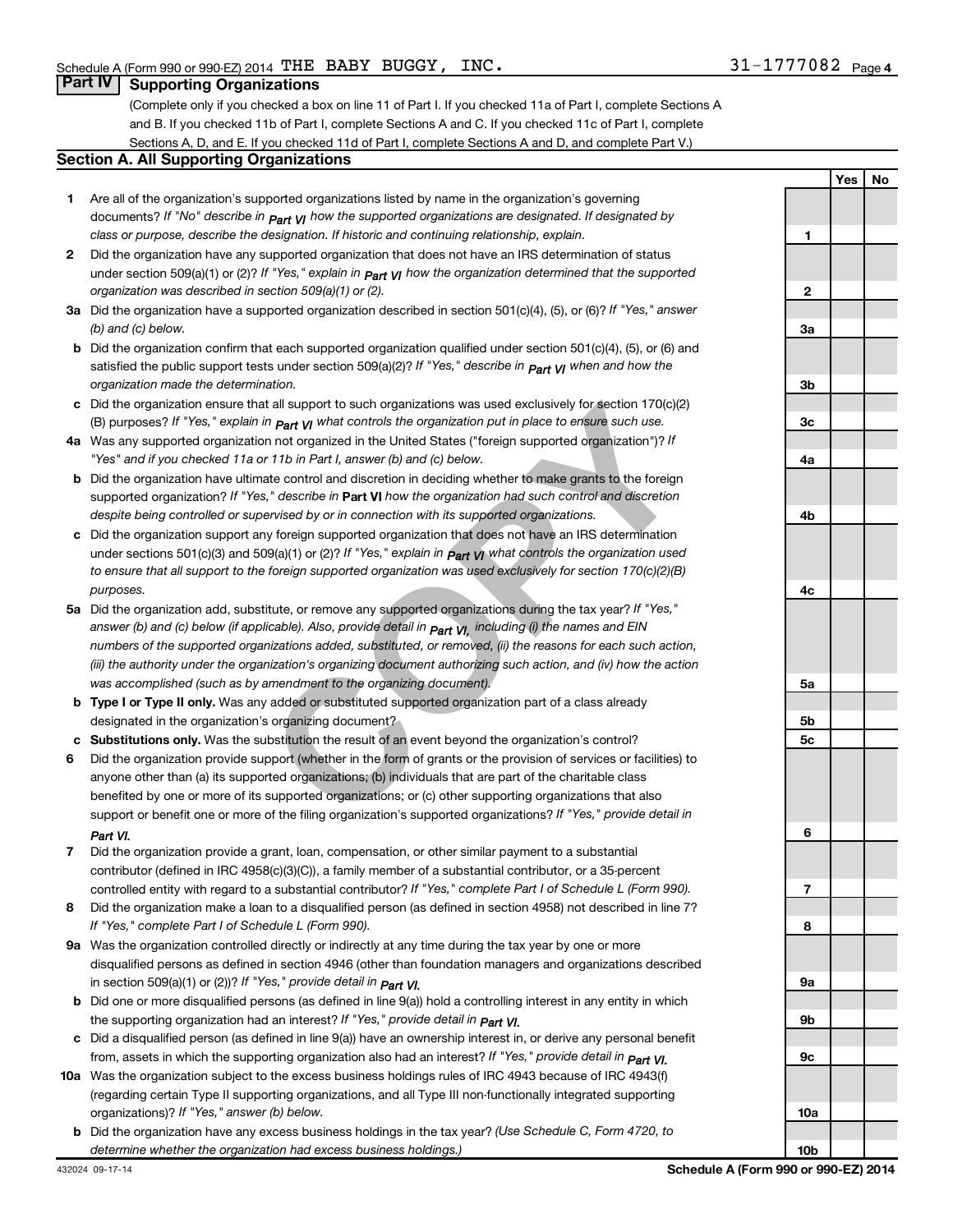|    |                                                                                                                                  |     | Yes | No |
|----|----------------------------------------------------------------------------------------------------------------------------------|-----|-----|----|
| 11 | Has the organization accepted a gift or contribution from any of the following persons?                                          |     |     |    |
|    | <b>a</b> A person who directly or indirectly controls, either alone or together with persons described in (b) and (c)            |     |     |    |
|    | below, the governing body of a supported organization?                                                                           | 11a |     |    |
|    | <b>b</b> A family member of a person described in (a) above?                                                                     | 11b |     |    |
|    | c A 35% controlled entity of a person described in (a) or (b) above? If "Yes" to a, b, or c, provide detail in part VI.          | 11c |     |    |
|    | <b>Section B. Type I Supporting Organizations</b>                                                                                |     |     |    |
|    |                                                                                                                                  |     | Yes | No |
| 1. | Did the directors, trustees, or membership of one or more supported organizations have the power to                              |     |     |    |
|    | regularly appoint or elect at least a majority of the organization's directors or trustees at all times during the               |     |     |    |
|    | tax year? If "No," describe in $P_{art}$ VI how the supported organization(s) effectively operated, supervised, or               |     |     |    |
|    | controlled the organization's activities. If the organization had more than one supported organization,                          |     |     |    |
|    | describe how the powers to appoint and/or remove directors or trustees were allocated among the supported                        |     |     |    |
|    | organizations and what conditions or restrictions, if any, applied to such powers during the tax year.                           | 1   |     |    |
| 2  | Did the organization operate for the benefit of any supported organization other than the supported                              |     |     |    |
|    | organization(s) that operated, supervised, or controlled the supporting organization? If "Yes," explain in                       |     |     |    |
|    | Part VI how providing such benefit carried out the purposes of the supported organization(s) that operated,                      |     |     |    |
|    | supervised, or controlled the supporting organization.                                                                           | 2   |     |    |
|    | <b>Section C. Type II Supporting Organizations</b>                                                                               |     |     |    |
|    |                                                                                                                                  |     | Yes | No |
| 1  | Were a majority of the organization's directors or trustees during the tax year also a majority of the directors                 |     |     |    |
|    | or trustees of each of the organization's supported organization(s)? If "No," describe in $P_{\text{art } V1}$ how control       |     |     |    |
|    | or management of the supporting organization was vested in the same persons that controlled or managed                           |     |     |    |
|    | the supported organization(s).                                                                                                   | 1   |     |    |
|    | <b>Section D. Type III Supporting Organizations</b>                                                                              |     |     |    |
|    |                                                                                                                                  |     | Yes | No |
| 1  | Did the organization provide to each of its supported organizations, by the last day of the fifth month of the                   |     |     |    |
|    | organization's tax year, (1) a written notice describing the type and amount of support provided during the prior tax            |     |     |    |
|    | year, (2) a copy of the Form 990 that was most recently filed as of the date of notification, and (3) copies of the              |     |     |    |
|    | organization's governing documents in effect on the date of notification, to the extent not previously provided?                 | 1   |     |    |
| 2  | Were any of the organization's officers, directors, or trustees either (i) appointed or elected by the supported                 |     |     |    |
|    | organization(s) or (ii) serving on the governing body of a supported organization? If "No," explain in Part VI how               |     |     |    |
|    | the organization maintained a close and continuous working relationship with the supported organization(s).                      | 2   |     |    |
| 3  | By reason of the relationship described in (2), did the organization's supported organizations have a                            |     |     |    |
|    | significant voice in the organization's investment policies and in directing the use of the organization's                       |     |     |    |
|    | income or assets at all times during the tax year? If "Yes," describe in $P_{art}$ $\gamma$ the role the organization's          |     |     |    |
|    | supported organizations played in this regard.                                                                                   | З   |     |    |
|    | Section E. Type III Functionally-Integrated Supporting Organizations                                                             |     |     |    |
| 1  | Check the box next to the method that the organization used to satisfy the Integral Part Test during the year(see instructions): |     |     |    |
| a  | The organization satisfied the Activities Test. Complete line 2 below.                                                           |     |     |    |
| b  | The organization is the parent of each of its supported organizations. Complete $_{\text{line 3}}$ below.                        |     |     |    |
| с  | The organization supported a governmental entity. Describe in Part VI how you supported a government entity (see instructions).  |     |     |    |
| 2  | Activities Test. Answer (a) and (b) below.                                                                                       |     | Yes | No |
| а  | Did substantially all of the organization's activities during the tax year directly further the exempt purposes of               |     |     |    |
|    | the supported organization(s) to which the organization was responsive? If "Yes," then in Part VI identify                       |     |     |    |
|    | how these activities directly furthered their exempt purposes,<br>those supported organizations and explain                      |     |     |    |
|    | how the organization was responsive to those supported organizations, and how the organization determined                        |     |     |    |
|    | that these activities constituted substantially all of its activities.                                                           | 2a  |     |    |
| b  | Did the activities described in (a) constitute activities that, but for the organization's involvement, one or more              |     |     |    |
|    | of the organization's supported organization(s) would have been engaged in? If "Yes," explain in $P_{art}$ $V_I$ the             |     |     |    |
|    | reasons for the organization's position that its supported organization(s) would have engaged in these                           |     |     |    |
|    | activities but for the organization's involvement.                                                                               | 2b  |     |    |
| З  | Parent of Supported Organizations. Answer (a) and (b) below.                                                                     |     |     |    |
| а  | Did the organization have the power to regularly appoint or elect a majority of the officers, directors, or                      |     |     |    |
|    | trustees of each of the supported organizations? Provide details in <i>Part VI.</i>                                              | За  |     |    |
|    | <b>b</b> Did the organization exercise a substantial degree of direction over the policies, programs, and activities of each     |     |     |    |
|    | of its supported organizations? If "Yes," describe in $P_{\text{art}}$ VI the role played by the organization in this regard.    | 3b  |     |    |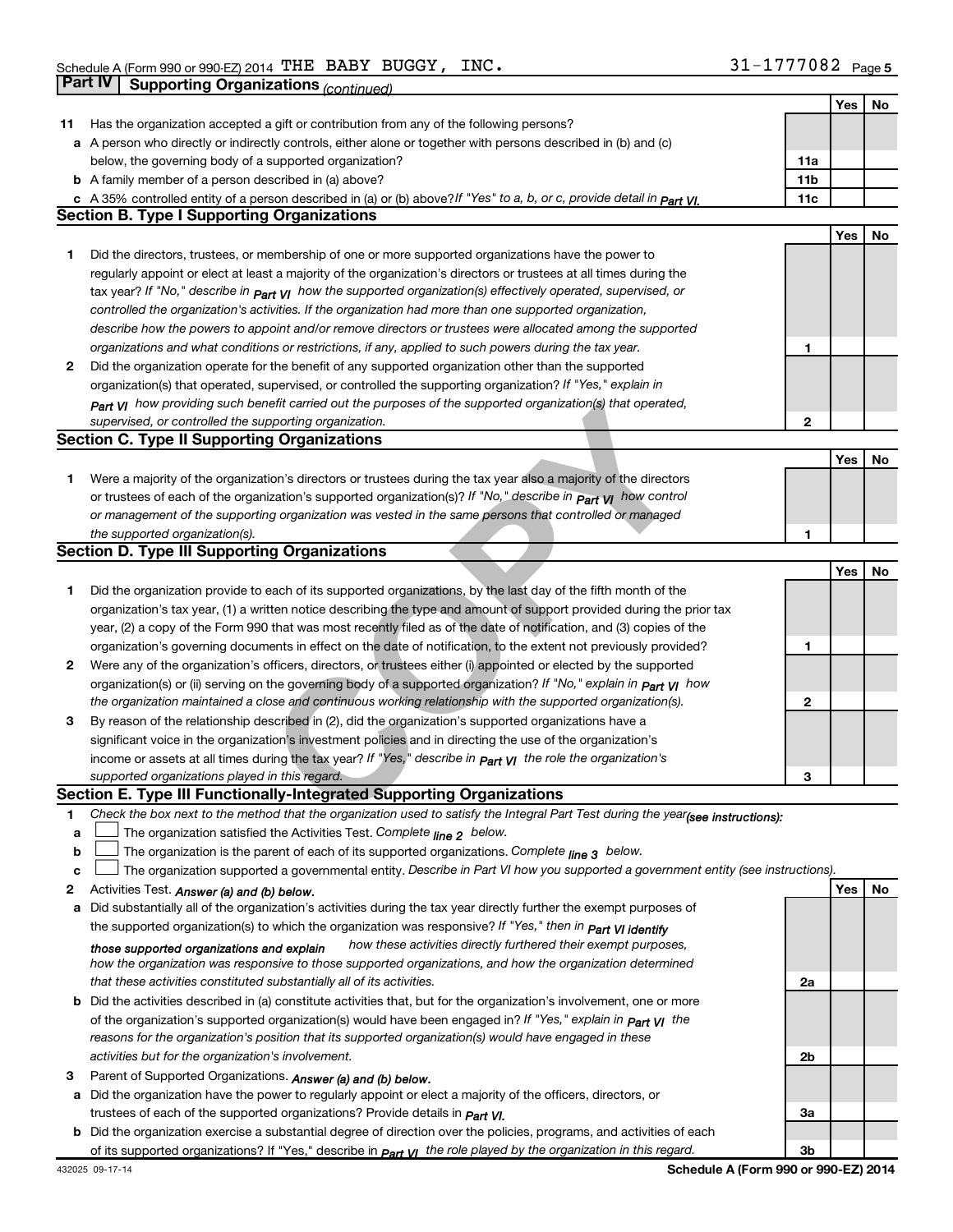# Schedule A (Form 990 or 990-EZ) 2014  $\,$  THE BABY BUGGY, INC.  $31$  -  $1777082$  Page

1 **Letter on Reck here if the organization satisfied the Integral Part Test as a qualifying trust on Nov. 20, 1970. See instructions. All** other Type III non-functionally integrated supporting organizations must complete Sections A through E. **Part V Type III Non-Functionally Integrated 509(a)(3) Supporting Organizations** 

|                | Section A - Adjusted Net Income                                              |                | (A) Prior Year | (B) Current Year<br>(optional) |
|----------------|------------------------------------------------------------------------------|----------------|----------------|--------------------------------|
| 1              | Net short-term capital gain                                                  | 1              |                |                                |
| $\mathbf{2}$   | Recoveries of prior-year distributions                                       | $\mathbf{2}$   |                |                                |
| 3              | Other gross income (see instructions)                                        | 3              |                |                                |
| 4              | Add lines 1 through 3                                                        | 4              |                |                                |
| 5              | Depreciation and depletion                                                   | 5              |                |                                |
| 6              | Portion of operating expenses paid or incurred for production or             |                |                |                                |
|                | collection of gross income or for management, conservation, or               |                |                |                                |
|                | maintenance of property held for production of income (see instructions)     | 6              |                |                                |
| 7              | Other expenses (see instructions)                                            | $\overline{7}$ |                |                                |
| 8              | <b>Adjusted Net Income</b> (subtract lines 5, 6 and 7 from line 4)           | 8              |                |                                |
|                | <b>Section B - Minimum Asset Amount</b>                                      |                | (A) Prior Year | (B) Current Year<br>(optional) |
| 1              | Aggregate fair market value of all non-exempt-use assets (see                |                |                |                                |
|                | instructions for short tax year or assets held for part of year):            |                |                |                                |
|                | a Average monthly value of securities                                        | 1a             |                |                                |
|                | <b>b</b> Average monthly cash balances                                       | 1 <sub>b</sub> |                |                                |
|                | c Fair market value of other non-exempt-use assets                           | 1 <sub>c</sub> |                |                                |
|                | <b>d</b> Total (add lines 1a, 1b, and 1c)                                    | 1d             |                |                                |
|                | e Discount claimed for blockage or other                                     |                |                |                                |
|                | factors (explain in detail in <b>Part VI</b> ):                              |                |                |                                |
| 2              | Acquisition indebtedness applicable to non-exempt-use assets                 | $\mathbf{2}$   |                |                                |
| 3              | Subtract line 2 from line 1d                                                 | 3              |                |                                |
| 4              | Cash deemed held for exempt use. Enter 1-1/2% of line 3 (for greater amount, |                |                |                                |
|                | see instructions).                                                           | 4              |                |                                |
| 5              | Net value of non-exempt-use assets (subtract line 4 from line 3)             | 5              |                |                                |
| 6              | Multiply line 5 by .035                                                      | 6              |                |                                |
| 7              | Recoveries of prior-year distributions                                       | $\overline{7}$ |                |                                |
| 8              | <b>Minimum Asset Amount</b> (add line 7 to line 6)                           | 8              |                |                                |
|                | <b>Section C - Distributable Amount</b>                                      |                |                | <b>Current Year</b>            |
| 1              | Adjusted net income for prior year (from Section A, line 8, Column A)        | 1              |                |                                |
| $\overline{2}$ | Enter 85% of line 1                                                          | $\mathbf{2}$   |                |                                |
| З              | Minimum asset amount for prior year (from Section B, line 8, Column A)       | 3              |                |                                |
| 4              | Enter greater of line 2 or line 3                                            | 4              |                |                                |
| 5              | Income tax imposed in prior year                                             | 5              |                |                                |
| 6              | Distributable Amount. Subtract line 5 from line 4, unless subject to         |                |                |                                |
|                | emergency temporary reduction (see instructions)                             | 6              |                |                                |

**7** Check here if the current year is the organization's first as a non-functionally-integrated Type III supporting organization (see † instructions).

**Schedule A (Form 990 or 990-EZ) 2014**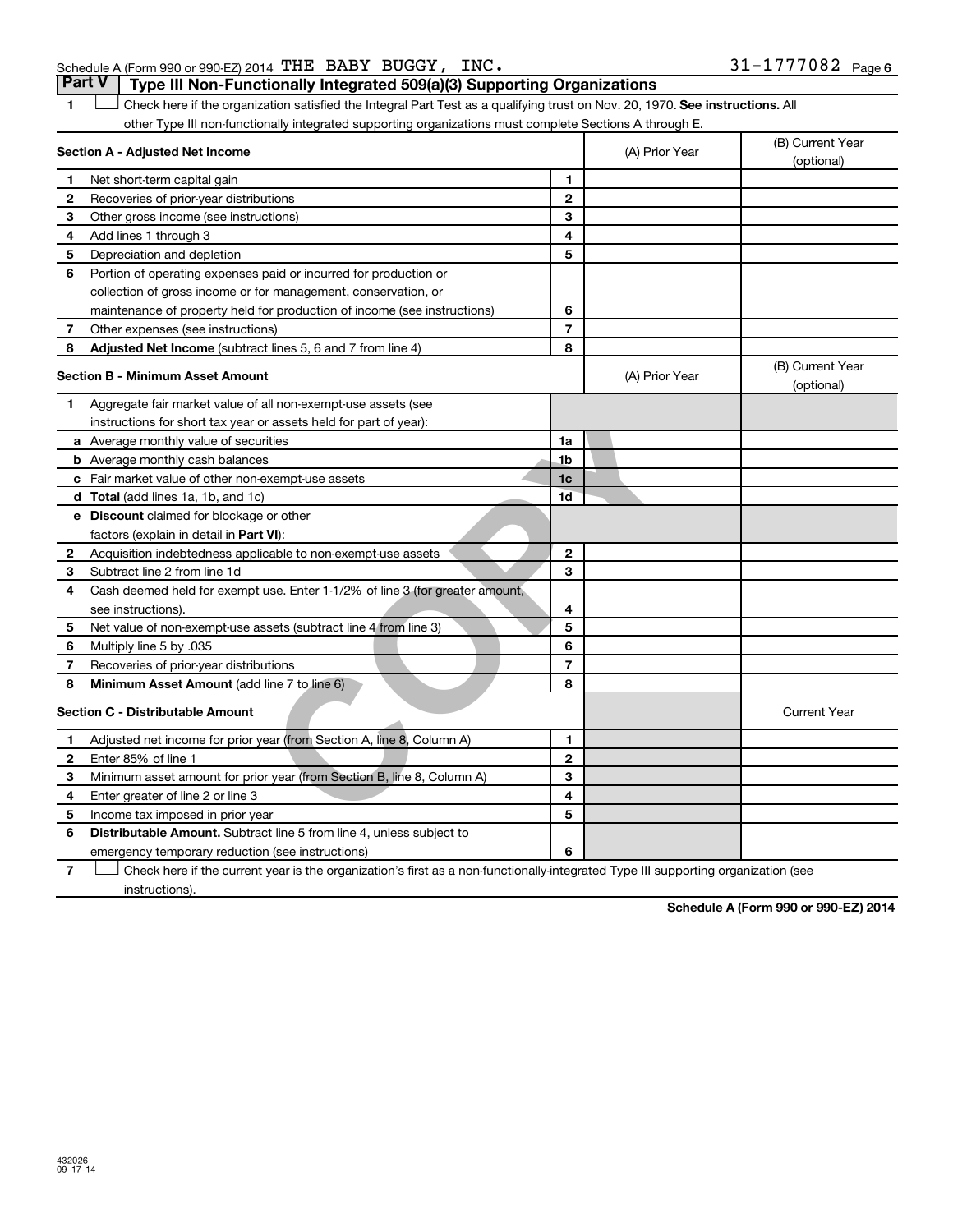| ∣ Part V∣    | Type III Non-Functionally Integrated 509(a)(3) Supporting Organizations (continued)        |                             |                           |                      |
|--------------|--------------------------------------------------------------------------------------------|-----------------------------|---------------------------|----------------------|
|              | Section D - Distributions                                                                  |                             |                           | <b>Current Year</b>  |
| 1            | Amounts paid to supported organizations to accomplish exempt purposes                      |                             |                           |                      |
| 2            | Amounts paid to perform activity that directly furthers exempt purposes of supported       |                             |                           |                      |
|              | organizations, in excess of income from activity                                           |                             |                           |                      |
| 3            | Administrative expenses paid to accomplish exempt purposes of supported organizations      |                             |                           |                      |
| 4            | Amounts paid to acquire exempt-use assets                                                  |                             |                           |                      |
| 5            | Qualified set-aside amounts (prior IRS approval required)                                  |                             |                           |                      |
| 6            | Other distributions (describe in Part VI). See instructions.                               |                             |                           |                      |
| 7            | <b>Total annual distributions.</b> Add lines 1 through 6.                                  |                             |                           |                      |
| 8            | Distributions to attentive supported organizations to which the organization is responsive |                             |                           |                      |
|              | (provide details in Part VI). See instructions.                                            |                             |                           |                      |
| 9            | Distributable amount for 2014 from Section C, line 6                                       |                             |                           |                      |
| 10           | Line 8 amount divided by Line 9 amount                                                     |                             |                           |                      |
|              |                                                                                            | (i)                         | (i)                       | (iii)                |
|              | Section E - Distribution Allocations (see instructions)                                    | <b>Excess Distributions</b> | <b>Underdistributions</b> | <b>Distributable</b> |
|              |                                                                                            |                             | Pre-2014                  | Amount for 2014      |
| 1            | Distributable amount for 2014 from Section C, line 6                                       |                             |                           |                      |
| $\mathbf{2}$ | Underdistributions, if any, for years prior to 2014                                        |                             |                           |                      |
|              | (reasonable cause required-see instructions)                                               |                             |                           |                      |
| 3            | Excess distributions carryover, if any, to 2014:                                           |                             |                           |                      |
| a            |                                                                                            |                             |                           |                      |
| b            |                                                                                            |                             |                           |                      |
| с<br>d       |                                                                                            |                             |                           |                      |
|              | e From 2013                                                                                |                             |                           |                      |
| f            | <b>Total</b> of lines 3a through e                                                         |                             |                           |                      |
|              | g Applied to underdistributions of prior years                                             |                             |                           |                      |
|              | h Applied to 2014 distributable amount                                                     |                             |                           |                      |
|              | Carryover from 2009 not applied (see instructions)                                         |                             |                           |                      |
|              | Remainder. Subtract lines 3g, 3h, and 3i from 3f.                                          |                             |                           |                      |
| 4            | Distributions for 2014 from Section D,                                                     |                             |                           |                      |
|              | line $7:$                                                                                  |                             |                           |                      |
|              | a Applied to underdistributions of prior years                                             |                             |                           |                      |
|              | <b>b</b> Applied to 2014 distributable amount                                              |                             |                           |                      |
| с            | Remainder. Subtract lines 4a and 4b from 4.                                                |                             |                           |                      |
| 5            | Remaining underdistributions for years prior to 2014, if                                   |                             |                           |                      |
|              | any. Subtract lines 3g and 4a from line 2 (if amount                                       |                             |                           |                      |
|              | greater than zero, see instructions).                                                      |                             |                           |                      |
| 6            | Remaining underdistributions for 2014. Subtract lines 3h                                   |                             |                           |                      |
|              | and 4b from line 1 (if amount greater than zero, see                                       |                             |                           |                      |
|              | instructions).                                                                             |                             |                           |                      |
| $\mathbf{7}$ | Excess distributions carryover to 2015. Add lines 3j                                       |                             |                           |                      |
|              | and 4c.                                                                                    |                             |                           |                      |
| 8            | Breakdown of line 7:                                                                       |                             |                           |                      |
| а            |                                                                                            |                             |                           |                      |
| b            |                                                                                            |                             |                           |                      |
| c            |                                                                                            |                             |                           |                      |
|              | d Excess from 2013                                                                         |                             |                           |                      |
|              | e Excess from 2014                                                                         |                             |                           |                      |

**Schedule A (Form 990 or 990-EZ) 2014**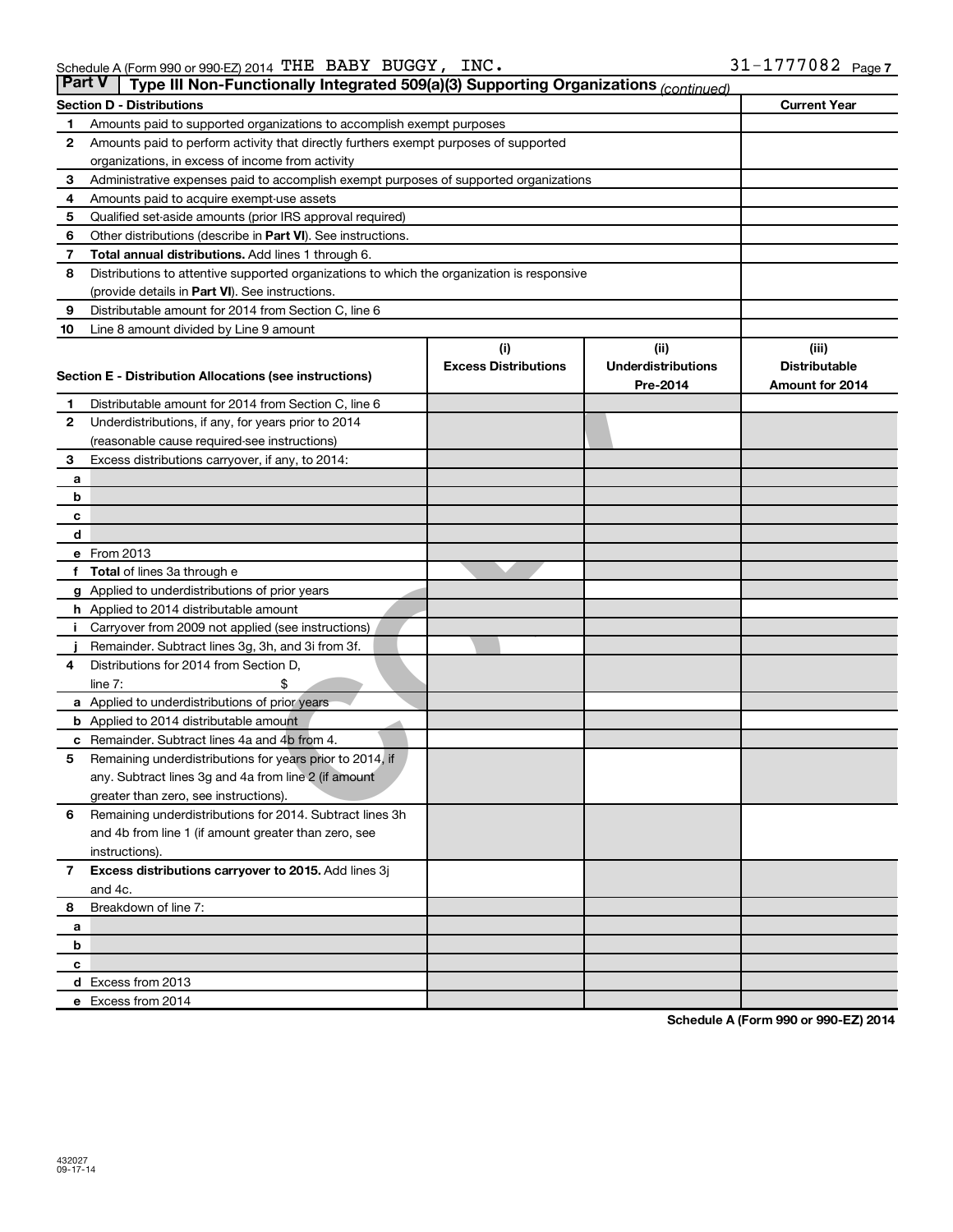| Part VI Supplemental Information. Provide the explanations required by Part II, line 10; Part II, line 17a or 17b; and Part III, line 12 |  |
|------------------------------------------------------------------------------------------------------------------------------------------|--|
| Also complete this part for any additional information. (See instructions).                                                              |  |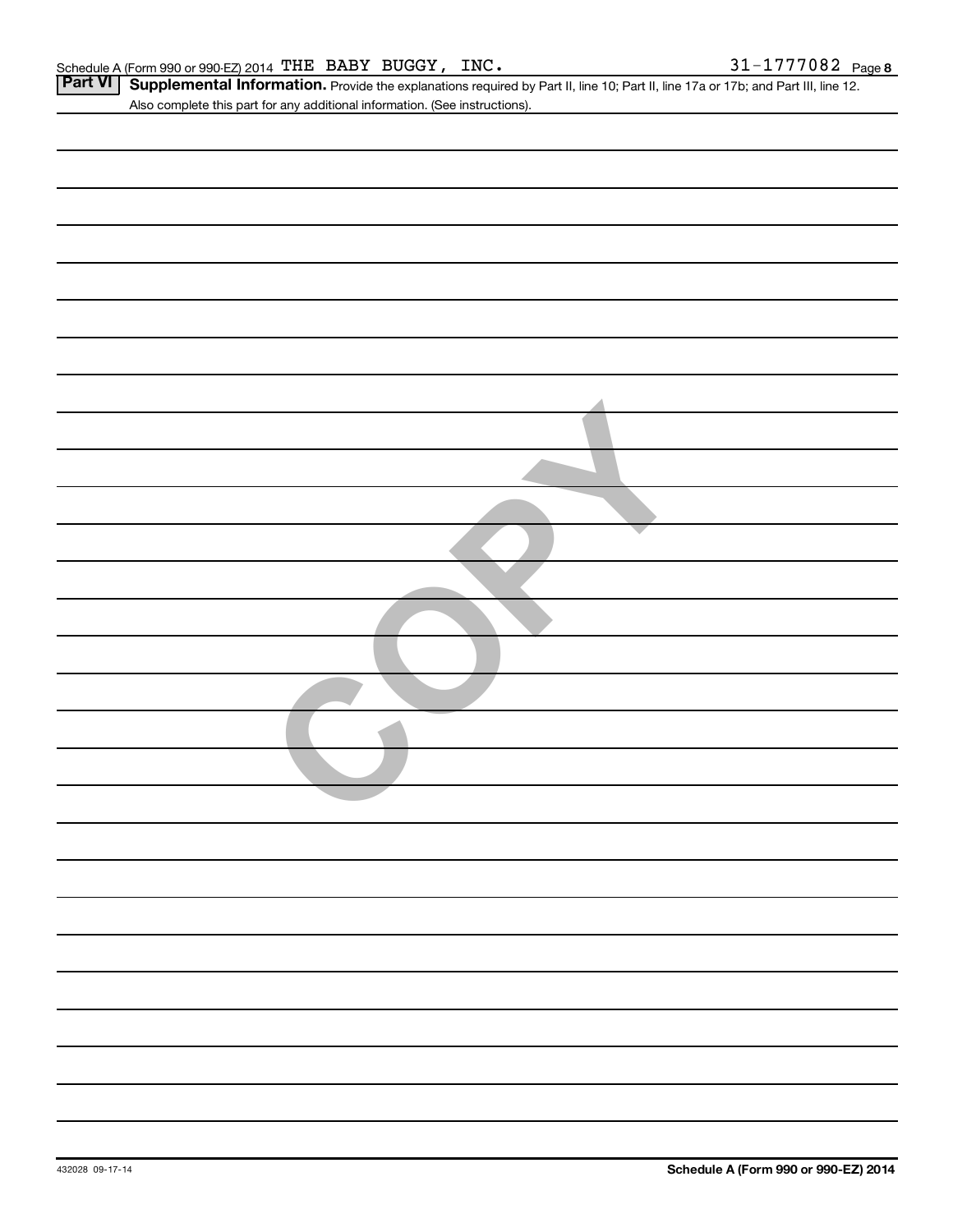| <b>Supplemental Financial Statements</b><br><b>SCHEDULE D</b><br>Complete if the organization answered "Yes" to Form 990,<br>(Form 990)<br>Part IV, line 6, 7, 8, 9, 10, 11a, 11b, 11c, 11d, 11e, 11f, 12a, or 12b.<br><b>Open to Public</b><br>Attach to Form 990.<br>Department of the Treasury<br>Inspection<br>Information about Schedule D (Form 990) and its instructions is at www.irs.gov/form990.<br>Internal Revenue Service<br><b>Employer identification number</b><br>Name of the organization<br>31-1777082<br>THE BABY BUGGY, INC.<br>Organizations Maintaining Donor Advised Funds or Other Similar Funds or Accounts. Complete if the<br>Part I<br>organization answered "Yes" to Form 990, Part IV, line 6.<br>(a) Donor advised funds<br>(b) Funds and other accounts<br>1<br>Aggregate value of contributions to (during year)<br>2<br>Aggregate value of grants from (during year)<br>з<br>4<br>Did the organization inform all donors and donor advisors in writing that the assets held in donor advised funds<br>5<br>Yes<br><b>No</b><br>Did the organization inform all grantees, donors, and donor advisors in writing that grant funds can be used only<br>6<br>for charitable purposes and not for the benefit of the donor or donor advisor, or for any other purpose conferring<br>Yes<br>impermissible private benefit?<br>No<br>Conservation Easements. Complete if the organization answered "Yes" to Form 990, Part IV, line 7.<br>Part II<br>Purpose(s) of conservation easements held by the organization (check all that apply).<br>1.<br>Preservation of land for public use (e.g., recreation or education)<br>Preservation of a historically important land area<br>Protection of natural habitat<br>Preservation of a certified historic structure<br>Preservation of open space<br>Complete lines 2a through 2d if the organization held a qualified conservation contribution in the form of a conservation easement on the last<br>2<br>day of the tax year.<br>Held at the End of the Tax Year<br>2a<br>а<br>2 <sub>b</sub><br>Total acreage restricted by conservation easements<br>b<br>2c<br>Number of conservation easements on a certified historic structure included in (a) manufacture included in (a)<br>с<br>Number of conservation easements included in (c) acquired after 8/17/06, and not on a historic structure<br>d<br>listed in the National Register <b>contract and the Community of the National Action</b><br>2d<br>Number of conservation easements modified, transferred, released, extinguished, or terminated by the organization during the tax<br>З<br>$year \triangleright$<br>Number of states where property subject to conservation easement is located ><br>Does the organization have a written policy regarding the periodic monitoring, inspection, handling of<br>5<br>Yes<br>violations, and enforcement of the conservation easements it holds?<br>No<br>Staff and volunteer hours devoted to monitoring, inspecting, and enforcing conservation easements during the year<br>6<br>Amount of expenses incurred in monitoring, inspecting, and enforcing conservation easements during the year $\triangleright$ \$<br>7<br>Does each conservation easement reported on line 2(d) above satisfy the requirements of section 170(h)(4)(B)(i)<br>8<br>Yes<br><b>No</b><br>In Part XIII, describe how the organization reports conservation easements in its revenue and expense statement, and balance sheet, and<br>9<br>include, if applicable, the text of the footnote to the organization's financial statements that describes the organization's accounting for<br>conservation easements.<br>Part III   Organizations Maintaining Collections of Art, Historical Treasures, or Other Similar Assets.<br>Complete if the organization answered "Yes" to Form 990, Part IV, line 8.<br>1a If the organization elected, as permitted under SFAS 116 (ASC 958), not to report in its revenue statement and balance sheet works of art,<br>historical treasures, or other similar assets held for public exhibition, education, or research in furtherance of public service, provide, in Part XIII,<br>the text of the footnote to its financial statements that describes these items.<br>If the organization elected, as permitted under SFAS 116 (ASC 958), to report in its revenue statement and balance sheet works of art, historical<br>b<br>treasures, or other similar assets held for public exhibition, education, or research in furtherance of public service, provide the following amounts<br>relating to these items:<br>(i) Revenue included in Form 990, Part VIII, line 1 [2000] [2010] Contract the included in Form 990, Part VIII, line 1<br>$\frac{1}{\sqrt{2}}$<br>▶<br>$\blacktriangleright$ \$<br>(ii) Assets included in Form 990, Part X [1] [1] [1] [1] [1] [1] Assets included in Form 990, Part X<br>If the organization received or held works of art, historical treasures, or other similar assets for financial gain, provide<br>2<br>the following amounts required to be reported under SFAS 116 (ASC 958) relating to these items:<br>$\triangleright$ \$<br>а<br>$\blacktriangleright$ \$<br>b Assets included in Form 990, Part X [111] Martin Martin Martin Martin Martin Martin Martin Martin Martin Mar |  |  |  |  | OMB No. 1545-0047 |  |
|-------------------------------------------------------------------------------------------------------------------------------------------------------------------------------------------------------------------------------------------------------------------------------------------------------------------------------------------------------------------------------------------------------------------------------------------------------------------------------------------------------------------------------------------------------------------------------------------------------------------------------------------------------------------------------------------------------------------------------------------------------------------------------------------------------------------------------------------------------------------------------------------------------------------------------------------------------------------------------------------------------------------------------------------------------------------------------------------------------------------------------------------------------------------------------------------------------------------------------------------------------------------------------------------------------------------------------------------------------------------------------------------------------------------------------------------------------------------------------------------------------------------------------------------------------------------------------------------------------------------------------------------------------------------------------------------------------------------------------------------------------------------------------------------------------------------------------------------------------------------------------------------------------------------------------------------------------------------------------------------------------------------------------------------------------------------------------------------------------------------------------------------------------------------------------------------------------------------------------------------------------------------------------------------------------------------------------------------------------------------------------------------------------------------------------------------------------------------------------------------------------------------------------------------------------------------------------------------------------------------------------------------------------------------------------------------------------------------------------------------------------------------------------------------------------------------------------------------------------------------------------------------------------------------------------------------------------------------------------------------------------------------------------------------------------------------------------------------------------------------------------------------------------------------------------------------------------------------------------------------------------------------------------------------------------------------------------------------------------------------------------------------------------------------------------------------------------------------------------------------------------------------------------------------------------------------------------------------------------------------------------------------------------------------------------------------------------------------------------------------------------------------------------------------------------------------------------------------------------------------------------------------------------------------------------------------------------------------------------------------------------------------------------------------------------------------------------------------------------------------------------------------------------------------------------------------------------------------------------------------------------------------------------------------------------------------------------------------------------------------------------------------------------------------------------------------------------------------------------------------------------------------------------------------------------------------------------------------------------------------------------------------------------------------------------------------------------------------------------------------------------------------------------------------------------------------------------------------------------------------------------------------------------------------------------------------------------------------------------------------------------------------------------------------------------------------------------------------------------------------------------------------------------------------------------------------------------------------------------------------------------------------------------------------------------------------------------------------|--|--|--|--|-------------------|--|
|                                                                                                                                                                                                                                                                                                                                                                                                                                                                                                                                                                                                                                                                                                                                                                                                                                                                                                                                                                                                                                                                                                                                                                                                                                                                                                                                                                                                                                                                                                                                                                                                                                                                                                                                                                                                                                                                                                                                                                                                                                                                                                                                                                                                                                                                                                                                                                                                                                                                                                                                                                                                                                                                                                                                                                                                                                                                                                                                                                                                                                                                                                                                                                                                                                                                                                                                                                                                                                                                                                                                                                                                                                                                                                                                                                                                                                                                                                                                                                                                                                                                                                                                                                                                                                                                                                                                                                                                                                                                                                                                                                                                                                                                                                                                                                                                                                                                                                                                                                                                                                                                                                                                                                                                                                                                                                                                           |  |  |  |  |                   |  |
|                                                                                                                                                                                                                                                                                                                                                                                                                                                                                                                                                                                                                                                                                                                                                                                                                                                                                                                                                                                                                                                                                                                                                                                                                                                                                                                                                                                                                                                                                                                                                                                                                                                                                                                                                                                                                                                                                                                                                                                                                                                                                                                                                                                                                                                                                                                                                                                                                                                                                                                                                                                                                                                                                                                                                                                                                                                                                                                                                                                                                                                                                                                                                                                                                                                                                                                                                                                                                                                                                                                                                                                                                                                                                                                                                                                                                                                                                                                                                                                                                                                                                                                                                                                                                                                                                                                                                                                                                                                                                                                                                                                                                                                                                                                                                                                                                                                                                                                                                                                                                                                                                                                                                                                                                                                                                                                                           |  |  |  |  |                   |  |
|                                                                                                                                                                                                                                                                                                                                                                                                                                                                                                                                                                                                                                                                                                                                                                                                                                                                                                                                                                                                                                                                                                                                                                                                                                                                                                                                                                                                                                                                                                                                                                                                                                                                                                                                                                                                                                                                                                                                                                                                                                                                                                                                                                                                                                                                                                                                                                                                                                                                                                                                                                                                                                                                                                                                                                                                                                                                                                                                                                                                                                                                                                                                                                                                                                                                                                                                                                                                                                                                                                                                                                                                                                                                                                                                                                                                                                                                                                                                                                                                                                                                                                                                                                                                                                                                                                                                                                                                                                                                                                                                                                                                                                                                                                                                                                                                                                                                                                                                                                                                                                                                                                                                                                                                                                                                                                                                           |  |  |  |  |                   |  |
|                                                                                                                                                                                                                                                                                                                                                                                                                                                                                                                                                                                                                                                                                                                                                                                                                                                                                                                                                                                                                                                                                                                                                                                                                                                                                                                                                                                                                                                                                                                                                                                                                                                                                                                                                                                                                                                                                                                                                                                                                                                                                                                                                                                                                                                                                                                                                                                                                                                                                                                                                                                                                                                                                                                                                                                                                                                                                                                                                                                                                                                                                                                                                                                                                                                                                                                                                                                                                                                                                                                                                                                                                                                                                                                                                                                                                                                                                                                                                                                                                                                                                                                                                                                                                                                                                                                                                                                                                                                                                                                                                                                                                                                                                                                                                                                                                                                                                                                                                                                                                                                                                                                                                                                                                                                                                                                                           |  |  |  |  |                   |  |
|                                                                                                                                                                                                                                                                                                                                                                                                                                                                                                                                                                                                                                                                                                                                                                                                                                                                                                                                                                                                                                                                                                                                                                                                                                                                                                                                                                                                                                                                                                                                                                                                                                                                                                                                                                                                                                                                                                                                                                                                                                                                                                                                                                                                                                                                                                                                                                                                                                                                                                                                                                                                                                                                                                                                                                                                                                                                                                                                                                                                                                                                                                                                                                                                                                                                                                                                                                                                                                                                                                                                                                                                                                                                                                                                                                                                                                                                                                                                                                                                                                                                                                                                                                                                                                                                                                                                                                                                                                                                                                                                                                                                                                                                                                                                                                                                                                                                                                                                                                                                                                                                                                                                                                                                                                                                                                                                           |  |  |  |  |                   |  |
|                                                                                                                                                                                                                                                                                                                                                                                                                                                                                                                                                                                                                                                                                                                                                                                                                                                                                                                                                                                                                                                                                                                                                                                                                                                                                                                                                                                                                                                                                                                                                                                                                                                                                                                                                                                                                                                                                                                                                                                                                                                                                                                                                                                                                                                                                                                                                                                                                                                                                                                                                                                                                                                                                                                                                                                                                                                                                                                                                                                                                                                                                                                                                                                                                                                                                                                                                                                                                                                                                                                                                                                                                                                                                                                                                                                                                                                                                                                                                                                                                                                                                                                                                                                                                                                                                                                                                                                                                                                                                                                                                                                                                                                                                                                                                                                                                                                                                                                                                                                                                                                                                                                                                                                                                                                                                                                                           |  |  |  |  |                   |  |
|                                                                                                                                                                                                                                                                                                                                                                                                                                                                                                                                                                                                                                                                                                                                                                                                                                                                                                                                                                                                                                                                                                                                                                                                                                                                                                                                                                                                                                                                                                                                                                                                                                                                                                                                                                                                                                                                                                                                                                                                                                                                                                                                                                                                                                                                                                                                                                                                                                                                                                                                                                                                                                                                                                                                                                                                                                                                                                                                                                                                                                                                                                                                                                                                                                                                                                                                                                                                                                                                                                                                                                                                                                                                                                                                                                                                                                                                                                                                                                                                                                                                                                                                                                                                                                                                                                                                                                                                                                                                                                                                                                                                                                                                                                                                                                                                                                                                                                                                                                                                                                                                                                                                                                                                                                                                                                                                           |  |  |  |  |                   |  |
|                                                                                                                                                                                                                                                                                                                                                                                                                                                                                                                                                                                                                                                                                                                                                                                                                                                                                                                                                                                                                                                                                                                                                                                                                                                                                                                                                                                                                                                                                                                                                                                                                                                                                                                                                                                                                                                                                                                                                                                                                                                                                                                                                                                                                                                                                                                                                                                                                                                                                                                                                                                                                                                                                                                                                                                                                                                                                                                                                                                                                                                                                                                                                                                                                                                                                                                                                                                                                                                                                                                                                                                                                                                                                                                                                                                                                                                                                                                                                                                                                                                                                                                                                                                                                                                                                                                                                                                                                                                                                                                                                                                                                                                                                                                                                                                                                                                                                                                                                                                                                                                                                                                                                                                                                                                                                                                                           |  |  |  |  |                   |  |
|                                                                                                                                                                                                                                                                                                                                                                                                                                                                                                                                                                                                                                                                                                                                                                                                                                                                                                                                                                                                                                                                                                                                                                                                                                                                                                                                                                                                                                                                                                                                                                                                                                                                                                                                                                                                                                                                                                                                                                                                                                                                                                                                                                                                                                                                                                                                                                                                                                                                                                                                                                                                                                                                                                                                                                                                                                                                                                                                                                                                                                                                                                                                                                                                                                                                                                                                                                                                                                                                                                                                                                                                                                                                                                                                                                                                                                                                                                                                                                                                                                                                                                                                                                                                                                                                                                                                                                                                                                                                                                                                                                                                                                                                                                                                                                                                                                                                                                                                                                                                                                                                                                                                                                                                                                                                                                                                           |  |  |  |  |                   |  |
|                                                                                                                                                                                                                                                                                                                                                                                                                                                                                                                                                                                                                                                                                                                                                                                                                                                                                                                                                                                                                                                                                                                                                                                                                                                                                                                                                                                                                                                                                                                                                                                                                                                                                                                                                                                                                                                                                                                                                                                                                                                                                                                                                                                                                                                                                                                                                                                                                                                                                                                                                                                                                                                                                                                                                                                                                                                                                                                                                                                                                                                                                                                                                                                                                                                                                                                                                                                                                                                                                                                                                                                                                                                                                                                                                                                                                                                                                                                                                                                                                                                                                                                                                                                                                                                                                                                                                                                                                                                                                                                                                                                                                                                                                                                                                                                                                                                                                                                                                                                                                                                                                                                                                                                                                                                                                                                                           |  |  |  |  |                   |  |
|                                                                                                                                                                                                                                                                                                                                                                                                                                                                                                                                                                                                                                                                                                                                                                                                                                                                                                                                                                                                                                                                                                                                                                                                                                                                                                                                                                                                                                                                                                                                                                                                                                                                                                                                                                                                                                                                                                                                                                                                                                                                                                                                                                                                                                                                                                                                                                                                                                                                                                                                                                                                                                                                                                                                                                                                                                                                                                                                                                                                                                                                                                                                                                                                                                                                                                                                                                                                                                                                                                                                                                                                                                                                                                                                                                                                                                                                                                                                                                                                                                                                                                                                                                                                                                                                                                                                                                                                                                                                                                                                                                                                                                                                                                                                                                                                                                                                                                                                                                                                                                                                                                                                                                                                                                                                                                                                           |  |  |  |  |                   |  |
|                                                                                                                                                                                                                                                                                                                                                                                                                                                                                                                                                                                                                                                                                                                                                                                                                                                                                                                                                                                                                                                                                                                                                                                                                                                                                                                                                                                                                                                                                                                                                                                                                                                                                                                                                                                                                                                                                                                                                                                                                                                                                                                                                                                                                                                                                                                                                                                                                                                                                                                                                                                                                                                                                                                                                                                                                                                                                                                                                                                                                                                                                                                                                                                                                                                                                                                                                                                                                                                                                                                                                                                                                                                                                                                                                                                                                                                                                                                                                                                                                                                                                                                                                                                                                                                                                                                                                                                                                                                                                                                                                                                                                                                                                                                                                                                                                                                                                                                                                                                                                                                                                                                                                                                                                                                                                                                                           |  |  |  |  |                   |  |
|                                                                                                                                                                                                                                                                                                                                                                                                                                                                                                                                                                                                                                                                                                                                                                                                                                                                                                                                                                                                                                                                                                                                                                                                                                                                                                                                                                                                                                                                                                                                                                                                                                                                                                                                                                                                                                                                                                                                                                                                                                                                                                                                                                                                                                                                                                                                                                                                                                                                                                                                                                                                                                                                                                                                                                                                                                                                                                                                                                                                                                                                                                                                                                                                                                                                                                                                                                                                                                                                                                                                                                                                                                                                                                                                                                                                                                                                                                                                                                                                                                                                                                                                                                                                                                                                                                                                                                                                                                                                                                                                                                                                                                                                                                                                                                                                                                                                                                                                                                                                                                                                                                                                                                                                                                                                                                                                           |  |  |  |  |                   |  |
|                                                                                                                                                                                                                                                                                                                                                                                                                                                                                                                                                                                                                                                                                                                                                                                                                                                                                                                                                                                                                                                                                                                                                                                                                                                                                                                                                                                                                                                                                                                                                                                                                                                                                                                                                                                                                                                                                                                                                                                                                                                                                                                                                                                                                                                                                                                                                                                                                                                                                                                                                                                                                                                                                                                                                                                                                                                                                                                                                                                                                                                                                                                                                                                                                                                                                                                                                                                                                                                                                                                                                                                                                                                                                                                                                                                                                                                                                                                                                                                                                                                                                                                                                                                                                                                                                                                                                                                                                                                                                                                                                                                                                                                                                                                                                                                                                                                                                                                                                                                                                                                                                                                                                                                                                                                                                                                                           |  |  |  |  |                   |  |
|                                                                                                                                                                                                                                                                                                                                                                                                                                                                                                                                                                                                                                                                                                                                                                                                                                                                                                                                                                                                                                                                                                                                                                                                                                                                                                                                                                                                                                                                                                                                                                                                                                                                                                                                                                                                                                                                                                                                                                                                                                                                                                                                                                                                                                                                                                                                                                                                                                                                                                                                                                                                                                                                                                                                                                                                                                                                                                                                                                                                                                                                                                                                                                                                                                                                                                                                                                                                                                                                                                                                                                                                                                                                                                                                                                                                                                                                                                                                                                                                                                                                                                                                                                                                                                                                                                                                                                                                                                                                                                                                                                                                                                                                                                                                                                                                                                                                                                                                                                                                                                                                                                                                                                                                                                                                                                                                           |  |  |  |  |                   |  |
|                                                                                                                                                                                                                                                                                                                                                                                                                                                                                                                                                                                                                                                                                                                                                                                                                                                                                                                                                                                                                                                                                                                                                                                                                                                                                                                                                                                                                                                                                                                                                                                                                                                                                                                                                                                                                                                                                                                                                                                                                                                                                                                                                                                                                                                                                                                                                                                                                                                                                                                                                                                                                                                                                                                                                                                                                                                                                                                                                                                                                                                                                                                                                                                                                                                                                                                                                                                                                                                                                                                                                                                                                                                                                                                                                                                                                                                                                                                                                                                                                                                                                                                                                                                                                                                                                                                                                                                                                                                                                                                                                                                                                                                                                                                                                                                                                                                                                                                                                                                                                                                                                                                                                                                                                                                                                                                                           |  |  |  |  |                   |  |
|                                                                                                                                                                                                                                                                                                                                                                                                                                                                                                                                                                                                                                                                                                                                                                                                                                                                                                                                                                                                                                                                                                                                                                                                                                                                                                                                                                                                                                                                                                                                                                                                                                                                                                                                                                                                                                                                                                                                                                                                                                                                                                                                                                                                                                                                                                                                                                                                                                                                                                                                                                                                                                                                                                                                                                                                                                                                                                                                                                                                                                                                                                                                                                                                                                                                                                                                                                                                                                                                                                                                                                                                                                                                                                                                                                                                                                                                                                                                                                                                                                                                                                                                                                                                                                                                                                                                                                                                                                                                                                                                                                                                                                                                                                                                                                                                                                                                                                                                                                                                                                                                                                                                                                                                                                                                                                                                           |  |  |  |  |                   |  |
|                                                                                                                                                                                                                                                                                                                                                                                                                                                                                                                                                                                                                                                                                                                                                                                                                                                                                                                                                                                                                                                                                                                                                                                                                                                                                                                                                                                                                                                                                                                                                                                                                                                                                                                                                                                                                                                                                                                                                                                                                                                                                                                                                                                                                                                                                                                                                                                                                                                                                                                                                                                                                                                                                                                                                                                                                                                                                                                                                                                                                                                                                                                                                                                                                                                                                                                                                                                                                                                                                                                                                                                                                                                                                                                                                                                                                                                                                                                                                                                                                                                                                                                                                                                                                                                                                                                                                                                                                                                                                                                                                                                                                                                                                                                                                                                                                                                                                                                                                                                                                                                                                                                                                                                                                                                                                                                                           |  |  |  |  |                   |  |
|                                                                                                                                                                                                                                                                                                                                                                                                                                                                                                                                                                                                                                                                                                                                                                                                                                                                                                                                                                                                                                                                                                                                                                                                                                                                                                                                                                                                                                                                                                                                                                                                                                                                                                                                                                                                                                                                                                                                                                                                                                                                                                                                                                                                                                                                                                                                                                                                                                                                                                                                                                                                                                                                                                                                                                                                                                                                                                                                                                                                                                                                                                                                                                                                                                                                                                                                                                                                                                                                                                                                                                                                                                                                                                                                                                                                                                                                                                                                                                                                                                                                                                                                                                                                                                                                                                                                                                                                                                                                                                                                                                                                                                                                                                                                                                                                                                                                                                                                                                                                                                                                                                                                                                                                                                                                                                                                           |  |  |  |  |                   |  |
|                                                                                                                                                                                                                                                                                                                                                                                                                                                                                                                                                                                                                                                                                                                                                                                                                                                                                                                                                                                                                                                                                                                                                                                                                                                                                                                                                                                                                                                                                                                                                                                                                                                                                                                                                                                                                                                                                                                                                                                                                                                                                                                                                                                                                                                                                                                                                                                                                                                                                                                                                                                                                                                                                                                                                                                                                                                                                                                                                                                                                                                                                                                                                                                                                                                                                                                                                                                                                                                                                                                                                                                                                                                                                                                                                                                                                                                                                                                                                                                                                                                                                                                                                                                                                                                                                                                                                                                                                                                                                                                                                                                                                                                                                                                                                                                                                                                                                                                                                                                                                                                                                                                                                                                                                                                                                                                                           |  |  |  |  |                   |  |
|                                                                                                                                                                                                                                                                                                                                                                                                                                                                                                                                                                                                                                                                                                                                                                                                                                                                                                                                                                                                                                                                                                                                                                                                                                                                                                                                                                                                                                                                                                                                                                                                                                                                                                                                                                                                                                                                                                                                                                                                                                                                                                                                                                                                                                                                                                                                                                                                                                                                                                                                                                                                                                                                                                                                                                                                                                                                                                                                                                                                                                                                                                                                                                                                                                                                                                                                                                                                                                                                                                                                                                                                                                                                                                                                                                                                                                                                                                                                                                                                                                                                                                                                                                                                                                                                                                                                                                                                                                                                                                                                                                                                                                                                                                                                                                                                                                                                                                                                                                                                                                                                                                                                                                                                                                                                                                                                           |  |  |  |  |                   |  |
|                                                                                                                                                                                                                                                                                                                                                                                                                                                                                                                                                                                                                                                                                                                                                                                                                                                                                                                                                                                                                                                                                                                                                                                                                                                                                                                                                                                                                                                                                                                                                                                                                                                                                                                                                                                                                                                                                                                                                                                                                                                                                                                                                                                                                                                                                                                                                                                                                                                                                                                                                                                                                                                                                                                                                                                                                                                                                                                                                                                                                                                                                                                                                                                                                                                                                                                                                                                                                                                                                                                                                                                                                                                                                                                                                                                                                                                                                                                                                                                                                                                                                                                                                                                                                                                                                                                                                                                                                                                                                                                                                                                                                                                                                                                                                                                                                                                                                                                                                                                                                                                                                                                                                                                                                                                                                                                                           |  |  |  |  |                   |  |
|                                                                                                                                                                                                                                                                                                                                                                                                                                                                                                                                                                                                                                                                                                                                                                                                                                                                                                                                                                                                                                                                                                                                                                                                                                                                                                                                                                                                                                                                                                                                                                                                                                                                                                                                                                                                                                                                                                                                                                                                                                                                                                                                                                                                                                                                                                                                                                                                                                                                                                                                                                                                                                                                                                                                                                                                                                                                                                                                                                                                                                                                                                                                                                                                                                                                                                                                                                                                                                                                                                                                                                                                                                                                                                                                                                                                                                                                                                                                                                                                                                                                                                                                                                                                                                                                                                                                                                                                                                                                                                                                                                                                                                                                                                                                                                                                                                                                                                                                                                                                                                                                                                                                                                                                                                                                                                                                           |  |  |  |  |                   |  |
|                                                                                                                                                                                                                                                                                                                                                                                                                                                                                                                                                                                                                                                                                                                                                                                                                                                                                                                                                                                                                                                                                                                                                                                                                                                                                                                                                                                                                                                                                                                                                                                                                                                                                                                                                                                                                                                                                                                                                                                                                                                                                                                                                                                                                                                                                                                                                                                                                                                                                                                                                                                                                                                                                                                                                                                                                                                                                                                                                                                                                                                                                                                                                                                                                                                                                                                                                                                                                                                                                                                                                                                                                                                                                                                                                                                                                                                                                                                                                                                                                                                                                                                                                                                                                                                                                                                                                                                                                                                                                                                                                                                                                                                                                                                                                                                                                                                                                                                                                                                                                                                                                                                                                                                                                                                                                                                                           |  |  |  |  |                   |  |
|                                                                                                                                                                                                                                                                                                                                                                                                                                                                                                                                                                                                                                                                                                                                                                                                                                                                                                                                                                                                                                                                                                                                                                                                                                                                                                                                                                                                                                                                                                                                                                                                                                                                                                                                                                                                                                                                                                                                                                                                                                                                                                                                                                                                                                                                                                                                                                                                                                                                                                                                                                                                                                                                                                                                                                                                                                                                                                                                                                                                                                                                                                                                                                                                                                                                                                                                                                                                                                                                                                                                                                                                                                                                                                                                                                                                                                                                                                                                                                                                                                                                                                                                                                                                                                                                                                                                                                                                                                                                                                                                                                                                                                                                                                                                                                                                                                                                                                                                                                                                                                                                                                                                                                                                                                                                                                                                           |  |  |  |  |                   |  |
|                                                                                                                                                                                                                                                                                                                                                                                                                                                                                                                                                                                                                                                                                                                                                                                                                                                                                                                                                                                                                                                                                                                                                                                                                                                                                                                                                                                                                                                                                                                                                                                                                                                                                                                                                                                                                                                                                                                                                                                                                                                                                                                                                                                                                                                                                                                                                                                                                                                                                                                                                                                                                                                                                                                                                                                                                                                                                                                                                                                                                                                                                                                                                                                                                                                                                                                                                                                                                                                                                                                                                                                                                                                                                                                                                                                                                                                                                                                                                                                                                                                                                                                                                                                                                                                                                                                                                                                                                                                                                                                                                                                                                                                                                                                                                                                                                                                                                                                                                                                                                                                                                                                                                                                                                                                                                                                                           |  |  |  |  |                   |  |
|                                                                                                                                                                                                                                                                                                                                                                                                                                                                                                                                                                                                                                                                                                                                                                                                                                                                                                                                                                                                                                                                                                                                                                                                                                                                                                                                                                                                                                                                                                                                                                                                                                                                                                                                                                                                                                                                                                                                                                                                                                                                                                                                                                                                                                                                                                                                                                                                                                                                                                                                                                                                                                                                                                                                                                                                                                                                                                                                                                                                                                                                                                                                                                                                                                                                                                                                                                                                                                                                                                                                                                                                                                                                                                                                                                                                                                                                                                                                                                                                                                                                                                                                                                                                                                                                                                                                                                                                                                                                                                                                                                                                                                                                                                                                                                                                                                                                                                                                                                                                                                                                                                                                                                                                                                                                                                                                           |  |  |  |  |                   |  |
|                                                                                                                                                                                                                                                                                                                                                                                                                                                                                                                                                                                                                                                                                                                                                                                                                                                                                                                                                                                                                                                                                                                                                                                                                                                                                                                                                                                                                                                                                                                                                                                                                                                                                                                                                                                                                                                                                                                                                                                                                                                                                                                                                                                                                                                                                                                                                                                                                                                                                                                                                                                                                                                                                                                                                                                                                                                                                                                                                                                                                                                                                                                                                                                                                                                                                                                                                                                                                                                                                                                                                                                                                                                                                                                                                                                                                                                                                                                                                                                                                                                                                                                                                                                                                                                                                                                                                                                                                                                                                                                                                                                                                                                                                                                                                                                                                                                                                                                                                                                                                                                                                                                                                                                                                                                                                                                                           |  |  |  |  |                   |  |
|                                                                                                                                                                                                                                                                                                                                                                                                                                                                                                                                                                                                                                                                                                                                                                                                                                                                                                                                                                                                                                                                                                                                                                                                                                                                                                                                                                                                                                                                                                                                                                                                                                                                                                                                                                                                                                                                                                                                                                                                                                                                                                                                                                                                                                                                                                                                                                                                                                                                                                                                                                                                                                                                                                                                                                                                                                                                                                                                                                                                                                                                                                                                                                                                                                                                                                                                                                                                                                                                                                                                                                                                                                                                                                                                                                                                                                                                                                                                                                                                                                                                                                                                                                                                                                                                                                                                                                                                                                                                                                                                                                                                                                                                                                                                                                                                                                                                                                                                                                                                                                                                                                                                                                                                                                                                                                                                           |  |  |  |  |                   |  |
|                                                                                                                                                                                                                                                                                                                                                                                                                                                                                                                                                                                                                                                                                                                                                                                                                                                                                                                                                                                                                                                                                                                                                                                                                                                                                                                                                                                                                                                                                                                                                                                                                                                                                                                                                                                                                                                                                                                                                                                                                                                                                                                                                                                                                                                                                                                                                                                                                                                                                                                                                                                                                                                                                                                                                                                                                                                                                                                                                                                                                                                                                                                                                                                                                                                                                                                                                                                                                                                                                                                                                                                                                                                                                                                                                                                                                                                                                                                                                                                                                                                                                                                                                                                                                                                                                                                                                                                                                                                                                                                                                                                                                                                                                                                                                                                                                                                                                                                                                                                                                                                                                                                                                                                                                                                                                                                                           |  |  |  |  |                   |  |
|                                                                                                                                                                                                                                                                                                                                                                                                                                                                                                                                                                                                                                                                                                                                                                                                                                                                                                                                                                                                                                                                                                                                                                                                                                                                                                                                                                                                                                                                                                                                                                                                                                                                                                                                                                                                                                                                                                                                                                                                                                                                                                                                                                                                                                                                                                                                                                                                                                                                                                                                                                                                                                                                                                                                                                                                                                                                                                                                                                                                                                                                                                                                                                                                                                                                                                                                                                                                                                                                                                                                                                                                                                                                                                                                                                                                                                                                                                                                                                                                                                                                                                                                                                                                                                                                                                                                                                                                                                                                                                                                                                                                                                                                                                                                                                                                                                                                                                                                                                                                                                                                                                                                                                                                                                                                                                                                           |  |  |  |  |                   |  |
|                                                                                                                                                                                                                                                                                                                                                                                                                                                                                                                                                                                                                                                                                                                                                                                                                                                                                                                                                                                                                                                                                                                                                                                                                                                                                                                                                                                                                                                                                                                                                                                                                                                                                                                                                                                                                                                                                                                                                                                                                                                                                                                                                                                                                                                                                                                                                                                                                                                                                                                                                                                                                                                                                                                                                                                                                                                                                                                                                                                                                                                                                                                                                                                                                                                                                                                                                                                                                                                                                                                                                                                                                                                                                                                                                                                                                                                                                                                                                                                                                                                                                                                                                                                                                                                                                                                                                                                                                                                                                                                                                                                                                                                                                                                                                                                                                                                                                                                                                                                                                                                                                                                                                                                                                                                                                                                                           |  |  |  |  |                   |  |
|                                                                                                                                                                                                                                                                                                                                                                                                                                                                                                                                                                                                                                                                                                                                                                                                                                                                                                                                                                                                                                                                                                                                                                                                                                                                                                                                                                                                                                                                                                                                                                                                                                                                                                                                                                                                                                                                                                                                                                                                                                                                                                                                                                                                                                                                                                                                                                                                                                                                                                                                                                                                                                                                                                                                                                                                                                                                                                                                                                                                                                                                                                                                                                                                                                                                                                                                                                                                                                                                                                                                                                                                                                                                                                                                                                                                                                                                                                                                                                                                                                                                                                                                                                                                                                                                                                                                                                                                                                                                                                                                                                                                                                                                                                                                                                                                                                                                                                                                                                                                                                                                                                                                                                                                                                                                                                                                           |  |  |  |  |                   |  |
|                                                                                                                                                                                                                                                                                                                                                                                                                                                                                                                                                                                                                                                                                                                                                                                                                                                                                                                                                                                                                                                                                                                                                                                                                                                                                                                                                                                                                                                                                                                                                                                                                                                                                                                                                                                                                                                                                                                                                                                                                                                                                                                                                                                                                                                                                                                                                                                                                                                                                                                                                                                                                                                                                                                                                                                                                                                                                                                                                                                                                                                                                                                                                                                                                                                                                                                                                                                                                                                                                                                                                                                                                                                                                                                                                                                                                                                                                                                                                                                                                                                                                                                                                                                                                                                                                                                                                                                                                                                                                                                                                                                                                                                                                                                                                                                                                                                                                                                                                                                                                                                                                                                                                                                                                                                                                                                                           |  |  |  |  |                   |  |
|                                                                                                                                                                                                                                                                                                                                                                                                                                                                                                                                                                                                                                                                                                                                                                                                                                                                                                                                                                                                                                                                                                                                                                                                                                                                                                                                                                                                                                                                                                                                                                                                                                                                                                                                                                                                                                                                                                                                                                                                                                                                                                                                                                                                                                                                                                                                                                                                                                                                                                                                                                                                                                                                                                                                                                                                                                                                                                                                                                                                                                                                                                                                                                                                                                                                                                                                                                                                                                                                                                                                                                                                                                                                                                                                                                                                                                                                                                                                                                                                                                                                                                                                                                                                                                                                                                                                                                                                                                                                                                                                                                                                                                                                                                                                                                                                                                                                                                                                                                                                                                                                                                                                                                                                                                                                                                                                           |  |  |  |  |                   |  |
|                                                                                                                                                                                                                                                                                                                                                                                                                                                                                                                                                                                                                                                                                                                                                                                                                                                                                                                                                                                                                                                                                                                                                                                                                                                                                                                                                                                                                                                                                                                                                                                                                                                                                                                                                                                                                                                                                                                                                                                                                                                                                                                                                                                                                                                                                                                                                                                                                                                                                                                                                                                                                                                                                                                                                                                                                                                                                                                                                                                                                                                                                                                                                                                                                                                                                                                                                                                                                                                                                                                                                                                                                                                                                                                                                                                                                                                                                                                                                                                                                                                                                                                                                                                                                                                                                                                                                                                                                                                                                                                                                                                                                                                                                                                                                                                                                                                                                                                                                                                                                                                                                                                                                                                                                                                                                                                                           |  |  |  |  |                   |  |
|                                                                                                                                                                                                                                                                                                                                                                                                                                                                                                                                                                                                                                                                                                                                                                                                                                                                                                                                                                                                                                                                                                                                                                                                                                                                                                                                                                                                                                                                                                                                                                                                                                                                                                                                                                                                                                                                                                                                                                                                                                                                                                                                                                                                                                                                                                                                                                                                                                                                                                                                                                                                                                                                                                                                                                                                                                                                                                                                                                                                                                                                                                                                                                                                                                                                                                                                                                                                                                                                                                                                                                                                                                                                                                                                                                                                                                                                                                                                                                                                                                                                                                                                                                                                                                                                                                                                                                                                                                                                                                                                                                                                                                                                                                                                                                                                                                                                                                                                                                                                                                                                                                                                                                                                                                                                                                                                           |  |  |  |  |                   |  |
|                                                                                                                                                                                                                                                                                                                                                                                                                                                                                                                                                                                                                                                                                                                                                                                                                                                                                                                                                                                                                                                                                                                                                                                                                                                                                                                                                                                                                                                                                                                                                                                                                                                                                                                                                                                                                                                                                                                                                                                                                                                                                                                                                                                                                                                                                                                                                                                                                                                                                                                                                                                                                                                                                                                                                                                                                                                                                                                                                                                                                                                                                                                                                                                                                                                                                                                                                                                                                                                                                                                                                                                                                                                                                                                                                                                                                                                                                                                                                                                                                                                                                                                                                                                                                                                                                                                                                                                                                                                                                                                                                                                                                                                                                                                                                                                                                                                                                                                                                                                                                                                                                                                                                                                                                                                                                                                                           |  |  |  |  |                   |  |
|                                                                                                                                                                                                                                                                                                                                                                                                                                                                                                                                                                                                                                                                                                                                                                                                                                                                                                                                                                                                                                                                                                                                                                                                                                                                                                                                                                                                                                                                                                                                                                                                                                                                                                                                                                                                                                                                                                                                                                                                                                                                                                                                                                                                                                                                                                                                                                                                                                                                                                                                                                                                                                                                                                                                                                                                                                                                                                                                                                                                                                                                                                                                                                                                                                                                                                                                                                                                                                                                                                                                                                                                                                                                                                                                                                                                                                                                                                                                                                                                                                                                                                                                                                                                                                                                                                                                                                                                                                                                                                                                                                                                                                                                                                                                                                                                                                                                                                                                                                                                                                                                                                                                                                                                                                                                                                                                           |  |  |  |  |                   |  |
|                                                                                                                                                                                                                                                                                                                                                                                                                                                                                                                                                                                                                                                                                                                                                                                                                                                                                                                                                                                                                                                                                                                                                                                                                                                                                                                                                                                                                                                                                                                                                                                                                                                                                                                                                                                                                                                                                                                                                                                                                                                                                                                                                                                                                                                                                                                                                                                                                                                                                                                                                                                                                                                                                                                                                                                                                                                                                                                                                                                                                                                                                                                                                                                                                                                                                                                                                                                                                                                                                                                                                                                                                                                                                                                                                                                                                                                                                                                                                                                                                                                                                                                                                                                                                                                                                                                                                                                                                                                                                                                                                                                                                                                                                                                                                                                                                                                                                                                                                                                                                                                                                                                                                                                                                                                                                                                                           |  |  |  |  |                   |  |
|                                                                                                                                                                                                                                                                                                                                                                                                                                                                                                                                                                                                                                                                                                                                                                                                                                                                                                                                                                                                                                                                                                                                                                                                                                                                                                                                                                                                                                                                                                                                                                                                                                                                                                                                                                                                                                                                                                                                                                                                                                                                                                                                                                                                                                                                                                                                                                                                                                                                                                                                                                                                                                                                                                                                                                                                                                                                                                                                                                                                                                                                                                                                                                                                                                                                                                                                                                                                                                                                                                                                                                                                                                                                                                                                                                                                                                                                                                                                                                                                                                                                                                                                                                                                                                                                                                                                                                                                                                                                                                                                                                                                                                                                                                                                                                                                                                                                                                                                                                                                                                                                                                                                                                                                                                                                                                                                           |  |  |  |  |                   |  |
|                                                                                                                                                                                                                                                                                                                                                                                                                                                                                                                                                                                                                                                                                                                                                                                                                                                                                                                                                                                                                                                                                                                                                                                                                                                                                                                                                                                                                                                                                                                                                                                                                                                                                                                                                                                                                                                                                                                                                                                                                                                                                                                                                                                                                                                                                                                                                                                                                                                                                                                                                                                                                                                                                                                                                                                                                                                                                                                                                                                                                                                                                                                                                                                                                                                                                                                                                                                                                                                                                                                                                                                                                                                                                                                                                                                                                                                                                                                                                                                                                                                                                                                                                                                                                                                                                                                                                                                                                                                                                                                                                                                                                                                                                                                                                                                                                                                                                                                                                                                                                                                                                                                                                                                                                                                                                                                                           |  |  |  |  |                   |  |
|                                                                                                                                                                                                                                                                                                                                                                                                                                                                                                                                                                                                                                                                                                                                                                                                                                                                                                                                                                                                                                                                                                                                                                                                                                                                                                                                                                                                                                                                                                                                                                                                                                                                                                                                                                                                                                                                                                                                                                                                                                                                                                                                                                                                                                                                                                                                                                                                                                                                                                                                                                                                                                                                                                                                                                                                                                                                                                                                                                                                                                                                                                                                                                                                                                                                                                                                                                                                                                                                                                                                                                                                                                                                                                                                                                                                                                                                                                                                                                                                                                                                                                                                                                                                                                                                                                                                                                                                                                                                                                                                                                                                                                                                                                                                                                                                                                                                                                                                                                                                                                                                                                                                                                                                                                                                                                                                           |  |  |  |  |                   |  |
|                                                                                                                                                                                                                                                                                                                                                                                                                                                                                                                                                                                                                                                                                                                                                                                                                                                                                                                                                                                                                                                                                                                                                                                                                                                                                                                                                                                                                                                                                                                                                                                                                                                                                                                                                                                                                                                                                                                                                                                                                                                                                                                                                                                                                                                                                                                                                                                                                                                                                                                                                                                                                                                                                                                                                                                                                                                                                                                                                                                                                                                                                                                                                                                                                                                                                                                                                                                                                                                                                                                                                                                                                                                                                                                                                                                                                                                                                                                                                                                                                                                                                                                                                                                                                                                                                                                                                                                                                                                                                                                                                                                                                                                                                                                                                                                                                                                                                                                                                                                                                                                                                                                                                                                                                                                                                                                                           |  |  |  |  |                   |  |
|                                                                                                                                                                                                                                                                                                                                                                                                                                                                                                                                                                                                                                                                                                                                                                                                                                                                                                                                                                                                                                                                                                                                                                                                                                                                                                                                                                                                                                                                                                                                                                                                                                                                                                                                                                                                                                                                                                                                                                                                                                                                                                                                                                                                                                                                                                                                                                                                                                                                                                                                                                                                                                                                                                                                                                                                                                                                                                                                                                                                                                                                                                                                                                                                                                                                                                                                                                                                                                                                                                                                                                                                                                                                                                                                                                                                                                                                                                                                                                                                                                                                                                                                                                                                                                                                                                                                                                                                                                                                                                                                                                                                                                                                                                                                                                                                                                                                                                                                                                                                                                                                                                                                                                                                                                                                                                                                           |  |  |  |  |                   |  |
|                                                                                                                                                                                                                                                                                                                                                                                                                                                                                                                                                                                                                                                                                                                                                                                                                                                                                                                                                                                                                                                                                                                                                                                                                                                                                                                                                                                                                                                                                                                                                                                                                                                                                                                                                                                                                                                                                                                                                                                                                                                                                                                                                                                                                                                                                                                                                                                                                                                                                                                                                                                                                                                                                                                                                                                                                                                                                                                                                                                                                                                                                                                                                                                                                                                                                                                                                                                                                                                                                                                                                                                                                                                                                                                                                                                                                                                                                                                                                                                                                                                                                                                                                                                                                                                                                                                                                                                                                                                                                                                                                                                                                                                                                                                                                                                                                                                                                                                                                                                                                                                                                                                                                                                                                                                                                                                                           |  |  |  |  |                   |  |
|                                                                                                                                                                                                                                                                                                                                                                                                                                                                                                                                                                                                                                                                                                                                                                                                                                                                                                                                                                                                                                                                                                                                                                                                                                                                                                                                                                                                                                                                                                                                                                                                                                                                                                                                                                                                                                                                                                                                                                                                                                                                                                                                                                                                                                                                                                                                                                                                                                                                                                                                                                                                                                                                                                                                                                                                                                                                                                                                                                                                                                                                                                                                                                                                                                                                                                                                                                                                                                                                                                                                                                                                                                                                                                                                                                                                                                                                                                                                                                                                                                                                                                                                                                                                                                                                                                                                                                                                                                                                                                                                                                                                                                                                                                                                                                                                                                                                                                                                                                                                                                                                                                                                                                                                                                                                                                                                           |  |  |  |  |                   |  |
|                                                                                                                                                                                                                                                                                                                                                                                                                                                                                                                                                                                                                                                                                                                                                                                                                                                                                                                                                                                                                                                                                                                                                                                                                                                                                                                                                                                                                                                                                                                                                                                                                                                                                                                                                                                                                                                                                                                                                                                                                                                                                                                                                                                                                                                                                                                                                                                                                                                                                                                                                                                                                                                                                                                                                                                                                                                                                                                                                                                                                                                                                                                                                                                                                                                                                                                                                                                                                                                                                                                                                                                                                                                                                                                                                                                                                                                                                                                                                                                                                                                                                                                                                                                                                                                                                                                                                                                                                                                                                                                                                                                                                                                                                                                                                                                                                                                                                                                                                                                                                                                                                                                                                                                                                                                                                                                                           |  |  |  |  |                   |  |
|                                                                                                                                                                                                                                                                                                                                                                                                                                                                                                                                                                                                                                                                                                                                                                                                                                                                                                                                                                                                                                                                                                                                                                                                                                                                                                                                                                                                                                                                                                                                                                                                                                                                                                                                                                                                                                                                                                                                                                                                                                                                                                                                                                                                                                                                                                                                                                                                                                                                                                                                                                                                                                                                                                                                                                                                                                                                                                                                                                                                                                                                                                                                                                                                                                                                                                                                                                                                                                                                                                                                                                                                                                                                                                                                                                                                                                                                                                                                                                                                                                                                                                                                                                                                                                                                                                                                                                                                                                                                                                                                                                                                                                                                                                                                                                                                                                                                                                                                                                                                                                                                                                                                                                                                                                                                                                                                           |  |  |  |  |                   |  |
|                                                                                                                                                                                                                                                                                                                                                                                                                                                                                                                                                                                                                                                                                                                                                                                                                                                                                                                                                                                                                                                                                                                                                                                                                                                                                                                                                                                                                                                                                                                                                                                                                                                                                                                                                                                                                                                                                                                                                                                                                                                                                                                                                                                                                                                                                                                                                                                                                                                                                                                                                                                                                                                                                                                                                                                                                                                                                                                                                                                                                                                                                                                                                                                                                                                                                                                                                                                                                                                                                                                                                                                                                                                                                                                                                                                                                                                                                                                                                                                                                                                                                                                                                                                                                                                                                                                                                                                                                                                                                                                                                                                                                                                                                                                                                                                                                                                                                                                                                                                                                                                                                                                                                                                                                                                                                                                                           |  |  |  |  |                   |  |
|                                                                                                                                                                                                                                                                                                                                                                                                                                                                                                                                                                                                                                                                                                                                                                                                                                                                                                                                                                                                                                                                                                                                                                                                                                                                                                                                                                                                                                                                                                                                                                                                                                                                                                                                                                                                                                                                                                                                                                                                                                                                                                                                                                                                                                                                                                                                                                                                                                                                                                                                                                                                                                                                                                                                                                                                                                                                                                                                                                                                                                                                                                                                                                                                                                                                                                                                                                                                                                                                                                                                                                                                                                                                                                                                                                                                                                                                                                                                                                                                                                                                                                                                                                                                                                                                                                                                                                                                                                                                                                                                                                                                                                                                                                                                                                                                                                                                                                                                                                                                                                                                                                                                                                                                                                                                                                                                           |  |  |  |  |                   |  |
|                                                                                                                                                                                                                                                                                                                                                                                                                                                                                                                                                                                                                                                                                                                                                                                                                                                                                                                                                                                                                                                                                                                                                                                                                                                                                                                                                                                                                                                                                                                                                                                                                                                                                                                                                                                                                                                                                                                                                                                                                                                                                                                                                                                                                                                                                                                                                                                                                                                                                                                                                                                                                                                                                                                                                                                                                                                                                                                                                                                                                                                                                                                                                                                                                                                                                                                                                                                                                                                                                                                                                                                                                                                                                                                                                                                                                                                                                                                                                                                                                                                                                                                                                                                                                                                                                                                                                                                                                                                                                                                                                                                                                                                                                                                                                                                                                                                                                                                                                                                                                                                                                                                                                                                                                                                                                                                                           |  |  |  |  |                   |  |
|                                                                                                                                                                                                                                                                                                                                                                                                                                                                                                                                                                                                                                                                                                                                                                                                                                                                                                                                                                                                                                                                                                                                                                                                                                                                                                                                                                                                                                                                                                                                                                                                                                                                                                                                                                                                                                                                                                                                                                                                                                                                                                                                                                                                                                                                                                                                                                                                                                                                                                                                                                                                                                                                                                                                                                                                                                                                                                                                                                                                                                                                                                                                                                                                                                                                                                                                                                                                                                                                                                                                                                                                                                                                                                                                                                                                                                                                                                                                                                                                                                                                                                                                                                                                                                                                                                                                                                                                                                                                                                                                                                                                                                                                                                                                                                                                                                                                                                                                                                                                                                                                                                                                                                                                                                                                                                                                           |  |  |  |  |                   |  |

|                          |  | LHA For Paperwork Reduction Act Notice, see the Instructions for Form 990. |  |
|--------------------------|--|----------------------------------------------------------------------------|--|
| 432051<br>$10 - 01 - 14$ |  |                                                                            |  |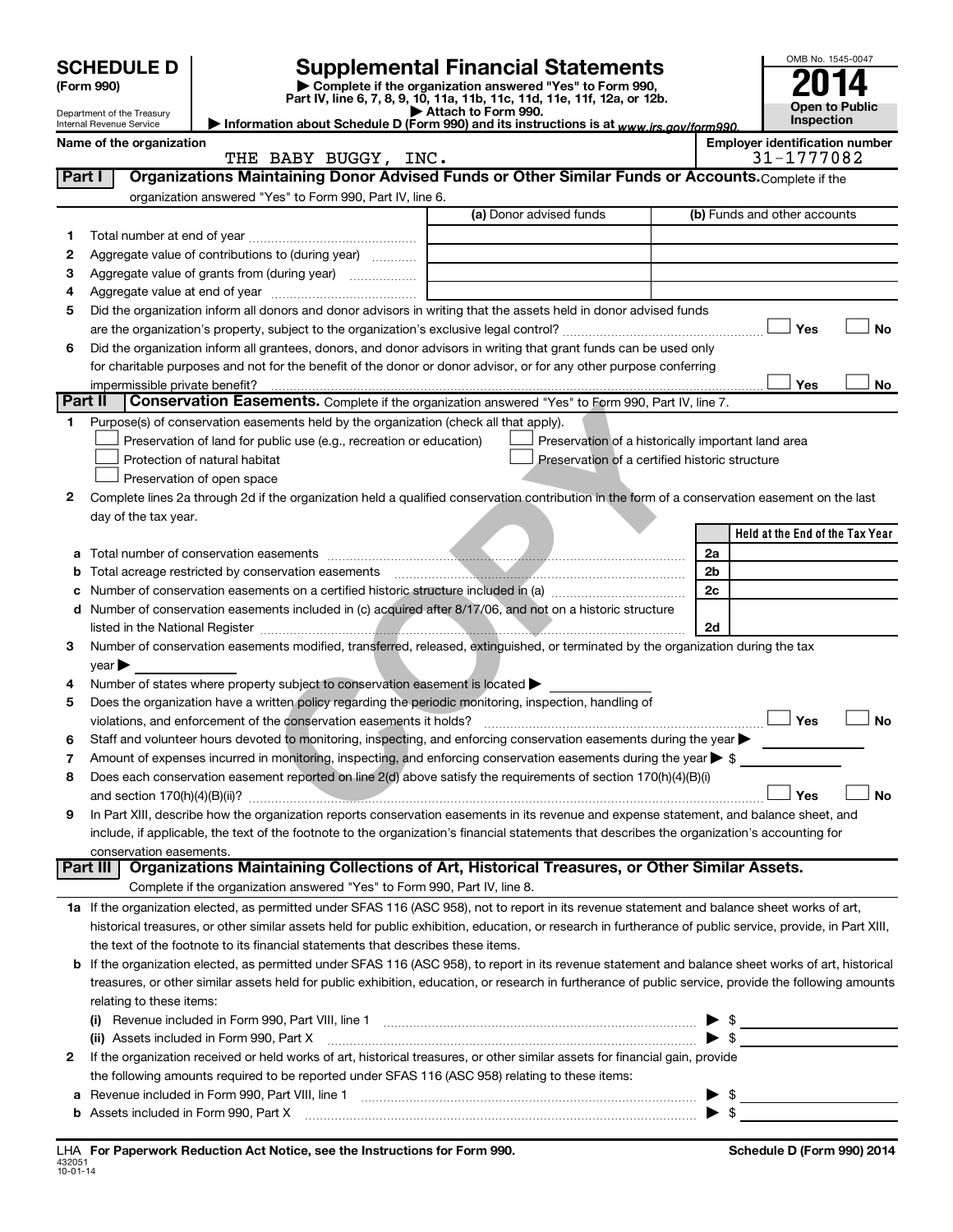|               | Schedule D (Form 990) 2014                                                                                                                                                                                                     | THE BABY BUGGY, INC.                    |                |                                    |                                            | 31-1777082 Page 2 |           |
|---------------|--------------------------------------------------------------------------------------------------------------------------------------------------------------------------------------------------------------------------------|-----------------------------------------|----------------|------------------------------------|--------------------------------------------|-------------------|-----------|
|               | Organizations Maintaining Collections of Art, Historical Treasures, or Other Similar Assets (continued)<br>Part III                                                                                                            |                                         |                |                                    |                                            |                   |           |
| з             | Using the organization's acquisition, accession, and other records, check any of the following that are a significant use of its collection items                                                                              |                                         |                |                                    |                                            |                   |           |
|               | (check all that apply):                                                                                                                                                                                                        |                                         |                |                                    |                                            |                   |           |
| a             | Public exhibition                                                                                                                                                                                                              |                                         | d              | Loan or exchange programs          |                                            |                   |           |
| b             | Scholarly research                                                                                                                                                                                                             |                                         | Other<br>e     |                                    |                                            |                   |           |
| с             | Preservation for future generations                                                                                                                                                                                            |                                         |                |                                    |                                            |                   |           |
|               | Provide a description of the organization's collections and explain how they further the organization's exempt purpose in Part XIII.                                                                                           |                                         |                |                                    |                                            |                   |           |
| 5             | During the year, did the organization solicit or receive donations of art, historical treasures, or other similar assets                                                                                                       |                                         |                |                                    |                                            |                   |           |
|               |                                                                                                                                                                                                                                |                                         |                |                                    |                                            | Yes               | No        |
|               | Part IV<br><b>Escrow and Custodial Arrangements.</b> Complete if the organization answered "Yes" to Form 990, Part IV, line 9, or<br>reported an amount on Form 990, Part X, line 21.                                          |                                         |                |                                    |                                            |                   |           |
|               |                                                                                                                                                                                                                                |                                         |                |                                    |                                            |                   |           |
|               | 1a Is the organization an agent, trustee, custodian or other intermediary for contributions or other assets not included                                                                                                       |                                         |                |                                    |                                            |                   |           |
|               | b If "Yes," explain the arrangement in Part XIII and complete the following table:                                                                                                                                             |                                         |                |                                    |                                            | Yes               | No        |
|               |                                                                                                                                                                                                                                |                                         |                |                                    |                                            | Amount            |           |
| c             | Beginning balance material contracts and contracts and contracts and contracts and contracts and contracts and contracts and contracts and contracts and contracts and contracts and contracts and contracts and contracts and |                                         |                |                                    | 1c                                         |                   |           |
|               |                                                                                                                                                                                                                                |                                         |                |                                    | 1d                                         |                   |           |
|               | e Distributions during the year measurement contained and all the year of the year measurement of the year measurement of the year measurement of the year measurement of the year and the year of the year of the year of the |                                         |                |                                    | 1e                                         |                   |           |
|               |                                                                                                                                                                                                                                |                                         |                |                                    | 1f                                         |                   |           |
|               | 2a Did the organization include an amount on Form 990, Part X, line 21, for escrow or custodial account liability?                                                                                                             |                                         |                |                                    |                                            | <b>Yes</b>        | <b>No</b> |
|               | <b>b</b> If "Yes," explain the arrangement in Part XIII. Check here if the explanation has been provided in Part XIII                                                                                                          |                                         |                |                                    | . <u>.</u> .                               |                   |           |
| <b>Part V</b> | Endowment Funds. Complete if the organization answered "Yes" to Form 990, Part IV, line 10.                                                                                                                                    |                                         |                |                                    |                                            |                   |           |
|               |                                                                                                                                                                                                                                | (a) Current year                        | (b) Prior year | (c) Two years back                 | (d) Three years back   (e) Four years back |                   |           |
| 1а            | Beginning of year balance                                                                                                                                                                                                      |                                         |                |                                    |                                            |                   |           |
|               |                                                                                                                                                                                                                                |                                         |                |                                    |                                            |                   |           |
|               | Net investment earnings, gains, and losses                                                                                                                                                                                     |                                         |                |                                    |                                            |                   |           |
|               | Grants or scholarships                                                                                                                                                                                                         |                                         |                |                                    |                                            |                   |           |
|               | e Other expenditures for facilities                                                                                                                                                                                            |                                         |                |                                    |                                            |                   |           |
|               | and programs                                                                                                                                                                                                                   |                                         |                |                                    |                                            |                   |           |
|               |                                                                                                                                                                                                                                |                                         |                |                                    |                                            |                   |           |
| g             |                                                                                                                                                                                                                                |                                         |                |                                    |                                            |                   |           |
| 2             | Provide the estimated percentage of the current year end balance (line 1g, column (a)) held as:                                                                                                                                |                                         |                |                                    |                                            |                   |           |
|               | Board designated or quasi-endowment                                                                                                                                                                                            |                                         | %              |                                    |                                            |                   |           |
|               | Permanent endowment                                                                                                                                                                                                            | %                                       |                |                                    |                                            |                   |           |
|               | c Temporarily restricted endowment                                                                                                                                                                                             | %                                       |                |                                    |                                            |                   |           |
|               | The percentages in lines 2a, 2b, and 2c should equal 100%.                                                                                                                                                                     |                                         |                |                                    |                                            |                   |           |
|               | 3a Are there endowment funds not in the possession of the organization that are held and administered for the organization                                                                                                     |                                         |                |                                    |                                            |                   |           |
|               | by:<br>(i)                                                                                                                                                                                                                     |                                         |                |                                    |                                            | 3a(i)             | Yes<br>No |
|               |                                                                                                                                                                                                                                |                                         |                |                                    |                                            | 3a(ii)            |           |
|               |                                                                                                                                                                                                                                |                                         |                |                                    |                                            | Зb                |           |
|               | Describe in Part XIII the intended uses of the organization's endowment funds.                                                                                                                                                 |                                         |                |                                    |                                            |                   |           |
|               | Land, Buildings, and Equipment.<br>Part VI                                                                                                                                                                                     |                                         |                |                                    |                                            |                   |           |
|               | Complete if the organization answered "Yes" to Form 990, Part IV, line 11a. See Form 990, Part X, line 10.                                                                                                                     |                                         |                |                                    |                                            |                   |           |
|               | Description of property                                                                                                                                                                                                        | (a) Cost or other<br>basis (investment) |                | (b) Cost or other<br>basis (other) | (c) Accumulated<br>depreciation            | (d) Book value    |           |
|               |                                                                                                                                                                                                                                |                                         |                |                                    |                                            |                   |           |
|               |                                                                                                                                                                                                                                |                                         |                |                                    |                                            |                   |           |
|               |                                                                                                                                                                                                                                |                                         |                |                                    |                                            |                   |           |
|               |                                                                                                                                                                                                                                |                                         |                | 31,776.                            | 25,530.                                    |                   | 6, 246.   |
|               |                                                                                                                                                                                                                                |                                         |                |                                    |                                            |                   |           |
|               | Total. Add lines 1a through 1e. (Column (d) must equal Form 990, Part X, column (B), line 10c.)                                                                                                                                |                                         |                |                                    |                                            |                   | 6,246.    |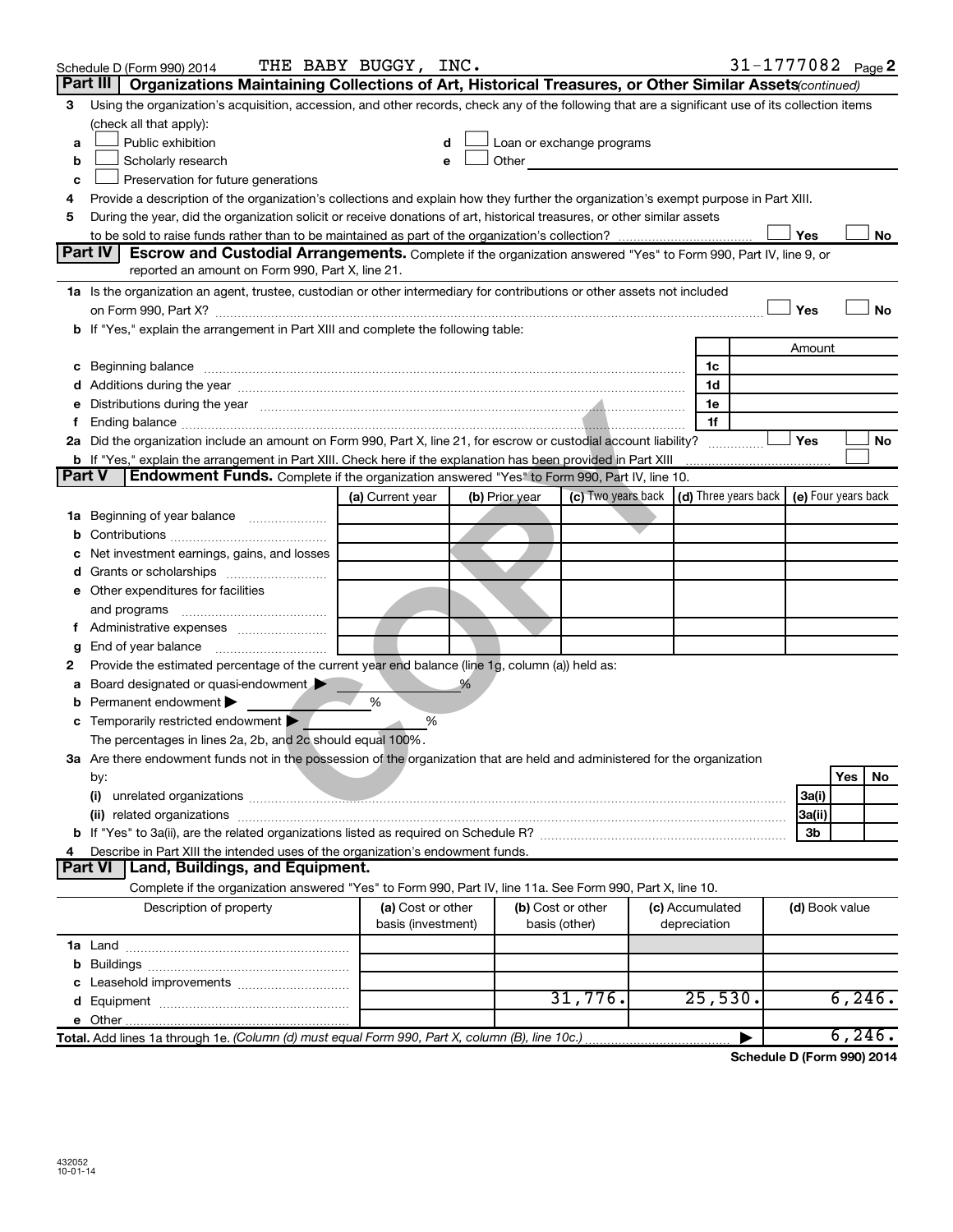| Complete if the organization answered "Yes" to Form 990, Part IV, line 11b. See Form 990, Part X, line 12.        |                 |                |                                                           |
|-------------------------------------------------------------------------------------------------------------------|-----------------|----------------|-----------------------------------------------------------|
| (a) Description of security or category (including name of security)                                              | (b) Book value  |                | (c) Method of valuation: Cost or end-of-year market value |
| (1) Financial derivatives                                                                                         |                 |                |                                                           |
|                                                                                                                   |                 |                |                                                           |
| (3) Other                                                                                                         |                 |                |                                                           |
| (A)                                                                                                               |                 |                |                                                           |
| (B)                                                                                                               |                 |                |                                                           |
| (C)                                                                                                               |                 |                |                                                           |
| (D)                                                                                                               |                 |                |                                                           |
| (E)                                                                                                               |                 |                |                                                           |
| (F)                                                                                                               |                 |                |                                                           |
| (G)                                                                                                               |                 |                |                                                           |
| (H)                                                                                                               |                 |                |                                                           |
| Total. (Col. (b) must equal Form 990, Part X, col. (B) line 12.)                                                  |                 |                |                                                           |
| Part VIII Investments - Program Related.                                                                          |                 |                |                                                           |
| Complete if the organization answered "Yes" to Form 990, Part IV, line 11c. See Form 990, Part X, line 13.        |                 |                |                                                           |
| (a) Description of investment                                                                                     | (b) Book value  |                | (c) Method of valuation: Cost or end-of-year market value |
| (1)                                                                                                               |                 |                |                                                           |
| (2)                                                                                                               |                 |                |                                                           |
| (3)                                                                                                               |                 |                |                                                           |
| (4)                                                                                                               |                 |                |                                                           |
| (5)                                                                                                               |                 |                |                                                           |
| (6)                                                                                                               |                 |                |                                                           |
| (7)                                                                                                               |                 |                |                                                           |
|                                                                                                                   |                 |                |                                                           |
|                                                                                                                   |                 |                |                                                           |
| (8)                                                                                                               |                 |                |                                                           |
| (9)                                                                                                               |                 |                |                                                           |
| Total. (Col. (b) must equal Form 990, Part X, col. (B) line $13.$ )                                               |                 |                |                                                           |
| <b>Part IX</b><br><b>Other Assets.</b>                                                                            |                 |                |                                                           |
| Complete if the organization answered "Yes" to Form 990, Part IV, line 11d. See Form 990, Part X, line 15.        |                 |                |                                                           |
|                                                                                                                   | (a) Description |                | (b) Book value                                            |
| (1)                                                                                                               |                 |                |                                                           |
| (2)                                                                                                               |                 |                |                                                           |
| (3)                                                                                                               |                 |                |                                                           |
|                                                                                                                   |                 |                |                                                           |
|                                                                                                                   |                 |                |                                                           |
| (4)<br>(5)<br>(6)                                                                                                 |                 |                |                                                           |
|                                                                                                                   |                 |                |                                                           |
| (7)<br>(8)                                                                                                        |                 |                |                                                           |
|                                                                                                                   |                 |                |                                                           |
| (9)<br><b>Other Liabilities.</b>                                                                                  |                 |                |                                                           |
| Complete if the organization answered "Yes" to Form 990, Part IV, line 11e or 11f. See Form 990, Part X, line 25. |                 |                |                                                           |
| (a) Description of liability                                                                                      |                 | (b) Book value |                                                           |
| Federal income taxes                                                                                              |                 |                |                                                           |
|                                                                                                                   |                 |                |                                                           |
| (1)                                                                                                               |                 |                |                                                           |
|                                                                                                                   |                 |                |                                                           |
| (2)<br>(3)<br>(4)                                                                                                 |                 |                |                                                           |
| (5)                                                                                                               |                 |                |                                                           |
| Total. (Column (b) must equal Form 990, Part X, col. (B) line 15.)<br>Part X<br>(6)                               |                 |                |                                                           |
| (7)                                                                                                               |                 |                |                                                           |
| (8)<br>(9)                                                                                                        |                 |                |                                                           |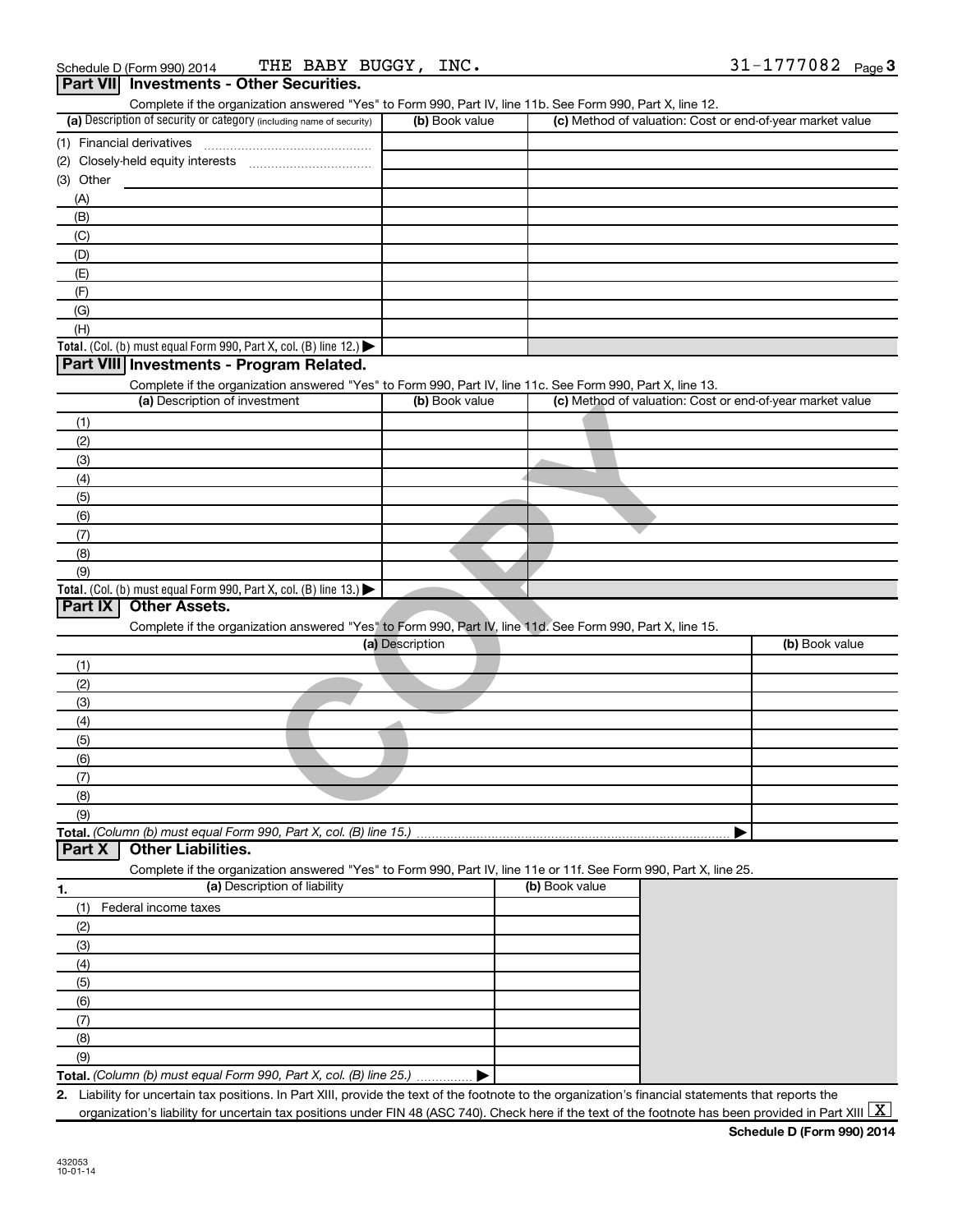|     | THE BABY BUGGY, INC.<br>Schedule D (Form 990) 2014                                                                                                                                                                             |                |          |                | 31-1777082 Page 4             |
|-----|--------------------------------------------------------------------------------------------------------------------------------------------------------------------------------------------------------------------------------|----------------|----------|----------------|-------------------------------|
|     | Reconciliation of Revenue per Audited Financial Statements With Revenue per Return.<br>Part XI                                                                                                                                 |                |          |                |                               |
|     | Complete if the organization answered "Yes" to Form 990, Part IV, line 12a.                                                                                                                                                    |                |          |                |                               |
| 1   | Total revenue, gains, and other support per audited financial statements                                                                                                                                                       |                |          | $\blacksquare$ | 6,676,090.                    |
| 2   | Amounts included on line 1 but not on Form 990, Part VIII, line 12:                                                                                                                                                            |                |          |                |                               |
|     | a Net unrealized gains (losses) on investments [111] [12] Net unrealized gains (losses) on investments [11] [1                                                                                                                 | 2a             | 36,096.  |                |                               |
| b   |                                                                                                                                                                                                                                | 2 <sub>b</sub> | 129,910. |                |                               |
| с   |                                                                                                                                                                                                                                | 2c             |          |                |                               |
| d   |                                                                                                                                                                                                                                | 2d             |          |                |                               |
|     | e Add lines 2a through 2d                                                                                                                                                                                                      |                |          | 2e             | $\frac{166,006.}{6,510,084.}$ |
| 3   |                                                                                                                                                                                                                                |                |          | 3              |                               |
| 4   | Amounts included on Form 990, Part VIII, line 12, but not on line 1:                                                                                                                                                           |                |          |                |                               |
|     |                                                                                                                                                                                                                                | 4a             |          |                |                               |
| b   |                                                                                                                                                                                                                                | 4h             |          |                |                               |
|     | c Add lines 4a and 4b                                                                                                                                                                                                          |                |          | 4c             |                               |
| 5   |                                                                                                                                                                                                                                |                |          | 5              | 6,510,084.                    |
|     | Part XII   Reconciliation of Expenses per Audited Financial Statements With Expenses per Return.                                                                                                                               |                |          |                |                               |
|     | Complete if the organization answered "Yes" to Form 990, Part IV, line 12a.                                                                                                                                                    |                |          |                |                               |
| 1   |                                                                                                                                                                                                                                |                |          | $\blacksquare$ | 6, 713, 995.                  |
| 2   | Amounts included on line 1 but not on Form 990, Part IX, line 25:                                                                                                                                                              |                |          |                |                               |
|     |                                                                                                                                                                                                                                | 2a             | 129,910. |                |                               |
| b   |                                                                                                                                                                                                                                | 2 <sub>b</sub> |          |                |                               |
|     |                                                                                                                                                                                                                                | 2c             |          |                |                               |
| d   |                                                                                                                                                                                                                                | 2d             |          |                |                               |
| е   | Add lines 2a through 2d <b>contained a contained a contact and a contact a contact a contact and a contact a contact a</b>                                                                                                     |                |          | 2e             | 129,910.                      |
| 3   |                                                                                                                                                                                                                                |                |          | 3              | 6,584,085.                    |
| 4   | Amounts included on Form 990, Part IX, line 25, but not on line 1:                                                                                                                                                             |                |          |                |                               |
|     |                                                                                                                                                                                                                                | 4а             |          |                |                               |
| b   | Other (Describe in Part XIII.) [11] [2000] [2010] [2010] [2010] [2010] [2010] [2010] [2010] [2010] [2010] [2010] [2010] [2010] [2010] [2010] [2010] [2010] [2010] [2010] [2010] [2010] [2010] [2010] [2010] [2010] [2010] [201 | 4 <sub>b</sub> |          |                |                               |
|     | c Add lines 4a and 4b                                                                                                                                                                                                          |                |          | 4c             |                               |
| 5   |                                                                                                                                                                                                                                |                |          | 5              | 6,584,085.                    |
|     | Part XIII Supplemental Information.                                                                                                                                                                                            |                |          |                |                               |
|     | Provide the descriptions required for Part II, lines 3, 5, and 9; Part III, lines 1a and 4; Part IV, lines 1b and 2b; Part V, line 4; Part X, line 2; Part XI,                                                                 |                |          |                |                               |
|     | lines 2d and 4b; and Part XII, lines 2d and 4b. Also complete this part to provide any additional information.                                                                                                                 |                |          |                |                               |
|     |                                                                                                                                                                                                                                |                |          |                |                               |
|     |                                                                                                                                                                                                                                |                |          |                |                               |
|     | PART X, LINE 2:                                                                                                                                                                                                                |                |          |                |                               |
| THE | ORGANIZATION FILES INFORMATIONAL RETURNS IN THE FEDERAL AND NEW YORK                                                                                                                                                           |                |          |                |                               |
|     | STATE JURISDICTIONS. THE ORGANIZATION IS GENERALLY NO LONGER SUBJECT TO                                                                                                                                                        |                |          |                |                               |

THE ORGANIZATION FILES INFORMATIONAL RETURNS IN THE FEDERAL AND NEW YORK STATE JURISDICTIONS. THE ORGANIZATION IS GENERALLY NO LONGER SUBJECT TO INCOME TAX EXAMINATIONS BY THE INTERNAL REVENUE SERVICE OR NEW YORK STATE FOR RETURNS FILED BEFORE 2011.

THE ACCOUNTING STANDARD FOR UNCERTAINTY IN INCOME TAXES PRESCRIBES A

MINIMUM RECOGNITION THRESHOLD AND MEASUREMENT METHODOLOGY THAT A TAX

POSITION TAKEN OR EXPECTED TO BE TAKEN IN A TAX RETURN IS REQUIRED TO MEET

BEFORE BEING RECOGNIZED IN THE FINANCIAL STATEMENTS. IT ALSO PROVIDES

GUIDANCE FOR DERECOGNITION, CLASSIFICATION, INTEREST AND PENALTIES,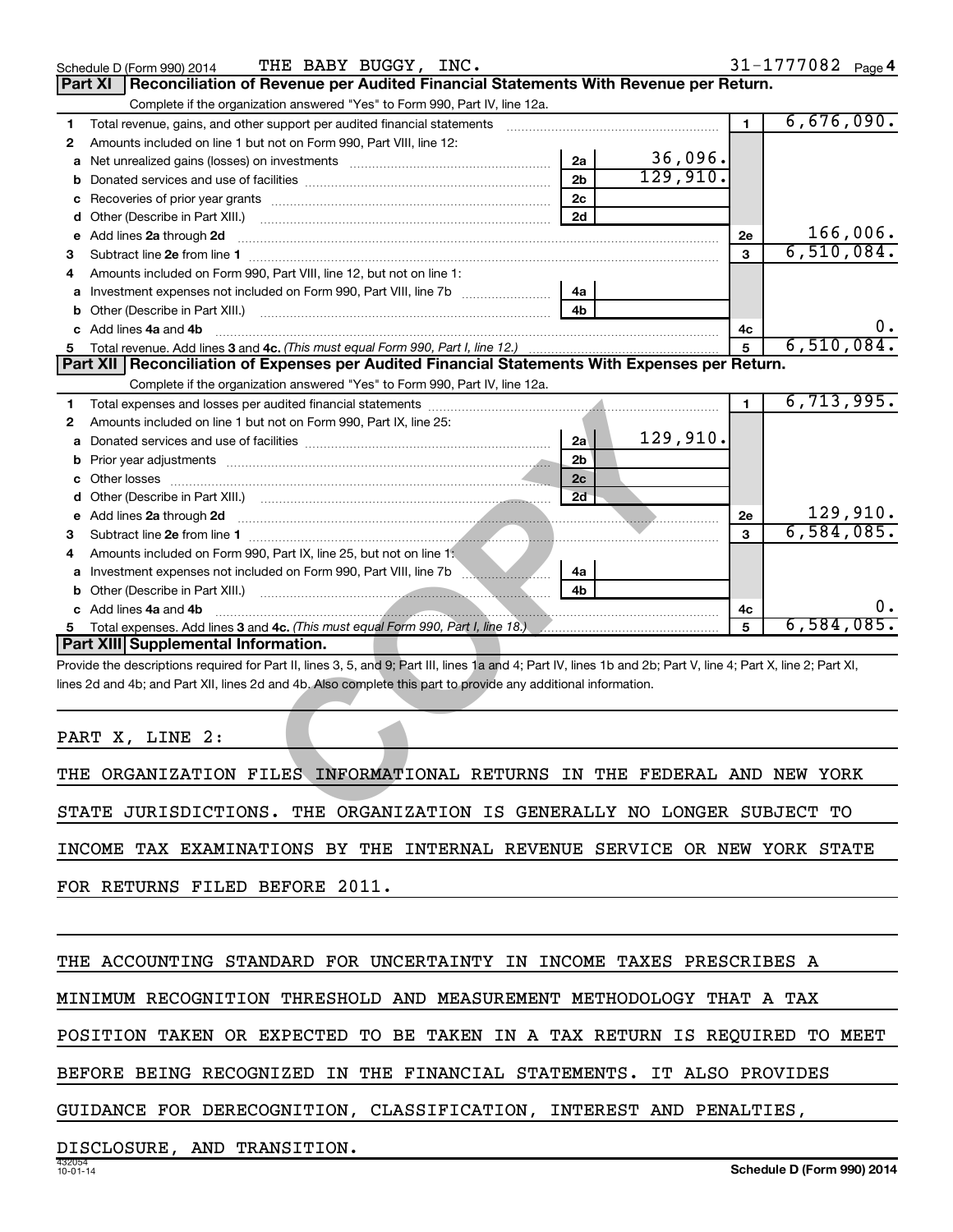THE ORGANIZATION DOES NOT EXPECT A SIGNIFICANT INCREASE OR DECREASE TO THE TOTAL AMOUNTS OF UNRECOGNIZED TAX POSITIONS DURING THE YEAR ENDED . HOWEVER, THE ORGANIZATION MAY BE SUBJECT TO AUDIT BY TAX AUTHORITIES. THE ORGANIZATION BELIEVES THAT IT HAS APPROPRIATE SUPPORT FOR THE POSITIONS TAKEN ON ITS TAX RETURNS. NONETHELESS, THE AMOUNTS ULTIMATELY PAID, IF ANY, UPON RESOLUTION OF THE ISSUES RAISED BY THE TAXING AUTHORITIES MAY DIFFER MATERIALLY FROM THE AMOUNTS ACCRUED FOR EACH YEAR. MANAGEMENT BELIEVES THAT ITS NONPROFIT STATUS WOULD BE SUSTAINED UPON EXAMINATION.

NONPROFIT STATUS WOULD BE SUSTAINED UPCTREEST ON UNDERPAYMENTS OF INCOME TAX, AS "INTEREST EXPENSE." THE ORGANIZATION WITH UNDERPAYMENTS OF TAX AS "OTH SHOULD THERE BE INTEREST ON UNDERPAYMENTS OF INCOME TAX, THE ORGANIZATION WOULD CLASSIFY IT AS "INTEREST EXPENSE." THE ORGANIZATION WOULD CLASSIFY PENALTIES IN CONNECTION WITH UNDERPAYMENTS OF TAX AS "OTHER EXPENSE."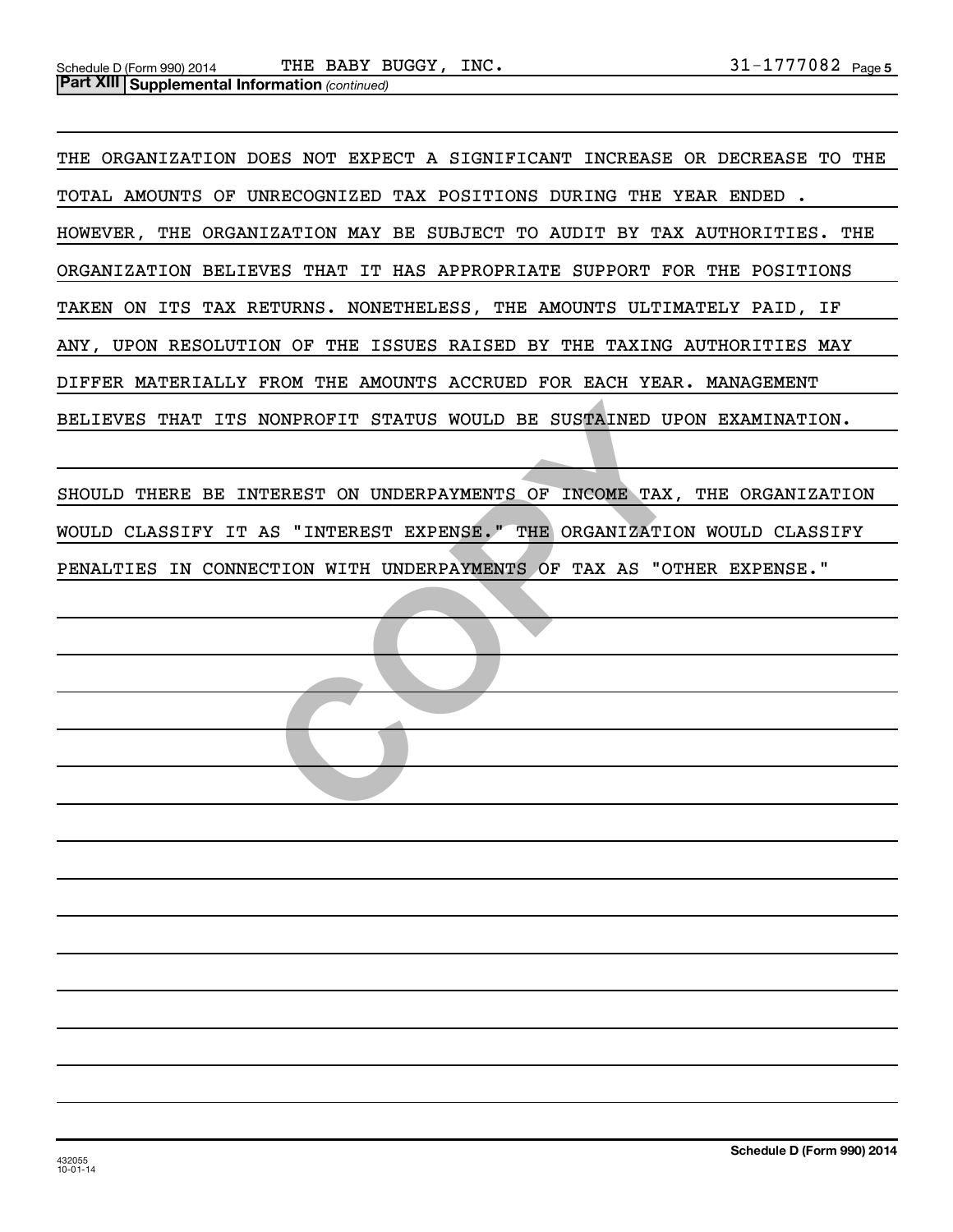| <b>SCHEDULE G</b><br>(Form 990 or 990-EZ)<br>Department of the Treasury<br>Internal Revenue Service<br>Name of the organization                                                                                                                                                                                                                                                                                                                                                                                                                                                                                                                                                            |                      | Attach to Form 990 or Form 990-EZ.        |                                                                            |           | Supplemental Information Regarding Fundraising or Gaming Activities<br>Complete if the organization answered "Yes" to Form 990, Part IV, lines 17, 18, or 19, or if the<br>organization entered more than \$15,000 on Form 990-EZ, line 6a.<br>Information about Schedule G (Form 990 or 990-EZ) and its instructions is at www.irs.gov/form 990. |                                                                            | OMB No. 1545-0047<br><b>Open to Public</b><br>Inspection<br><b>Employer identification number</b> |
|--------------------------------------------------------------------------------------------------------------------------------------------------------------------------------------------------------------------------------------------------------------------------------------------------------------------------------------------------------------------------------------------------------------------------------------------------------------------------------------------------------------------------------------------------------------------------------------------------------------------------------------------------------------------------------------------|----------------------|-------------------------------------------|----------------------------------------------------------------------------|-----------|---------------------------------------------------------------------------------------------------------------------------------------------------------------------------------------------------------------------------------------------------------------------------------------------------------------------------------------------------|----------------------------------------------------------------------------|---------------------------------------------------------------------------------------------------|
|                                                                                                                                                                                                                                                                                                                                                                                                                                                                                                                                                                                                                                                                                            | THE BABY BUGGY, INC. |                                           |                                                                            |           |                                                                                                                                                                                                                                                                                                                                                   | 31-1777082                                                                 |                                                                                                   |
| Part I<br>required to complete this part.                                                                                                                                                                                                                                                                                                                                                                                                                                                                                                                                                                                                                                                  |                      |                                           |                                                                            |           | Fundraising Activities. Complete if the organization answered "Yes" to Form 990, Part IV, line 17. Form 990-EZ filers are not                                                                                                                                                                                                                     |                                                                            |                                                                                                   |
| 1 Indicate whether the organization raised funds through any of the following activities. Check all that apply.<br>Mail solicitations<br>a<br>Internet and email solicitations<br>b<br>Phone solicitations<br>с<br>In-person solicitations<br>d<br>2 a Did the organization have a written or oral agreement with any individual (including officers, directors, trustees or<br>key employees listed in Form 990, Part VII) or entity in connection with professional fundraising services?<br>b If "Yes," list the ten highest paid individuals or entities (fundraisers) pursuant to agreements under which the fundraiser is to be<br>compensated at least \$5,000 by the organization. |                      | е<br>f<br>Special fundraising events<br>g |                                                                            |           | Solicitation of non-government grants<br>Solicitation of government grants                                                                                                                                                                                                                                                                        |                                                                            | Yes<br><b>No</b>                                                                                  |
| (i) Name and address of individual<br>or entity (fundraiser)                                                                                                                                                                                                                                                                                                                                                                                                                                                                                                                                                                                                                               |                      | (ii) Activity                             | (iii) Did<br>fundraiser<br>have custody<br>or control of<br>contributions? |           | (iv) Gross receipts<br>from activity                                                                                                                                                                                                                                                                                                              | (v) Amount paid<br>to (or retained by)<br>fundraiser<br>listed in col. (i) | (vi) Amount paid<br>to (or retained by)<br>organization                                           |
|                                                                                                                                                                                                                                                                                                                                                                                                                                                                                                                                                                                                                                                                                            |                      |                                           | <b>Yes</b>                                                                 | <b>No</b> |                                                                                                                                                                                                                                                                                                                                                   |                                                                            |                                                                                                   |
|                                                                                                                                                                                                                                                                                                                                                                                                                                                                                                                                                                                                                                                                                            |                      |                                           |                                                                            |           |                                                                                                                                                                                                                                                                                                                                                   |                                                                            |                                                                                                   |
|                                                                                                                                                                                                                                                                                                                                                                                                                                                                                                                                                                                                                                                                                            |                      |                                           |                                                                            |           |                                                                                                                                                                                                                                                                                                                                                   |                                                                            |                                                                                                   |
|                                                                                                                                                                                                                                                                                                                                                                                                                                                                                                                                                                                                                                                                                            |                      |                                           |                                                                            |           |                                                                                                                                                                                                                                                                                                                                                   |                                                                            |                                                                                                   |
|                                                                                                                                                                                                                                                                                                                                                                                                                                                                                                                                                                                                                                                                                            |                      |                                           |                                                                            |           |                                                                                                                                                                                                                                                                                                                                                   |                                                                            |                                                                                                   |
|                                                                                                                                                                                                                                                                                                                                                                                                                                                                                                                                                                                                                                                                                            |                      |                                           |                                                                            |           |                                                                                                                                                                                                                                                                                                                                                   |                                                                            |                                                                                                   |
|                                                                                                                                                                                                                                                                                                                                                                                                                                                                                                                                                                                                                                                                                            |                      |                                           |                                                                            |           |                                                                                                                                                                                                                                                                                                                                                   |                                                                            |                                                                                                   |
|                                                                                                                                                                                                                                                                                                                                                                                                                                                                                                                                                                                                                                                                                            |                      |                                           |                                                                            |           |                                                                                                                                                                                                                                                                                                                                                   |                                                                            |                                                                                                   |
|                                                                                                                                                                                                                                                                                                                                                                                                                                                                                                                                                                                                                                                                                            |                      |                                           |                                                                            |           |                                                                                                                                                                                                                                                                                                                                                   |                                                                            |                                                                                                   |
|                                                                                                                                                                                                                                                                                                                                                                                                                                                                                                                                                                                                                                                                                            |                      |                                           |                                                                            |           |                                                                                                                                                                                                                                                                                                                                                   |                                                                            |                                                                                                   |
| Total                                                                                                                                                                                                                                                                                                                                                                                                                                                                                                                                                                                                                                                                                      |                      |                                           |                                                                            |           |                                                                                                                                                                                                                                                                                                                                                   |                                                                            |                                                                                                   |
| 3 List all states in which the organization is registered or licensed to solicit contributions or has been notified it is exempt from registration<br>or licensing.                                                                                                                                                                                                                                                                                                                                                                                                                                                                                                                        |                      |                                           |                                                                            |           |                                                                                                                                                                                                                                                                                                                                                   |                                                                            |                                                                                                   |
|                                                                                                                                                                                                                                                                                                                                                                                                                                                                                                                                                                                                                                                                                            |                      |                                           |                                                                            |           |                                                                                                                                                                                                                                                                                                                                                   |                                                                            |                                                                                                   |
|                                                                                                                                                                                                                                                                                                                                                                                                                                                                                                                                                                                                                                                                                            |                      |                                           |                                                                            |           |                                                                                                                                                                                                                                                                                                                                                   |                                                                            |                                                                                                   |
|                                                                                                                                                                                                                                                                                                                                                                                                                                                                                                                                                                                                                                                                                            |                      |                                           |                                                                            |           |                                                                                                                                                                                                                                                                                                                                                   |                                                                            |                                                                                                   |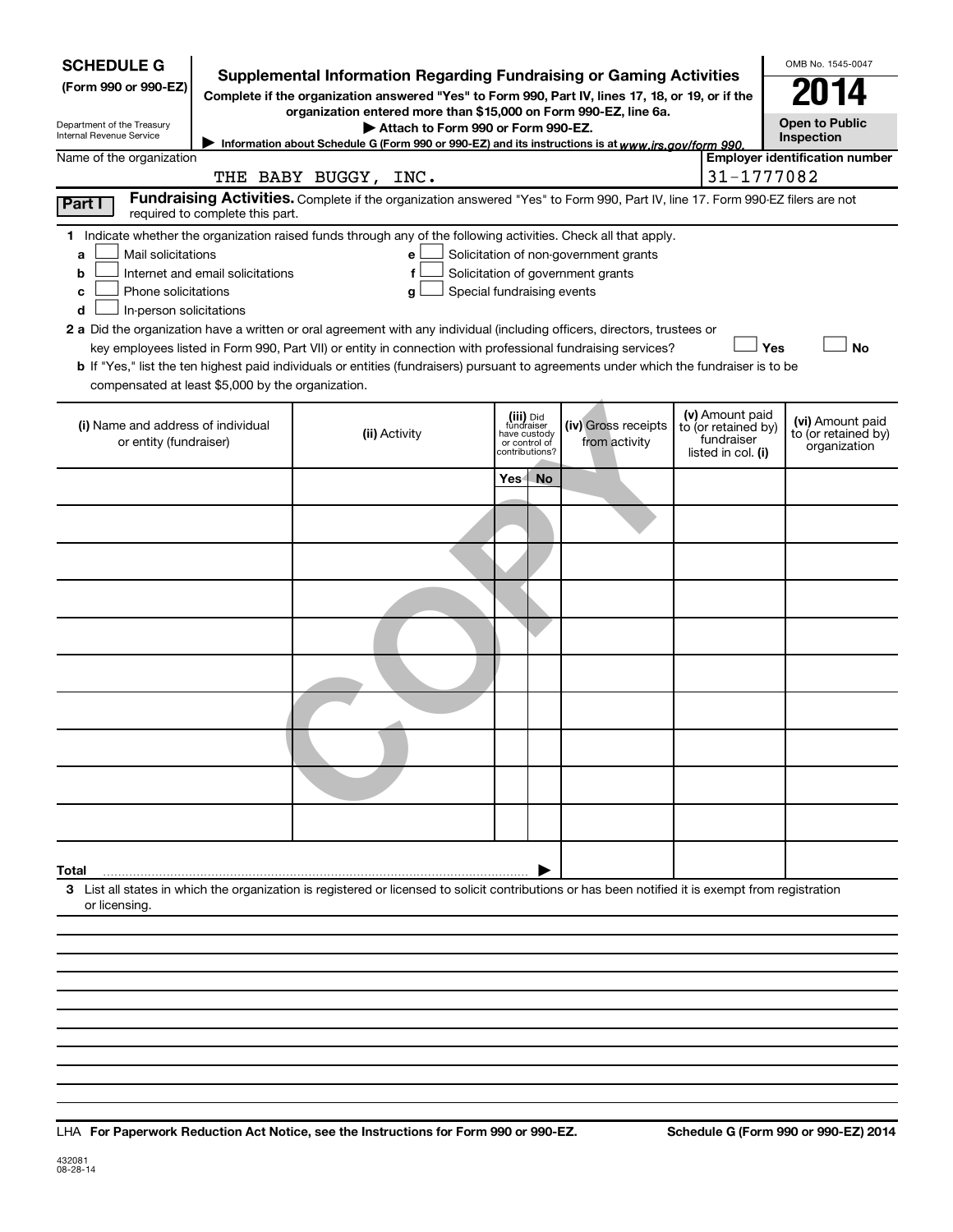Part II | Fundraising Events. Complete if the organization answered "Yes" to Form 990, Part IV, line 18, or reported more than \$15,000 of fundraising event contributions and gross income on Form 990-EZ, lines 1 and 6b. List events with gross receipts greater than \$5,000.

|                        |              |                                                                                                                                                                                                                                | $(a)$ Event #1     | (b) Event $#2$                                                                  | (c) Other events  | (d) Total events      |
|------------------------|--------------|--------------------------------------------------------------------------------------------------------------------------------------------------------------------------------------------------------------------------------|--------------------|---------------------------------------------------------------------------------|-------------------|-----------------------|
|                        |              |                                                                                                                                                                                                                                |                    | SUMMER                                                                          |                   |                       |
|                        |              |                                                                                                                                                                                                                                | BEDTIME BASHDINNER |                                                                                 | $\overline{2}$    | (add col. (a) through |
|                        |              |                                                                                                                                                                                                                                | (event type)       | (event type)                                                                    | (total number)    | col. (c)              |
|                        |              |                                                                                                                                                                                                                                |                    |                                                                                 |                   |                       |
| Revenue                |              |                                                                                                                                                                                                                                | 462,575.           | 301,000.                                                                        | 316,824.          | 1,080,399.            |
|                        |              |                                                                                                                                                                                                                                |                    |                                                                                 |                   |                       |
|                        | $\mathbf{2}$ |                                                                                                                                                                                                                                | 363,641.           | 295,311.                                                                        | 275,504.          | 934,456.              |
|                        |              |                                                                                                                                                                                                                                |                    |                                                                                 |                   |                       |
|                        | 3            | Gross income (line 1 minus line 2)                                                                                                                                                                                             | 98,934.            | 5,689.                                                                          | 41,320.           | 145,943.              |
|                        |              |                                                                                                                                                                                                                                |                    |                                                                                 |                   |                       |
|                        |              | 4 Cash prizes and the cash of the cash of the cash of the cash of the cash of the cash of the cash of the cash                                                                                                                 |                    |                                                                                 |                   |                       |
|                        |              |                                                                                                                                                                                                                                |                    |                                                                                 |                   |                       |
|                        | 5            | Noncash prizes and the state of the state of the state of the state of the state of the state of the state of the state of the state of the state of the state of the state of the state of the state of the state of the stat |                    |                                                                                 |                   |                       |
| <b>Direct Expenses</b> |              |                                                                                                                                                                                                                                | 19,716.            | 50.                                                                             | 8,219.            | 27,985.               |
|                        | 6            |                                                                                                                                                                                                                                |                    |                                                                                 |                   |                       |
|                        |              |                                                                                                                                                                                                                                | 50, 335.           | $\mathbf 0$ .                                                                   | 10,790.           | 61, 125.              |
|                        |              | Food and beverages                                                                                                                                                                                                             |                    |                                                                                 |                   |                       |
|                        | 8            |                                                                                                                                                                                                                                | 1,265.             | 1,175.                                                                          | 11,122.           | 13,562.               |
|                        | 9            | Other direct expenses of the state of the state of the state of the state of the state of the state of the state of the state of the state of the state of the state of the state of the state of the state of the state of th | 27,618.            | 4,464.                                                                          | 11,189.           | 43,271.               |
|                        | 10           | Direct expense summary. Add lines 4 through 9 in column (d)                                                                                                                                                                    |                    |                                                                                 |                   | 145,943.              |
|                        |              | 11 Net income summary. Subtract line 10 from line 3, column (d)                                                                                                                                                                |                    | the contract of the contract of the contract of the contract of the contract of |                   | 0.                    |
| <b>Part III</b>        |              | Gaming. Complete if the organization answered "Yes" to Form 990, Part IV, line 19, or reported more than                                                                                                                       |                    |                                                                                 |                   |                       |
|                        |              | \$15,000 on Form 990-EZ, line 6a.                                                                                                                                                                                              |                    |                                                                                 |                   |                       |
|                        |              |                                                                                                                                                                                                                                |                    |                                                                                 |                   |                       |
| $\sim$                 |              |                                                                                                                                                                                                                                | $IA$ Dies          | (b) Pull tabs/instant                                                           | $I = \sqrt{2\pi}$ | (d) Total gaming (add |

|                        |          |                                                                                                                      | 19,710.        | ov.                                              | <b>8,419.</b>    | 21,985 <b>.</b>                                     |
|------------------------|----------|----------------------------------------------------------------------------------------------------------------------|----------------|--------------------------------------------------|------------------|-----------------------------------------------------|
| Direct Exper           | 7        | Food and beverages                                                                                                   | 50, 335.       | $\mathbf{0}$ .                                   | 10, 790.         | 61, 125.                                            |
|                        | 8        |                                                                                                                      | 1,265.         | 1, 175.                                          | 11,122.          | 13,562.                                             |
|                        | 9        |                                                                                                                      | 27,618.        | 4,464.                                           | 11, 189.         | 43,271.                                             |
|                        | 10       |                                                                                                                      |                |                                                  |                  | 145,943.                                            |
|                        | 11       | Net income summary. Subtract line 10 from line 3, column (d) <b>Alteration Container and Container and Container</b> |                |                                                  |                  | $\overline{\mathbf{0}}$ .                           |
|                        | Part III | Gaming. Complete if the organization answered "Yes" to Form 990, Part IV, line 19, or reported more than             |                |                                                  |                  |                                                     |
|                        |          | \$15,000 on Form 990-EZ, line 6a.                                                                                    |                |                                                  |                  |                                                     |
| Revenue                |          |                                                                                                                      | (a) Bingo      | (b) Pull tabs/instant<br>bingo/progressive bingo | (c) Other gaming | (d) Total gaming (add<br>col. (a) through col. (c)) |
|                        |          |                                                                                                                      |                |                                                  |                  |                                                     |
|                        | 2        |                                                                                                                      |                |                                                  |                  |                                                     |
| <b>Direct Expenses</b> | 3        |                                                                                                                      |                |                                                  |                  |                                                     |
|                        | 4        |                                                                                                                      |                |                                                  |                  |                                                     |
|                        | 5        |                                                                                                                      |                |                                                  |                  |                                                     |
|                        | 6        | Volunteer labor                                                                                                      | Yes<br>%<br>No | Yes<br>%<br>No                                   | Yes<br>%<br>No   |                                                     |
|                        | 7        | Direct expense summary. Add lines 2 through 5 in column (d)                                                          |                |                                                  |                  |                                                     |
|                        | 8        |                                                                                                                      |                |                                                  |                  |                                                     |
| 9                      |          | Enter the state(s) in which the organization conducts gaming activities:                                             |                |                                                  |                  |                                                     |
|                        |          |                                                                                                                      |                |                                                  |                  | Yes<br><b>No</b>                                    |
|                        |          | <b>b</b> If "No," explain:<br><u> 1989 - John Stein, Amerikaansk politiker (* 1908)</u>                              |                |                                                  |                  |                                                     |
|                        |          |                                                                                                                      |                |                                                  |                  |                                                     |
|                        |          |                                                                                                                      |                |                                                  |                  |                                                     |
|                        |          |                                                                                                                      |                |                                                  |                  | Yes<br><b>No</b>                                    |
|                        |          | <b>b</b> If "Yes," explain:                                                                                          |                |                                                  |                  |                                                     |

432082 08-28-14

**Schedule G (Form 990 or 990-EZ) 2014**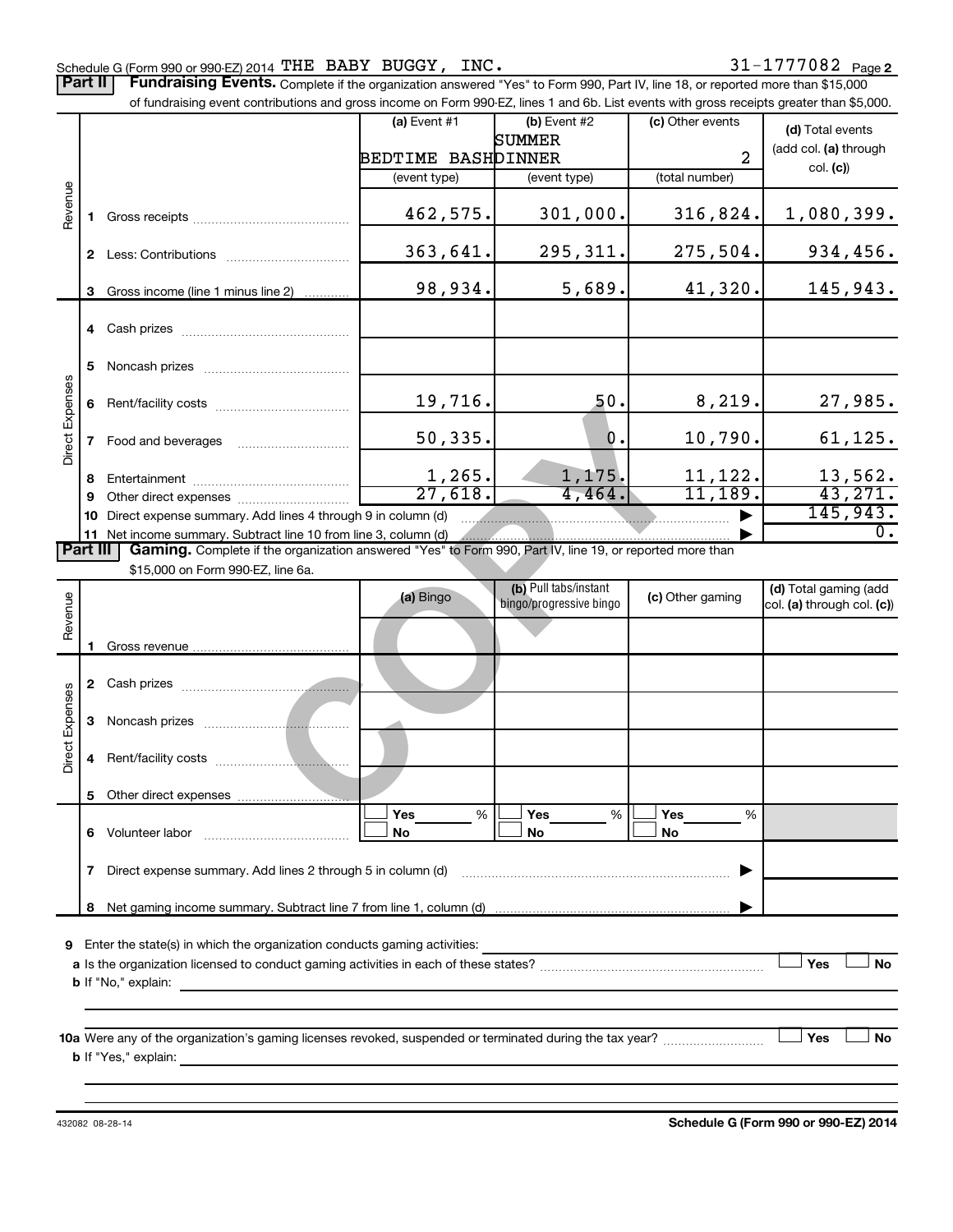|  | Schedule G (Form 990 or 990-EZ) 2014 THE BABY BUGGY, INC.                                                                                                                                                           |                 |     | $31 - 1777082$ Page 3 |
|--|---------------------------------------------------------------------------------------------------------------------------------------------------------------------------------------------------------------------|-----------------|-----|-----------------------|
|  |                                                                                                                                                                                                                     |                 | Yes | No                    |
|  | 12 Is the organization a grantor, beneficiary or trustee of a trust or a member of a partnership or other entity formed                                                                                             |                 | Yes | No                    |
|  | 13 Indicate the percentage of gaming activity conducted in:                                                                                                                                                         |                 |     |                       |
|  |                                                                                                                                                                                                                     | 13a             |     | %                     |
|  | <b>b</b> An outside facility <i>www.communicality www.communicality.communicality www.communicality www.communicality.com</i>                                                                                       | 13 <sub>b</sub> |     | %                     |
|  | 14 Enter the name and address of the person who prepares the organization's gaming/special events books and records:                                                                                                |                 |     |                       |
|  | Name $\blacktriangleright$<br><u> 1989 - John Harry Harry Harry Harry Harry Harry Harry Harry Harry Harry Harry Harry Harry Harry Harry Harry</u>                                                                   |                 |     |                       |
|  | Address $\blacktriangleright$<br><u> 1989 - Johann John Stoff, deutscher Stoffen und der Stoffen und der Stoffen und der Stoffen und der Stoffen und</u>                                                            |                 |     |                       |
|  | 15a Does the organization have a contract with a third party from whom the organization receives gaming revenue?                                                                                                    |                 | Yes | No                    |
|  |                                                                                                                                                                                                                     |                 |     |                       |
|  | of gaming revenue retained by the third party $\triangleright$ \$ _________________.                                                                                                                                |                 |     |                       |
|  | c If "Yes," enter name and address of the third party:                                                                                                                                                              |                 |     |                       |
|  |                                                                                                                                                                                                                     |                 |     |                       |
|  | Name $\blacktriangleright$<br><u> 1980 - Johann Barbara, martin amerikan basal dan berasal dan berasal dalam basal dan berasal dan berasal dan</u>                                                                  |                 |     |                       |
|  |                                                                                                                                                                                                                     |                 |     |                       |
|  |                                                                                                                                                                                                                     |                 |     |                       |
|  |                                                                                                                                                                                                                     |                 |     |                       |
|  | 16 Gaming manager information:                                                                                                                                                                                      |                 |     |                       |
|  | Name $\blacktriangleright$<br>the contract of the contract of the contract of the contract of the contract of                                                                                                       |                 |     |                       |
|  |                                                                                                                                                                                                                     |                 |     |                       |
|  | Gaming manager compensation > \$                                                                                                                                                                                    |                 |     |                       |
|  | Description of services provided >                                                                                                                                                                                  |                 |     |                       |
|  |                                                                                                                                                                                                                     |                 |     |                       |
|  |                                                                                                                                                                                                                     |                 |     |                       |
|  | Director/officer<br>Employee<br>Independent contractor                                                                                                                                                              |                 |     |                       |
|  |                                                                                                                                                                                                                     |                 |     |                       |
|  | <b>17</b> Mandatory distributions:                                                                                                                                                                                  |                 |     |                       |
|  | a Is the organization required under state law to make charitable distributions from the gaming proceeds to                                                                                                         |                 |     |                       |
|  |                                                                                                                                                                                                                     |                 |     | $\Box$ Yes $\Box$ No  |
|  | <b>b</b> Enter the amount of distributions required under state law to be distributed to other exempt organizations or spent in the<br>organization's own exempt activities during the tax year $\triangleright$ \$ |                 |     |                       |
|  | <b>Part IV</b><br>Supplemental Information. Provide the explanations required by Part I, line 2b, columns (iii) and (v), and Part III, lines 9, 9b, 10b, 15b,                                                       |                 |     |                       |
|  | 15c, 16, and 17b, as applicable. Also provide any additional information (see instructions).                                                                                                                        |                 |     |                       |
|  |                                                                                                                                                                                                                     |                 |     |                       |
|  |                                                                                                                                                                                                                     |                 |     |                       |
|  |                                                                                                                                                                                                                     |                 |     |                       |
|  |                                                                                                                                                                                                                     |                 |     |                       |
|  |                                                                                                                                                                                                                     |                 |     |                       |
|  |                                                                                                                                                                                                                     |                 |     |                       |
|  |                                                                                                                                                                                                                     |                 |     |                       |
|  |                                                                                                                                                                                                                     |                 |     |                       |
|  |                                                                                                                                                                                                                     |                 |     |                       |
|  |                                                                                                                                                                                                                     |                 |     |                       |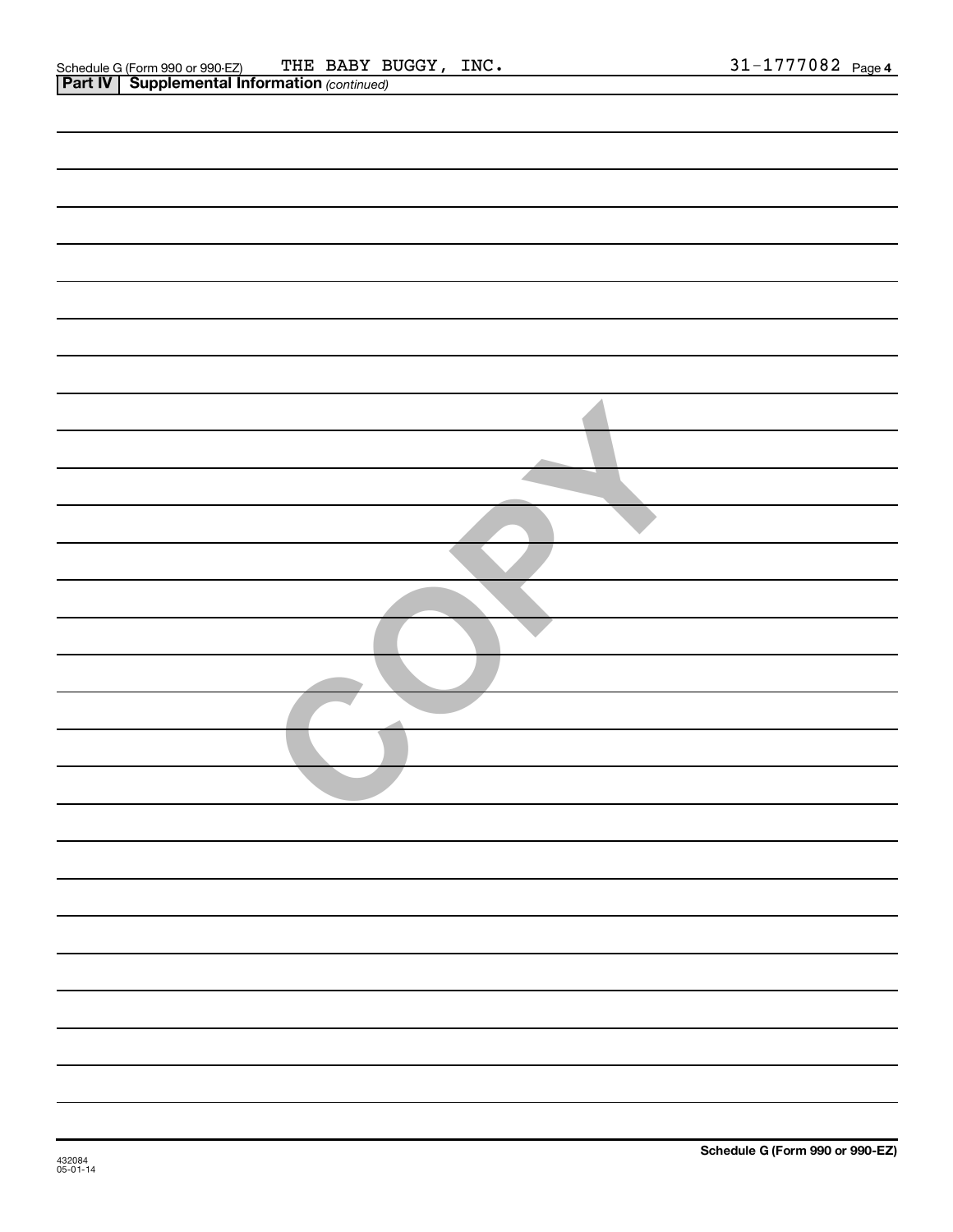| <b>SCHEDULE I</b><br>(Form 990)<br>Department of the Treasury<br><b>Internal Revenue Service</b>                                                                                                                                                                                                                                                                                                                                                                                                                                        |                          | <b>Grants and Other Assistance to Organizations,</b><br>Governments, and Individuals in the United States<br>Complete if the organization answered "Yes" to Form 990, Part IV, line 21 or 22.<br>Information about Schedule I (Form 990) and its instructions is at www.irs.gov/form990 | Attach to Form 990.         |                                         |                                                                |                                           | OMB No. 1545-0047<br>2014<br><b>Open to Public</b><br>Inspection                                                   |  |  |  |
|-----------------------------------------------------------------------------------------------------------------------------------------------------------------------------------------------------------------------------------------------------------------------------------------------------------------------------------------------------------------------------------------------------------------------------------------------------------------------------------------------------------------------------------------|--------------------------|-----------------------------------------------------------------------------------------------------------------------------------------------------------------------------------------------------------------------------------------------------------------------------------------|-----------------------------|-----------------------------------------|----------------------------------------------------------------|-------------------------------------------|--------------------------------------------------------------------------------------------------------------------|--|--|--|
| Name of the organization                                                                                                                                                                                                                                                                                                                                                                                                                                                                                                                |                          |                                                                                                                                                                                                                                                                                         |                             |                                         |                                                                |                                           | <b>Employer identification number</b>                                                                              |  |  |  |
| THE BABY BUGGY, INC.<br>Part I<br><b>General Information on Grants and Assistance</b>                                                                                                                                                                                                                                                                                                                                                                                                                                                   |                          |                                                                                                                                                                                                                                                                                         |                             |                                         |                                                                |                                           | 31-1777082                                                                                                         |  |  |  |
| Does the organization maintain records to substantiate the amount of the grants or assistance, the grantees' eligibility for the grants or assistance, and the selection<br>$\mathbf 1$<br>$ \mathbf{X} $ Yes<br>l No<br>Describe in Part IV the organization's procedures for monitoring the use of grant funds in the United States.<br>$\mathbf{2}$<br>Part II<br>Grants and Other Assistance to Domestic Organizations and Domestic Governments. Complete if the organization answered "Yes" to Form 990, Part IV, line 21, for any |                          |                                                                                                                                                                                                                                                                                         |                             |                                         |                                                                |                                           |                                                                                                                    |  |  |  |
|                                                                                                                                                                                                                                                                                                                                                                                                                                                                                                                                         |                          |                                                                                                                                                                                                                                                                                         |                             |                                         |                                                                |                                           |                                                                                                                    |  |  |  |
| recipient that received more than \$5,000. Part II can be duplicated if additional space is needed.<br><b>1 (a)</b> Name and address of organization<br>or government                                                                                                                                                                                                                                                                                                                                                                   | $(b)$ EIN                | (c) IRC section<br>if applicable                                                                                                                                                                                                                                                        | (d) Amount of<br>cash grant | (e) Amount of<br>non-cash<br>assistance | (f) Method of<br>valuation (book,<br>FMV, appraisal,<br>other) | (g) Description of<br>non-cash assistance | (h) Purpose of grant<br>or assistance                                                                              |  |  |  |
| ALAMEDA COUNTY PUBLIC HEALTH DEPT.<br>1100 SAN LEANDRO BOULEVARD, SUITE 1<br>SAN LEANDRO, CA 94577                                                                                                                                                                                                                                                                                                                                                                                                                                      | 94-6000501               | COUNTY AGENCY                                                                                                                                                                                                                                                                           | 0                           | 17,408.COSTS                            | REPLACEMENT                                                    | <b>ASSORTED</b>                           | TO PROVIDE ESSENTIAL<br>CLOTHING, PRODUCTS AND<br>GEAR FOR INFANTS AND<br>CHILDREN'S GOODS YOUNG CHILDREN IN NEED. |  |  |  |
| ALTAMED HEALTH SERVICES CORP.<br>2040 CAMFIELD AVENUE<br>LOS ANGELES, CA 90040                                                                                                                                                                                                                                                                                                                                                                                                                                                          | 95-2810095               | $501$ (C) 3                                                                                                                                                                                                                                                                             | $\mathbf{0}$                | 14,046.COSTS                            | REPLACEMENT                                                    | <b>ASSORTED</b>                           | TO PROVIDE ESSENTIAL<br>CLOTHING, PRODUCTS AND<br>GEAR FOR INFANTS AND<br>CHILDREN'S GOODS YOUNG CHILDREN IN NEED. |  |  |  |
| A BEACON OF HOPE WOMENS CENTER<br>INC. - 2750 OLD ALABAMA ROAD,<br>SUITE 100 - JOHNS CREEK, GA 30022                                                                                                                                                                                                                                                                                                                                                                                                                                    | $58 - 2424267$ 501 (C) 3 |                                                                                                                                                                                                                                                                                         | 0                           | 96,079.COSTS                            | REPLACEMENT                                                    | <b>ASSORTED</b>                           | TO PROVIDE ESSENTIAL<br>CLOTHING, PRODUCTS AND<br>GEAR FOR INFANTS AND<br>CHILDREN'S GOODS YOUNG CHILDREN IN NEED. |  |  |  |
| BIENVENIDOS CHILDREN'S CENTER INC.<br>205 E PALM STREET<br>ALTADENA, CA 91001                                                                                                                                                                                                                                                                                                                                                                                                                                                           | 95-4042883               | 501 (C) 3                                                                                                                                                                                                                                                                               | $\mathbf{0}$                | 24.910.COSTS                            | REPLACEMENT                                                    | <b>ASSORTED</b>                           | TO PROVIDE ESSENTIAL<br>CLOTHING, PRODUCTS AND<br>GEAR FOR INFANTS AND<br>CHILDREN'S GOODS YOUNG CHILDREN IN NEED. |  |  |  |
| PROTOTYPES A CENTER FOR INN IN<br>HEALTH MENTAL HEALTH & SOCIAL SER<br>- 1000 NORTH ALAMEDA STREET, SUITE<br>390 - LOS ANGELES, CA 90012                                                                                                                                                                                                                                                                                                                                                                                                | 95-4092046 501 (C) 3     |                                                                                                                                                                                                                                                                                         | $\mathbf{0}$ .              | 21,480.COSTS                            | REPLACEMENT                                                    | <b>ASSORTED</b>                           | TO PROVIDE ESSENTIAL<br>CLOTHING, PRODUCTS AND<br>GEAR FOR INFANTS AND<br>CHILDREN'S GOODS YOUNG CHILDREN IN NEED. |  |  |  |
| CAMBA, INC.<br>1720 CHURCH AVENUE<br>BROOKLYN, NY 11226<br>Enter total number of section 501(c)(3) and government organizations listed in the line 1 table [10] content to the machinaral machinaral machinaral machinary content of the line 1 table<br>$\mathbf{2}$                                                                                                                                                                                                                                                                   | $11 - 2480339$ 501 (C) 3 |                                                                                                                                                                                                                                                                                         | 0.1                         | 13,048. COSTS                           | REPLACEMENT                                                    | <b>ASSORTED</b>                           | TO PROVIDE ESSENTIAL<br>CLOTHING, PRODUCTS AND<br>GEAR FOR INFANTS AND<br>CHILDREN'S GOODS YOUNG CHILDREN IN NEED. |  |  |  |
| Enter total number of other organizations listed in the line 1 table<br>3                                                                                                                                                                                                                                                                                                                                                                                                                                                               |                          |                                                                                                                                                                                                                                                                                         |                             |                                         |                                                                |                                           |                                                                                                                    |  |  |  |

**For Paperwork Reduction Act Notice, see the Instructions for Form 990. Schedule I (Form 990) (2014)** LHA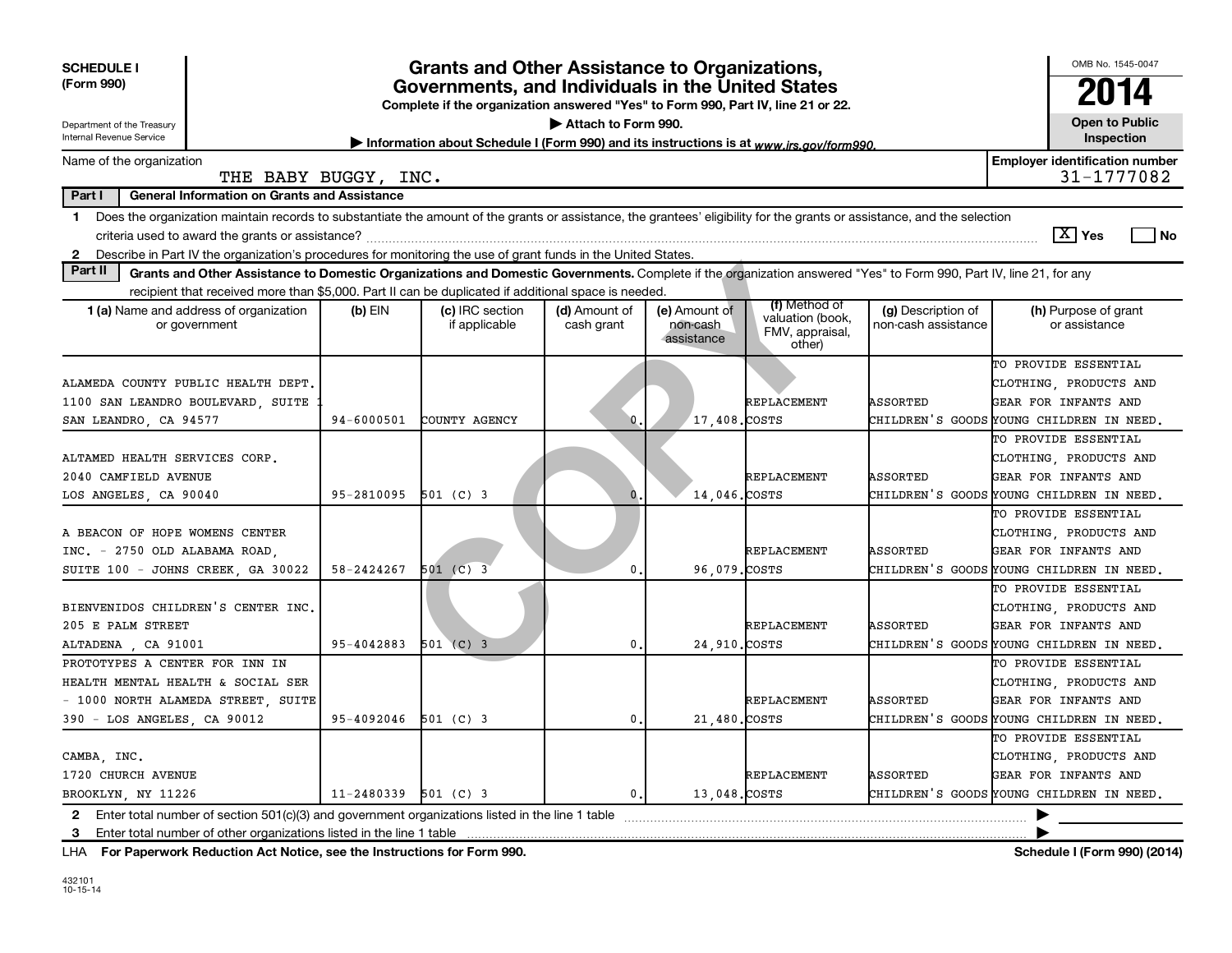| Part II   Continuation of Grants and Other Assistance to Governments and Organizations in the United States (Schedule I (Form 990), Part II.) |                          |                                  |                             |                                         |                                                                |                                           |                                          |
|-----------------------------------------------------------------------------------------------------------------------------------------------|--------------------------|----------------------------------|-----------------------------|-----------------------------------------|----------------------------------------------------------------|-------------------------------------------|------------------------------------------|
| (a) Name and address of<br>organization or government                                                                                         | (b) $EIN$                | (c) IRC section<br>if applicable | (d) Amount of<br>cash grant | (e) Amount of<br>non-cash<br>assistance | (f) Method of<br>valuation<br>(book, FMV,<br>appraisal, other) | (g) Description of<br>non-cash assistance | (h) Purpose of grant<br>or assistance    |
|                                                                                                                                               |                          |                                  |                             |                                         |                                                                |                                           | TO PROVIDE ESSENTIAL                     |
| CATHOLIC CHARITIES NEIGHBORHOOD                                                                                                               |                          |                                  |                             |                                         |                                                                |                                           | CLOTHING, PRODUCTS AND                   |
| SERVICES, INC. - 191 JORALEMON                                                                                                                |                          |                                  |                             |                                         | REPLACEMENT                                                    | <b>ASSORTED</b>                           | GEAR FOR INFANTS AND                     |
| STREET - BROOKLYN, NY 11201                                                                                                                   | $11 - 2047151$ 501 (C) 3 |                                  | $\mathbf{0}$ .              | 11, 123. COSTS                          |                                                                |                                           | CHILDREN'S GOODS YOUNG CHILDREN IN NEED. |
|                                                                                                                                               |                          |                                  |                             |                                         |                                                                |                                           | TO PROVIDE ESSENTIAL                     |
| CATHOLIC GUARDIAN SOCIETY AND HOME                                                                                                            |                          |                                  |                             |                                         |                                                                |                                           | CLOTHING, PRODUCTS AND                   |
| BUREAU - 1011 FIRST AVENUE - NEW                                                                                                              |                          |                                  |                             |                                         | REPLACEMENT                                                    | ASSORTED                                  | GEAR FOR INFANTS AND                     |
| YORK, NY 10022                                                                                                                                | 13-5562186               | $501$ (C) 3                      | 0.                          | 15,049.COSTS                            |                                                                |                                           | CHILDREN'S GOODS YOUNG CHILDREN IN NEED. |
|                                                                                                                                               |                          |                                  |                             |                                         |                                                                |                                           | TO PROVIDE ESSENTIAL                     |
| CENTER FOR FAMILY REPRESENTATION                                                                                                              |                          |                                  |                             |                                         |                                                                |                                           | CLOTHING, PRODUCTS AND                   |
| 116 JOHN STREET, 19TH FLOOR                                                                                                                   |                          |                                  |                             |                                         | REPLACEMENT                                                    | <b>ASSORTED</b>                           | GEAR FOR INFANTS AND                     |
| NEW YORK, NY 10038                                                                                                                            | $51-0419496$ 501 (C) 3   |                                  | 0.                          | 44.953.COSTS                            |                                                                |                                           | CHILDREN'S GOODS YOUNG CHILDREN IN NEED. |
|                                                                                                                                               |                          |                                  |                             |                                         |                                                                |                                           | TO PROVIDE ESSENTIAL                     |
| CENTRAL CITY COMMUNITY HEALTH                                                                                                                 |                          |                                  |                             |                                         |                                                                |                                           | CLOTHING, PRODUCTS AND                   |
| CENTER - 5970 S CENTRAL AVE - LOS                                                                                                             |                          |                                  |                             |                                         | REPLACEMENT                                                    | <b>ASSORTED</b>                           | GEAR FOR INFANTS AND                     |
| ANGELES, CA 90001                                                                                                                             | 95-4492570               | $501$ (C) 3                      | 0.                          | 12,427.COSTS                            |                                                                |                                           | CHILDREN'S GOODS YOUNG CHILDREN IN NEED. |
|                                                                                                                                               |                          |                                  |                             |                                         |                                                                |                                           | TO PROVIDE ESSENTIAL                     |
| MERCY HOSPITAL & MEDICAL CENTER                                                                                                               |                          |                                  |                             |                                         |                                                                |                                           | CLOTHING, PRODUCTS AND                   |
| 2525 S MICHIGAN AVE                                                                                                                           |                          |                                  |                             |                                         | REPLACEMENT                                                    | <b>ASSORTED</b>                           | GEAR FOR INFANTS AND                     |
| CHICAGO, IL 60616                                                                                                                             | $36 - 2170152$           | 501 (C) 3                        | $\mathbf{0}$ .              | 35, 218. COSTS                          |                                                                |                                           | CHILDREN'S GOODS YOUNG CHILDREN IN NEED. |
|                                                                                                                                               |                          |                                  |                             |                                         |                                                                |                                           | TO PROVIDE ESSENTIAL                     |
| THE CHILD CENTER OF NY, INC.                                                                                                                  |                          |                                  |                             |                                         |                                                                |                                           | CLOTHING, PRODUCTS AND                   |
| 6002 QUEENS BLVD.                                                                                                                             |                          |                                  |                             |                                         | REPLACEMENT                                                    | ASSORTED                                  | GEAR FOR INFANTS AND                     |
| WOODSIDE, NY 11377                                                                                                                            | 11-1733454               | 501 (C) 3                        | $\mathbf{0}$ .              | 27,069.COSTS                            |                                                                |                                           | CHILDREN'S GOODS YOUNG CHILDREN IN NEED. |
|                                                                                                                                               |                          |                                  |                             |                                         |                                                                |                                           | TO PROVIDE ESSENTIAL                     |
| CHILDREN'S INSTITUTE, INC.                                                                                                                    |                          |                                  |                             |                                         |                                                                |                                           | CLOTHING, PRODUCTS AND                   |
| 2121 W. TEMPLE STREET                                                                                                                         |                          |                                  |                             |                                         | REPLACEMENT                                                    | <b>ASSORTED</b>                           | GEAR FOR INFANTS AND                     |
| LOS ANGELES, CA 90026                                                                                                                         | 95-1641424               | $501$ (C) 3                      | $\mathbf{0}$ .              | 52,150.COSTS                            |                                                                |                                           | CHILDREN'S GOODS YOUNG CHILDREN IN NEED. |
| COMMITTEE FOR EARLY CHILDHOOD                                                                                                                 |                          |                                  |                             |                                         |                                                                |                                           | TO PROVIDE ESSENTIAL                     |
| DEVELOPMENT DAY CARE CENTER, INC.                                                                                                             |                          |                                  |                             |                                         |                                                                |                                           | CLOTHING, PRODUCTS AND                   |
| - 193-04 JAMAICA AVENUE - HOLLIS.                                                                                                             |                          |                                  |                             |                                         | REPLACEMENT                                                    | <b>ASSORTED</b>                           | GEAR FOR INFANTS AND                     |
| NY 11423                                                                                                                                      | 11-2343437               | $501$ (C) 3                      | $\mathbf{0}$ .              | 129,568.COSTS                           |                                                                |                                           | CHILDREN'S GOODS YOUNG CHILDREN IN NEED. |
|                                                                                                                                               |                          |                                  |                             |                                         |                                                                |                                           | TO PROVIDE ESSENTIAL                     |
| COMMUNITY HEALTHCARE NETWORK INC.                                                                                                             |                          |                                  |                             |                                         |                                                                |                                           | CLOTHING, PRODUCTS AND                   |
| 60 MADISON AVE, 5TH FLOOR                                                                                                                     |                          |                                  |                             |                                         | REPLACEMENT                                                    | <b>ASSORTED</b>                           | GEAR FOR INFANTS AND                     |
| NEW YORK, NY 10010                                                                                                                            | $13 - 3083068$ 501 (C) 3 |                                  | $\mathbf{0}$ .              | 10,848.COSTS                            |                                                                |                                           | CHILDREN'S GOODSYOUNG CHILDREN IN NEED,  |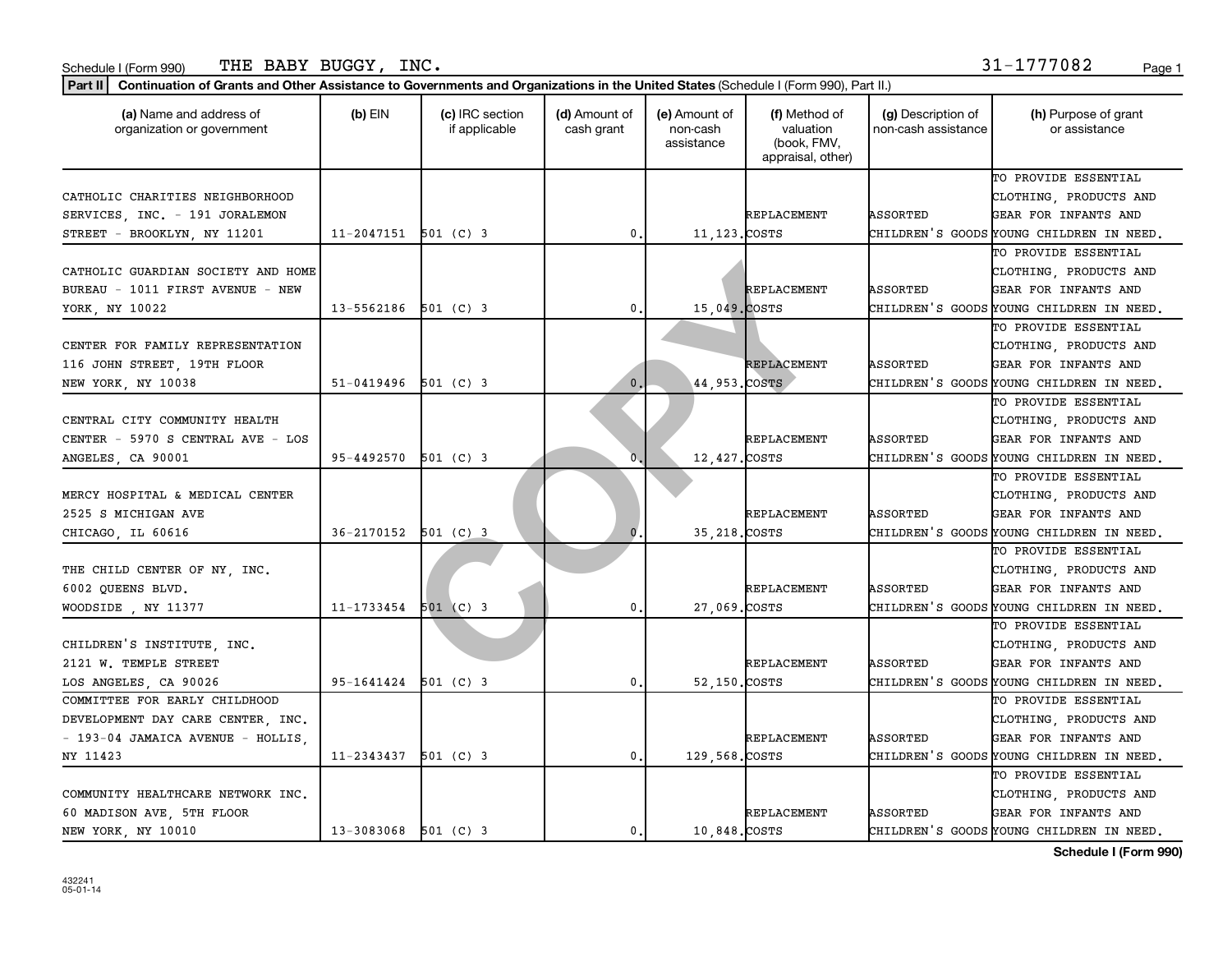### Schedule I (Form 990) THE BABY BUGGY, INC.  $\begin{array}{cc} 31 - 1777082 & \quad \ \text{Page 1} \end{array}$

**Schedule I (Form 990)**

| (a) Name and address of<br>organization or government | $(b)$ EIN                | (c) IRC section<br>if applicable | (d) Amount of<br>cash grant | (e) Amount of<br>non-cash<br>assistance | (f) Method of<br>valuation<br>(book, FMV,<br>appraisal, other) | (g) Description of<br>non-cash assistance | (h) Purpose of grant<br>or assistance    |
|-------------------------------------------------------|--------------------------|----------------------------------|-----------------------------|-----------------------------------------|----------------------------------------------------------------|-------------------------------------------|------------------------------------------|
|                                                       |                          |                                  |                             |                                         |                                                                |                                           | TO PROVIDE ESSENTIAL                     |
| CRADLES TO CRAYONS INC.                               |                          |                                  |                             |                                         |                                                                |                                           | CLOTHING, PRODUCTS AND                   |
| 155 NORTH BEACON STREET                               |                          |                                  |                             |                                         | <b>REPLACEMENT</b>                                             | <b>ASSORTED</b>                           | GEAR FOR INFANTS AND                     |
| BRIGHTON, MA 02135                                    | 04-3584367               | $501$ (C) 3                      | 0.                          | 11,842.COSTS                            |                                                                |                                           | CHILDREN'S GOODSYOUNG CHILDREN IN NEED.  |
|                                                       |                          |                                  |                             |                                         |                                                                |                                           | TO PROVIDE ESSENTIAL                     |
| DALLAS COUNTY HOSPITAL DISTRICT                       |                          |                                  |                             |                                         |                                                                |                                           | CLOTHING, PRODUCTS AND                   |
| 5201 HARRY HINES BOULEVARD                            |                          |                                  |                             |                                         | REPLACEMENT                                                    | <b>ASSORTED</b>                           | GEAR FOR INFANTS AND                     |
| DALLAS, TX 75235                                      | 75-6004221               | $501$ (C) 3                      | $\mathbf 0$                 | 35.628.COSTS                            |                                                                |                                           | CHILDREN'S GOODS YOUNG CHILDREN IN NEED. |
|                                                       |                          |                                  |                             |                                         |                                                                |                                           | TO PROVIDE ESSENTIAL                     |
| EISNER PEDIATRIC & FAMILY MEDICAL                     |                          |                                  |                             |                                         |                                                                |                                           | CLOTHING, PRODUCTS AND                   |
| CENTER - 1530 S OLIVE ST - LOS                        |                          |                                  |                             |                                         | REPLACEMENT                                                    | <b>ASSORTED</b>                           | GEAR FOR INFANTS AND                     |
| ANGELES, CA 90015                                     | 95-1690966               | 501 (C) 3                        | 0.                          | 31,976.COSTS                            |                                                                |                                           | CHILDREN'S GOODSYOUNG CHILDREN IN NEED.  |
|                                                       |                          |                                  |                             |                                         |                                                                |                                           | TO PROVIDE ESSENTIAL                     |
| EL NIDO FAMILY CENTERS                                |                          |                                  |                             |                                         |                                                                |                                           | CLOTHING, PRODUCTS AND                   |
| 10200 SEPULVEDA BLVD STE 350                          |                          |                                  |                             |                                         | <b>REPLACEMENT</b>                                             | <b>ASSORTED</b>                           | GEAR FOR INFANTS AND                     |
| MISSION HILLS, CA 91345                               | 95-3186429               | $501$ (C) 3                      | $\overline{0}$              | 28, 212. COSTS                          |                                                                |                                           | CHILDREN'S GOODS YOUNG CHILDREN IN NEED. |
|                                                       |                          |                                  |                             |                                         |                                                                |                                           | TO PROVIDE ESSENTIAL                     |
| <b>FAMILY HOPE</b>                                    |                          |                                  |                             |                                         |                                                                |                                           | CLOTHING, PRODUCTS AND                   |
| PO BOX 94077                                          |                          |                                  |                             |                                         | <b>REPLACEMENT</b>                                             | <b>ASSORTED</b>                           | GEAR FOR INFANTS AND                     |
| PASADENA, CA 91107                                    | 95-4451243               | $501$ (C) 3                      | $\mathbf{0}$                | 11,840.COSTS                            |                                                                |                                           | CHILDREN'S GOODS YOUNG CHILDREN IN NEED. |
|                                                       |                          |                                  |                             |                                         |                                                                |                                           | TO PROVIDE ESSENTIAL                     |
| EPISCOPAL SOCIAL SERVICES OF NEW                      |                          |                                  |                             |                                         |                                                                |                                           | CLOTHING, PRODUCTS AND                   |
| YORK - 305 7TH AVENUE - NEW YORK,                     |                          |                                  |                             |                                         | <b>REPLACEMENT</b>                                             | <b>ASSORTED</b>                           | GEAR FOR INFANTS AND                     |
| NY 10001                                              | 13-3709095               | 501 (C) 3                        | 0                           | 238, 597. COSTS                         |                                                                |                                           | CHILDREN'S GOODS YOUNG CHILDREN IN NEED. |
|                                                       |                          |                                  |                             |                                         |                                                                |                                           | TO PROVIDE ESSENTIAL                     |
| NATIONAL ASSOCIATION OF FAMILY                        |                          |                                  |                             |                                         |                                                                |                                           | CLOTHING, PRODUCTS AND                   |
| DEVELOPMENT CENTERS, INC. - 1114                      |                          |                                  |                             |                                         | REPLACEMENT                                                    | <b>ASSORTED</b>                           | GEAR FOR INFANTS AND                     |
| AVENUE J - BROOKLYN, NY 11230                         | 11-2707362               | $501$ (C) 3                      | 0.                          | 37.609.COSTS                            |                                                                |                                           | CHILDREN'S GOODS YOUNG CHILDREN IN NEED. |
|                                                       |                          |                                  |                             |                                         |                                                                |                                           | TO PROVIDE ESSENTIAL                     |
| FORESTDALE, INC.                                      |                          |                                  |                             |                                         |                                                                |                                           | CLOTHING, PRODUCTS AND                   |
| 6735 112TH STREET                                     |                          |                                  |                             |                                         | REPLACEMENT                                                    | <b>ASSORTED</b>                           | GEAR FOR INFANTS AND                     |
| FOREST HILLS, NY 11375                                | 11-1631747               | 501 (C) 3                        | $\mathbf{0}$ .              | 88.096.COSTS                            |                                                                |                                           | CHILDREN'S GOODS YOUNG CHILDREN IN NEED. |
|                                                       |                          |                                  |                             |                                         |                                                                |                                           | TO PROVIDE ESSENTIAL                     |
| FRIENDS OF THE FAMILY                                 |                          |                                  |                             |                                         |                                                                |                                           | CLOTHING, PRODUCTS AND                   |
| 16861 PARTHENIA STREET                                |                          |                                  |                             |                                         | REPLACEMENT                                                    | <b>ASSORTED</b>                           | GEAR FOR INFANTS AND                     |
| NORTH HILLS, CA 91343                                 | $95 - 2765505$ 501 (C) 3 |                                  | $\mathbf{0}$ .              | 47,340.COSTS                            |                                                                |                                           | CHILDREN'S GOODS YOUNG CHILDREN IN NEED. |

Part II | Continuation of Grants and Other Assistance to Governments and Organizations in the United States (Schedule I (Form 990), Part II.)

432241 05-01-14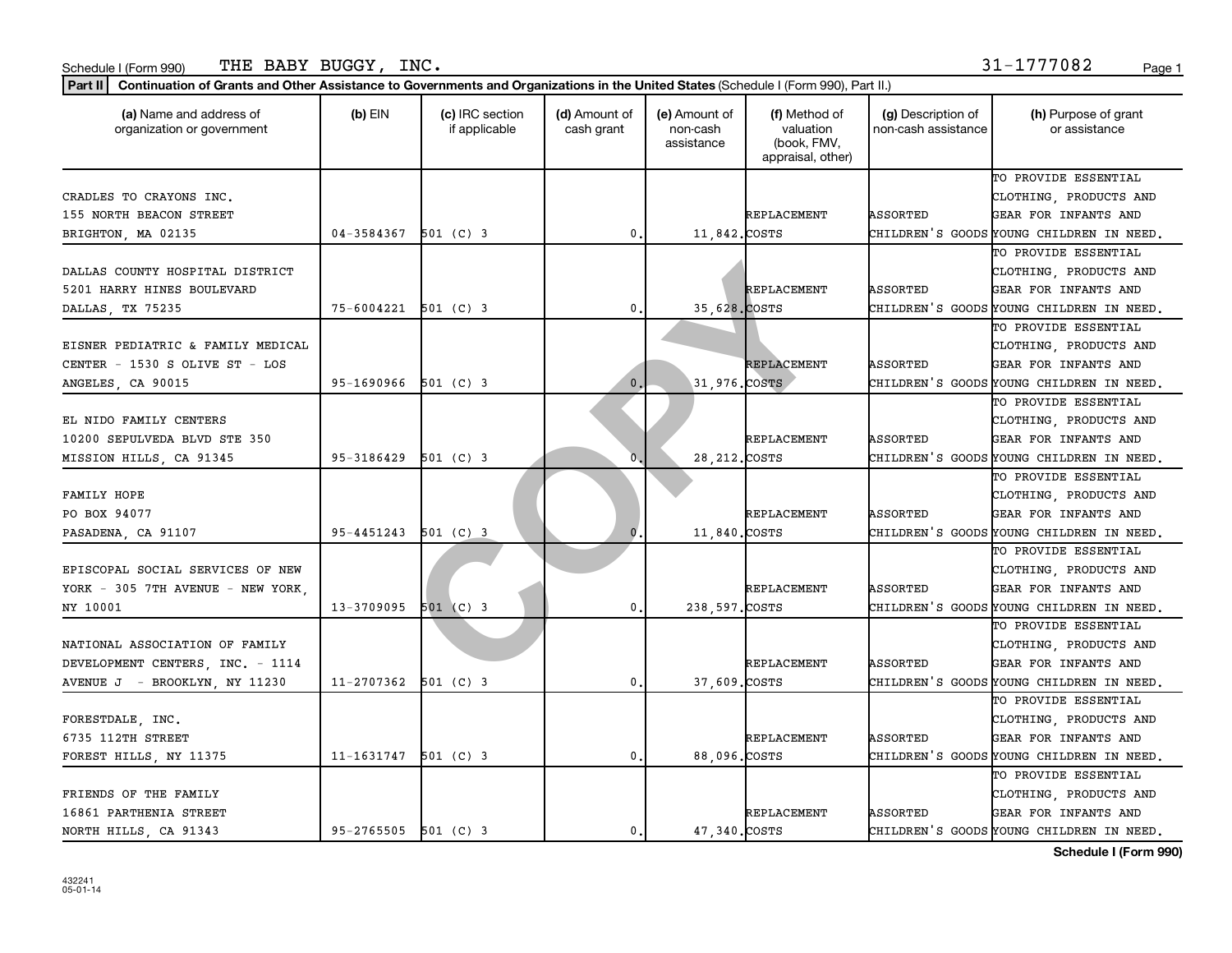| Part II   Continuation of Grants and Other Assistance to Governments and Organizations in the United States (Schedule I (Form 990), Part II.) |                        |                                  |                             |                                         |                                                                |                                           |                                          |
|-----------------------------------------------------------------------------------------------------------------------------------------------|------------------------|----------------------------------|-----------------------------|-----------------------------------------|----------------------------------------------------------------|-------------------------------------------|------------------------------------------|
| (a) Name and address of<br>organization or government                                                                                         | (b) $EIN$              | (c) IRC section<br>if applicable | (d) Amount of<br>cash grant | (e) Amount of<br>non-cash<br>assistance | (f) Method of<br>valuation<br>(book, FMV,<br>appraisal, other) | (g) Description of<br>non-cash assistance | (h) Purpose of grant<br>or assistance    |
|                                                                                                                                               |                        |                                  |                             |                                         |                                                                |                                           | TO PROVIDE ESSENTIAL                     |
| HATIAN AMERICAN CAUCUS - HAITI                                                                                                                |                        |                                  |                             |                                         |                                                                |                                           | CLOTHING, PRODUCTS AND                   |
| INC. - 21415 113TH AVE - QUEENS                                                                                                               |                        |                                  |                             |                                         | REPLACEMENT                                                    | <b>ASSORTED</b>                           | GEAR FOR INFANTS AND                     |
| VILLAGE, NY 11429                                                                                                                             | $45-4996133$ 501 (C) 3 |                                  | $\mathbf{0}$ .              | 10,419.COSTS                            |                                                                |                                           | CHILDREN'S GOODS YOUNG CHILDREN IN NEED. |
|                                                                                                                                               |                        |                                  |                             |                                         |                                                                |                                           | TO PROVIDE ESSENTIAL                     |
| HARLEM CHILDREN'S ZONE, INC.                                                                                                                  |                        |                                  |                             |                                         |                                                                |                                           | CLOTHING, PRODUCTS AND                   |
| 35 E 125TH STREET                                                                                                                             |                        |                                  |                             |                                         | REPLACEMENT                                                    | <b>ASSORTED</b>                           | GEAR FOR INFANTS AND                     |
| NEW YORK, NY 10035                                                                                                                            | 23-7112974             | 501 (C) 3                        | 0.                          | 124,660.COSTS                           |                                                                |                                           | CHILDREN'S GOODS YOUNG CHILDREN IN NEED. |
|                                                                                                                                               |                        |                                  |                             |                                         |                                                                |                                           | TO PROVIDE ESSENTIAL                     |
| MORRIS HEIGHTS HEALTH CENTER, INC.                                                                                                            |                        |                                  |                             |                                         |                                                                |                                           | CLOTHING, PRODUCTS AND                   |
| 70 WEST BURNSIDE AVENUE                                                                                                                       |                        |                                  |                             |                                         | REPLACEMENT                                                    | <b>ASSORTED</b>                           | GEAR FOR INFANTS AND                     |
| BRONX, NY 10453                                                                                                                               | $06-1081232$ 501 (C) 3 |                                  | $\mathbf{0}$ .              | $14.004$ , $COSTS$                      |                                                                |                                           | CHILDREN'S GOODS YOUNG CHILDREN IN NEED. |
| HIGHLAND PARK COMMUNITY                                                                                                                       |                        |                                  |                             |                                         |                                                                |                                           | TO PROVIDE ESSENTIAL                     |
| DEVELOPMENT CORPORATION - 2730                                                                                                                |                        |                                  |                             |                                         |                                                                |                                           | CLOTHING, PRODUCTS AND                   |
| ATLANTIC AVENUE, 1ST FLOOR -                                                                                                                  |                        |                                  |                             |                                         | REPLACEMENT                                                    | <b>ASSORTED</b>                           | GEAR FOR INFANTS AND                     |
| BROOKLYN, NY 11207                                                                                                                            | 11-3462888             | $501$ (C) 3                      | $\overline{0}$ .            | 189,994.COSTS                           |                                                                |                                           | CHILDREN'S GOODS YOUNG CHILDREN IN NEED  |
|                                                                                                                                               |                        |                                  |                             |                                         |                                                                |                                           | TO PROVIDE ESSENTIAL                     |
| HOMEBOY INDUSTRIES                                                                                                                            |                        |                                  |                             |                                         |                                                                |                                           | CLOTHING, PRODUCTS AND                   |
| 130 W. BRUNO STREET                                                                                                                           |                        |                                  |                             |                                         | REPLACEMENT                                                    | <b>ASSORTED</b>                           | GEAR FOR INFANTS AND                     |
| LOS ANGELES, CA 90012                                                                                                                         | 95-4800735             | 501 (C) 3                        | $\mathbf{0}$ .              | 11, 319. COSTS                          |                                                                |                                           | CHILDREN'S GOODS YOUNG CHILDREN IN NEED. |
|                                                                                                                                               |                        |                                  |                             |                                         |                                                                |                                           | TO PROVIDE ESSENTIAL                     |
| BAYLOR COLLEGE OF MEDICINE TEEN                                                                                                               |                        |                                  |                             |                                         |                                                                |                                           | CLOTHING, PRODUCTS AND                   |
| HEALTH CLINIC - 8111 LAWN STREET                                                                                                              |                        |                                  |                             |                                         | <b>REPLACEMENT</b>                                             | <b>ASSORTED</b>                           | GEAR FOR INFANTS AND                     |
| HOUSTON, TX 77088                                                                                                                             | 74-1613878             | 501 (C) 3                        | $\mathbf{0}$ .              | 26, 113. COSTS                          |                                                                |                                           | CHILDREN'S GOODS YOUNG CHILDREN IN NEED. |
|                                                                                                                                               |                        |                                  |                             |                                         |                                                                |                                           | TO PROVIDE ESSENTIAL                     |
| INTERNATIONAL RESCUE COMMITTEE,                                                                                                               |                        |                                  |                             |                                         |                                                                |                                           | CLOTHING, PRODUCTS AND                   |
| $INC. - 122$ EAST 42ND STREET - NEW                                                                                                           |                        |                                  |                             |                                         | REPLACEMENT                                                    | <b>ASSORTED</b>                           | GEAR FOR INFANTS AND                     |
| YORK, NY 10168                                                                                                                                | 13-5660870             | 501 (C) 3                        | $\mathbf{0}$ .              | 21,734.COSTS                            |                                                                |                                           | CHILDREN'S GOODSYOUNG CHILDREN IN NEED.  |
|                                                                                                                                               |                        |                                  |                             |                                         |                                                                |                                           | TO PROVIDE ESSENTIAL                     |
| LA CONSERVATION CORP                                                                                                                          |                        |                                  |                             |                                         |                                                                |                                           | CLOTHING, PRODUCTS AND                   |
| P O BOX 15868                                                                                                                                 |                        |                                  |                             |                                         | REPLACEMENT                                                    | <b>ASSORTED</b>                           | GEAR FOR INFANTS AND                     |
| LOS ANGELES, CA 90015                                                                                                                         | 95-4002138             | $501$ (C) 3                      | $\mathbf{0}$ .              | 6,787.COSTS                             |                                                                |                                           | CHILDREN'S GOODS YOUNG CHILDREN IN NEED. |
|                                                                                                                                               |                        |                                  |                             |                                         |                                                                |                                           | TO PROVIDE ESSENTIAL                     |
| LA FAMILY HOUSING                                                                                                                             |                        |                                  |                             |                                         |                                                                |                                           | CLOTHING, PRODUCTS AND                   |
| 7843 LANKERSHIM BLVD.                                                                                                                         |                        |                                  |                             |                                         | REPLACEMENT                                                    | ASSORTED                                  | GEAR FOR INFANTS AND                     |
| NORTH HOLLYWOOD, CA 91605                                                                                                                     | 95-3920560 501 (C) 3   |                                  | $\mathbf{0}$ .              | 26.151.COSTS                            |                                                                |                                           | CHILDREN'S GOODS YOUNG CHILDREN IN NEED. |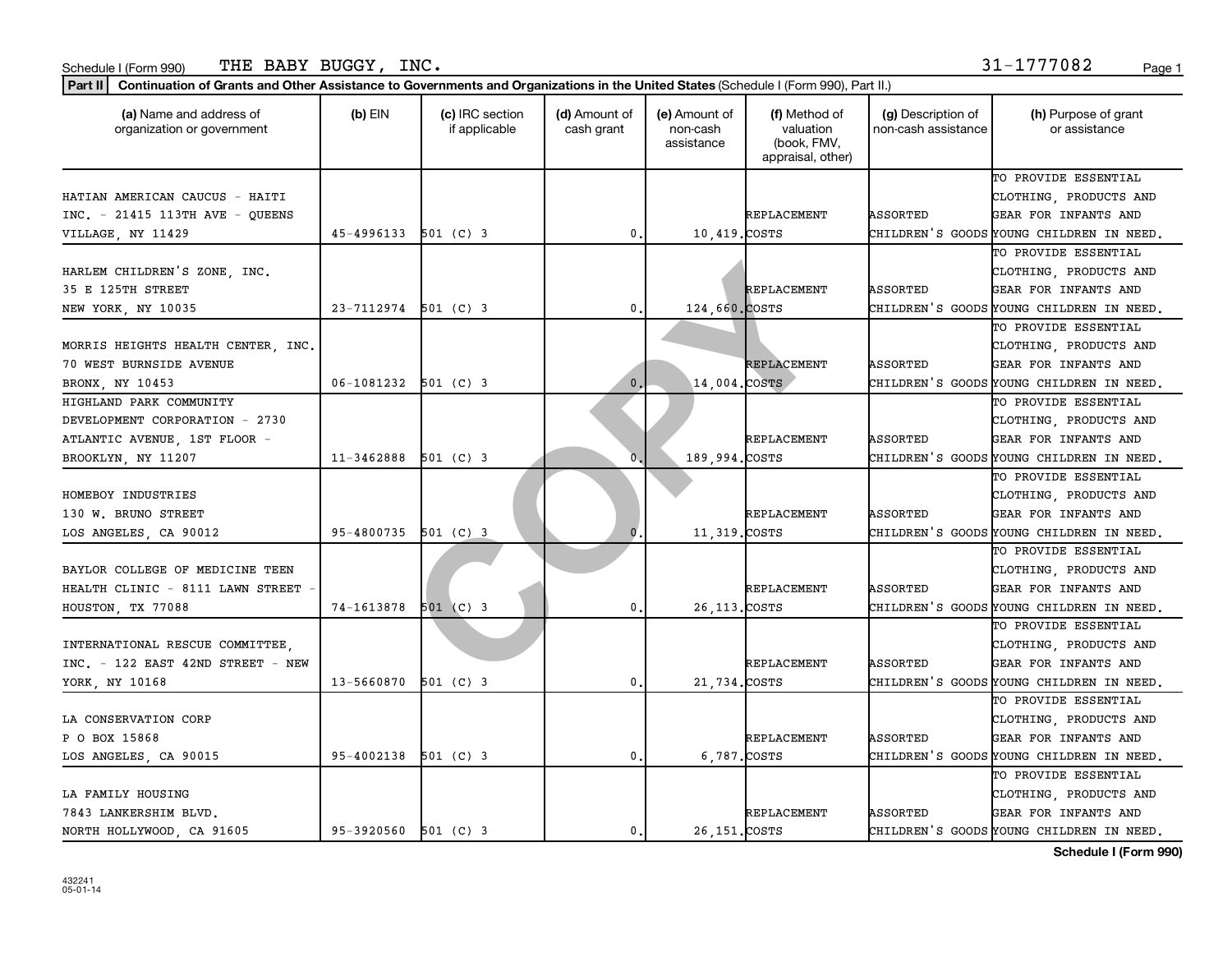| Part II   Continuation of Grants and Other Assistance to Governments and Organizations in the United States (Schedule I (Form 990), Part II.) |                          |                                  |                             |                                         |                                                                |                                           |                                          |
|-----------------------------------------------------------------------------------------------------------------------------------------------|--------------------------|----------------------------------|-----------------------------|-----------------------------------------|----------------------------------------------------------------|-------------------------------------------|------------------------------------------|
| (a) Name and address of<br>organization or government                                                                                         | (b) $EIN$                | (c) IRC section<br>if applicable | (d) Amount of<br>cash grant | (e) Amount of<br>non-cash<br>assistance | (f) Method of<br>valuation<br>(book, FMV,<br>appraisal, other) | (g) Description of<br>non-cash assistance | (h) Purpose of grant<br>or assistance    |
|                                                                                                                                               |                          |                                  |                             |                                         |                                                                |                                           | TO PROVIDE ESSENTIAL                     |
| SAFE HORIZON, INC.                                                                                                                            |                          |                                  |                             |                                         |                                                                |                                           | CLOTHING, PRODUCTS AND                   |
| 2 LAFAYETTE STREET, 3RD FLOOR                                                                                                                 |                          |                                  |                             |                                         | <b>REPLACEMENT</b>                                             | ASSORTED                                  | GEAR FOR INFANTS AND                     |
| NEW YORK, NY 10007                                                                                                                            | 13-2946970               | $501$ (C) 3                      | 0.                          | 241, 301. COSTS                         |                                                                |                                           | CHILDREN'S GOODSYOUNG CHILDREN IN NEED.  |
|                                                                                                                                               |                          |                                  |                             |                                         |                                                                |                                           | TO PROVIDE ESSENTIAL                     |
| SOUTHERN NEVADA HEALTH DISTRICT                                                                                                               |                          |                                  |                             |                                         |                                                                |                                           | CLOTHING, PRODUCTS AND                   |
| NURSE-FAMILY PARTNERSHIP - 700                                                                                                                |                          |                                  |                             |                                         | REPLACEMENT                                                    | ASSORTED                                  | GEAR FOR INFANTS AND                     |
| DESERT LANE - LAS VEGAS, NV 89106                                                                                                             |                          | COUNTY AGENCY                    | 0.                          | 35,548.COSTS                            |                                                                |                                           | CHILDREN'S GOODS YOUNG CHILDREN IN NEED. |
|                                                                                                                                               |                          |                                  |                             |                                         |                                                                |                                           | TO PROVIDE ESSENTIAL                     |
| LENOX HILL NEIGHBORHOOD HOUSE                                                                                                                 |                          |                                  |                             |                                         |                                                                |                                           | CLOTHING, PRODUCTS AND                   |
| $INC. - 331 E. 70TH$ STREET - NEW                                                                                                             |                          |                                  |                             |                                         | REPLACEMENT                                                    | ASSORTED                                  | GEAR FOR INFANTS AND                     |
| YORK, NY 10021                                                                                                                                | 13-1628180               | 501 (C) 3                        | 0.                          | 23,019.COSTS                            |                                                                |                                           | CHILDREN'S GOODS YOUNG CHILDREN IN NEED. |
| UNITED STATES CATHOLIC CONFERENCE                                                                                                             |                          |                                  |                             |                                         |                                                                |                                           | TO PROVIDE ESSENTIAL                     |
| LITTLE SISTERS ASSUMPTION FAMILY                                                                                                              |                          |                                  |                             |                                         |                                                                |                                           | CLOTHING, PRODUCTS AND                   |
| HEALTH S - 333 E 115TH STREET -                                                                                                               |                          |                                  |                             |                                         | <b>REPLACEMENT</b>                                             | ASSORTED                                  | GEAR FOR INFANTS AND                     |
| NEW YORK, NY 10029                                                                                                                            | 13-2867881               | 501 (C) 3                        | $\overline{0}$ .            | 173, 711. COSTS                         |                                                                |                                           | CHILDREN'S GOODS YOUNG CHILDREN IN NEED. |
|                                                                                                                                               |                          |                                  |                             |                                         |                                                                |                                           | TO PROVIDE ESSENTIAL                     |
| LUTHERAN SOCIAL SERVICES OF NY                                                                                                                |                          |                                  |                             |                                         |                                                                |                                           | CLOTHING, PRODUCTS AND                   |
| 475 RIVERSIDE DRIVE, SUITE 1244                                                                                                               |                          |                                  |                             |                                         | <b>REPLACEMENT</b>                                             | ASSORTED                                  | GEAR FOR INFANTS AND                     |
| NEW YORK, NY 10115                                                                                                                            | 45-2799940               | 501 (C) 3                        | $\mathbf{0}$                | 7.085.COSTS                             |                                                                |                                           | CHILDREN'S GOODS YOUNG CHILDREN IN NEED. |
|                                                                                                                                               |                          |                                  |                             |                                         |                                                                |                                           | TO PROVIDE ESSENTIAL                     |
| LE BONHEUR CHILDRENS HOSPITAL                                                                                                                 |                          |                                  |                             |                                         |                                                                |                                           | CLOTHING, PRODUCTS AND                   |
| 850 POPLAR AVENUE BLD 2                                                                                                                       |                          |                                  |                             |                                         | REPLACEMENT                                                    | <b>ASSORTED</b>                           | GEAR FOR INFANTS AND                     |
| MEMPHIS, TN 38105                                                                                                                             | 62-1872938               | 501 (C) 3                        | $\mathbf{0}$ .              | 17,408.COSTS                            |                                                                |                                           | CHILDREN'S GOODSYOUNG CHILDREN IN NEED.  |
| METROPOLITAN NEW YORK COORDINATING                                                                                                            |                          |                                  |                             |                                         |                                                                |                                           | TO PROVIDE ESSENTIAL                     |
| COUNCIL ON JEWISH POVERTY - 120                                                                                                               |                          |                                  |                             |                                         |                                                                |                                           | CLOTHING, PRODUCTS AND                   |
| BROADWAY, 7TH FL - NEW YORK, NY                                                                                                               |                          |                                  |                             |                                         | REPLACEMENT                                                    | <b>ASSORTED</b>                           | GEAR FOR INFANTS AND                     |
| 10271                                                                                                                                         | $13 - 2738818$ 501 (C) 3 |                                  | $\mathbf{0}$ .              |                                         | 7,944.COSTS                                                    |                                           | CHILDREN'S GOODS YOUNG CHILDREN IN NEED. |
|                                                                                                                                               |                          |                                  |                             |                                         |                                                                |                                           | TO PROVIDE ESSENTIAL                     |
| MIDNIGHT MISSION                                                                                                                              |                          |                                  |                             |                                         |                                                                |                                           | CLOTHING, PRODUCTS AND                   |
| 601 SOUTH SAN PEDRO STREET                                                                                                                    |                          |                                  |                             |                                         | REPLACEMENT                                                    | <b>ASSORTED</b>                           | GEAR FOR INFANTS AND                     |
| LOS ANGELES, CA 90014                                                                                                                         | 95-1691293               | $501$ (C) 3                      | $\mathbf{0}$ .              | 18,885.COSTS                            |                                                                |                                           | CHILDREN'S GOODSYOUNG CHILDREN IN NEED.  |
|                                                                                                                                               |                          |                                  |                             |                                         |                                                                |                                           | TO PROVIDE ESSENTIAL                     |
| NEW YORK FOUNDLING HOSPITAL                                                                                                                   |                          |                                  |                             |                                         |                                                                |                                           | CLOTHING, PRODUCTS AND                   |
| 590 AVENUE OF THE AMERICAS                                                                                                                    |                          |                                  |                             |                                         | REPLACEMENT                                                    | <b>ASSORTED</b>                           | GEAR FOR INFANTS AND                     |
| NEW YORK, NY 10011                                                                                                                            | $13 - 1624123$ 501 (C) 3 |                                  | $\mathbf{0}$ .              | 31.604.COSTS                            |                                                                |                                           | CHILDREN'S GOODS YOUNG CHILDREN IN NEED. |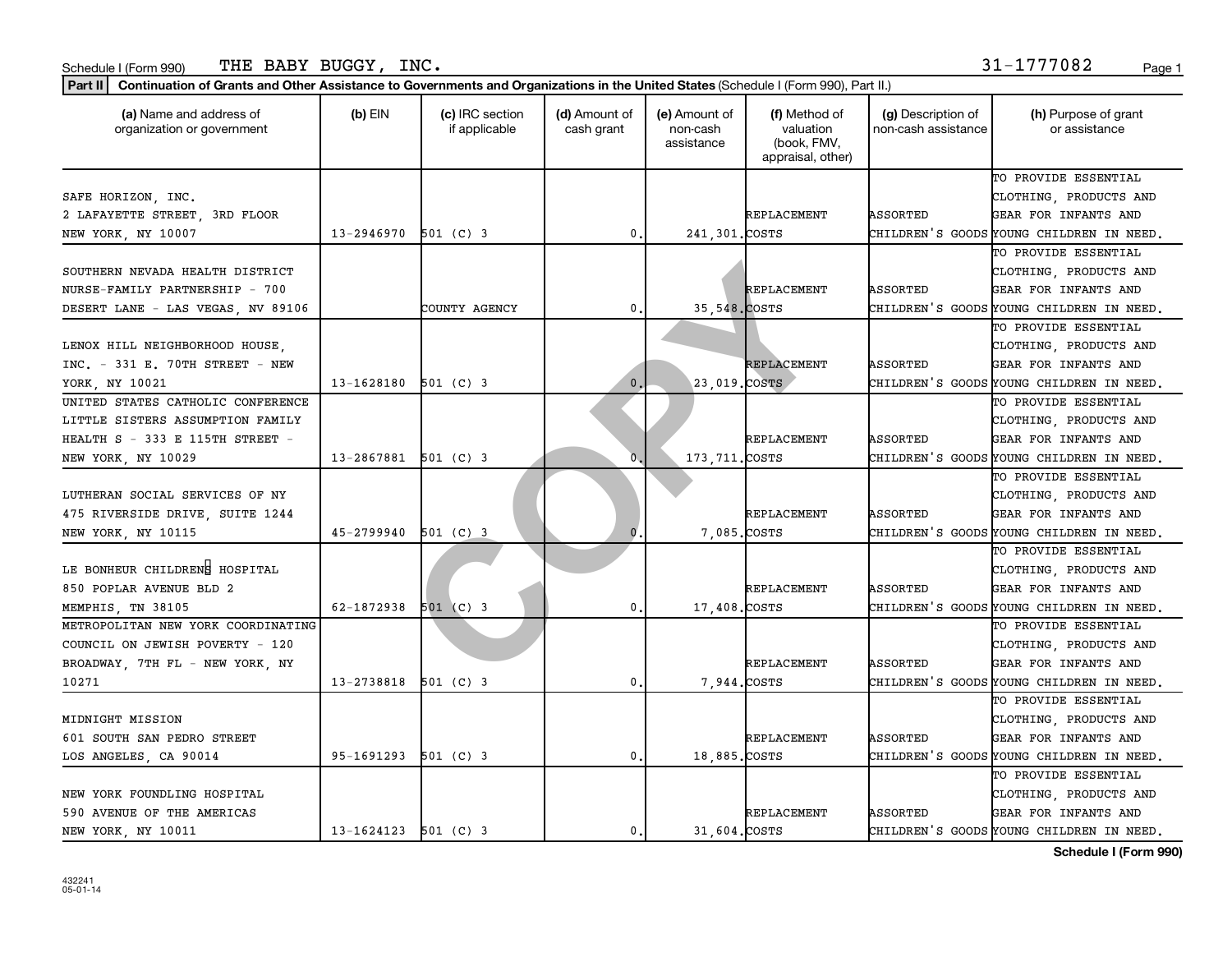| Part II   Continuation of Grants and Other Assistance to Governments and Organizations in the United States (Schedule I (Form 990), Part II.) |                          |                                  |                             |                                         |                                                                |                                           |                                          |
|-----------------------------------------------------------------------------------------------------------------------------------------------|--------------------------|----------------------------------|-----------------------------|-----------------------------------------|----------------------------------------------------------------|-------------------------------------------|------------------------------------------|
| (a) Name and address of<br>organization or government                                                                                         | (b) $EIN$                | (c) IRC section<br>if applicable | (d) Amount of<br>cash grant | (e) Amount of<br>non-cash<br>assistance | (f) Method of<br>valuation<br>(book, FMV,<br>appraisal, other) | (g) Description of<br>non-cash assistance | (h) Purpose of grant<br>or assistance    |
|                                                                                                                                               |                          |                                  |                             |                                         |                                                                |                                           | TO PROVIDE ESSENTIAL                     |
| UNITED WAY OF GREATER UNION COUNTY                                                                                                            |                          |                                  |                             |                                         |                                                                |                                           | CLOTHING, PRODUCTS AND                   |
| INC - 33 WEST GRAND STREET -                                                                                                                  |                          |                                  |                             |                                         | REPLACEMENT                                                    | <b>ASSORTED</b>                           | GEAR FOR INFANTS AND                     |
| ELIZABETH, NJ 07202                                                                                                                           | 22-1904427               | $501$ (C) 3                      | 0.                          | 45,085.COSTS                            |                                                                |                                           | CHILDREN'S GOODS YOUNG CHILDREN IN NEED. |
| LOS ANGELES COUNTY DEPARTMENT OF                                                                                                              |                          |                                  |                             |                                         |                                                                |                                           | TO PROVIDE ESSENTIAL                     |
| PUBLIC HEALTH - 600 S.                                                                                                                        |                          |                                  |                             |                                         |                                                                |                                           | CLOTHING, PRODUCTS AND                   |
| COMMONWEALTH AVE. STE. #800 - LOS                                                                                                             |                          |                                  |                             |                                         | REPLACEMENT                                                    | ASSORTED                                  | GEAR FOR INFANTS AND                     |
| ANGELES, CA 90005                                                                                                                             | 95-6000927               | COUNTY AGENCY                    | 0.                          | 110,553.COSTS                           |                                                                |                                           | CHILDREN'S GOODS YOUNG CHILDREN IN NEED. |
|                                                                                                                                               |                          |                                  |                             |                                         |                                                                |                                           | TO PROVIDE ESSENTIAL                     |
| NEW YORK ASIAN WOMEN'S CENTER                                                                                                                 |                          |                                  |                             |                                         |                                                                |                                           | CLOTHING, PRODUCTS AND                   |
| INC. - 32 BROADWAY, 10TH FLOOR -                                                                                                              |                          |                                  |                             |                                         | REPLACEMENT                                                    | ASSORTED                                  | GEAR FOR INFANTS AND                     |
| NEW YORK, NY 10004                                                                                                                            | 13-3286250               | 501 (C) 3                        | $\mathbf{0}$ .              | 36,714.COSTS                            |                                                                |                                           | CHILDREN'S GOODS YOUNG CHILDREN IN NEED. |
|                                                                                                                                               |                          |                                  |                             |                                         |                                                                |                                           | TO PROVIDE ESSENTIAL                     |
| TRUSTEES OF COLUMBIA UNIVERSITY IN                                                                                                            |                          |                                  |                             |                                         |                                                                |                                           | CLOTHING, PRODUCTS AND                   |
| CONTROLLERS OFFICE - 615 WEST                                                                                                                 |                          |                                  |                             |                                         | REPLACEMENT                                                    | <b>ASSORTED</b>                           | GEAR FOR INFANTS AND                     |
| 131ST STREET - NEW YORK, NY 10027                                                                                                             | 13-5598093               | $501$ (C) 3                      | 0.                          | 6.264.COSTS                             |                                                                |                                           | CHILDREN'S GOODS YOUNG CHILDREN IN NEED. |
|                                                                                                                                               |                          |                                  |                             |                                         |                                                                |                                           | TO PROVIDE ESSENTIAL                     |
| OPERATION SHOWERS OF APPRECIATION                                                                                                             |                          |                                  |                             |                                         |                                                                |                                           | CLOTHING, PRODUCTS AND                   |
| 2303 CANYON VISTA DRIVE                                                                                                                       |                          |                                  |                             |                                         | REPLACEMENT                                                    | ASSORTED                                  | GEAR FOR INFANTS AND                     |
| FALLBROOK, CA 92028                                                                                                                           | 26-2419938               | $501$ (C) 3                      | $\mathbf{0}$                | 8.278.COSTS                             |                                                                |                                           | CHILDREN'S GOODS YOUNG CHILDREN IN NEED. |
| NORTHERN NEW JERSEY MATERNAL CHILD                                                                                                            |                          |                                  |                             |                                         |                                                                |                                           | TO PROVIDE ESSENTIAL                     |
| HEALTH CONSORTIUM, INC. - C/O ST.                                                                                                             |                          |                                  |                             |                                         |                                                                |                                           | CLOTHING, PRODUCTS AND                   |
| JOSEPHS HOSPITAL & MEDICAL, 17                                                                                                                |                          |                                  |                             |                                         | REPLACEMENT                                                    | <b>ASSORTED</b>                           | GEAR FOR INFANTS AND                     |
| ARCADIAN AVENUE - PARAMUS, NJ                                                                                                                 | 52-1816613               | $501$ (C) 3                      | $\mathbf{0}$                | 8,438.COSTS                             |                                                                |                                           | CHILDREN'S GOODSYOUNG CHILDREN IN NEED.  |
| PEOPLE ASSISTING THE HOMELESS                                                                                                                 |                          |                                  |                             |                                         |                                                                |                                           | TO PROVIDE ESSENTIAL                     |
| (PATH) BEYOND SHELTER - 340 N.                                                                                                                |                          |                                  |                             |                                         |                                                                |                                           | CLOTHING, PRODUCTS AND                   |
| MADISON AVE. - LOS ANGELES, CA                                                                                                                |                          |                                  |                             |                                         | <b>REPLACEMENT</b>                                             | <b>ASSORTED</b>                           | GEAR FOR INFANTS AND                     |
| 90004                                                                                                                                         | $95-3950196$ 501 (C) 3   |                                  | 0.                          | 17.695.COSTS                            |                                                                |                                           | CHILDREN'S GOODS YOUNG CHILDREN IN NEED. |
|                                                                                                                                               |                          |                                  |                             |                                         |                                                                |                                           | TO PROVIDE ESSENTIAL                     |
| PROTOTYPES                                                                                                                                    |                          |                                  |                             |                                         |                                                                |                                           | CLOTHING, PRODUCTS AND                   |
| 831 EAST ARROW HIGHWAY                                                                                                                        |                          |                                  |                             |                                         | REPLACEMENT                                                    | <b>ASSORTED</b>                           | GEAR FOR INFANTS AND                     |
| POMONA, CA 91767                                                                                                                              | 95-4092046               | $501$ (C) 3                      | 0.                          | 15,418.COSTS                            |                                                                |                                           | CHILDREN'S GOODS YOUNG CHILDREN IN NEED. |
|                                                                                                                                               |                          |                                  |                             |                                         |                                                                |                                           | TO PROVIDE ESSENTIAL                     |
| PUBLIC HEALTH SOLUTIONS                                                                                                                       |                          |                                  |                             |                                         |                                                                |                                           | CLOTHING, PRODUCTS AND                   |
| 220 CHURCH STREET                                                                                                                             |                          |                                  |                             |                                         | REPLACEMENT                                                    | <b>ASSORTED</b>                           | GEAR FOR INFANTS AND                     |
| NEW YORK, NY 10013                                                                                                                            | $13 - 5669201$ 501 (C) 3 |                                  | 0.                          | 55,619.COSTS                            |                                                                |                                           | CHILDREN'S GOODS YOUNG CHILDREN IN NEED. |
|                                                                                                                                               |                          |                                  |                             |                                         |                                                                |                                           |                                          |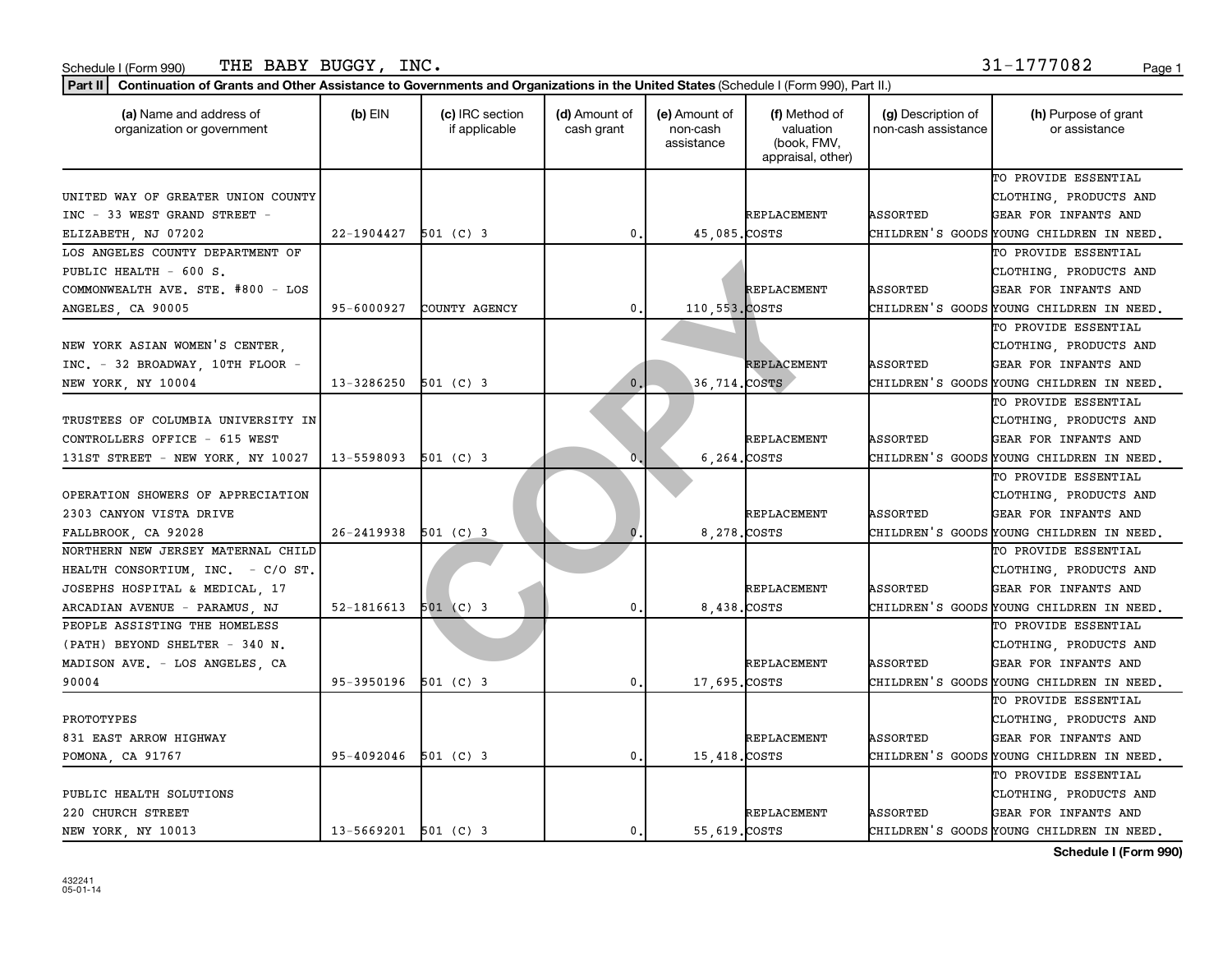| Part II   Continuation of Grants and Other Assistance to Governments and Organizations in the United States (Schedule I (Form 990), Part II.) |                          |                                  |                             |                                         |                                                                |                                           |                                          |
|-----------------------------------------------------------------------------------------------------------------------------------------------|--------------------------|----------------------------------|-----------------------------|-----------------------------------------|----------------------------------------------------------------|-------------------------------------------|------------------------------------------|
| (a) Name and address of<br>organization or government                                                                                         | (b) $EIN$                | (c) IRC section<br>if applicable | (d) Amount of<br>cash grant | (e) Amount of<br>non-cash<br>assistance | (f) Method of<br>valuation<br>(book, FMV,<br>appraisal, other) | (g) Description of<br>non-cash assistance | (h) Purpose of grant<br>or assistance    |
| OUEENS LEGAL SERVICES CORPORATION                                                                                                             |                          |                                  |                             |                                         |                                                                |                                           | TO PROVIDE ESSENTIAL                     |
| C/O LEGAL SERVICES FOR NEW YORK                                                                                                               |                          |                                  |                             |                                         |                                                                |                                           | CLOTHING, PRODUCTS AND                   |
| CITY, 350 BROADWAY - NEW YORK, NY                                                                                                             |                          |                                  |                             |                                         | REPLACEMENT                                                    | <b>ASSORTED</b>                           | GEAR FOR INFANTS AND                     |
| 10013                                                                                                                                         | 13-2605604               | $501$ (C) 3                      | 0.                          | 28,683.COSTS                            |                                                                |                                           | CHILDREN'S GOODS YOUNG CHILDREN IN NEED. |
|                                                                                                                                               |                          |                                  |                             |                                         |                                                                |                                           | TO PROVIDE ESSENTIAL                     |
| QUICK START DAY CARE CENTER, INC.                                                                                                             |                          |                                  |                             |                                         |                                                                |                                           | CLOTHING, PRODUCTS AND                   |
| 188-33 LINDEN BLVD.                                                                                                                           |                          |                                  |                             |                                         | REPLACEMENT                                                    | ASSORTED                                  | GEAR FOR INFANTS AND                     |
| ST. ALBANS, NY 11412                                                                                                                          | 11-2219525               | $501$ (C) 3                      | 0.                          | 23,857.COSTS                            |                                                                |                                           | CHILDREN'S GOODSYOUNG CHILDREN IN NEED.  |
|                                                                                                                                               |                          |                                  |                             |                                         |                                                                |                                           | TO PROVIDE ESSENTIAL                     |
| REACH OUT AND READ OF GREATER NY                                                                                                              |                          |                                  |                             |                                         |                                                                |                                           | CLOTHING, PRODUCTS AND                   |
| 30 EAST 33RD STREET, 6TH FL                                                                                                                   |                          |                                  |                             |                                         | REPLACEMENT                                                    | <b>ASSORTED</b>                           | GEAR FOR INFANTS AND                     |
| NEW YORK, NY 10016                                                                                                                            | 13-4080045               | $501$ (C) 3                      | 0.                          | 660,564.COSTS                           |                                                                |                                           | CHILDREN'S GOODS YOUNG CHILDREN IN NEED. |
|                                                                                                                                               |                          |                                  |                             |                                         |                                                                |                                           | TO PROVIDE ESSENTIAL                     |
| COMMUNITY PARTNERS INC.                                                                                                                       |                          |                                  |                             |                                         |                                                                |                                           | CLOTHING, PRODUCTS AND                   |
| 1000 N. ALAMEDA STREET, SUITE 240                                                                                                             |                          |                                  |                             |                                         | REPLACEMENT                                                    | <b>ASSORTED</b>                           | GEAR FOR INFANTS AND                     |
| LOS ANGELES, CA 90012                                                                                                                         | 95-4302067               | $501$ (C) 3                      | $\overline{0}$ .            | 20,105.COSTS                            |                                                                |                                           | CHILDREN'S GOODS YOUNG CHILDREN IN NEED. |
|                                                                                                                                               |                          |                                  |                             |                                         |                                                                |                                           | TO PROVIDE ESSENTIAL                     |
| SCO FAMILY OF SERVICES                                                                                                                        |                          |                                  |                             |                                         |                                                                |                                           | CLOTHING, PRODUCTS AND                   |
| 1 ALEXANDER PLACE                                                                                                                             |                          |                                  |                             |                                         | REPLACEMENT                                                    | <b>ASSORTED</b>                           | GEAR FOR INFANTS AND                     |
| GLEN COVE, NY 11542                                                                                                                           | 11-2777066               | 501 (C) 3                        | $\mathbf{0}$ .              | 184.408.COSTS                           |                                                                |                                           | CHILDREN'S GOODS YOUNG CHILDREN IN NEED. |
|                                                                                                                                               |                          |                                  |                             |                                         |                                                                |                                           | TO PROVIDE ESSENTIAL                     |
| SHELTER PARTNERSHIP                                                                                                                           |                          |                                  |                             |                                         |                                                                |                                           | CLOTHING, PRODUCTS AND                   |
| 5600 RICKENBACKER ROAD                                                                                                                        |                          |                                  |                             |                                         | <b>REPLACEMENT</b>                                             | <b>ASSORTED</b>                           | GEAR FOR INFANTS AND                     |
| BELL, CA 90201                                                                                                                                | 95-3976214               | 501 (C) 3                        | 0.                          | 274,072.COSTS                           |                                                                |                                           | CHILDREN'S GOODS YOUNG CHILDREN IN NEED. |
|                                                                                                                                               |                          |                                  |                             |                                         |                                                                |                                           | TO PROVIDE ESSENTIAL                     |
| SHIELDS FOR FAMILIES                                                                                                                          |                          |                                  |                             |                                         |                                                                |                                           | CLOTHING, PRODUCTS AND                   |
| PO BOX 59129                                                                                                                                  |                          |                                  |                             |                                         | REPLACEMENT                                                    | <b>ASSORTED</b>                           | GEAR FOR INFANTS AND                     |
| LOS ANGELES, CA 90059                                                                                                                         | 95-4336420               | $501$ (C) 3                      | $\mathbf{0}$ .              | 8,129.COSTS                             |                                                                |                                           | CHILDREN'S GOODS YOUNG CHILDREN IN NEED. |
|                                                                                                                                               |                          |                                  |                             |                                         |                                                                |                                           | TO PROVIDE ESSENTIAL                     |
| SOUTH JAMAICA CENTER FOR CHILDREN                                                                                                             |                          |                                  |                             |                                         |                                                                |                                           | CLOTHING, PRODUCTS AND                   |
| & PARENTS $- 157-11$ LINDEN BLVD. $-$                                                                                                         |                          |                                  |                             |                                         | REPLACEMENT                                                    | ASSORTED                                  | GEAR FOR INFANTS AND                     |
| JAMAICA, NY 11434                                                                                                                             | 51-0179375               | $501$ (C) 3                      | 0.                          | 5.388.COSTS                             |                                                                |                                           | CHILDREN'S GOODS YOUNG CHILDREN IN NEED. |
|                                                                                                                                               |                          |                                  |                             |                                         |                                                                |                                           | TO PROVIDE ESSENTIAL                     |
| SPIRITT FAMILY SERVICES                                                                                                                       |                          |                                  |                             |                                         |                                                                |                                           | CLOTHING, PRODUCTS AND                   |
| 8000 PAINTER AVE                                                                                                                              |                          |                                  |                             |                                         | <b>REPLACEMENT</b>                                             | ASSORTED                                  | GEAR FOR INFANTS AND                     |
| WHITTIER, CA 90602                                                                                                                            | $95 - 2852683$ 501 (C) 3 |                                  | $\mathbf{0}$ .              | 15, 313. COSTS                          |                                                                |                                           | CHILDREN'S GOODS YOUNG CHILDREN IN NEED. |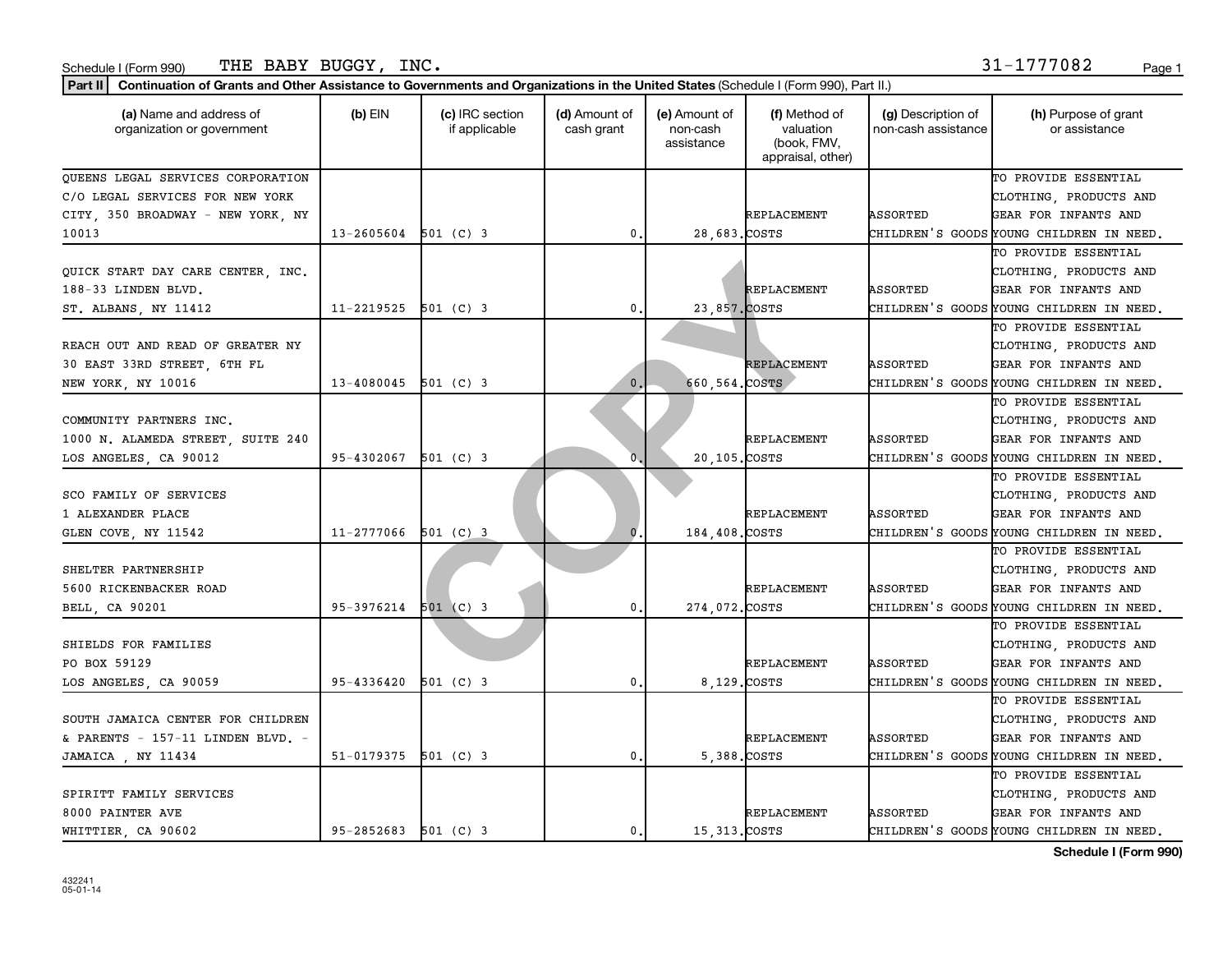| Part II   Continuation of Grants and Other Assistance to Governments and Organizations in the United States (Schedule I (Form 990), Part II.) |                          |                                  |                             |                                         |                                                                |                                           |                                          |
|-----------------------------------------------------------------------------------------------------------------------------------------------|--------------------------|----------------------------------|-----------------------------|-----------------------------------------|----------------------------------------------------------------|-------------------------------------------|------------------------------------------|
| (a) Name and address of<br>organization or government                                                                                         | (b) $EIN$                | (c) IRC section<br>if applicable | (d) Amount of<br>cash grant | (e) Amount of<br>non-cash<br>assistance | (f) Method of<br>valuation<br>(book, FMV,<br>appraisal, other) | (g) Description of<br>non-cash assistance | (h) Purpose of grant<br>or assistance    |
|                                                                                                                                               |                          |                                  |                             |                                         |                                                                |                                           | TO PROVIDE ESSENTIAL                     |
| NY CITY HEALTH AND HOSPITALS                                                                                                                  |                          |                                  |                             |                                         |                                                                |                                           | CLOTHING, PRODUCTS AND                   |
| CORPORATION - 160 WATER STREET                                                                                                                |                          |                                  |                             |                                         | REPLACEMENT                                                    | <b>ASSORTED</b>                           | GEAR FOR INFANTS AND                     |
| 6TH FLOOR - NEW YORK, NY 10038                                                                                                                | 13-2655001               | $501$ (C) 3                      | $\mathbf{0}$ .              | 387,886.COSTS                           |                                                                |                                           | CHILDREN'S GOODS YOUNG CHILDREN IN NEED. |
|                                                                                                                                               |                          |                                  |                             |                                         |                                                                |                                           | TO PROVIDE ESSENTIAL                     |
| THE LEGACY CENTER                                                                                                                             |                          |                                  |                             |                                         |                                                                |                                           | CLOTHING, PRODUCTS AND                   |
| 1633 CENTRE ST                                                                                                                                |                          |                                  |                             |                                         | REPLACEMENT                                                    | ASSORTED                                  | GEAR FOR INFANTS AND                     |
| RIDGEWOOD, NY 11385                                                                                                                           | 27-1033434               | $501$ (C) 3                      | 0.                          | 61.811.COSTS                            |                                                                |                                           | CHILDREN'S GOODS YOUNG CHILDREN IN NEED. |
|                                                                                                                                               |                          |                                  |                             |                                         |                                                                |                                           | TO PROVIDE ESSENTIAL                     |
| RIVER FUND NEW YORK, INC.                                                                                                                     |                          |                                  |                             |                                         |                                                                |                                           | CLOTHING, PRODUCTS AND                   |
| 89-11 LEFFERTS BLVD                                                                                                                           |                          |                                  |                             |                                         | REPLACEMENT                                                    | <b>ASSORTED</b>                           | GEAR FOR INFANTS AND                     |
| RICHMOND HILL, NY 11419                                                                                                                       | 11-3450363               | $501$ (C) 3                      | 0.                          | 148,563.COSTS                           |                                                                |                                           | CHILDREN'S GOODS YOUNG CHILDREN IN NEED. |
|                                                                                                                                               |                          |                                  |                             |                                         |                                                                |                                           | TO PROVIDE ESSENTIAL                     |
| THE TIYYA FOUNDATION                                                                                                                          |                          |                                  |                             |                                         |                                                                |                                           | CLOTHING, PRODUCTS AND                   |
| 20 TRUMAN SUITE #104                                                                                                                          |                          |                                  |                             |                                         | REPLACEMENT                                                    | <b>ASSORTED</b>                           | GEAR FOR INFANTS AND                     |
| IRVINE, CA 92620                                                                                                                              | 27-3128801               | $501$ (C) 3                      | 0.                          | 13,079.COSTS                            |                                                                |                                           | CHILDREN'S GOODSYOUNG CHILDREN IN NEED.  |
| THE UNIVERSITY HEIGHTS EDUCATION &                                                                                                            |                          |                                  |                             |                                         |                                                                |                                           | TO PROVIDE ESSENTIAL                     |
| CULTURAL DEVELOPMENT COMMINITY                                                                                                                |                          |                                  |                             |                                         |                                                                |                                           | CLOTHING, PRODUCTS AND                   |
| CENTER, I - 1304 MERRIAM AVENUE,                                                                                                              |                          |                                  |                             |                                         | REPLACEMENT                                                    | <b>ASSORTED</b>                           | GEAR FOR INFANTS AND                     |
| STE. $2L - BRONX$ , NY 10452                                                                                                                  | 13-4017676               | 501 (C) 3                        | $\mathbf{0}$ .              | 17,446.COSTS                            |                                                                |                                           | CHILDREN'S GOODS YOUNG CHILDREN IN NEED. |
|                                                                                                                                               |                          |                                  |                             |                                         |                                                                |                                           | TO PROVIDE ESSENTIAL                     |
| AHRC - NYC NEW PROJECTS INC.                                                                                                                  |                          |                                  |                             |                                         |                                                                |                                           | CLOTHING, PRODUCTS AND                   |
| 83 MAIDEN LN 11TH FL                                                                                                                          |                          |                                  |                             |                                         | REPLACEMENT                                                    | <b>ASSORTED</b>                           | GEAR FOR INFANTS AND                     |
| NEW YORK, NY 10038                                                                                                                            | 13-3587176               | 501 (C) 3                        | $\mathbf{0}$ .              | 8,544.COSTS                             |                                                                |                                           | CHILDREN'S GOODS YOUNG CHILDREN IN NEED. |
|                                                                                                                                               |                          |                                  |                             |                                         |                                                                |                                           | TO PROVIDE ESSENTIAL                     |
| VISITING NURSE SERVICE OF NEW YORK                                                                                                            |                          |                                  |                             |                                         |                                                                |                                           | CLOTHING, PRODUCTS AND                   |
| 5 PENN PLAZA 12TH FLOOR                                                                                                                       |                          |                                  |                             |                                         | REPLACEMENT                                                    | <b>ASSORTED</b>                           | GEAR FOR INFANTS AND                     |
| NEW YORK, NY 10001                                                                                                                            | 13-3189926               | $501$ (C) 3                      | 0.                          | 376.558.COSTS                           |                                                                |                                           | CHILDREN'S GOODSYOUNG CHILDREN IN NEED.  |
| WOMEN'S HOUSING AND ECONOMIC                                                                                                                  |                          |                                  |                             |                                         |                                                                |                                           | TO PROVIDE ESSENTIAL                     |
| DEVELOPMENT CORPORATION (WHEDCO) -                                                                                                            |                          |                                  |                             |                                         |                                                                |                                           | CLOTHING, PRODUCTS AND                   |
| 50 E 168TH STREET - BRONX, NY                                                                                                                 |                          |                                  |                             |                                         | REPLACEMENT                                                    | <b>ASSORTED</b>                           | GEAR FOR INFANTS AND                     |
| 10452                                                                                                                                         | 11-3099604               | $501$ (C) 3                      | 0.                          | 65,671. COSTS                           |                                                                |                                           | CHILDREN'S GOODSYOUNG CHILDREN IN NEED.  |
|                                                                                                                                               |                          |                                  |                             |                                         |                                                                |                                           | TO PROVIDE ESSENTIAL                     |
| BED STUY FAMILY HEALTH CENTER                                                                                                                 |                          |                                  |                             |                                         |                                                                |                                           | CLOTHING, PRODUCTS AND                   |
| 1413 FULTON STREET                                                                                                                            |                          |                                  |                             |                                         | REPLACEMENT                                                    | <b>ASSORTED</b>                           | GEAR FOR INFANTS AND                     |
| BROOKLYN, NY 11216                                                                                                                            | $11 - 2412205$ 501 (C) 3 |                                  | $\mathbf{0}$ .              | 13,775.COSTS                            |                                                                |                                           | CHILDREN'S GOODS YOUNG CHILDREN IN NEED. |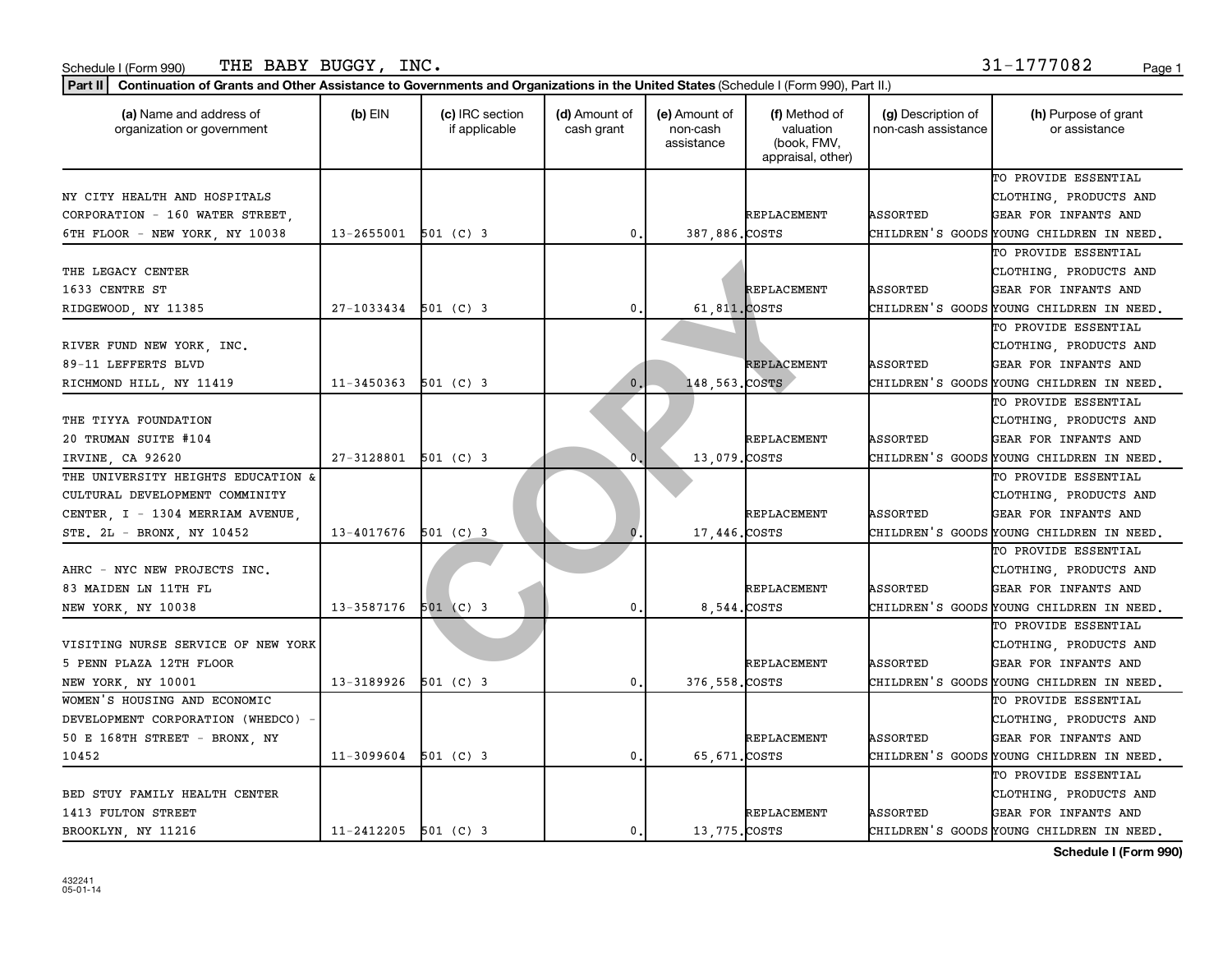|  | 31-1777082 |  |  |  |  |  |  |  | Page 1 |  |
|--|------------|--|--|--|--|--|--|--|--------|--|
|--|------------|--|--|--|--|--|--|--|--------|--|

| Part II   Continuation of Grants and Other Assistance to Governments and Organizations in the United States (Schedule I (Form 990), Part II.) |            |                                  |                             |                                         |                                                                |                                           |                                                                        |
|-----------------------------------------------------------------------------------------------------------------------------------------------|------------|----------------------------------|-----------------------------|-----------------------------------------|----------------------------------------------------------------|-------------------------------------------|------------------------------------------------------------------------|
| (a) Name and address of<br>organization or government                                                                                         | $(b)$ EIN  | (c) IRC section<br>if applicable | (d) Amount of<br>cash grant | (e) Amount of<br>non-cash<br>assistance | (f) Method of<br>valuation<br>(book, FMV,<br>appraisal, other) | (g) Description of<br>non-cash assistance | (h) Purpose of grant<br>or assistance                                  |
| YOUTH POLICY INSTITUTE<br>634 S. SPRING STREET, 10TH FL                                                                                       |            |                                  |                             |                                         | REPLACEMENT                                                    | <b>ASSORTED</b>                           | TO PROVIDE ESSENTIAL<br>CLOTHING, PRODUCTS AND<br>GEAR FOR INFANTS AND |
| LOS ANGELES, CA 90014                                                                                                                         | 52-1278339 | 501 (C) 3                        | $\mathfrak o$ .             | $6,405$ . COSTS                         |                                                                |                                           | CHILDREN'S GOODS YOUNG CHILDREN IN NEED.                               |
|                                                                                                                                               |            |                                  |                             |                                         |                                                                |                                           |                                                                        |
|                                                                                                                                               |            |                                  |                             |                                         |                                                                |                                           |                                                                        |
|                                                                                                                                               |            |                                  |                             |                                         |                                                                |                                           |                                                                        |
|                                                                                                                                               |            |                                  |                             |                                         |                                                                |                                           |                                                                        |
|                                                                                                                                               |            |                                  |                             |                                         |                                                                |                                           |                                                                        |
|                                                                                                                                               |            |                                  |                             |                                         |                                                                |                                           |                                                                        |
|                                                                                                                                               |            |                                  |                             |                                         |                                                                |                                           |                                                                        |
|                                                                                                                                               |            |                                  |                             |                                         |                                                                |                                           |                                                                        |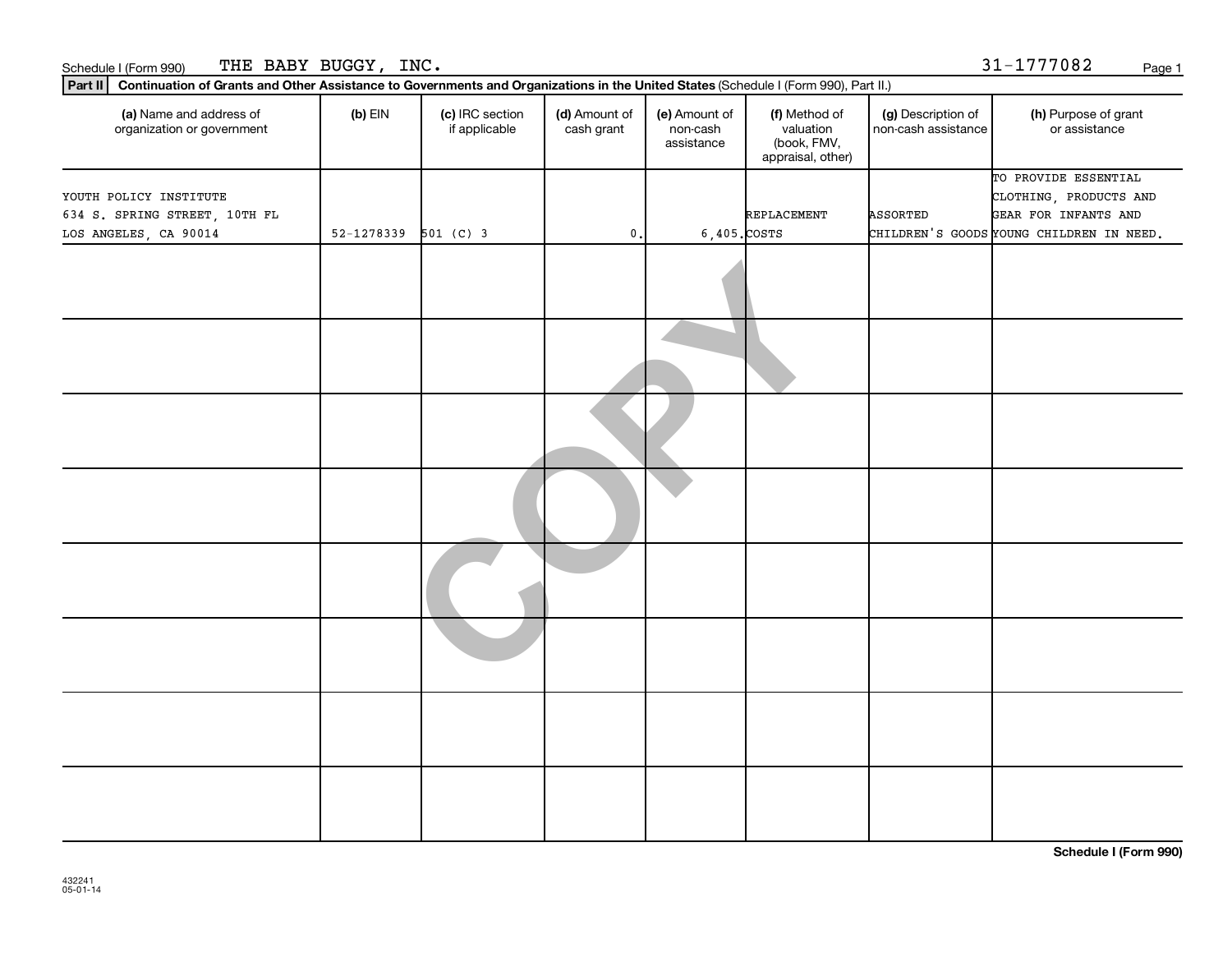FRIED TO SUBMIT APPLICATIONS FOR RENEWALD PROTECTING THE SAFE BABY BUGGY'S CRITERIA ARE NOT RENEWALD PROTECTING THE SAFE BABY BUGGY'S CRITERIA ARE NOT RENEWALD Part IV | Supplemental Information. Provide the information required in Part I, line 2, Part III, column (b), and any other additional information. PART I, LINE 2: BABY BUGGY REQUIRES EXISTING SITES TO SUBMIT APPLICATIONS FOR RENEWALS EACH YEAR. THOSE THAT NO LONGER MEET BABY BUGGY'S CRITERIA ARE NOT RENEWED. IN ADDITION, BABY BUGGY INVITES APPROXIMATELY 5 NEW SITES TO APPLY TO BECOME PART OF THE NETWORK EACH YEAR. PART OF THE APPLICATION PROCESS INVOLVES A SITE VISIT BY A BABY BUGGY PROGRAM STAFF MEMBER AND THE EXECUTIVE DIRECTOR. ONCE AN APPLICATION IS ACCEPTED, BABY BUGGY SENDS A SITE A STANDARD MONTHLY

REQUEST FORM FOR DONATIONS. SITES FILL IN THESE FORMS BASED ON THEIR

CLIENTS' NEEDS; BABY BUGGY FILLS DONATIONS BASED ON THESE NEEDS. BABY

# Part III | Grants and Other Assistance to Domestic Individuals. Complete if the organization answered "Yes" to Form 990, Part IV, line 22. Part III can be duplicated if additional space is needed.

(a) Type of grant or assistance **Audity Commet Audio Commet Commet Commet Commet Commet Commet Commet Commet Comme (e)** Method of valuation (book, FMV, appraisal, other) recipients (c) Amount of cash grant (d) Amount of noncash assistance

Schedule I (Form 990) (2014) THE BABY BUGGY, INC.  $P_{\text{age}}$ 

(f) Description of non-cash assistance

**2**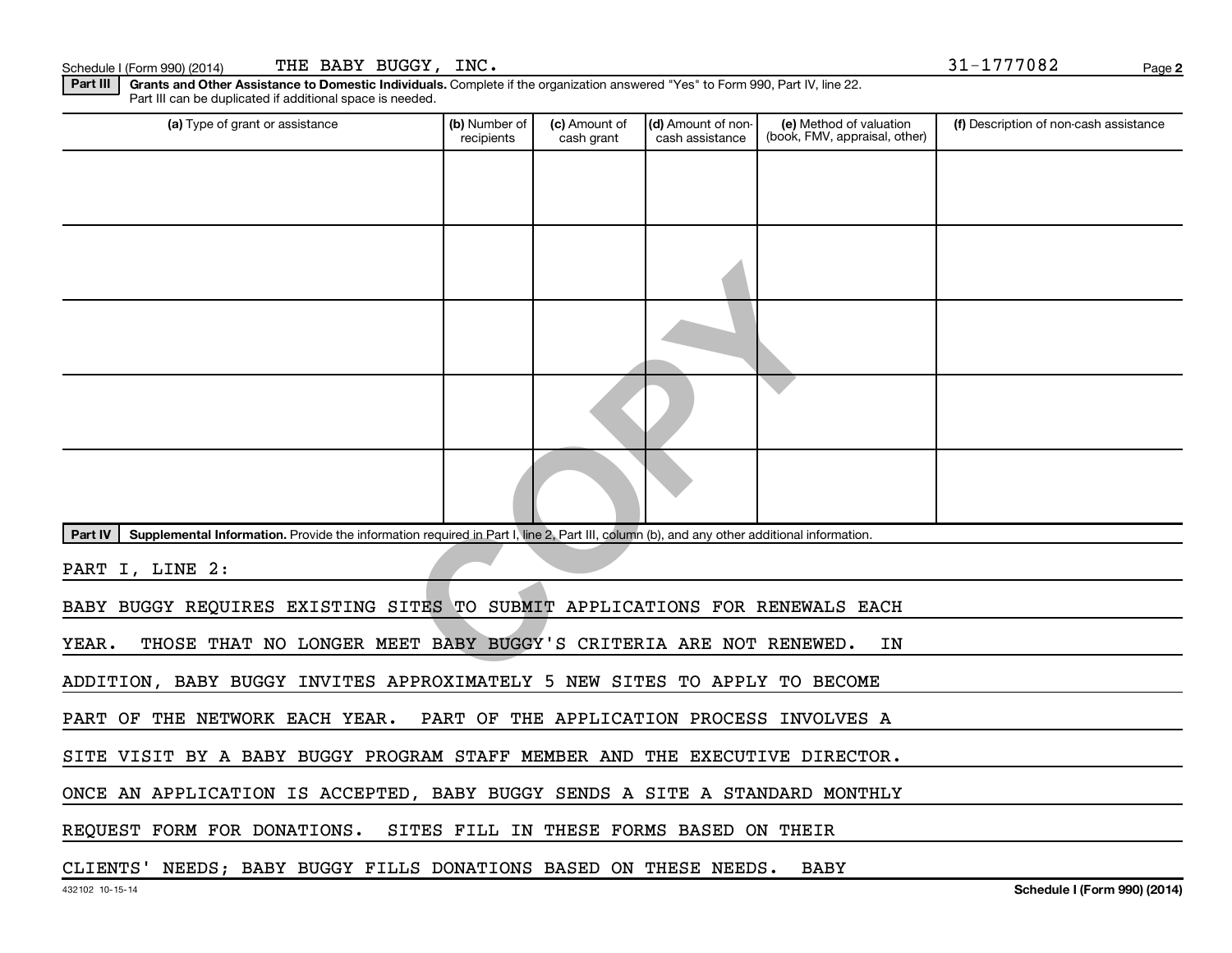| 31-1777082 Page 2<br>THE BABY BUGGY, INC.<br>Schedule I (Form 990)         |
|----------------------------------------------------------------------------|
| Supplemental Information<br><b>Part IV</b>                                 |
| BUGGY SENDS PACKING SLIPS ALONG WITH EACH DONATION, WHICH MUST BE FILLED   |
| OUT BY THE SITES UPON RECEIPT. BABY BUGGY'S PROGRAM TEAM AND STATS MANAGER |
| INPUT DONATION AMOUNTS INTO THE DATABASE TO TRACK WHAT SITES RECEIVE EACH  |
| MONTH.<br>THE TEAM REVIEWS THIS DATA REGULARLY TO ENSURE THAT THERE ARE NO |
| OUTLIERS AND TO DETERMINE CHANGES/TRENDS IN SITES' NEEDS.                  |
|                                                                            |
|                                                                            |
|                                                                            |
|                                                                            |
|                                                                            |
|                                                                            |
|                                                                            |
|                                                                            |
|                                                                            |
|                                                                            |
|                                                                            |
|                                                                            |
|                                                                            |
|                                                                            |
|                                                                            |
|                                                                            |
|                                                                            |
|                                                                            |
|                                                                            |
|                                                                            |
|                                                                            |
|                                                                            |
|                                                                            |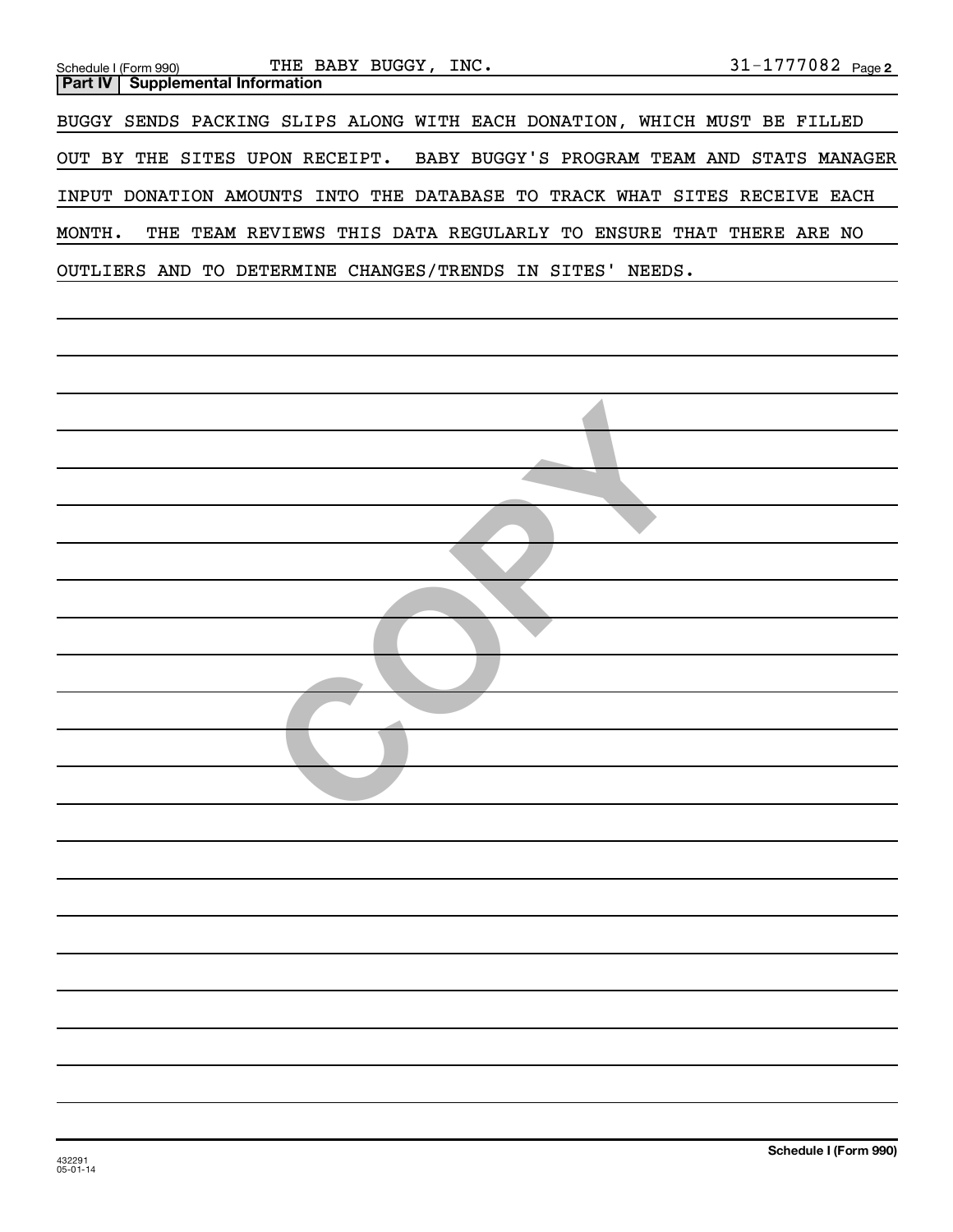|        | <b>SCHEDULE J</b>                                                                   | <b>Compensation Information</b>                                                                                           |                                       | OMB No. 1545-0047     |                   |                              |  |
|--------|-------------------------------------------------------------------------------------|---------------------------------------------------------------------------------------------------------------------------|---------------------------------------|-----------------------|-------------------|------------------------------|--|
|        | (Form 990)<br>For certain Officers, Directors, Trustees, Key Employees, and Highest |                                                                                                                           |                                       |                       |                   |                              |  |
|        | <b>Compensated Employees</b>                                                        |                                                                                                                           |                                       |                       |                   |                              |  |
|        |                                                                                     | Complete if the organization answered "Yes" on Form 990, Part IV, line 23.<br>Attach to Form 990.                         |                                       | <b>Open to Public</b> |                   |                              |  |
|        | Department of the Treasury<br>Internal Revenue Service                              | Information about Schedule J (Form 990) and its instructions is at www.irs.gov/form990.                                   |                                       |                       | <b>Inspection</b> |                              |  |
|        | Name of the organization                                                            |                                                                                                                           | <b>Employer identification number</b> |                       |                   |                              |  |
|        |                                                                                     | THE BABY BUGGY, INC.                                                                                                      | 31-1777082                            |                       |                   |                              |  |
| Part I |                                                                                     | <b>Questions Regarding Compensation</b>                                                                                   |                                       |                       |                   |                              |  |
|        |                                                                                     |                                                                                                                           |                                       |                       | Yes               | No                           |  |
| 1a     |                                                                                     | Check the appropriate box(es) if the organization provided any of the following to or for a person listed in Form 990,    |                                       |                       |                   |                              |  |
|        |                                                                                     | Part VII, Section A, line 1a. Complete Part III to provide any relevant information regarding these items.                |                                       |                       |                   |                              |  |
|        | First-class or charter travel                                                       | Housing allowance or residence for personal use                                                                           |                                       |                       |                   |                              |  |
|        | Travel for companions                                                               | Payments for business use of personal residence                                                                           |                                       |                       |                   |                              |  |
|        |                                                                                     | Tax indemnification and gross-up payments<br>Health or social club dues or initiation fees                                |                                       |                       |                   |                              |  |
|        |                                                                                     | Discretionary spending account<br>Personal services (e.g., maid, chauffeur, chef)                                         |                                       |                       |                   |                              |  |
|        |                                                                                     |                                                                                                                           |                                       |                       |                   |                              |  |
|        |                                                                                     | <b>b</b> If any of the boxes on line 1a are checked, did the organization follow a written policy regarding payment or    |                                       |                       |                   |                              |  |
|        |                                                                                     | Did the organization require substantiation prior to reimbursing or allowing expenses incurred by all directors,          |                                       | 1b                    |                   |                              |  |
| 2      |                                                                                     |                                                                                                                           |                                       | $\mathbf{2}$          |                   |                              |  |
|        |                                                                                     |                                                                                                                           |                                       |                       |                   |                              |  |
| з      |                                                                                     | Indicate which, if any, of the following the filing organization used to establish the compensation of the organization's |                                       |                       |                   |                              |  |
|        |                                                                                     | CEO/Executive Director. Check all that apply. Do not check any boxes for methods used by a related organization to        |                                       |                       |                   |                              |  |
|        |                                                                                     | establish compensation of the CEO/Executive Director, but explain in Part III.                                            |                                       |                       |                   |                              |  |
|        | $ \mathbf{X} $ Compensation committee                                               | Written employment contract                                                                                               |                                       |                       |                   |                              |  |
|        |                                                                                     | $X$ Compensation survey or study<br>Independent compensation consultant                                                   |                                       |                       |                   |                              |  |
|        |                                                                                     | $\underline{\mathbf{X}}$ Approval by the board or compensation committee<br>Form 990 of other organizations               |                                       |                       |                   |                              |  |
|        |                                                                                     |                                                                                                                           |                                       |                       |                   |                              |  |
| 4      |                                                                                     | During the year, did any person listed in Form 990, Part VII, Section A, line 1a, with respect to the filing              |                                       |                       |                   |                              |  |
|        | organization or a related organization:                                             |                                                                                                                           |                                       |                       |                   |                              |  |
| а      |                                                                                     |                                                                                                                           |                                       | 4a                    |                   | х                            |  |
| b      |                                                                                     |                                                                                                                           |                                       | 4b                    |                   | $\overline{\textbf{X}}$      |  |
| с      |                                                                                     |                                                                                                                           |                                       | 4c                    |                   | $\overline{\texttt{x}}$      |  |
|        |                                                                                     | If "Yes" to any of lines 4a-c, list the persons and provide the applicable amounts for each item in Part III.             |                                       |                       |                   |                              |  |
|        |                                                                                     |                                                                                                                           |                                       |                       |                   |                              |  |
|        |                                                                                     | Only section 501(c)(3), 501(c)(4), and 501(c)(29) organizations must complete lines 5-9.                                  |                                       |                       |                   |                              |  |
|        |                                                                                     | For persons listed in Form 990, Part VII, Section A, line 1a, did the organization pay or accrue any compensation         |                                       |                       |                   |                              |  |
|        | contingent on the revenues of:                                                      |                                                                                                                           |                                       |                       |                   |                              |  |
|        |                                                                                     |                                                                                                                           |                                       | 5a                    |                   | x<br>$\overline{\mathtt{x}}$ |  |
|        |                                                                                     |                                                                                                                           |                                       | 5b                    |                   |                              |  |
|        |                                                                                     | If "Yes" to line 5a or 5b, describe in Part III.                                                                          |                                       |                       |                   |                              |  |
| 6      |                                                                                     | For persons listed in Form 990, Part VII, Section A, line 1a, did the organization pay or accrue any compensation         |                                       |                       |                   |                              |  |
|        | contingent on the net earnings of:                                                  |                                                                                                                           |                                       |                       |                   | х                            |  |
|        |                                                                                     |                                                                                                                           |                                       | 6a                    |                   | $\overline{\text{X}}$        |  |
|        |                                                                                     | If "Yes" to line 6a or 6b, describe in Part III.                                                                          |                                       | 6b                    |                   |                              |  |
| 7      |                                                                                     | For persons listed in Form 990, Part VII, Section A, line 1a, did the organization provide any non-fixed payments         |                                       |                       |                   |                              |  |
|        |                                                                                     |                                                                                                                           |                                       | 7                     |                   | х                            |  |
| 8      |                                                                                     | Were any amounts reported in Form 990, Part VII, paid or accrued pursuant to a contract that was subject to the           |                                       |                       |                   |                              |  |
|        |                                                                                     |                                                                                                                           |                                       | 8                     |                   | x                            |  |
| 9      |                                                                                     | If "Yes" to line 8, did the organization also follow the rebuttable presumption procedure described in                    |                                       |                       |                   |                              |  |
|        |                                                                                     |                                                                                                                           |                                       | 9                     |                   |                              |  |
|        |                                                                                     | LHA For Paperwork Reduction Act Notice, see the Instructions for Form 990.                                                | Schedule J (Form 990) 2014            |                       |                   |                              |  |

432111 10-13-14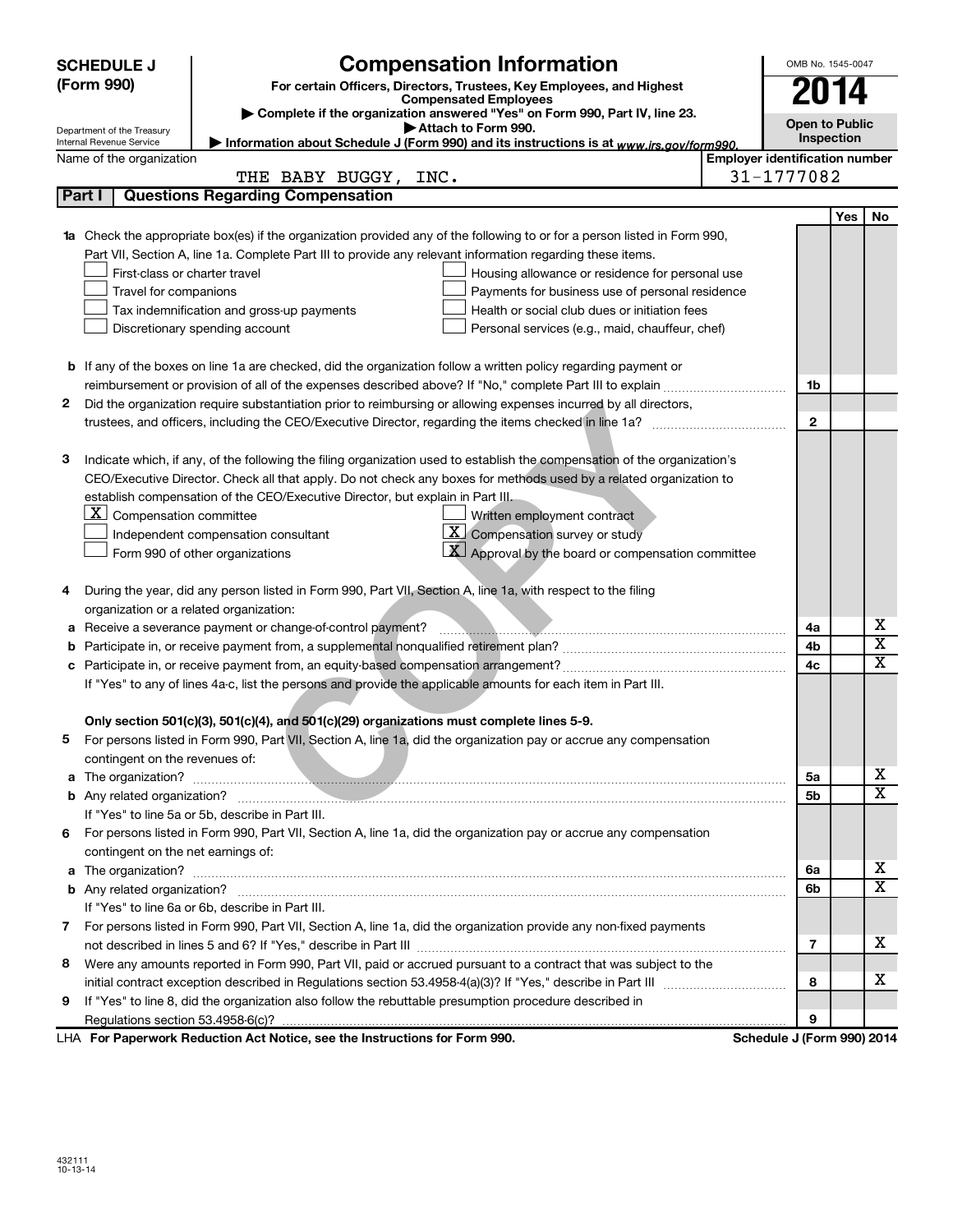### Part II | Officers, Directors, Trustees, Key Employees, and Highest Compensated Employees. Use duplicate copies if additional space is needed.

For each individual whose compensation must be reported in Schedule J, report compensation from the organization on row (i) and from related organizations, described in the instructions, on row (ii). Do not list any individuals that are not listed on Form 990, Part VII.

Note. The sum of columns (B)(i)-(iii) for each listed individual must equal the total amount of Form 990, Part VII, Section A, line 1a, applicable column (D) and (E) amounts for that individual.

| (A) Name and Title      |                    |                          | (B) Breakdown of W-2 and/or 1099-MISC compensation |                                           | (C) Retirement and<br>other deferred | (D) Nontaxable<br>benefits  | (E) Total of columns<br>$(B)(i)$ - $(D)$ | (F) Compensation<br>in column (B)         |  |
|-------------------------|--------------------|--------------------------|----------------------------------------------------|-------------------------------------------|--------------------------------------|-----------------------------|------------------------------------------|-------------------------------------------|--|
|                         |                    | (i) Base<br>compensation | (ii) Bonus &<br>incentive<br>compensation          | (iii) Other<br>reportable<br>compensation | compensation                         |                             |                                          | reported as deferred<br>in prior Form 990 |  |
| (1) KATHERINE E. SNIDER | (i)                | 163,656.                 | 16,000.                                            | $\overline{0}$ .                          | $\overline{0}$ .                     | 25, 179.                    | 204,835.                                 | $\overline{0}$ .                          |  |
| EXECUTIVE DIRECTOR      | (ii)               | $\overline{0}$ .         | $\overline{0}$ .                                   | $\overline{0}$ .                          | σ.                                   | $\overline{\mathfrak{o}}$ . | $\overline{\mathfrak{o}}$ .              | $\overline{0}$ .                          |  |
|                         | (i)                |                          |                                                    |                                           |                                      |                             |                                          |                                           |  |
|                         | (ii)               |                          |                                                    |                                           |                                      |                             |                                          |                                           |  |
|                         | $(\sf{i})$         |                          |                                                    |                                           |                                      |                             |                                          |                                           |  |
|                         | (ii)               |                          |                                                    |                                           |                                      |                             |                                          |                                           |  |
|                         | $(\sf{i})$         |                          |                                                    |                                           |                                      |                             |                                          |                                           |  |
|                         | (ii)               |                          |                                                    |                                           |                                      |                             |                                          |                                           |  |
|                         | (i)                |                          |                                                    |                                           |                                      |                             |                                          |                                           |  |
|                         | (ii)               |                          |                                                    |                                           |                                      |                             |                                          |                                           |  |
|                         | $(\sf{i})$         |                          |                                                    |                                           |                                      |                             |                                          |                                           |  |
|                         | (ii)               |                          |                                                    |                                           |                                      |                             |                                          |                                           |  |
|                         | $(\sf{i})$         |                          |                                                    |                                           |                                      |                             |                                          |                                           |  |
|                         | (ii)               |                          |                                                    |                                           |                                      |                             |                                          |                                           |  |
|                         | $(\sf{i})$         |                          |                                                    |                                           |                                      |                             |                                          |                                           |  |
|                         | (ii)               |                          |                                                    |                                           |                                      |                             |                                          |                                           |  |
|                         | $(\sf{i})$         |                          |                                                    |                                           |                                      |                             |                                          |                                           |  |
|                         | (ii)               |                          |                                                    |                                           |                                      |                             |                                          |                                           |  |
|                         | $(\sf{i})$<br>(ii) |                          |                                                    |                                           |                                      |                             |                                          |                                           |  |
|                         | $(\sf{i})$         |                          |                                                    |                                           |                                      |                             |                                          |                                           |  |
|                         | (ii)               |                          |                                                    |                                           |                                      |                             |                                          |                                           |  |
|                         | $(\sf{i})$         |                          |                                                    |                                           |                                      |                             |                                          |                                           |  |
|                         | (ii)               |                          |                                                    |                                           |                                      |                             |                                          |                                           |  |
|                         | $(\sf{i})$         |                          |                                                    |                                           |                                      |                             |                                          |                                           |  |
|                         | (ii)               |                          |                                                    |                                           |                                      |                             |                                          |                                           |  |
|                         | $(\sf{i})$         |                          |                                                    |                                           |                                      |                             |                                          |                                           |  |
|                         | (ii)               |                          |                                                    |                                           |                                      |                             |                                          |                                           |  |
|                         | $(\sf{i})$         |                          |                                                    |                                           |                                      |                             |                                          |                                           |  |
|                         | (ii)               |                          |                                                    |                                           |                                      |                             |                                          |                                           |  |
|                         | $(\sf{i})$         |                          |                                                    |                                           |                                      |                             |                                          |                                           |  |
|                         | (ii)               |                          |                                                    |                                           |                                      |                             |                                          |                                           |  |

**2**

432112 10-13-14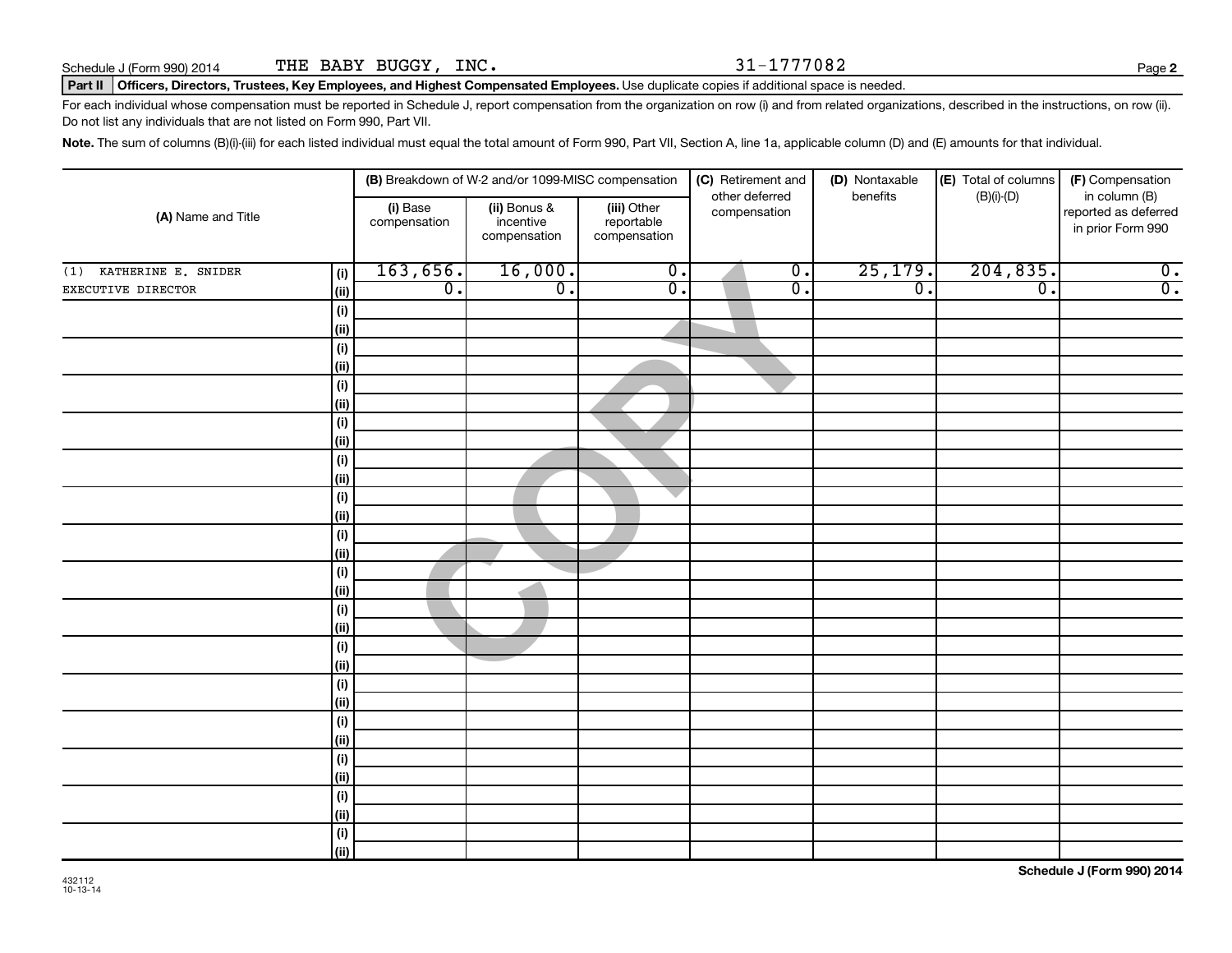### **Part III Supplemental Information**

Provide the information, explanation, or descriptions required for Part I, lines 1a, 1b, 3, 4a, 4b, 4c, 5a, 5b, 6a, 6b, 7, and 8, and for Part II. Also complete this part for any additional information.

PART I, LINE 3:

THE HR COMMITTEE OF THE BOARD OF DIRECTORS REVIEWS THE SALARY AND

PERFORMANCE OF THE EXECUTIVE DIRECTOR AT THE END OF THE YEAR. THE BOARD

IRECTOR AT THE END OF THE YEAR. THE BOJ<br>CUTIVE DIRECTOR IN A CLOSED SESSION AS<br>AT THE END OF THE YEAR. AT THE SAME '<br>ALLOCATIONS FOR THE REST OF THE STAFF.<br>I, THE BOARD COMPARES AGAINST COMPARABI<br>S SAME IN DETERMINING HER VOTES ON THE SALARY OF THE EXECUTIVE DIRECTOR IN A CLOSED SESSION AS PART

OF THE BUDGET APPROVAL PROCESS AT THE END OF THE YEAR. AT THE SAME TIME,

THE BOARD APPROVES THE SALARY ALLOCATIONS FOR THE REST OF THE STAFF. FOR

THE EXECUTIVE DIRECTOR'S SALARY, THE BOARD COMPARES AGAINST COMPARABLES.

THE EXECUTIVE DIRECTOR DOES THE SAME IN DETERMINING HER STAFF'S SALARIES.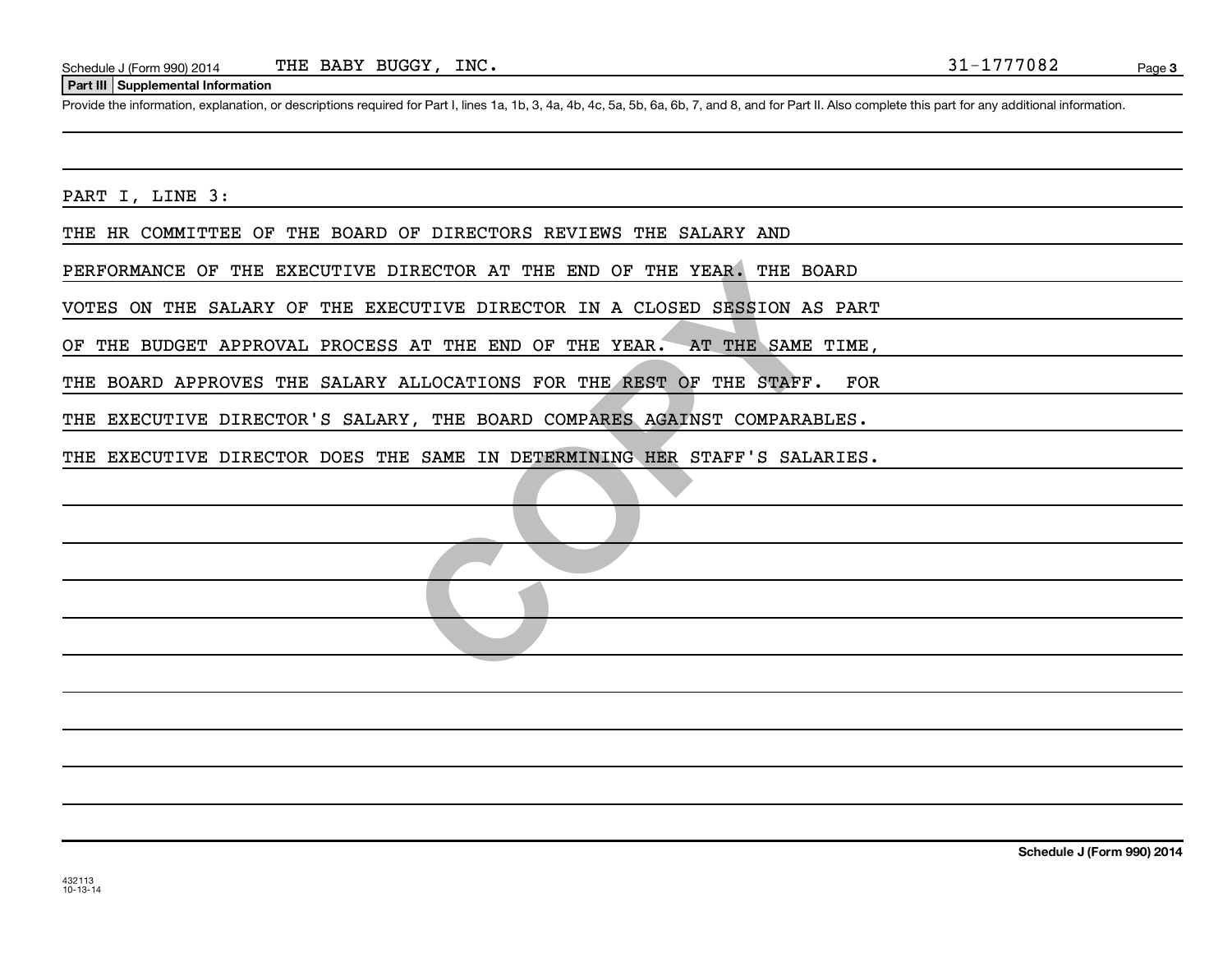| <b>SCHEDULE M</b> |  |
|-------------------|--|
| (Form 990)        |  |

# **Noncash Contributions**

OMB No. 1545-0047

| Department of the Treasury |
|----------------------------|
| Internal Revenue Service   |

◆ Complete if the organizations answered "Yes" on Form 990, Part IV, lines 29 or 30.<br>▶ Complete if the organizations answered "Yes" on Form 990, Part IV, lines 29 or 30. **Attach to Form 990.** J

**Open To Public**

Information about Schedule M (Form 990) and its instructions is at <sub>www.irs.gov/form990.</sub> Inspection ■ Information about Schedule M (Form 990) and its instructions is at <sub>www.irs.*gov/form990.*<br>Employer identification number |<br>Figure identification number |</sub> THE BABY BUGGY, INC. 2014 21-1777082

| Part I   | <b>Types of Property</b>                                                                                                       |                               |                                                                                        |                                                    |    |                                                       |            |     |    |
|----------|--------------------------------------------------------------------------------------------------------------------------------|-------------------------------|----------------------------------------------------------------------------------------|----------------------------------------------------|----|-------------------------------------------------------|------------|-----|----|
|          |                                                                                                                                | (a)<br>Check if<br>applicable | (b)<br>Number of<br>contributions or<br>items contributed Form 990, Part VIII, line 1g | (c)<br>Noncash contribution<br>amounts reported on |    | Method of determining<br>noncash contribution amounts | (d)        |     |    |
| 1.       |                                                                                                                                |                               |                                                                                        |                                                    |    |                                                       |            |     |    |
| 2        | Art - Historical treasures                                                                                                     |                               |                                                                                        |                                                    |    |                                                       |            |     |    |
| З        | Art - Fractional interests                                                                                                     |                               |                                                                                        |                                                    |    |                                                       |            |     |    |
| 4        |                                                                                                                                |                               |                                                                                        |                                                    |    |                                                       |            |     |    |
| 5        | Clothing and household goods                                                                                                   | X                             |                                                                                        |                                                    |    | 4,870,207. COMPARATIVE VALUE ME                       |            |     |    |
| 6        | Cars and other vehicles                                                                                                        |                               |                                                                                        |                                                    |    |                                                       |            |     |    |
| 7        |                                                                                                                                |                               |                                                                                        |                                                    |    |                                                       |            |     |    |
| 8        |                                                                                                                                |                               |                                                                                        |                                                    |    |                                                       |            |     |    |
| 9        | Securities - Publicly traded                                                                                                   |                               |                                                                                        |                                                    |    |                                                       |            |     |    |
| 10       | Securities - Closely held stock                                                                                                |                               |                                                                                        |                                                    |    |                                                       |            |     |    |
| 11       | Securities - Partnership, LLC, or                                                                                              |                               |                                                                                        |                                                    |    |                                                       |            |     |    |
|          | trust interests                                                                                                                |                               |                                                                                        |                                                    |    |                                                       |            |     |    |
| 12       | Securities - Miscellaneous                                                                                                     |                               |                                                                                        |                                                    |    |                                                       |            |     |    |
| 13       | Qualified conservation contribution -                                                                                          |                               |                                                                                        |                                                    |    |                                                       |            |     |    |
|          |                                                                                                                                |                               |                                                                                        |                                                    |    |                                                       |            |     |    |
|          | Qualified conservation contribution - Other                                                                                    |                               |                                                                                        |                                                    |    |                                                       |            |     |    |
| 14<br>15 | Real estate - Residential                                                                                                      |                               |                                                                                        |                                                    |    |                                                       |            |     |    |
|          |                                                                                                                                |                               |                                                                                        |                                                    |    |                                                       |            |     |    |
| 16       | Real estate - Commercial                                                                                                       |                               |                                                                                        |                                                    |    |                                                       |            |     |    |
| 17       |                                                                                                                                |                               |                                                                                        |                                                    |    |                                                       |            |     |    |
| 18       |                                                                                                                                |                               |                                                                                        |                                                    |    |                                                       |            |     |    |
| 19       |                                                                                                                                |                               |                                                                                        |                                                    |    |                                                       |            |     |    |
| 20       | Drugs and medical supplies                                                                                                     |                               |                                                                                        |                                                    |    |                                                       |            |     |    |
| 21       |                                                                                                                                |                               |                                                                                        |                                                    |    |                                                       |            |     |    |
| 22       |                                                                                                                                |                               |                                                                                        |                                                    |    |                                                       |            |     |    |
| 23       |                                                                                                                                |                               |                                                                                        |                                                    |    |                                                       |            |     |    |
| 24       |                                                                                                                                |                               |                                                                                        |                                                    |    |                                                       |            |     |    |
| 25       | Other $\blacktriangleright$                                                                                                    |                               |                                                                                        |                                                    |    |                                                       |            |     |    |
| 26       | Other                                                                                                                          |                               |                                                                                        |                                                    |    |                                                       |            |     |    |
| 27       | Other                                                                                                                          |                               |                                                                                        |                                                    |    |                                                       |            |     |    |
| 28       | Other                                                                                                                          |                               |                                                                                        |                                                    |    |                                                       |            |     |    |
| 29       | Number of Forms 8283 received by the organization during the tax year for contributions                                        |                               |                                                                                        |                                                    |    |                                                       |            |     |    |
|          | for which the organization completed Form 8283, Part IV, Donee Acknowledgement                                                 |                               |                                                                                        |                                                    | 29 |                                                       |            |     |    |
|          |                                                                                                                                |                               |                                                                                        |                                                    |    |                                                       |            | Yes | No |
|          | 30a During the year, did the organization receive by contribution any property reported in Part I, lines 1 through 28, that it |                               |                                                                                        |                                                    |    |                                                       |            |     |    |
|          | must hold for at least three years from the date of the initial contribution, and which is not required to be used for         |                               |                                                                                        |                                                    |    |                                                       |            |     |    |
|          |                                                                                                                                |                               |                                                                                        |                                                    |    |                                                       | 30a        |     | x. |
|          | <b>b</b> If "Yes," describe the arrangement in Part II.                                                                        |                               |                                                                                        |                                                    |    |                                                       |            |     |    |
| 31       | Does the organization have a gift acceptance policy that requires the review of any non-standard contributions?                |                               |                                                                                        |                                                    |    |                                                       | 31         |     | x  |
|          | 32a Does the organization hire or use third parties or related organizations to solicit, process, or sell noncash              |                               |                                                                                        |                                                    |    |                                                       |            |     |    |
|          | contributions?                                                                                                                 |                               |                                                                                        |                                                    |    |                                                       | <b>32a</b> |     | х  |
|          | <b>b</b> If "Yes," describe in Part II.                                                                                        |                               |                                                                                        |                                                    |    |                                                       |            |     |    |
| 33       | If the organization did not report an amount in column (c) for a type of property for which column (a) is checked,             |                               |                                                                                        |                                                    |    |                                                       |            |     |    |
|          | describe in Part II.                                                                                                           |                               |                                                                                        |                                                    |    |                                                       |            |     |    |
| LHA      | For Paperwork Reduction Act Notice, see the Instructions for Form 990.                                                         |                               |                                                                                        |                                                    |    | <b>Schedule M (Form 990) (2014)</b>                   |            |     |    |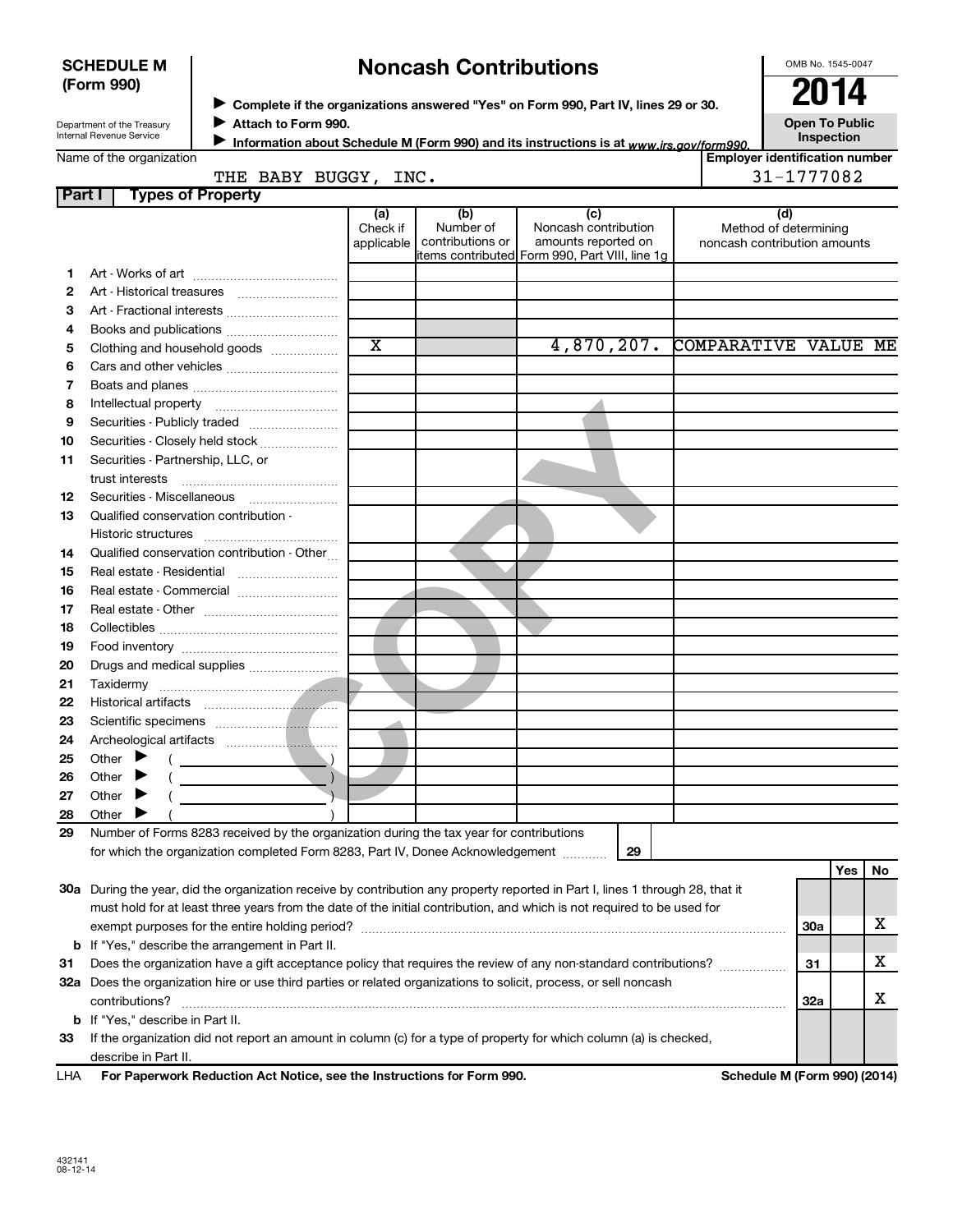**2**

Provide the information required by Part I, lines 30b, 32b, and 33, and whether the organization is reporting in Part I, column (b), the number of contributions, the number of items received, or a combination of both. Also complete this part for any additional information. **Part II Supplemental Information.**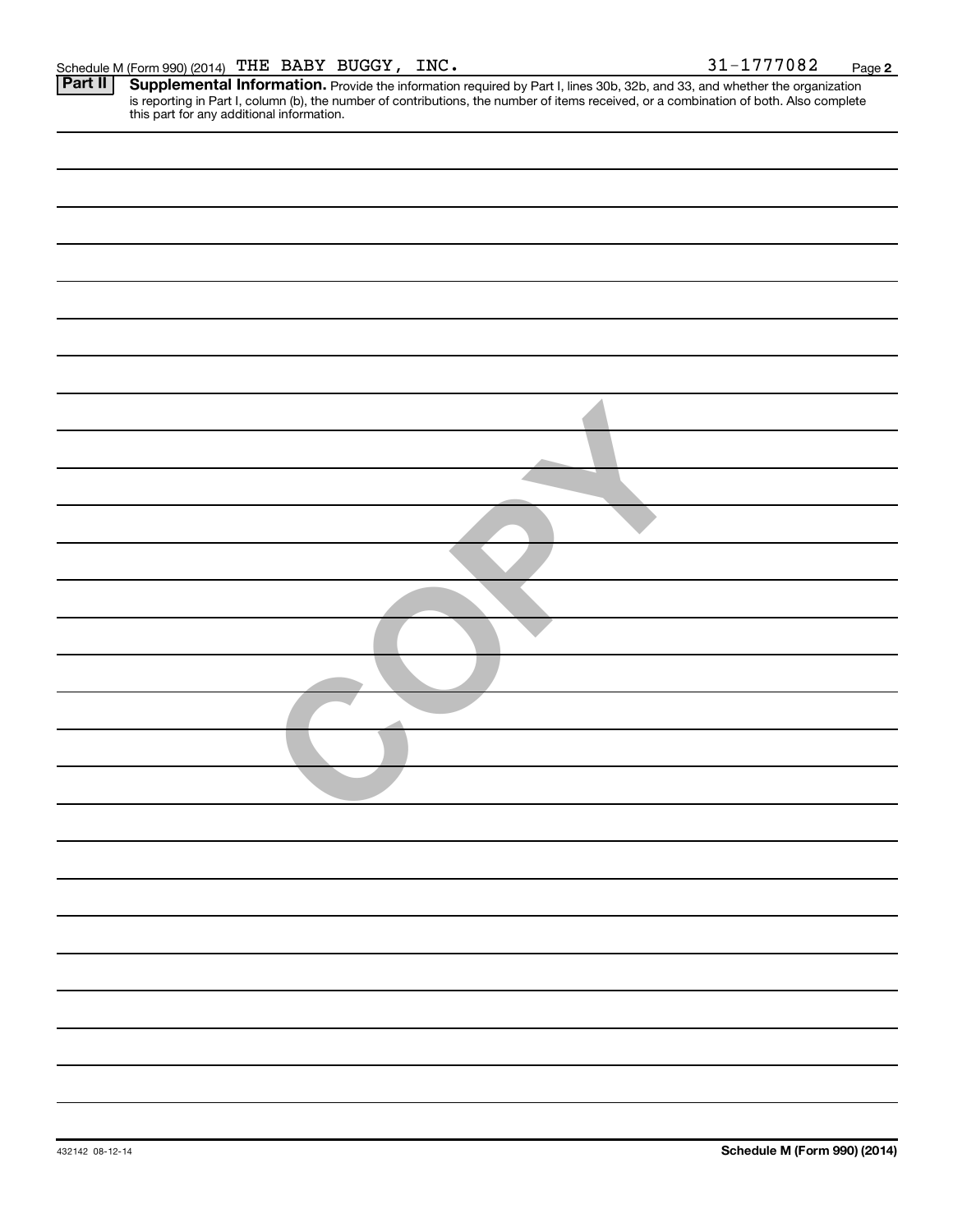COME FATHERS ENROLLED IN 16 FATHERING IN YORK CITY INCLUDING PROJECT FATHERHOOD<br>RHOOD PROGRAM. THE PROGRAMS HELP FATHER<br>CE FATHERHOOD AND THE RESPONSIBILITIES<br>POOR DADS THE TOOLS THEY NEED TO KEEP !<br>BABY BUGGY OFFERS FINAN OMB No. 1545-0047 Department of the Treasury Internal Revenue Service Information about Schedule O (Form 990 or 990-EZ) and its instructions is at www.irs.gov/form990. **Complete to provide information for responses to specific questions on Form 990 or 990-EZ or to provide any additional information. | Attach to Form 990 or 990-EZ. (Form 990 or 990-EZ) Open to Public Inspection Employer identification number** Name of the organization **SCHEDULE O Supplemental Information to Form 990 or 990-EZ 2014**<br>(Form 990 or 990-EZ) Complete to provide information for responses to specific questions on THE BABY BUGGY, INC. 31-1777082 FORM 990, PART I, LINE 1, DESCRIPTION OF ORGANIZATION MISSION: ESSENTIAL GEAR, CLOTHING, PRODUCTS AND SERVICES FOR CHILDREN 0 THROUGH 14 WITH THE GOAL OF IMPROVING THEIR SAFETY, HEALTH, AND WELL-BEING. FORM 990, PART III, LINE 4A, PROGRAM SERVICE ACCOMPLISHMENTS: FATHERHOOD: BABY BUGGY PROVIDES CLOTHING, GEAR AND PRODUCTS FOR CHILDREN OF LOW-INCOME FATHERS ENROLLED IN 16 FATHERING PROGRAMS ACROSS LOS ANGELES AND NEW YORK CITY INCLUDING PROJECT FATHERHOOD AT CII AND FORESTDALE'S FATHERHOOD PROGRAM. THE PROGRAMS HELP FATHERS FEEL EMPOWERED TO EMBRACE FATHERHOOD AND THE RESPONSIBILITIES THAT ACCOMPANY IT AND TO PROVIDE POOR DADS THE TOOLS THEY NEED TO KEEP THEIR CHILDREN SAFE AND HEALTHY. BABY BUGGY OFFERS FINANCIAL EDUCATION WORKSHOPS AND BENEFITS SCREENING TO HELP IMPROVE THE FAMILY'S OVERALL AND FINANCIAL WELL-BEING. CRISIS INTERVENTION: GOODS ARE DONATED TO PARENTS WHO ARE AT RISK OF FALLING INTO CRISIS OR LOSING CUSTODY OF THEIR CHILDREN DUE TO LOSS OF

WORK, HOMELESSNESS, ETC. DONATIONS ARE PAIRED WITH CASE MANAGEMENT,

COUNSELING, ADVOCACY, JOB, FINANCIAL LITERACY AND PARENTING WORKSHOPS,

AS WELL AS CRISIS INTERVENTION WHEN NECESSARY. SOME OF THE RECIPIENT

SITES IN THIS PROGRAMS ARE THE HARLEM CHILDREN'S ZONE, NEW YORK

FOUNDLING NURSERY AND THE CHILD CENTER OF NEW YORK.

432211 08-27-14 LHA For Paperwork Reduction Act Notice, see the Instructions for Form 990 or 990-EZ. Schedule O (Form 990 or 990-EZ) (2014) EDUCATION: BABY BUGGY PROVIDES MONTHLY DONATIONS OF GOODS TO FAMILIES LIVING IN POVERTY WHO ARE ENROLLED IN EDUCATION PROGRAMS INCLUDING EARLY HEAD START AND HEAD START SITES IN NEW YORK CITY, CHICAGO AND LOS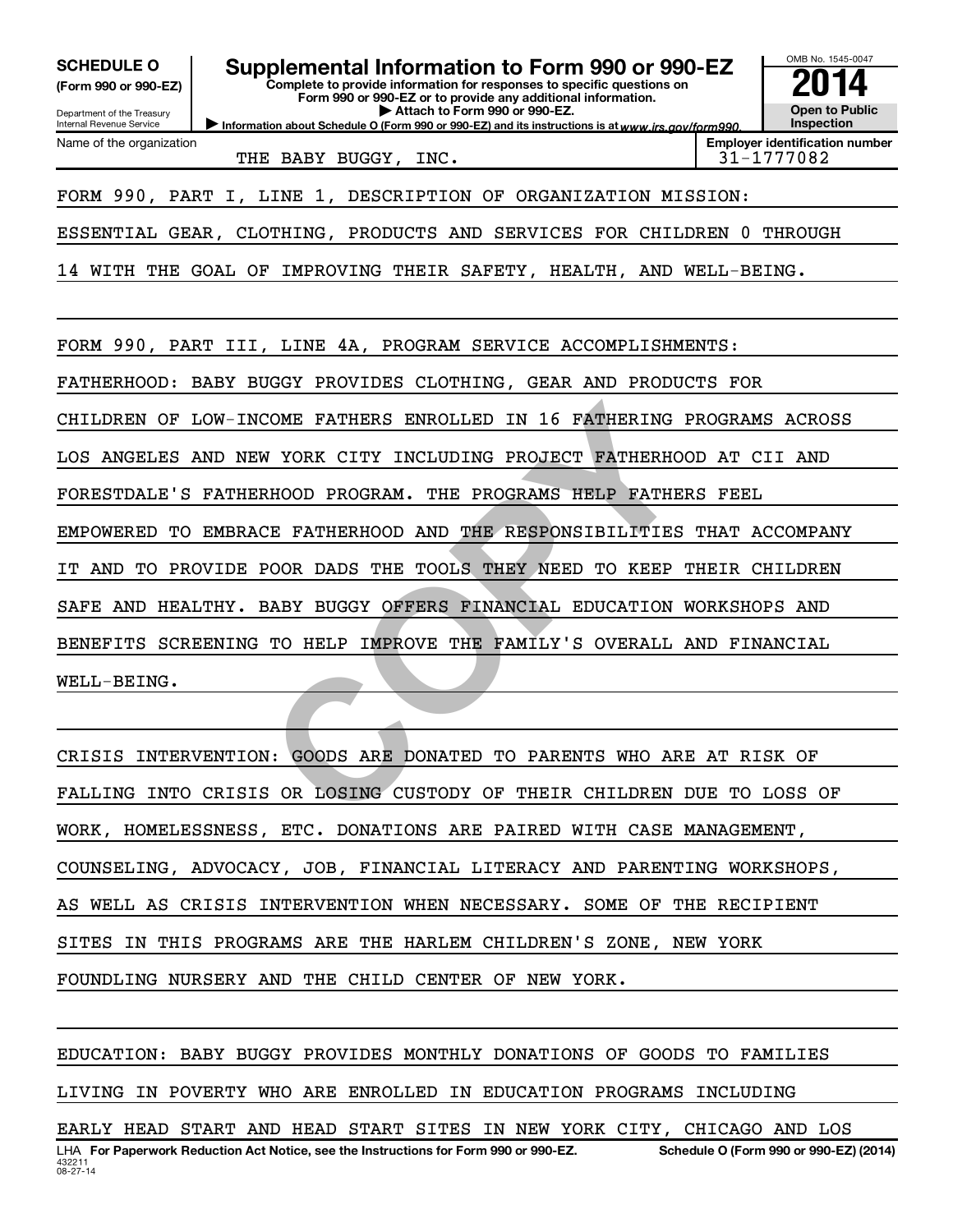| Name of the organization<br>THE BABY BUGGY, INC.                                          | <b>Employer identification number</b><br>31-1777082 |
|-------------------------------------------------------------------------------------------|-----------------------------------------------------|
| ANGELES. DONATIONS INCLUDE DIAPERS, STROLLERS AND CLOTHING FOR                            |                                                     |
| CHILDREN.                                                                                 |                                                     |
|                                                                                           |                                                     |
| OTHER DOMESTIC VIOLENCE: BABY BUGGY SUPPORTS SELECT SHELTERS SUCH AS                      |                                                     |
| THE ASIAN WOMEN'S CENTER, WHICH HELP PROVIDE SUPPORT, CRISIS                              |                                                     |
| INTERVENTION, CASE MANAGEMENT, COUNSELING, LIFE SKILLS, PARENTING, AND                    |                                                     |
| JOB READINESS WORKSHOPS, AND SHELTER FOR WOMEN AND CHILDREN ESCAPING                      |                                                     |
| ABUSE.                                                                                    |                                                     |
| FORM 990, PART VI, SECTION A, LINE 2:                                                     |                                                     |
| MR. ARI SHALAM HAS A FAMILY RELATIONSHIP WITH MS.                                         | JESSICA SEINFELD AS HE IS                           |
| MARRIED TO MS. SEINFELD'S SISTER. MR. SHALAM HAD BEEN A DONOR TO BABY                     |                                                     |
| BUGGY SINCE 2001 AND WAS ELECTED ONTO THE BOARD TO HELP FILL A GAP IN THE                 |                                                     |
| BOARD AS HE HAS SIGNIFCANT EXPERIENCE IN NYC REAL ESTATE.                                 |                                                     |
|                                                                                           |                                                     |
| FORM 990, PART VI, SECTION A, LINE 6:                                                     |                                                     |
| BABY BUGGY'S CERTIFICATE AND BY-LAWS PROVIDE FOR A MEMBERSHIP STRUCTURE                   |                                                     |
| WHEREBY ALL OF BABY BUGGY'S DIRECTORS ALSO SERVE AS BABY BUGGY'S MEMBERS                  |                                                     |
| AND WHEREBY BABY BUGGY'S MEMBERS HAVE THE RIGHT TO ELECT AND REMOVE                       |                                                     |
| DIRECTORS AND APPROVE FUNDAMENTAL CORPORATE CHANGES (E.G., MERGER,                        |                                                     |
| DISSOLUTION, AMENDMENTS TO BABY BUGGY'S GOVERNING DOCUMENTS, ETC.).                       |                                                     |
|                                                                                           |                                                     |
| FORM 990, PART VI, SECTION A, LINE 7A:                                                    |                                                     |
| BABY BUGGY'S CERTIFICATE AND BY-LAWS PROVIDE FOR A MEMBERSHIP STRUCTURE                   |                                                     |
| WHEREBY ALL OF BABY BUGGY'S DIRECTORS ALSO SERVE AS BABY BUGGY'S MEMBERS                  |                                                     |
| AND WHEREBY BABY BUGGY'S MEMBERS HAVE THE RIGHT TO ELECT AND REMOVE                       |                                                     |
| DIRECTORS AND APPROVE FUNDAMENTAL CORPORATE CHANGES (E.G., MERGER,                        |                                                     |
| DISSOLUTION, AMENDMENTS TO BABY BUGGY'S GOVERNING DOCUMENTS, ETC.).<br>432212<br>08-27-14 |                                                     |
|                                                                                           | Schedule O (Form 990 or 990-EZ) (2014)              |

Schedule O (Form 990 or 990-EZ) (2014)

**2**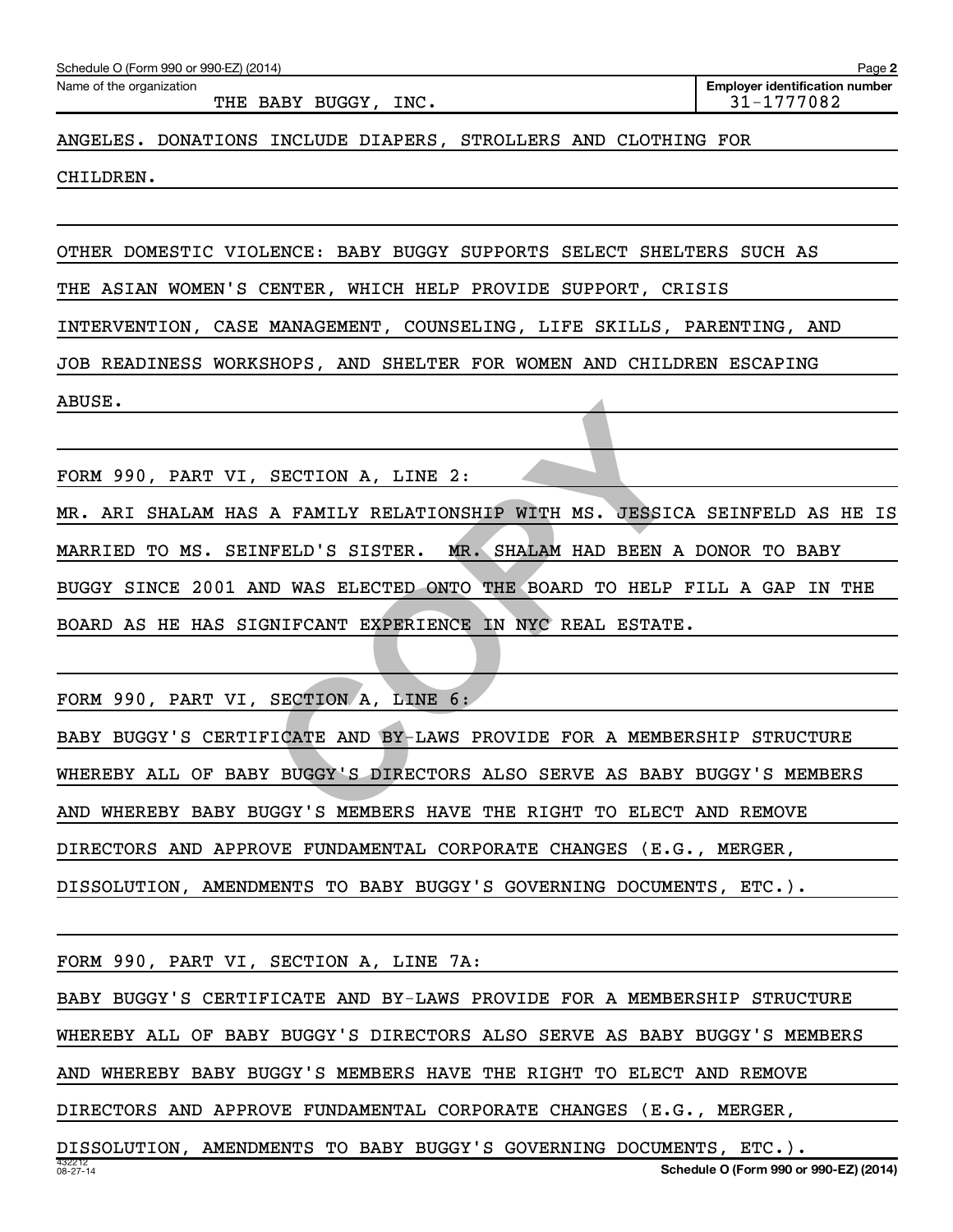THE BABY BUGGY, INC.  $31-1777082$ 

FORM 990, PART VI, SECTION B, LINE 11:

THE COMPLETED FORM 990 IS REVIEWED BY THE EXECUTIVE DIRECTOR AND

BOOKKEEPING ASSISTANT AND THEN SENT TO THE ORGANIZATION'S PRESIDENT,

SECRETARY, TREASURER AND FINANCE COMMITTEE FOR FINAL REVIEW. THE TREASURER OF THE BOARD OF DIRECTORS UPDATES THE REST OF THE BOARD ON THE PROCESS AND EACH BOARD MEMBER RECIVES A COPY OF THE FORM PRIOR TO FILING.

FORM 990, PART VI, SECTION B, LINE 12C:

SECTION B, LINE 12C:<br>
FORS RECEIVES THE CONFLICT OF INTEREST<br>
ST DISCLOSURE STATEMENT PRIOR TO THE AN<br>
SECRETARY REVIEWS THIS POLICY WITH TH<br>
HEERS ARE INVITED TO ASK QUESTIONS AT TO<br>
CONFLICTS WITH THE SECRETARY AND/OR EX THE BOARD OF DIRECTORS RECEIVES THE CONFLICT OF INTEREST POLICY AND ANNUAL CONFLICT OF INTEREST DISCLOSURE STATEMENT PRIOR TO THE ANNUAL (JANUARY) BOARD MEETING. THE SECRETARY REVIEWS THIS POLICY WITH THE BOARD AT THAT MEETING. BOARD MEMBERS ARE INVITED TO ASK QUESTIONS AT THE MEETING AND/OR DISCUSS POTENTIAL CONFLICTS WITH THE SECRETARY AND/OR EXECUTIVE DIRECTOR FOLLOWING THE MEETING. ALL DIRECTORS MUST COMPLETE AND SIGN THE DISCLOSURE STATEMENT AND SEND IT TO THE EXECUTIVE DIRECTOR WITHIN A MONTH OF THE MEETING.

FORM 990, PART VI, SECTION B, LINE 15A: THE HR COMMITTEE OF THE BOARD REVIEWS THE SALARY AND PERFORMANCE OF THE EXECUTIVE DIRECTOR AT THE END OF THE YEAR. THE BOARD VOTES ON THE SALARY OF THE EXECUTIVE DIRECTOR IN A CLOSED SESSION AS PART OF THE BUDGET APPROVAL PROCESS AT THE BEGINNING OF THE NEXT YEAR. AT THE SAME TIME, THE BOARD APPROVES THE SALARY ALLOCATIONS FOR THE REST OF THE STAFF. FOR THE EXECUTIVE DIRECTOR'S SALARY, THE BOARD COMPARES AGAINST COMPARABLES. THE EXECUTIVE DIRECTOR DOES THE SAME IN DETERMINING HER STAFF'S SALARIES.

FORM 990, PART VI, LINE 17, LIST OF STATES RECEIVING COPY OF FORM 990: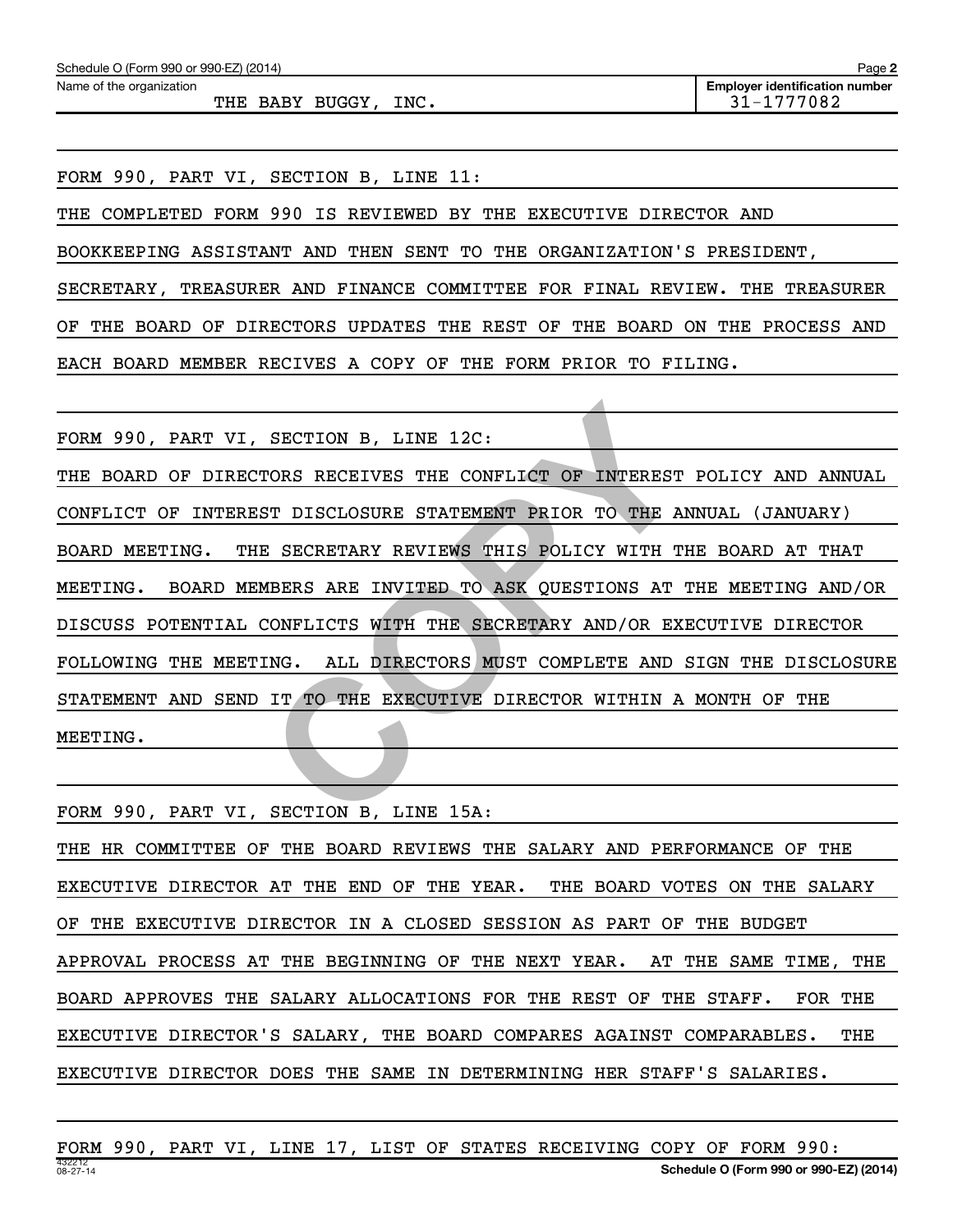| Schedule O (Form 990 or 990-EZ) (2014)                                                             | Page 2                                              |
|----------------------------------------------------------------------------------------------------|-----------------------------------------------------|
| Name of the organization<br>THE BABY BUGGY, INC.                                                   | <b>Employer identification number</b><br>31-1777082 |
| AK, AL, AR, AZ, CA, CT, FL, GA, IL, KS, KY, MA, MD, MI, MN, MS, NC, NH, NJ, NM, NY, OK, OR, PA, RI |                                                     |
| SC, TN, UT, VA, WI, WV                                                                             |                                                     |
|                                                                                                    |                                                     |
| FORM 990, PART VI, SECTION C, LINE 19:                                                             |                                                     |
| BABY BUGGY'S FINANCIAL STATEMENTS FROM THE LAST FIVE YEARS AND ITS FORMS                           |                                                     |
| 990 SINCE 2001 CAN BE FOUND ON ITS WEBSITE.                                                        | OTHER DOCUMENTS ARE AVAILABLE                       |
| UPON REQUEST.                                                                                      |                                                     |
|                                                                                                    |                                                     |
| FORM 990, PART XI, LINE 9, CHANGES IN NET ASSETS:                                                  |                                                     |
| CONTRIBUTION IN THE ACQUISITION OF LA DIAPER DRIVE                                                 | 102,909.                                            |
|                                                                                                    |                                                     |
| FORM 990, PART XII, LINE 2C                                                                        |                                                     |
| THE PROCESS HAS NOT CHANGED SINCE THE PRIOR YEAR.                                                  |                                                     |
|                                                                                                    |                                                     |
|                                                                                                    |                                                     |
|                                                                                                    |                                                     |
|                                                                                                    |                                                     |
|                                                                                                    |                                                     |
|                                                                                                    |                                                     |
|                                                                                                    |                                                     |
|                                                                                                    |                                                     |
|                                                                                                    |                                                     |
|                                                                                                    |                                                     |
|                                                                                                    |                                                     |
|                                                                                                    |                                                     |
|                                                                                                    |                                                     |
|                                                                                                    |                                                     |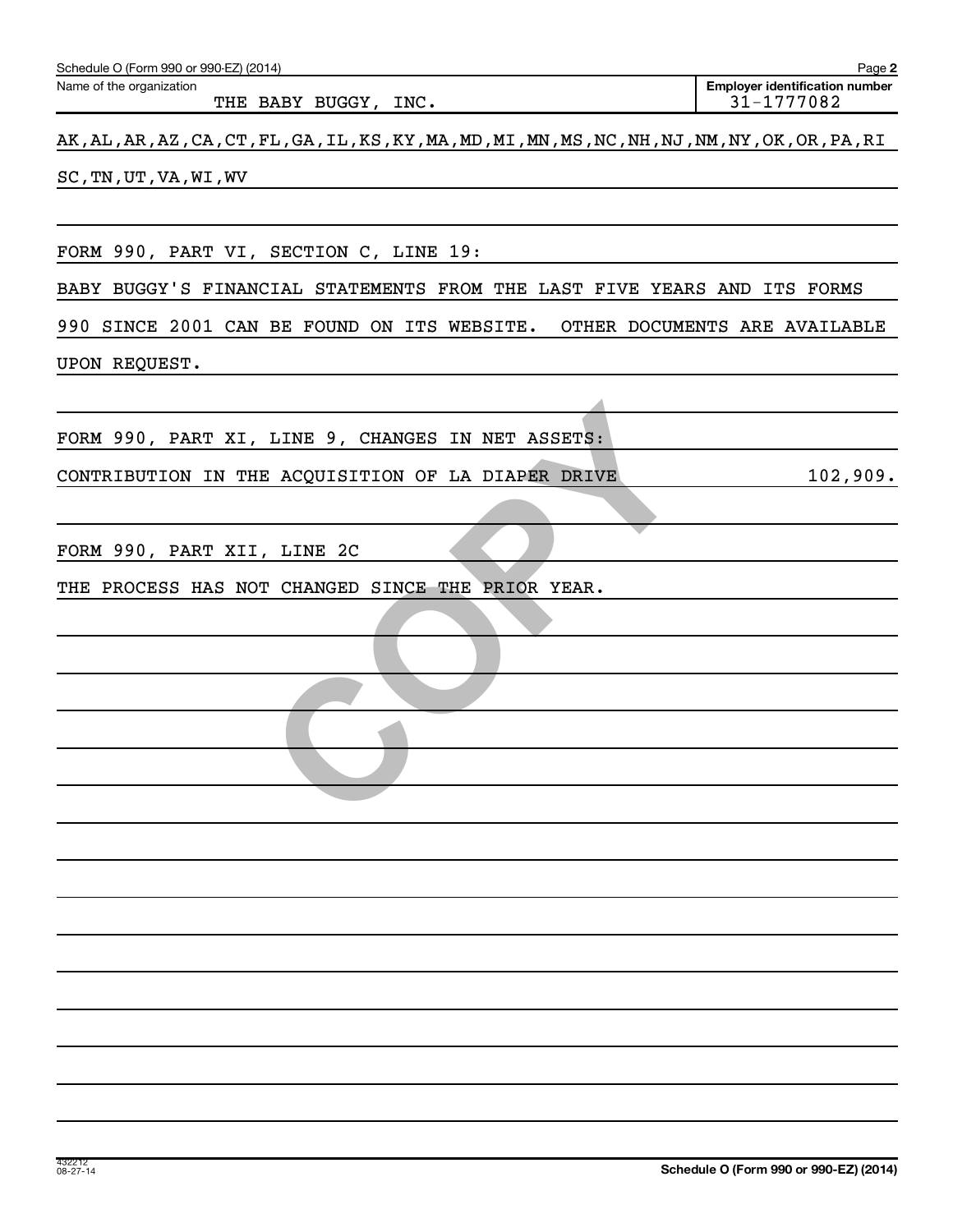# (Rev. January 2014) **Cxempt Organization Return** Manuary 2014) **CMB No. 1545-1709 Rorm 8868 18868 Application for Extension of Time To File an<br>Rev. January 2014) <b>Application Fyempt Organization Return**

**| File a separate application for each return.**

† X

 $\Box$ 

| Department of the Treasury |
|----------------------------|
| Internal Revenue Service   |

▶ Information about Form 8868 and its instructions is at www*.irs.gov/form8868* ⋅

**If you are filing for an Automatic 3-Month Extension, complete only Part I** and check this box  $\ldots$  $\ldots$  $\ldots$  $\ldots$  $\ldots$ 

**• If you are filing for an Additional (Not Automatic) 3-Month Extension, complete only Part II (on page 2 of this form).** 

**Electronic filing <sub>(e-file)</sub> .** You can electronically file Form 8868 if you need a 3-month automatic extension of time to file (6 months for a corporation visit www.irs.gov/efile and click on e-file for Charities & Nonprofits. Do not complete Part II unless vou have already been granted an automatic 3-month extension on a previously filed Form 8868. required to file Form 990-T), or an additional (not automatic) 3-month extension of time. You can electronically file Form 8868 to request an extension of time to file any of the forms listed in Part I or Part II with the exception of Form 8870, Information Return for Transfers Associated With Certain Personal Benefit Contracts, which must be sent to the IRS in paper format (see instructions). For more details on the electronic filing of this form,

# **Part I** Automatic 3-Month Extension of Time. Only submit original (no copies needed)

A corporation required to file Form 990-T and requesting an automatic 6-month extension - check this box and complete Part I only ~~~~~~~~~~~~~~~~~~~~~~~~~~~~~~~~~~~~~~~~~~~~~~~~~~~~~~~~~~~~~~ |

**Enter filer's identifying number** *All other corporations (including 1120-C filers), partnerships, REMICs, and trusts must use Form 7004 to request an extension of time to file income tax returns.*

| Type or                                                   | Name of exempt organization or other filer, see instructions.                                                           | Employer identification number (EIN) or |
|-----------------------------------------------------------|-------------------------------------------------------------------------------------------------------------------------|-----------------------------------------|
| print                                                     | THE BABY BUGGY, INC.                                                                                                    | 31-1777082                              |
| File by the<br>due date for<br>filing your<br>return. See | Number, street, and room or suite no. If a P.O. box, see instructions.<br>306 W. 37TH STREET, 8TH FLOOR                 | Social security number (SSN)            |
| instructions.                                             | City, town or post office, state, and ZIP code. For a foreign address, see instructions.<br>10018<br>NY<br>YORK,<br>NEW |                                         |

| Enter the Return code for the return that this application is for (file a separate application for each return) |
|-----------------------------------------------------------------------------------------------------------------|
|-----------------------------------------------------------------------------------------------------------------|

| Type or                                                                                                                                                                                                                               | Name of exempt organization or other filer, see instructions.                                                                                                                 |        |                                   | Employer identification number (EIN) or |        |
|---------------------------------------------------------------------------------------------------------------------------------------------------------------------------------------------------------------------------------------|-------------------------------------------------------------------------------------------------------------------------------------------------------------------------------|--------|-----------------------------------|-----------------------------------------|--------|
| print                                                                                                                                                                                                                                 | 31-1777082<br>THE BABY BUGGY, INC.<br>Number, street, and room or suite no. If a P.O. box, see instructions.<br>Social security number (SSN)<br>306 W. 37TH STREET, 8TH FLOOR |        |                                   |                                         |        |
| File by the<br>due date for<br>filing your<br>return. See                                                                                                                                                                             |                                                                                                                                                                               |        |                                   |                                         |        |
| instructions.<br>City, town or post office, state, and ZIP code. For a foreign address, see instructions.<br>NEW YORK, NY 10018                                                                                                       |                                                                                                                                                                               |        |                                   |                                         |        |
|                                                                                                                                                                                                                                       |                                                                                                                                                                               |        |                                   |                                         | 011    |
| Application                                                                                                                                                                                                                           |                                                                                                                                                                               | Return | <b>Application</b>                |                                         | Return |
| <b>Is For</b>                                                                                                                                                                                                                         |                                                                                                                                                                               | Code   | <b>Is For</b>                     |                                         | Code   |
|                                                                                                                                                                                                                                       | Form 990 or Form 990-EZ                                                                                                                                                       | 01     | Form 990-T (corporation)          |                                         | 07     |
| Form 990-BL                                                                                                                                                                                                                           |                                                                                                                                                                               | 02     | Form 1041-A                       |                                         | 08     |
|                                                                                                                                                                                                                                       | Form 4720 (individual)                                                                                                                                                        | 03     | Form 4720 (other than individual) |                                         | 09     |
| Form 990-PF                                                                                                                                                                                                                           |                                                                                                                                                                               | 04     | Form 5227                         |                                         | 10     |
|                                                                                                                                                                                                                                       | Form 990-T (sec. 401(a) or 408(a) trust)                                                                                                                                      | 05     | Form 6069                         |                                         | 11     |
|                                                                                                                                                                                                                                       | Form 990-T (trust other than above)                                                                                                                                           | 06     | Form 8870                         |                                         | 12     |
|                                                                                                                                                                                                                                       | KATHERINE SNIDER                                                                                                                                                              |        |                                   |                                         |        |
|                                                                                                                                                                                                                                       | • The books are in the care of > 306 W. 37TH STREET, 8TH FLOOR - NEW YORK, NY 10018                                                                                           |        |                                   |                                         |        |
|                                                                                                                                                                                                                                       | Telephone No. $\triangleright$ 212-736-1777                                                                                                                                   |        | Fax No. $\blacktriangleright$     |                                         |        |
|                                                                                                                                                                                                                                       |                                                                                                                                                                               |        |                                   |                                         |        |
|                                                                                                                                                                                                                                       | If this is for a Group Return, enter the organization's four digit Group Exemption Number (GEN) [If this is for the whole group, check this                                   |        |                                   |                                         |        |
| $box \blacktriangleright$ l                                                                                                                                                                                                           | In the step step space of the group, check this box $\blacktriangleright$ and attach a list with the names and EINs of all members the extension is for.                      |        |                                   |                                         |        |
| I request an automatic 3-month (6 months for a corporation required to file Form 990-T) extension of time until<br>1<br>AUGUST $15$ , $2015$ , to file the exempt organization return for the organization named above. The extension |                                                                                                                                                                               |        |                                   |                                         |        |
|                                                                                                                                                                                                                                       | is for the organization's return for:<br>$\blacktriangleright$ $\boxed{\text{X}}$ calendar year 2014 or                                                                       |        |                                   |                                         |        |
|                                                                                                                                                                                                                                       | $\hspace{1.5cm}$ tax year beginning $\hspace{1.5cm}$ , and ending $\hspace{1.5cm}$                                                                                            |        |                                   |                                         |        |
| $\mathbf{2}$                                                                                                                                                                                                                          | Initial return<br>Final return<br>If the tax year entered in line 1 is for less than 12 months, check reason:<br>Change in accounting period                                  |        |                                   |                                         |        |

| За | If this application is for Forms 990-BL, 990-PF, 990-T, 4720, or 6069, enter the tentative tax, less any |                |  |  |
|----|----------------------------------------------------------------------------------------------------------|----------------|--|--|
|    | nonrefundable credits. See instructions.                                                                 | За             |  |  |
| b  | If this application is for Forms 990-PF, 990-T, 4720, or 6069, enter any refundable credits and          |                |  |  |
|    | estimated tax payments made. Include any prior year overpayment allowed as a credit.                     | 3 <sub>b</sub> |  |  |
| c. | Balance due. Subtract line 3b from line 3a. Include your payment with this form, if required,            |                |  |  |

by using EFTPS (Electronic Federal Tax Payment System). See instructions.

**Caution.**  If you are going to make an electronic funds withdrawal (direct debit) with this Form 8868, see Form 8453-EO and Form 8879-EO for payment instructions.

0.

**3c**

**\$**